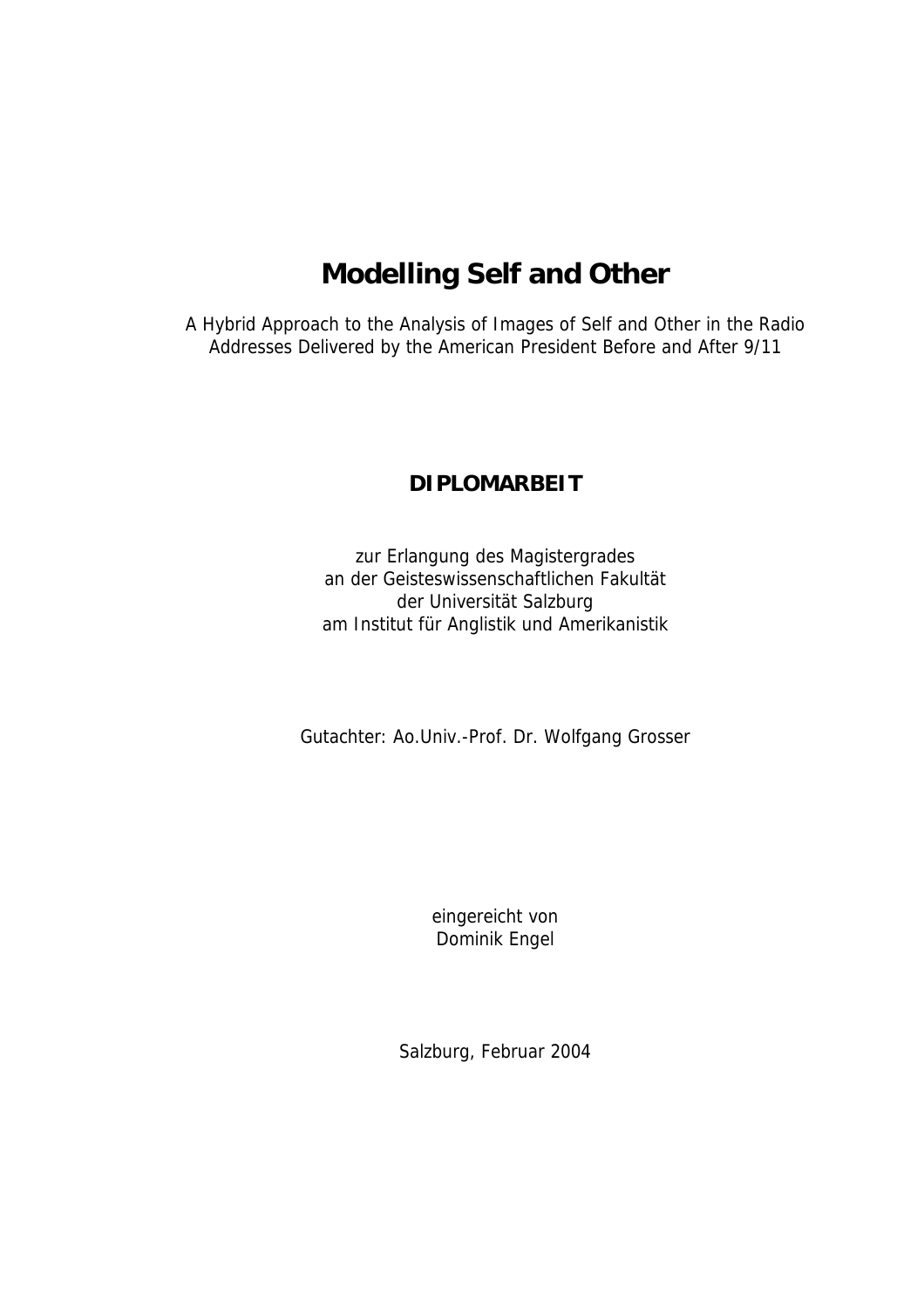# **Acknowledgements**

First of all, I want to thank Wolfgang Grosser for supervising my thesis. Even though I was not always in Salzburg, Wolfgang Grosser provided continuous advice and gave me excellent support via e-mail and telephone.

During the time when I wrote the major part of this thesis, I was also working in the Cognitive Systems research group in Bremen, which is headed by Christian Freksa. Many ideas about mental models developed in the productive and friendly environment of this group.

I want to thank George Engel for his interest in my work, for his suggestions and for doing a valuable final proof-read.

There are many people who supported me and helped me. In particular, I want to thank my family and Linda Stassak for giving me sustained trust and support.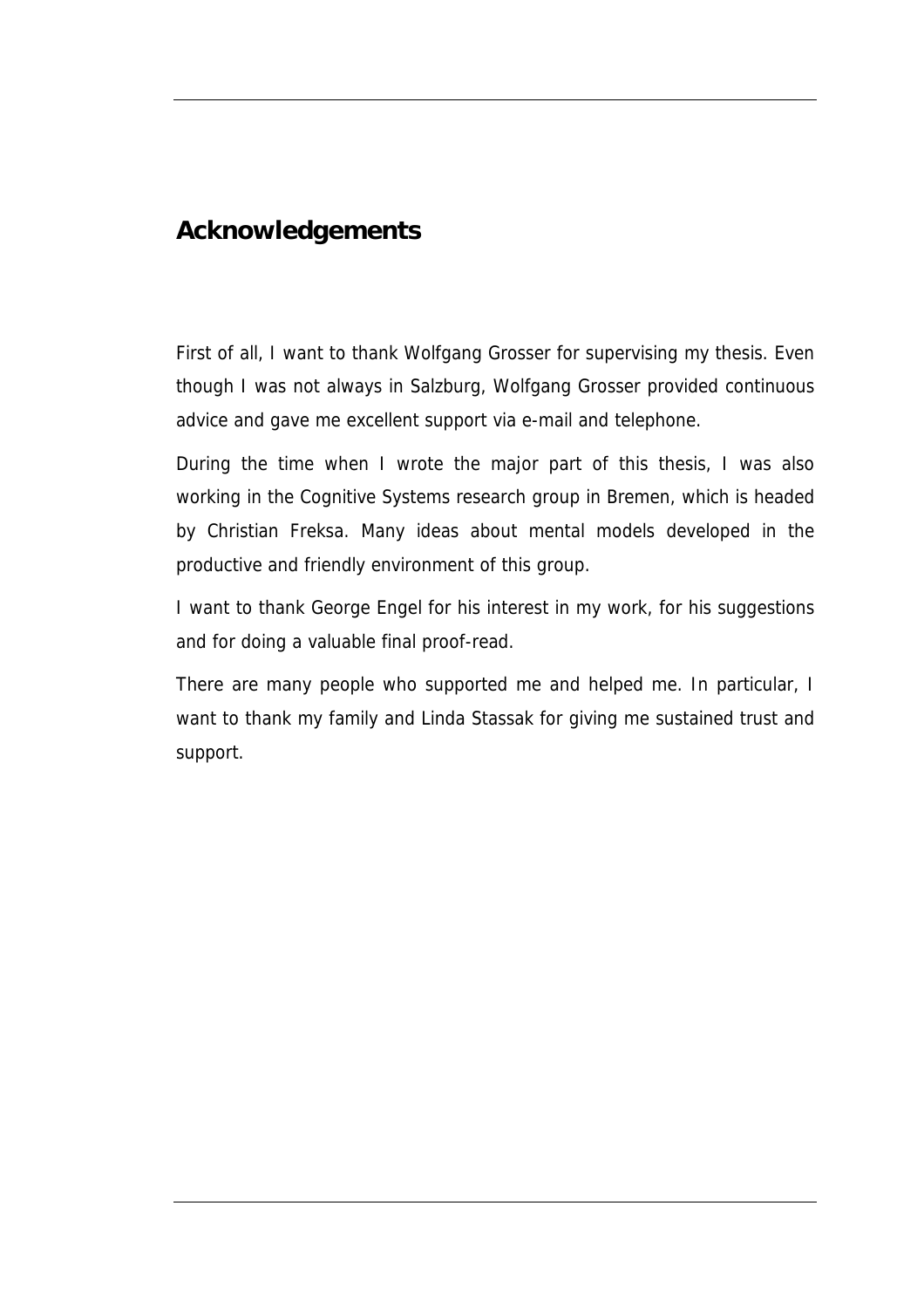# **Abstract**

In this thesis I propose a method for analysing the creation of images of self and *other* in a relatively substantial corpus in a comprehensive manner without at the same time losing sight of singular features.

I will discuss how images of self and other are used in political speech and how they form a part in the construction of cognitive discourse models in social cognition. I will then outline a hybrid approach that complements methods and findings from critical discourse analysis, which are used for a higher-level, qualitative, top-down analysis, that views the structural aspects of the texts in a broader (i.e. socio-cultural) context with elements from corpus-linguistics, used for what I term a quantitative, bottom-up analysis. Although the former is primarily used for the generation of theories and the latter is used as a means of providing evidence for these theories, it will be shown that interaction between the two approaches is bi-directional. I will address the question how social cognition can be manipulated with the deliberate creation of images of self and other, and what linguistic features can be found to be at the basis of this manipulation.

The applicability of the combined method will be demonstrated by analysing the creation of images of self and other in addresses delivered by US-president George W. Bush from January 2001 to September 2003, and their discursive function in a socio-political context.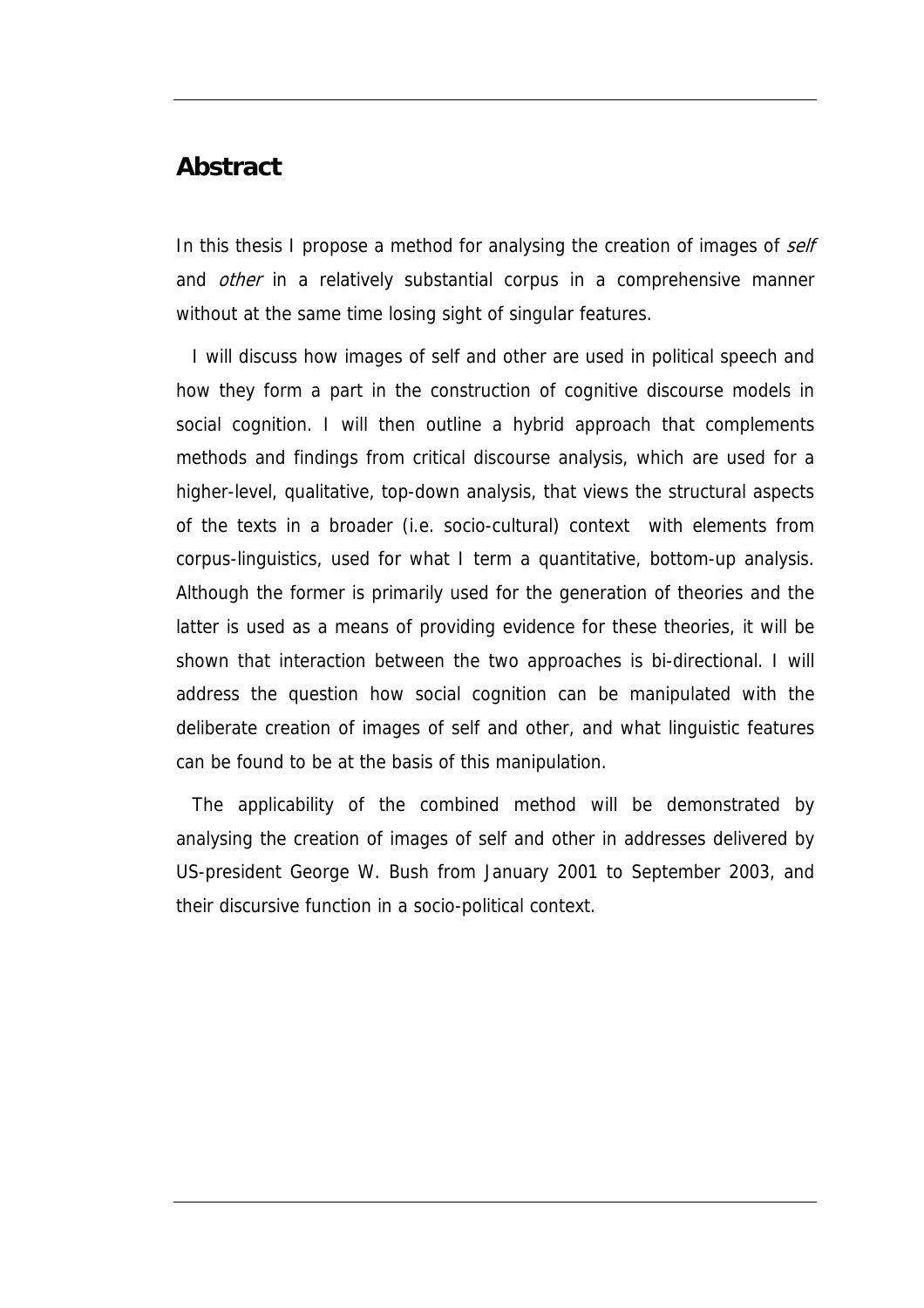# **Contents**

| 1              |       |  |                                                              |  |  |
|----------------|-------|--|--------------------------------------------------------------|--|--|
| 1.1            |       |  | Linking Critical Discourse Analysis and Corpus Linguistics 6 |  |  |
| 1.2            |       |  |                                                              |  |  |
| 1.3            |       |  |                                                              |  |  |
| 1.4            |       |  |                                                              |  |  |
| $\overline{2}$ |       |  |                                                              |  |  |
| 2.1            |       |  |                                                              |  |  |
| 2.2            |       |  |                                                              |  |  |
| 3              |       |  | Critical Discourse Analysis and Social Cognition  14         |  |  |
| 3.1            |       |  |                                                              |  |  |
| 3.2            |       |  | Introducing Critical Discourse Analysis (CDA) 14             |  |  |
|                | 3.2.1 |  |                                                              |  |  |
|                | 3.2.2 |  |                                                              |  |  |
| 3.3            |       |  |                                                              |  |  |
|                | 3.3.1 |  |                                                              |  |  |
|                | 3.3.2 |  |                                                              |  |  |
| 3.4            |       |  |                                                              |  |  |
|                | 3.4.1 |  |                                                              |  |  |
|                | 3.4.2 |  |                                                              |  |  |
| 3.5            |       |  |                                                              |  |  |
|                |       |  |                                                              |  |  |
|                | 3.5.2 |  | Lexical Meanings, Connotations and Lexical Fields  37        |  |  |
|                | 3.5.3 |  |                                                              |  |  |
| 4              |       |  |                                                              |  |  |
| 4.1            |       |  |                                                              |  |  |
| 4.2            |       |  |                                                              |  |  |
| 4.3            |       |  |                                                              |  |  |
| 4.4            |       |  |                                                              |  |  |
| 4.5            |       |  |                                                              |  |  |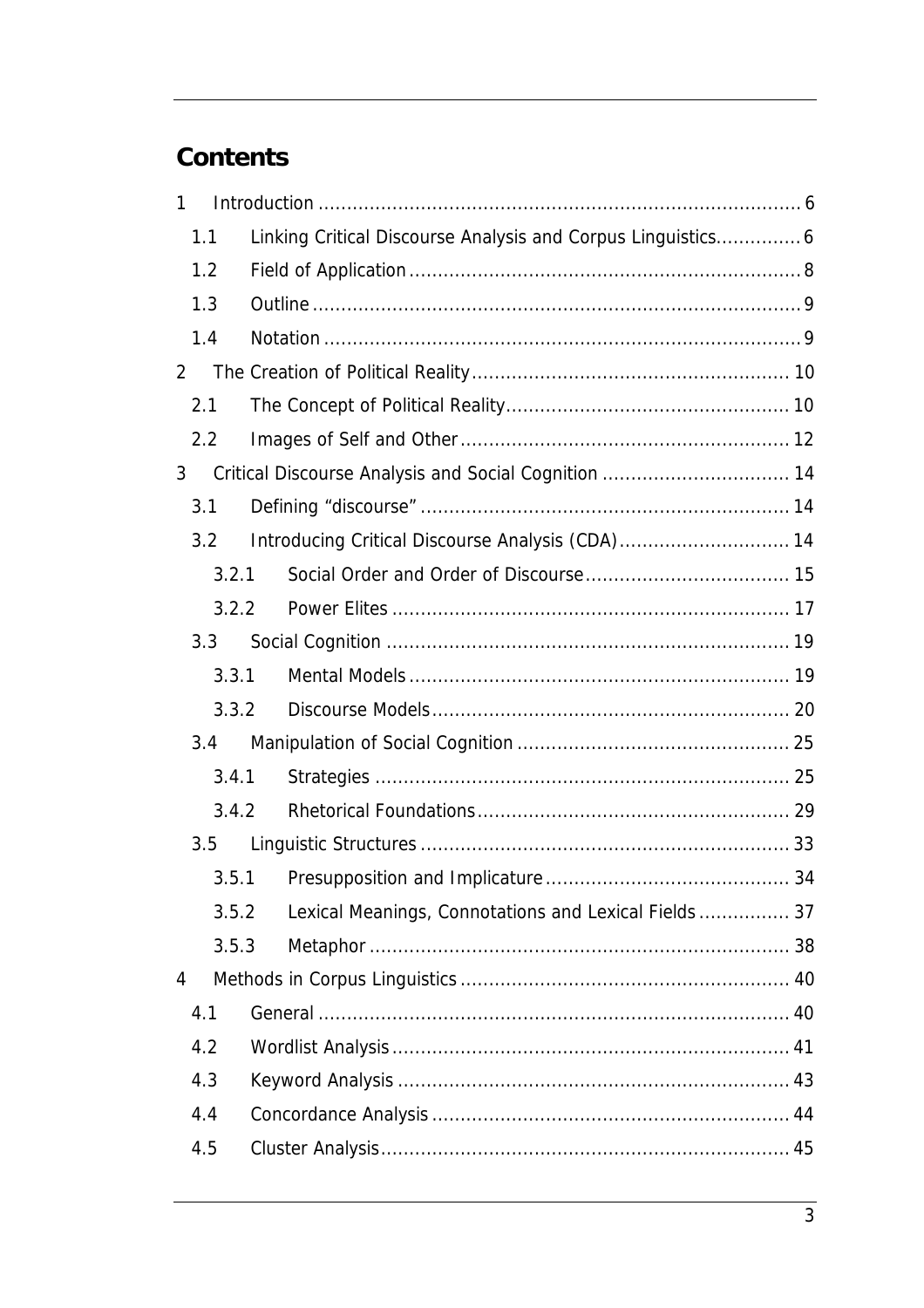|       | 4.6   |                                                                  |  |  |  |
|-------|-------|------------------------------------------------------------------|--|--|--|
| 4.6.1 |       |                                                                  |  |  |  |
|       | 4.6.2 |                                                                  |  |  |  |
| 5     |       |                                                                  |  |  |  |
|       | 5.1   |                                                                  |  |  |  |
| 5.2   |       |                                                                  |  |  |  |
|       | 5.3   | Quantitative Analysis of Direct References to Self and Other  50 |  |  |  |
|       |       | 5.3.1                                                            |  |  |  |
|       | 5.3.2 |                                                                  |  |  |  |
|       | 5.4   | Qualitative Assessment of References to Self and Other  56       |  |  |  |
|       | 5.4.1 |                                                                  |  |  |  |
|       | 5.4.2 |                                                                  |  |  |  |
|       | 5.5   |                                                                  |  |  |  |
|       | 5.6   | Post9/11 - Retaliation: The personalization of "other" 75        |  |  |  |
|       | 5.6.1 |                                                                  |  |  |  |
|       |       | 5.6.2                                                            |  |  |  |
| 6     |       |                                                                  |  |  |  |
| 7     |       |                                                                  |  |  |  |
|       |       |                                                                  |  |  |  |
|       |       |                                                                  |  |  |  |
|       |       |                                                                  |  |  |  |
|       |       |                                                                  |  |  |  |
|       |       |                                                                  |  |  |  |
|       |       |                                                                  |  |  |  |
|       |       |                                                                  |  |  |  |
|       |       |                                                                  |  |  |  |
|       |       |                                                                  |  |  |  |
|       |       |                                                                  |  |  |  |
|       |       |                                                                  |  |  |  |
|       |       |                                                                  |  |  |  |
|       |       |                                                                  |  |  |  |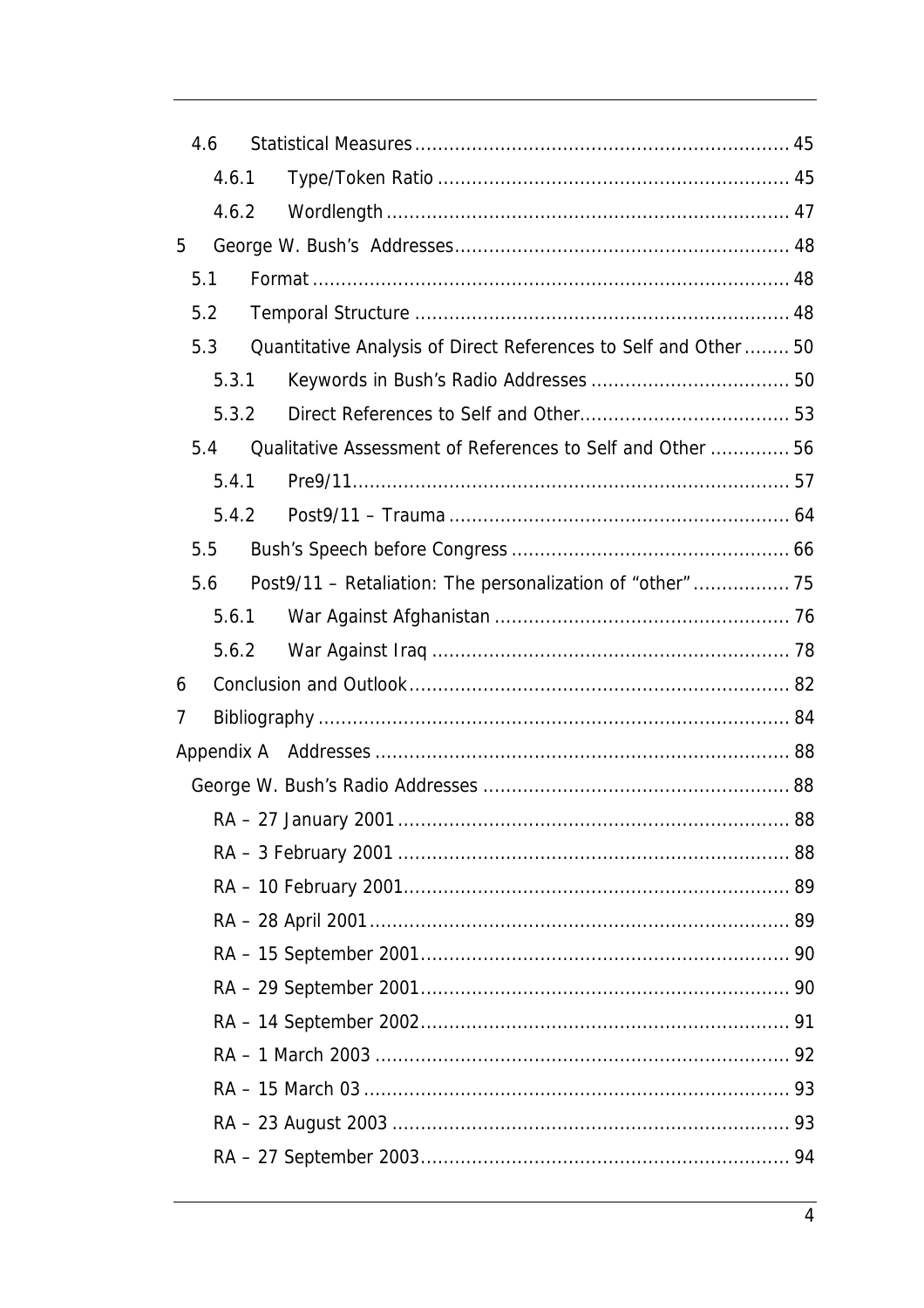| George W. Bush's Speech Before Congress, 21 September 2001 95 |  |
|---------------------------------------------------------------|--|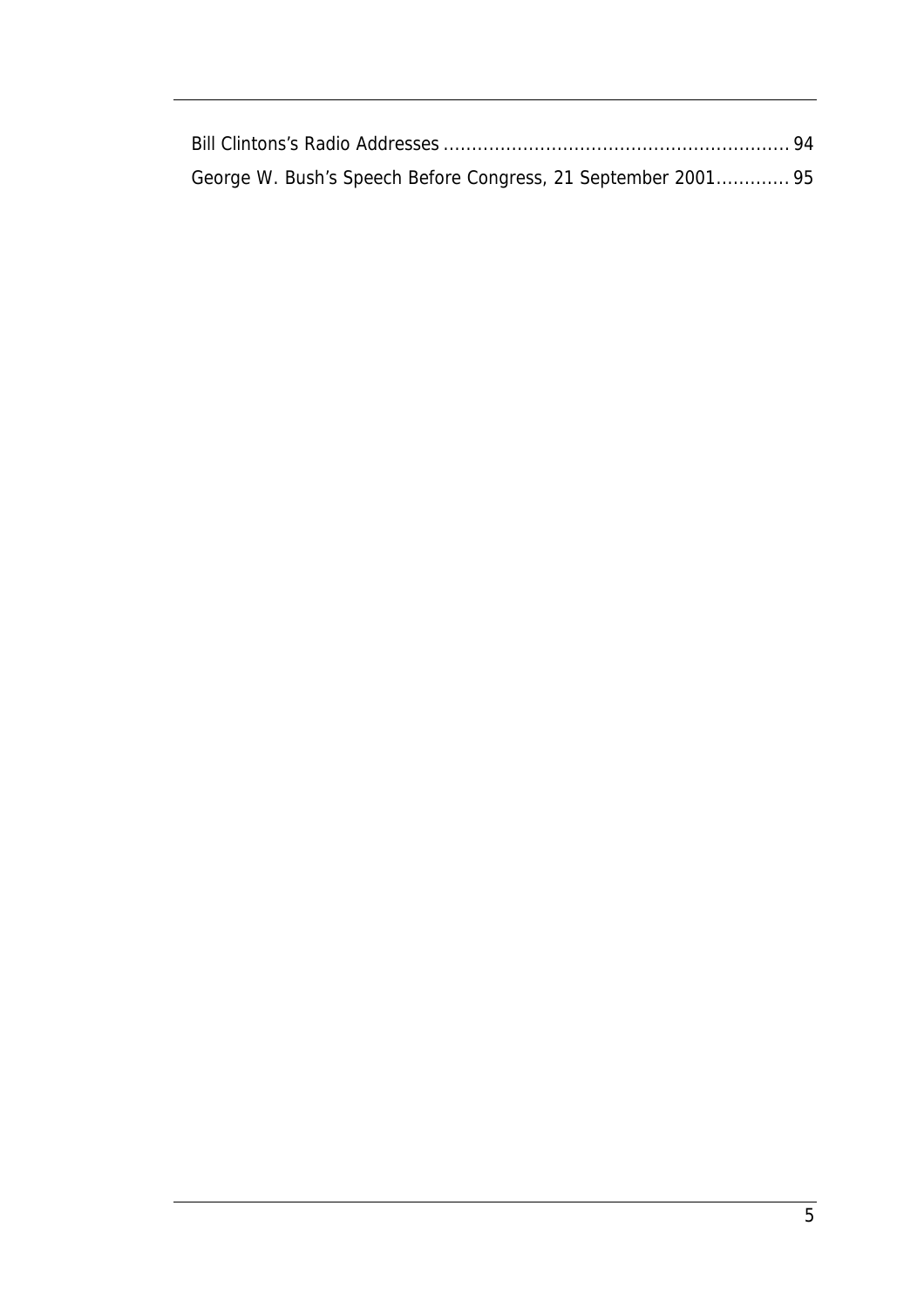# <span id="page-6-0"></span>**1 Introduction**

# **1.1 Linking Critical Discourse Analysis and Corpus Linguistics**

In today's setting of the political stage, the elaborate creation of images of self and other is an indispensable technique for political success. And there is no genre where this technique could be studied more elaborately than that of political speech. The question arises, however, what is a good method to assess current political speeches. With the genre of political speech being one of the oldest genres to be studied, there are plenty of methods available. However, with recent advances in technology and the broader audience that can be reached via radio, TV and the Internet, the genre of political speech has gained in dimensionality, and the barycentre of the genre has shifted towards these media. As a result, the immediate face-to-face audience of a speaker gets less important than the mass of recipients that gain access to a speech through these technologies, and at the same time the quantity of speeches receivable by an individual grows vastly. An approach is needed that can account for the processing of political speeches by an individual and the way it affects the individual's conception of social identity and social relations. At the same time, the approach has to include the larger picture of an audience that is constituted by a vast number of different individuals and account for social cognition as a group act. And last but not least, the approach has to identify the linguistic means that are employed in political speeches to link these discursive devices to social cognition. In order to draw meaningful conclusions from such an analysis, a sufficient range of speeches has to be considered.

In the combined approach I propose, the qualitative component will provide the motivation and the thread of the proposed approach, motivate the use of linguistic means in the creation of models of self and other and relate mental models to social structures and power relationships. The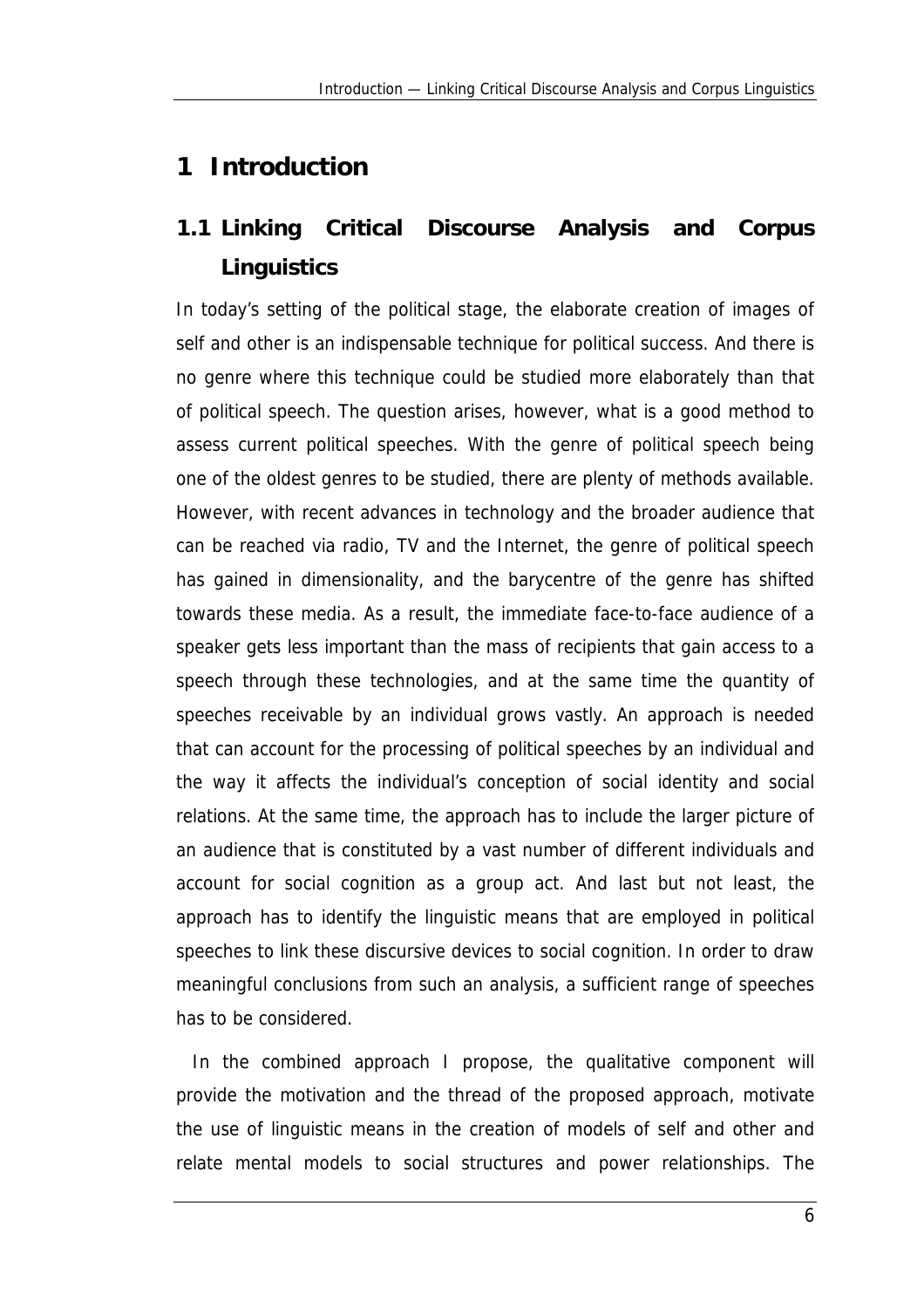quantitative component will focus on the texts as such in more detail, assess the lexical fields used in a quantitative manner, highlight the interrelations between sets of texts and roughly position the texts within their order of discourse. Both components will serve to develop hypotheses about the texts studied on the one hand and provide validation for the hypotheses generated with the complementary component on the other hand. I argue that a combination is preferable as neither the quantitative nor the qualitative approach alone can give a full account of the processes underlying the creation of images of self and other and also the intended (manipulative) function such a creation process may entail. I propose to use methods and the attitude to political orders of discourse from critical discourse analysis as the qualitative component, and use methods and insights from corpus linguistics as the quantitative component.

Critical discourse analysis (CDA) has a wide conceptual basis. Fairclough's analytical framework (1989, 1993, 1995) covers large areas of language practice. Multiple discourses and genres are combined in the concept of order of discourse. Van Dijk's socio-cognitive approach (1983, 1993a, 1993b, 2002) links language practice to social cognition. However, the methods used in CDA for actual analysis tend to be of a more singular, qualitative kind. Working with a sampling paradigm can illuminate the discursive practice in selected instances of language practice, but often it is not sufficient to do the broad conceptual framework credit. This is where corpus linguistics comes in. Corpus linguistics is the subdiscipline in linguistics to make extensive use of computational analysis of corpora. It provides methods for processing large volumes of text and interpreting the numerical results.

I am convinced that these two strands of linguistics are a good choice for the qualitative and the quantitative analysis of a number of texts. Both of these fields bring with them their set of well researched and refined methods. My main endeavour in this thesis will be to integrate them into a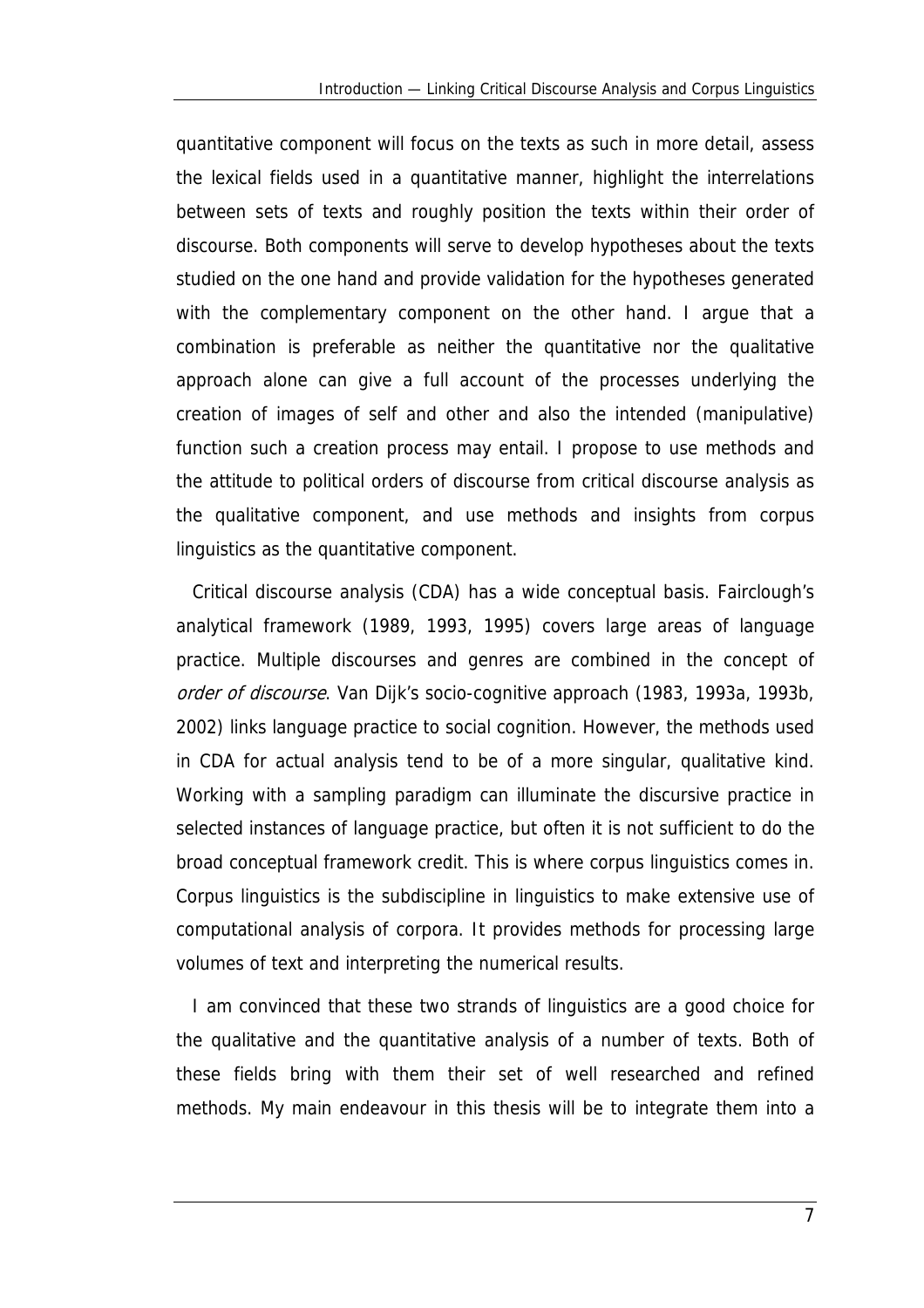<span id="page-8-0"></span>common framework. I argue that this integration can be done very naturally within the context of social cognition and the construction of mental models.

It is surprising, I find, that such a combination has not been researched extensively. I attribute the lack of research in this direction to a general reluctance in two comparatively young disciplines to leave the main track at an early stage. There are, of course, exceptions to this and a number of tentative attempts at a possible combination of methods from the two fields are to be found in the literature. Most notably, Hardt-Mautner (1995), in a UCREL Technical Paper, proposes a combination of CDA and Corpus Linguistics. She argues that, from the point of view of critical discourse analysis, corpus linguistics offers methods that can be used to "supplement, not replace the methods normally used in CDA. Qualitative and quantitative techniques need to be combined, not played off against each other" (Hardt-Mautner 1995, 2).

### **1.2 Field of Application**

Initially, George W. Bush was not a president with a lot of public support. In fact, he is one of the presidents with the lowest percentage of total votes. In the course of his presidency, however, and with the events happening during it, his acceptance rose, and he won the half-elections with a considerable majority. It is not only interesting how this rise and fall of his popularity is reflected in the discursive practice of his radio addresses and speeches, but also how these practices are actually instrumental in maintaining his popular acceptance. While clearly various external events provided the circumstances for the president to gain or lose acceptance, it still is the way he reacts to it on a discursive level that actually decide whether the result is a gain or a loss. Most of all, the terror attacks of September 11, 2001, had an immense effect on Bush's politics. I will thus additionally analyse the speech given by George W. Bush in an address to the nation following the terror attack of 9/11.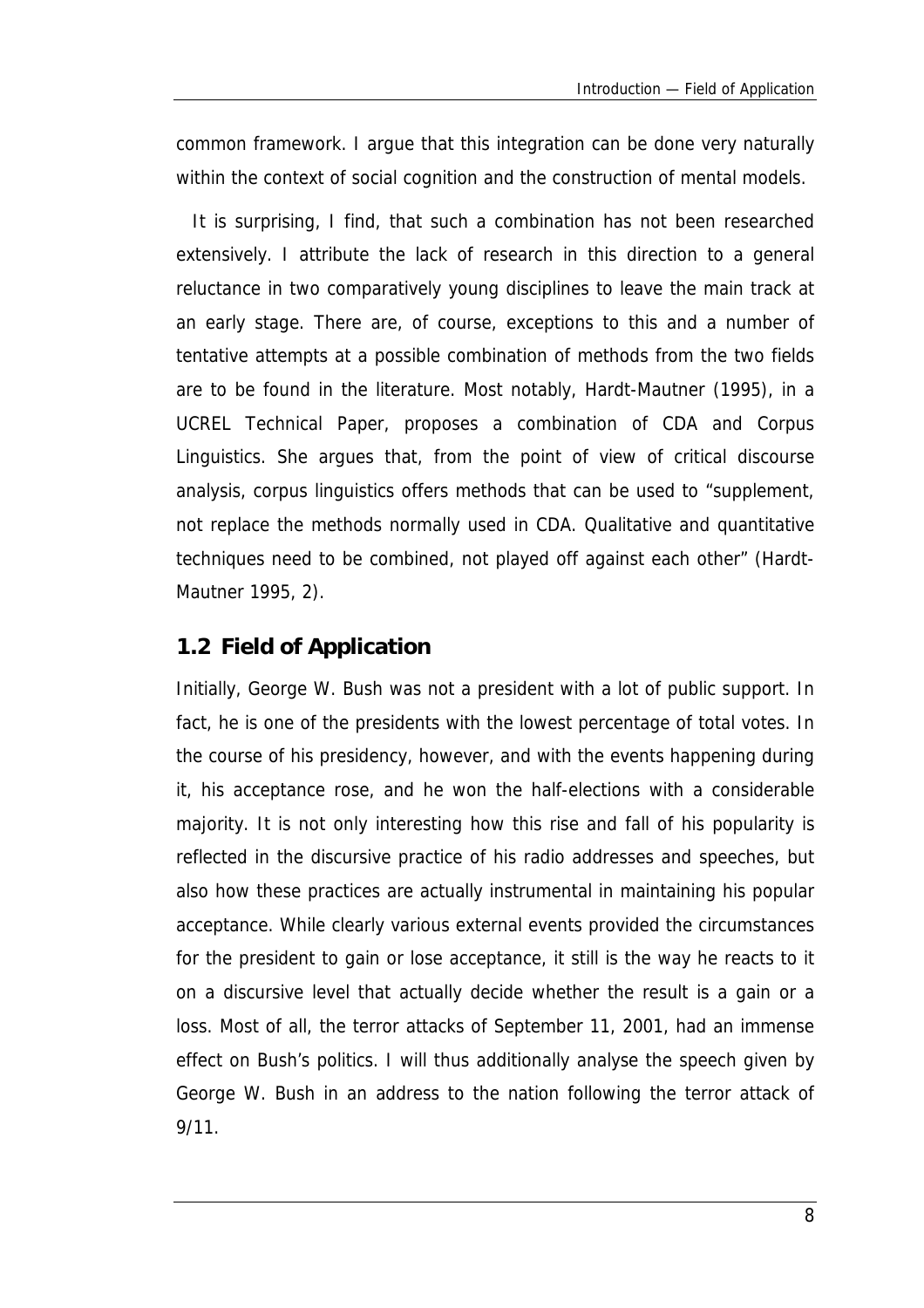<span id="page-9-0"></span>I realize that the issue of 9/11 is a highly sensitive one, and that it is not easy to deal with such an event on a purely rational basis. However, even more so, it has to be analysed in an objective way, and it is of importance to point out where the tragedy of 9/11 is used for gaining political support in an illegitimate way, i.e. where it is used to form the basis of manipulation of social cognition. The same is true of other events that occurred during Bush's presidency, like the war in Afghanistan or the war against Iraq.

### **1.3 Outline**

The rest of this work is organized as follows: Chapter 2 introduces the idea of the creation of political reality through discursive practice and the notion of images of *self* and *other*. In chapters [3](#page-14-1) and [4,](#page-40-1) the two areas of critical discourse analysis and corpus linguistics are addressed: Chapter 3 discusses most of the theoretical framework and its position in critical discourse analysis and defines social cognition. In chapter 4 the methodological approach of the quantitative component is discussed and positioned with regard to the methods used in corpus linguistics. In chapter 5 the proposed framework is applied to the corpus of radio addresses. Chapter 6 concludes the thesis.

### **1.4 Notation**

George W. Bush's radio addresses will be cited by "RA – " followed by the date on which the address was delivered.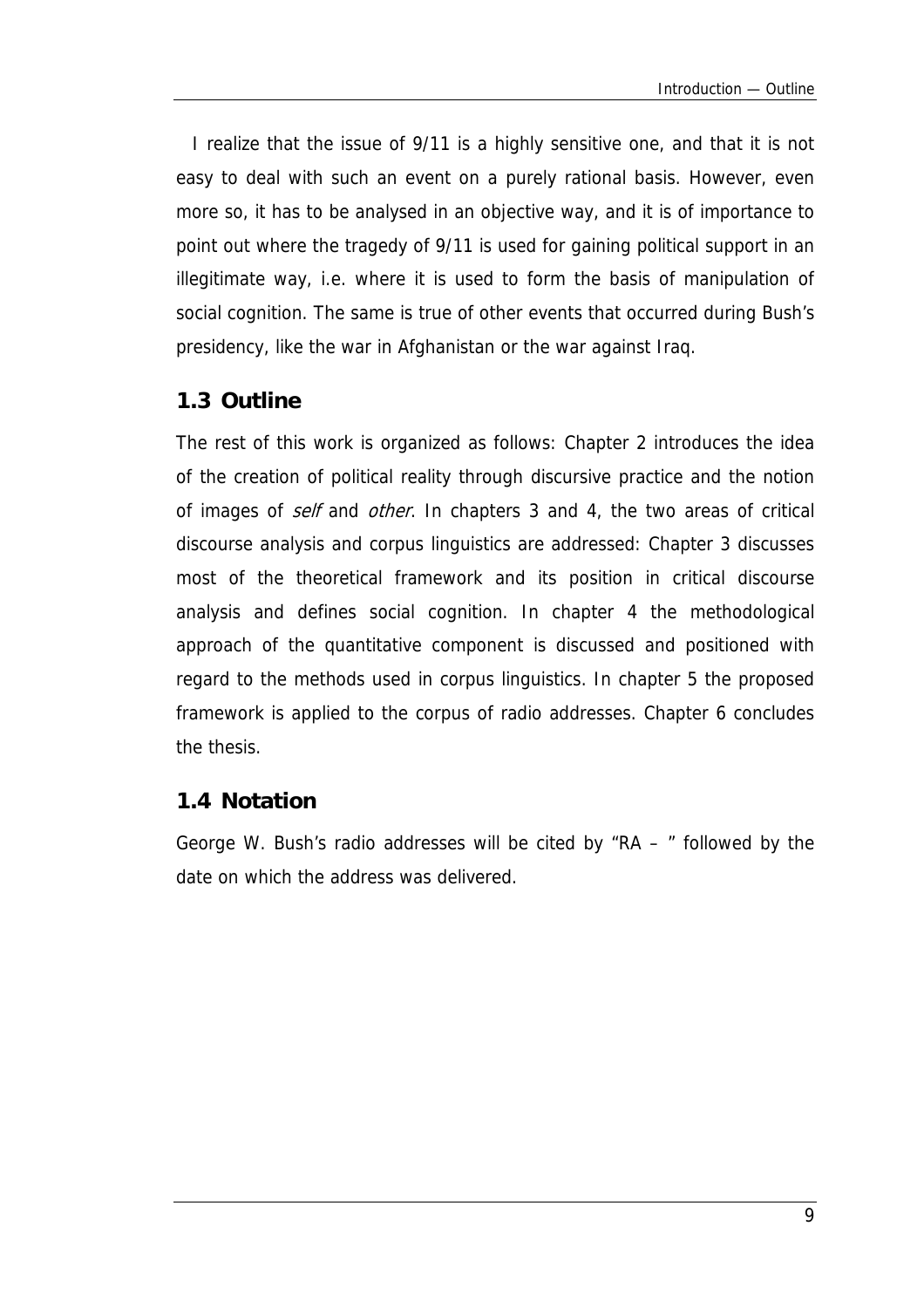# <span id="page-10-0"></span>**2 The Creation of Political Reality**

# **2.1 The Concept of Political Reality**

Questioning what is real and what is appearance has a long tradition in human history. In the light of politics, the question gets an additional twist: "Political cognitions would seem to have a rather different epistemological status from the knowledge of the hard sciences" (Edelman 1977, 9). Political reality most often is not linked to what actually is considered to be real, but rather focuses on how social and political cognition can be affected and which strategic linguistic functions are used to achieve this. The main issue when dealing with the creation of political realities is "examining how cognitions are evoked and how they are structured whether or not they are 'realistic' in any way" (Edelman 1977, 9). "Linguistics have shared some of [these] perspectives – for instance, the critical perspective and the general epistemological stance according to which political realities are constructed in and through discourse" (Chilton and Schäffner 1997, 208). In this sense, the "real" world is not so much of importance as the established concept. An analytical approach that "aims to determine how rhetoric invites a construction and reconstruction of events and phenomena" (Gill/Whedbee 1997, 160) is favourable.

Political reality can be seen as a set of concepts, unique for each individual and defined not only by the speaker, but also by the recipient of the concepts. This set of concepts can be based on facts, pseudo-facts or even be built on dissimulation. Political realities may be created deliberately or without intent, although in the context of radio addresses, where the strategies are devised beforehand, the process of creation usually is considered very carefully and the use of associated strategic functions often happens very deliberately.

In this context, the role of the recipient is also of great importance. Political reality, i.e. a set of concepts, is perceived in a different way by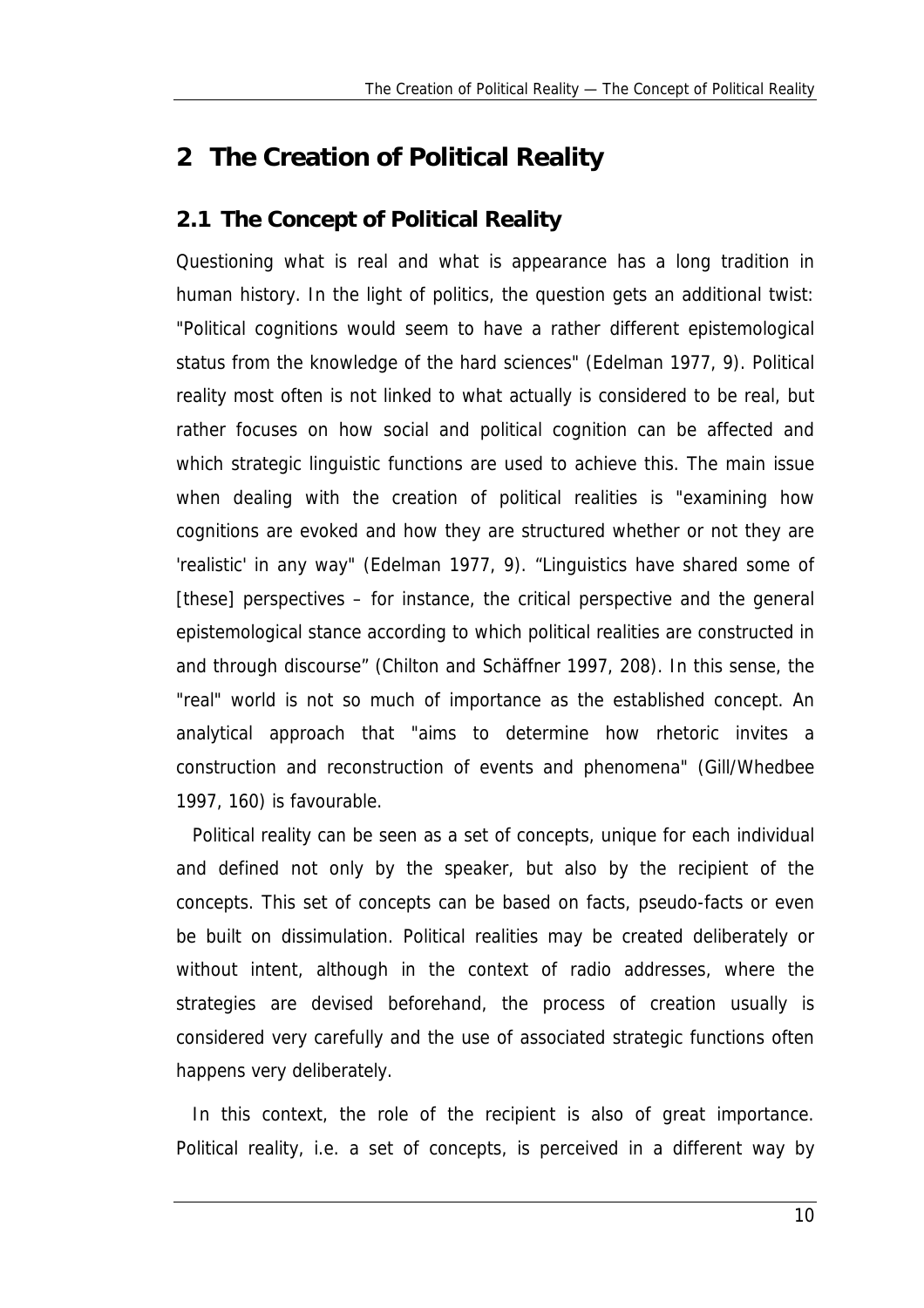individual recipients. "The perception of such political issues resonates with observers' fears, hopes, and interests and with the role they play. How political events are perceived defines the observers as surely as he or she defines them" (Edelman 1977, 10). Gill/Whedbee (1997, 100) describe this recipient-oriented approach as follows: "Textual structures are identified, discussed, and in some cases dismantled to determine how they operate to create understandings, to sanction particular ways of viewing the world, or to silence particular people or points of view." Thus, when politicians try to persuade recipients with a certain set of concepts, they have to take into account the way this set will be received by different groups of individuals. For different groups of recipients the strategic functions used to create and convey political reality is altered.

Political reality is thus not only determined by the person constructing it, but is very much shaped by how it is perceived. The process of political perception is highly complex. "There is no 'real' perception [...] but a cognitive structure with alternative facets, possibilities, and combinations appearing as the observer encounters new situation" (Edelman 1977, 10). Political perception is internally contradictory and not stable in time. Thus an individual's perception might radically change when the individual gains new information. Because the process of political perception is so complex, it is hard to predict in individuals. However, it is possible to make valid assumptions for larger parts of the audience and how political perception will work for different groups of recipients. Political rhetors will try to adapt to whatever they deem is their primary group of recipients, and adopt a discourse that aims at creating political reality in a way consistent with the assumptions made about the target groups in the audience. "Every candidate adopts a discourse that carries within it certain claims to truth, claims about the nature of the politically relevant world." (Stuckey and Antczack 1995, 118).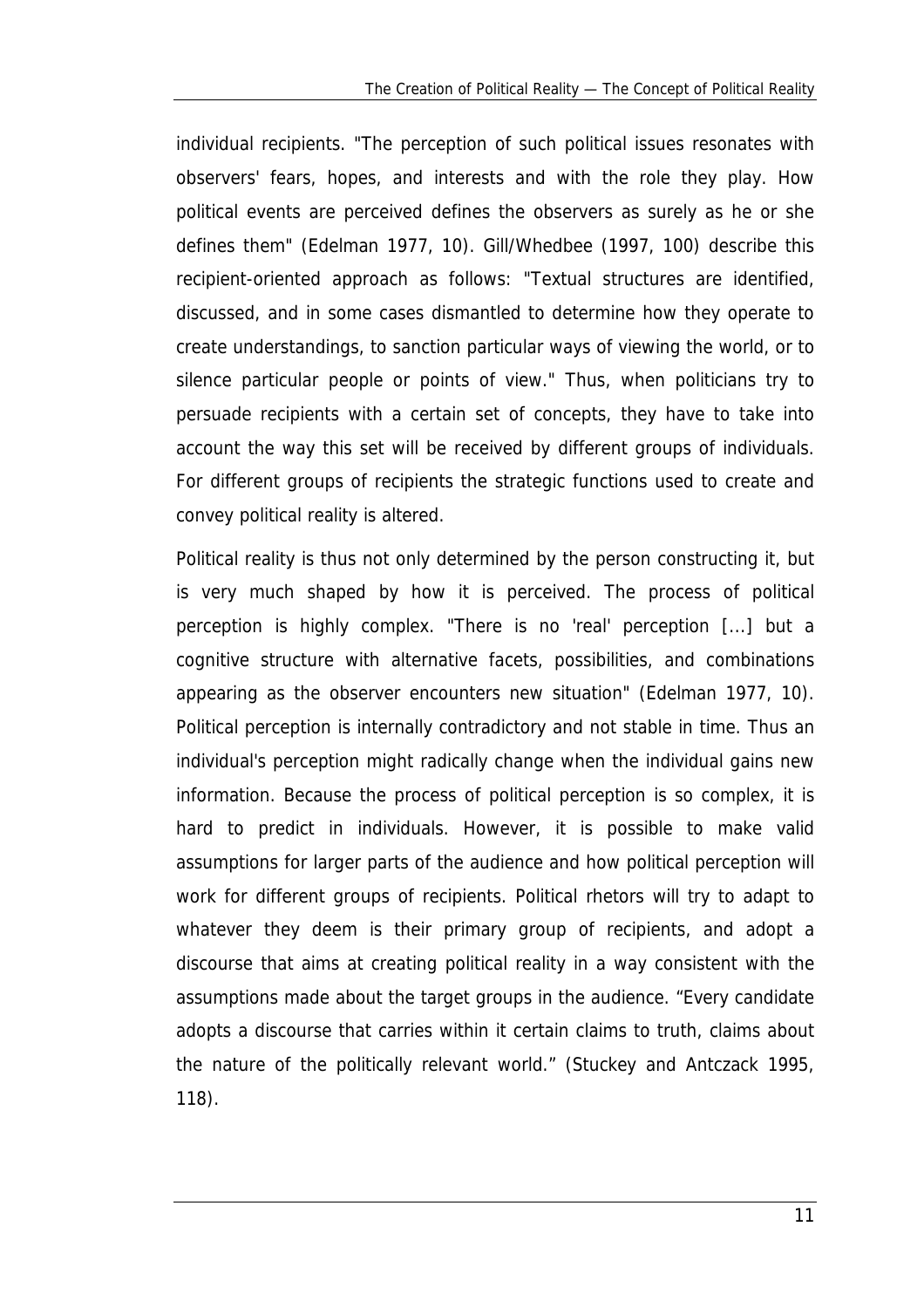# <span id="page-12-0"></span>**2.2 Images of Self and Other**

In the creation of political reality, the shaping of concepts of *self* and *other* is one of the central strategic goals of political rhetors. In an analysis of images of self and other, the purpose and function of discursive practice is crucial. I will thus not only discuss images of *self* and *other* and how they are created, but focus on why they are created and what the intended functions of these concepts are.

Public political discourse in the form of speeches has an immanently persuasive function. It aims at convincing the public of political measures taken, at winning over undecided voters, at gaining credibility and authority. This process of persuasion is done subtly and is closely related to the notions of ideology and identity. The notions of ideology and identity in political discourse are interlinked. "Political discourse is eminently ideological" (van Dijk 2002, 1) and in order to construct ideology, the concept of identity is essential. "[I]deologies are defined in terms of basic beliefs shared by the members of groups" (van Dijk 2002, 7). In order to affect and articulate basic beliefs, and thus ideology, in political speech, it is necessary to first define the group for which the beliefs are valid. The speaker has to mark the borders of the group, define its members and not only claim membership himself, but also a special position that allows him to articulate the basic beliefs.

As the audience of political speech usually is heterogeneous, the speaker, with the aim of reaching a wide range of this audience, will not be precise and singular in the construction of identity. "[P]olitical discourse is the site where politicians' multiple identities are enacted: By definition they speak as politicians, but also as conservatives and liberals, men or women, feminists or anti-feminists, racists or anti-racists, and so on." (van Dijk 2002, 7). As can be seen in this statement, dichotomous pairs are important in the establishment of this identity. In many cases, identity is created "ex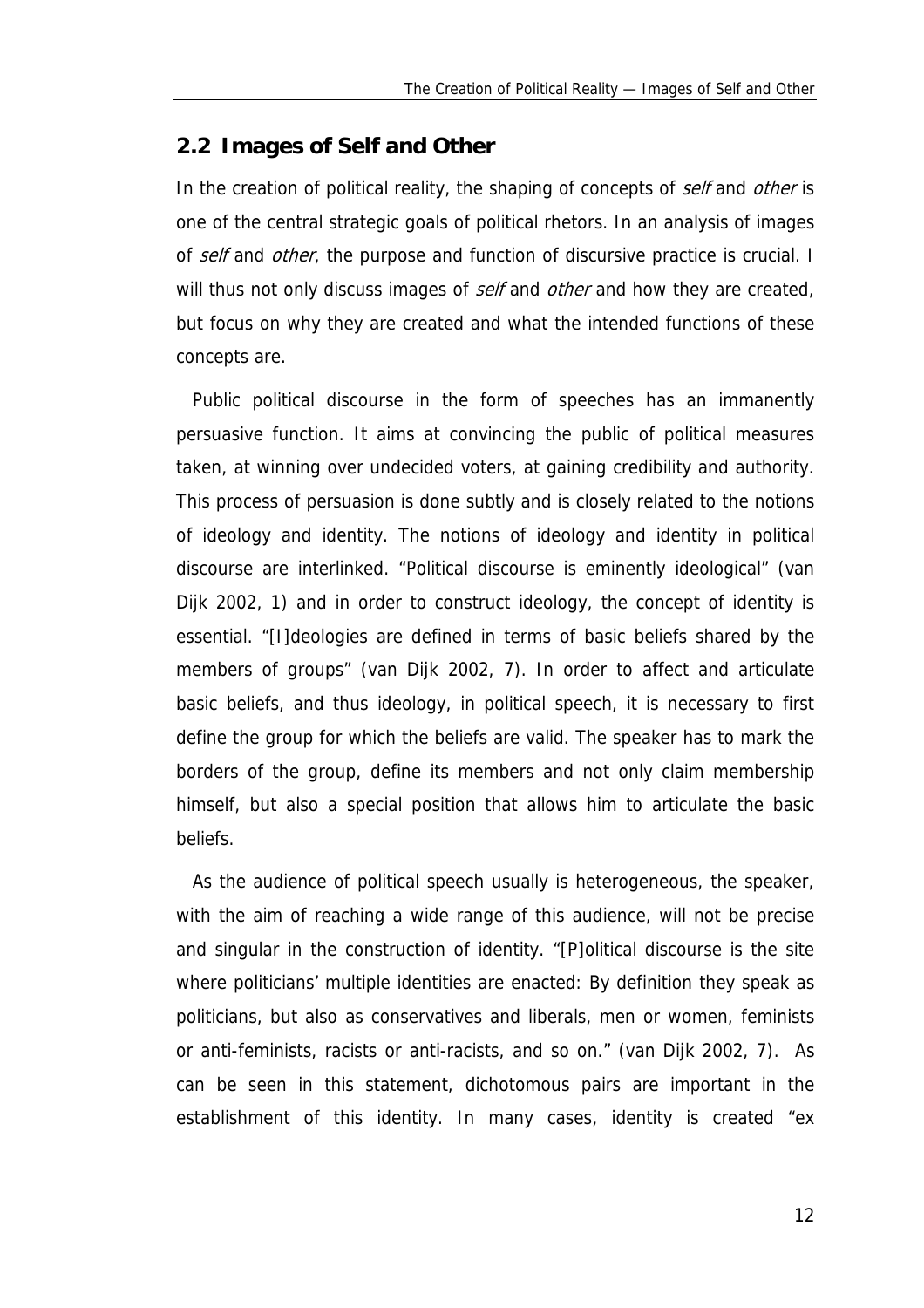negativo" (Dörner 1993, 292). The image of self is created by contrasting it with the image of *other*.

An analysis of these processes must be founded in a theoretical framework of the production and the reception of political discourse.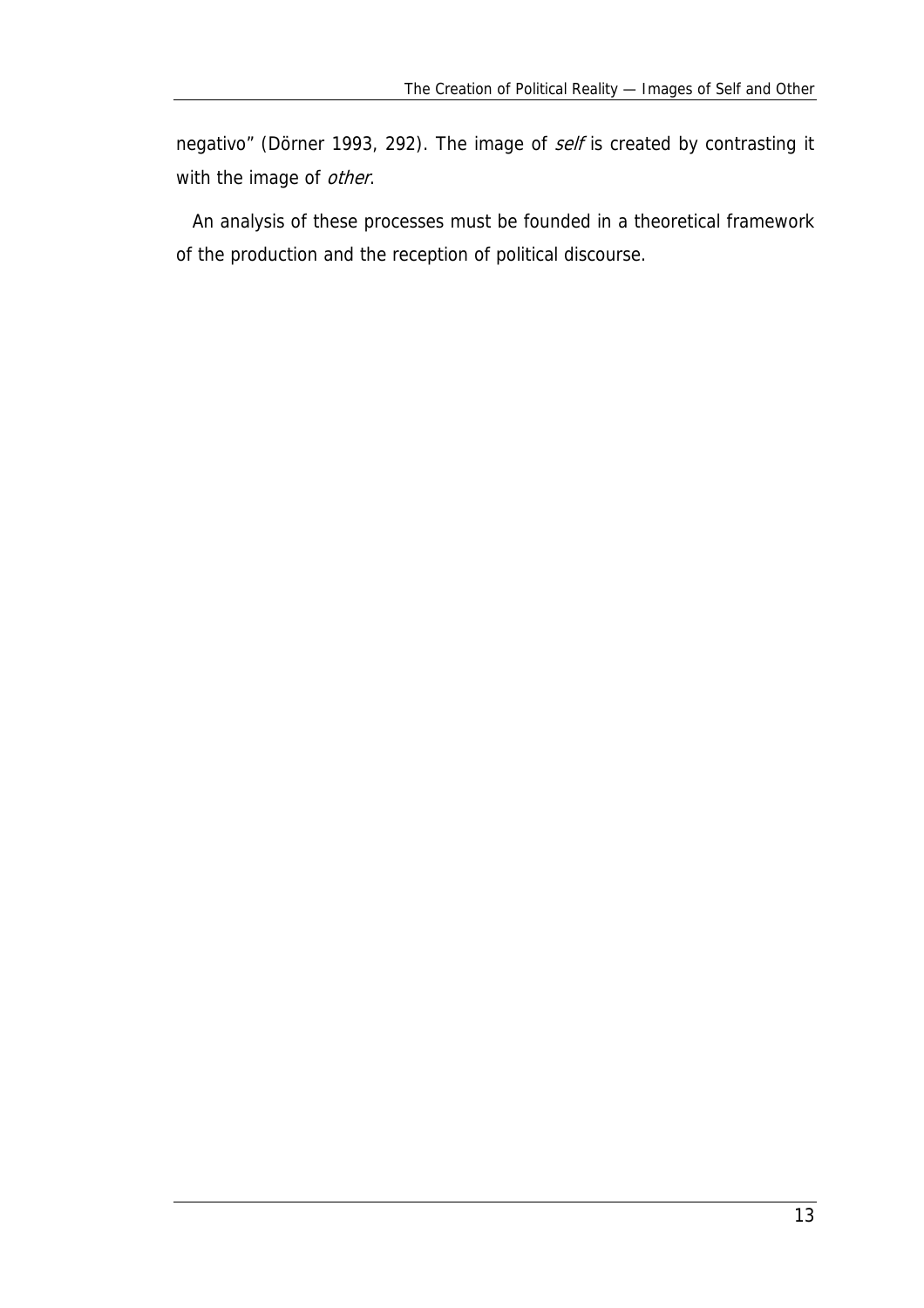# <span id="page-14-1"></span><span id="page-14-0"></span>**3 Critical Discourse Analysis and Social Cognition**

# **3.1 Defining "discourse"**

"Discourse" is a term with many definitions and "integrates a whole palette of meanings" (Titscher et.al. 1998, 42), from philosophy, sociology and linguistics. Following Titscher et.al (1998), I use a working definition of discourse that is based on van Dijk's (1977, 3) general conception of discourse as text in context, "data that is liable for empiric analysis" (Titscher et.al. 1998, 44), with a focus on discourse as action and process. Thus, "discourse" is a wider term than "text": "I shall use the term *discourse* to refer to the whole process of social interaction of which a text is just a part" (Fairclough 1989, 24). Through its impact on the creation of mental models, discourse is constitutive of the cognition of reality.

# **3.2 Introducing Critical Discourse Analysis (CDA)**

Critical Discourse Analysis (CDA) is obviously not a homogenous model, nor a school or a paradigm, but at most a shared perspective on doing linguistics, semiotic or discourse analysis. (van Dijk 1993b, 131)

At the basis of CDA is the aim to view language use as social practice. Language users do not operate in isolation, but in a social and cultural framework. CDA takes this social context into account and explores the links between textual structures and their function in social interaction. With the lack of a direct, one-to-one correspondence between textual structures and social functions, such an analysis is a complex one, working on multiple levels. Especially when it comes to creating and maintaining differences in power relations, the correspondence between the intricate mechanics of discursive practice and their social function is often deliberately left opaque. The aim of CDA is to provide a framework for reducing this opacity. Fairclough (1993, 135) thus defines critical discourse analysis as

discourse analysis which aims to systematically explore often opaque relationships of causality and determination between (a) discursive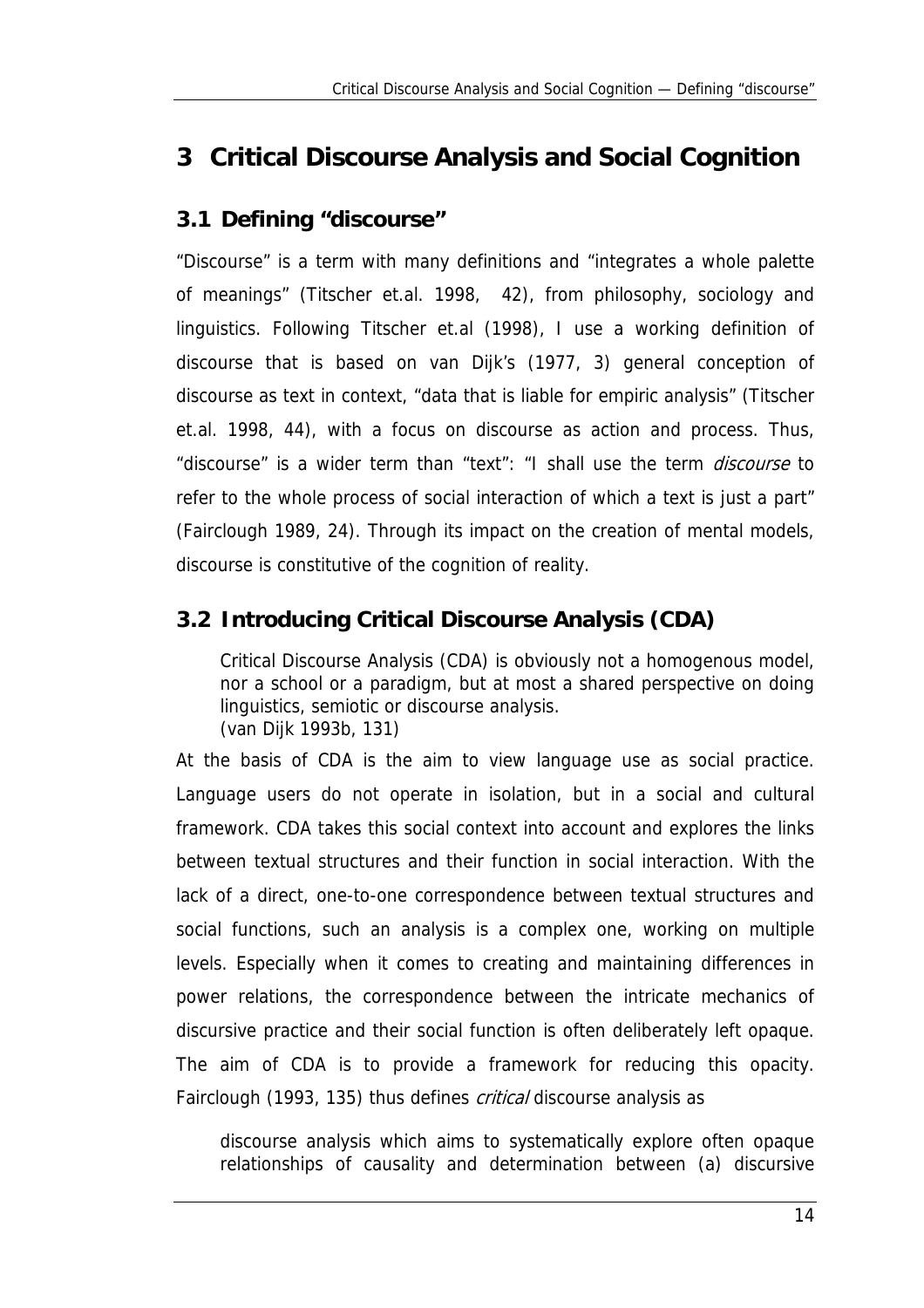<span id="page-15-0"></span>practice, events and texts, and (b) wider social and cultural structures, relations and processes; to investigate how such practices, events and texts arise out of and are ideologically shaped by relations of power and struggles over power; and to explore how the opacity of these relationships between discourse and society is itself a factor securing power and hegemony.

It is important to realize that the relationship is a bi-directional one. Not only is language use affected by its situatedness in social and cultural practice, but language use in turn has an impact on its social and cultural context. Discursive practice is constitutive of social structures, just as social structures determine discursive practice. CDA takes both directions into account and "explore[s] the tension between these two sides of language use, the socially shaped and socially constitutive" (Fairclough 1993, 134). Language is socially constitutive on different levels. A possible division (Fairclough 1993, 134- 136) is between social identity, social relations and systems of knowledge and belief. An instance of language use has effects on all levels, although with different strength. I shall later point out how these levels can be interpreted in the context of social cognition and discourse models.

Titscher et.al (1998, 178) distinguish Fairclough's approach from another approach, the "discursive historical method", which focuses more on the psycho-social dimension of discourse and has Wodak and van Dijk as its main proponents. While this is a valid distinction, I will not explicitly make use of it in this thesis, and tacitly use concepts from CDA without attributing them to their strand in CDA.

# **3.2.1 Social Order and Order of Discourse**

Actual discursive practice is the subject in the analysis of George W. Bush's radio speeches. In the context of such an analysis, the notions of *social order* and *order of discourse* are important. A social order is "a structuring of a particular social 'space' into various domains associated with various types of practice" and an order of discourse is "social order looked at from a specifically discoursal perspective – in terms of those types of practice into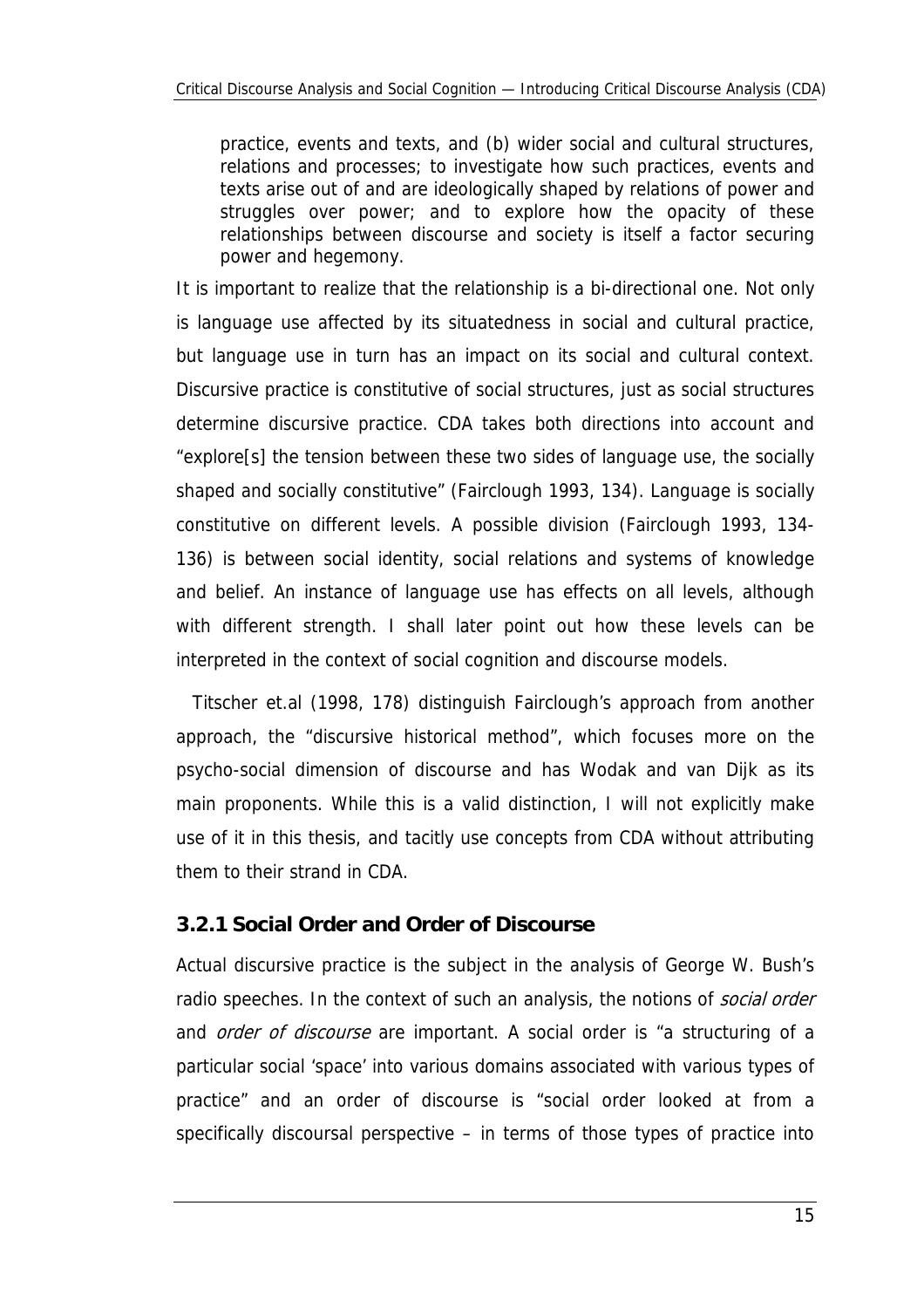which a social space is structured and which happen to be discourse types." (Fairclough 2001, 24). An order of discourse is a meta-category that groups different types of discourse and genres. We could, for instance, look at the order of discourse of White-House politics and find a variety of types of discourse, such as the internal discourse of the administration or the

discourses of external communications of the various departments and ministries, each of which employs different genres, like speeches, memos or board meetings. On the



**Figure 1 Orders of Discourse as Social Orders** (adapted from Fairclough 2001, 24)

next level then we have instances of a type of discourse, i.e. actual practice of discourse.

When analysing a type of discourse, like radio addresses, it is important to link the three levels, view instances of discourse in their groups of other types of discourse and see the type of discourse in the company of different types of discourse in the appropriate order of discourse. This hierarchy of discursive elements is paralleled by the hierarchy of social elements. In each social order, we find types of social practice that is parallel in hierarchy to discourse types, just as actual discourses are parallel to actual social practices. In the framework of CDA, we interpret these parallel associations as  $is-a$  relationships ("an order of discourse is a social order"). This is illustrated in [Figure 1.](#page-42-0) The vertical *consists-of* relationships could also be interpreted as  $is-a$  relationships, but the emphasis in this context should be on aggregation. In the critical analysis of a type of discourse it will thus be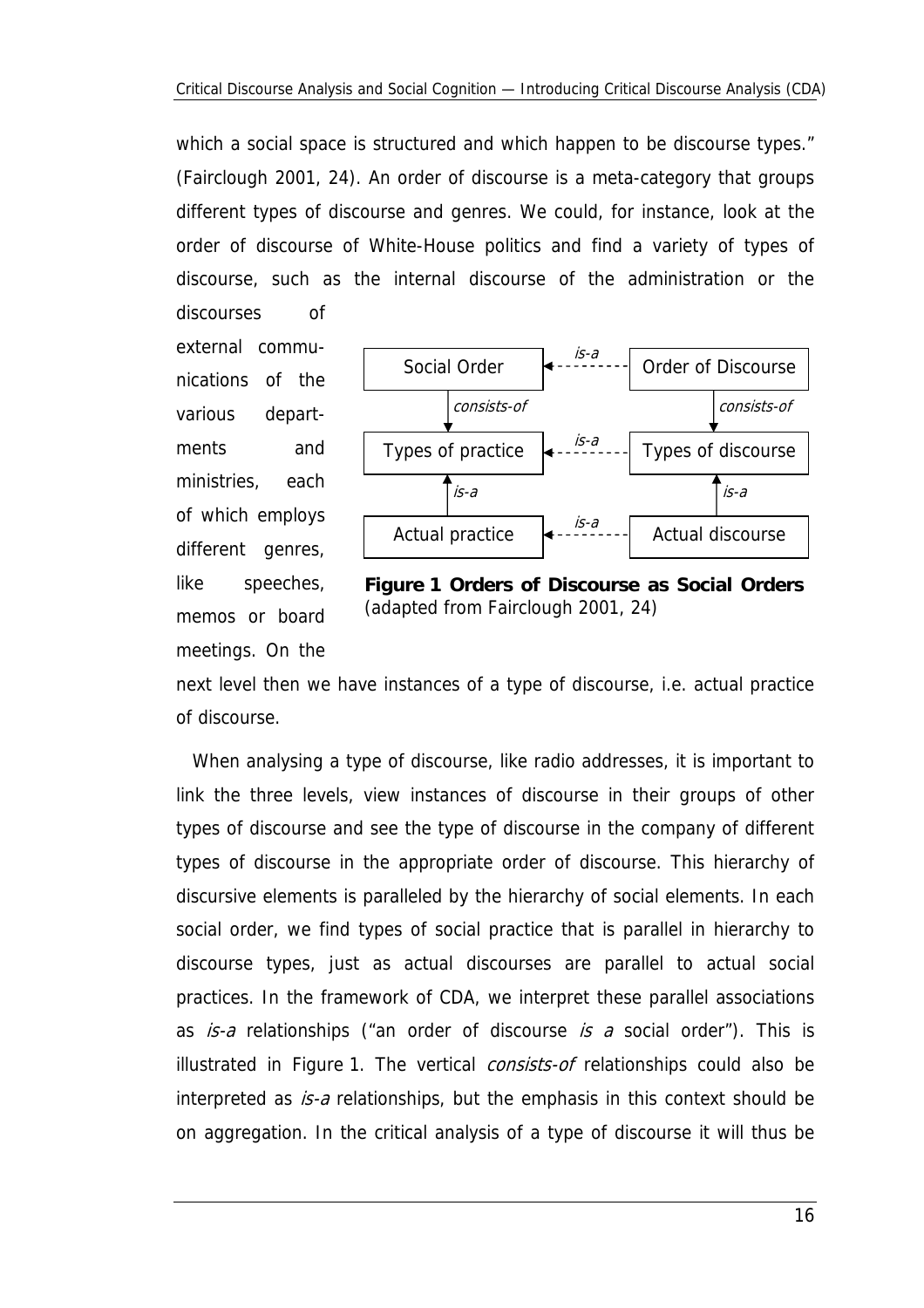<span id="page-17-0"></span>discussed how it fits into one or more orders of discourse and how it can be seen as a type of social practice. Also, actual instances of this type of discourse will be analysed in terms of "the detailed moment-by-moment explications of how participants produce and interpret texts." (Fairclough 1993, 137). This corresponds to the three-level framework Fairclough (1993, 136) proposes for analysing a discursive event as a complex social event:

Each discursive event has three dimensions or facets: it is a spoken or written language *text*, it is an instance of *discourse practice* involving the production and interpretation of text, and it is a piece of *social* practice.

The pronounced sociopolitical background (van Dijk 1993a, 249) we find in CDA is a useful framework for the analysis of the creation of images of self and other. The conceptions of self and other are never created in a sociocultural vacuum. Therefore an analysis has to situate their use in the order of discourse from which they originate. For example, in the analysis of Bush's speeches, it could be examined how he draws upon traditions or digresses from them and with what function. At the basis of such an analysis lies the examination of textual features, including "generic forms […], dialogic organization […], cohesive relations between sentences and relations between clauses in complex sentences […], the grammar of the clause (including questions of transitivity, mood and modality), and vocabulary" (Fairclough 1993, 136).

# **3.2.2 Power Elites**

So far, the discussion of CDA has been focused on the relationship between groups. I will, however, eventually apply methods from CDA to the rhetoric of an individual. The key here is that Bush acts as a special member of a group.

Some members of dominant groups and organizations have a special role in planning, decision-making and control over the relations and processes of the enactment of power. These (small) groups will here be called the *power elites*. For our discussion, it is especially interesting to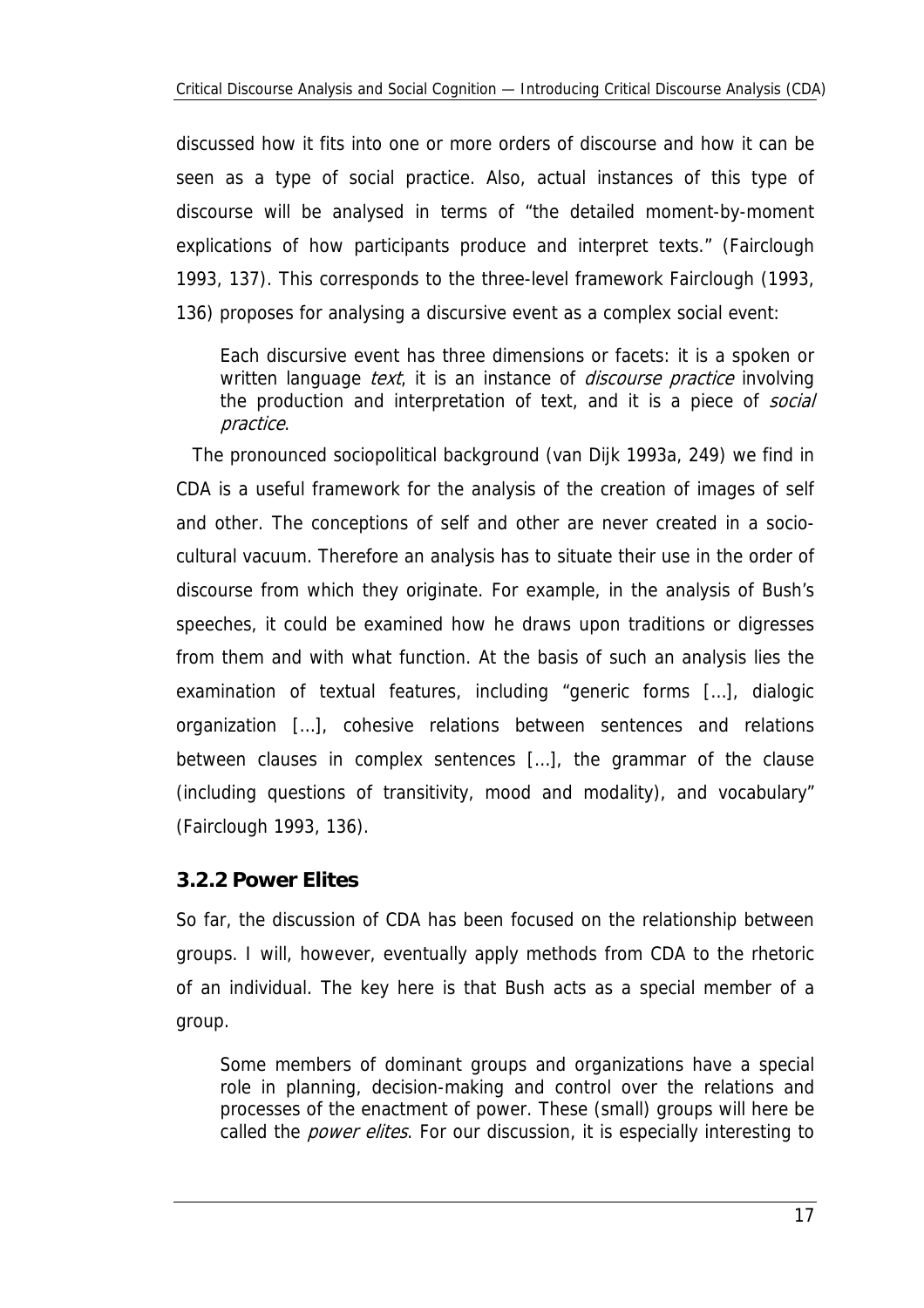note that such elites also have special access to discourse: they are literally the ones who have the most to say. (van Dijk 1993a, 255)

Furthermore, in conception Bush's radio addresses are obviously neither the product of a single speaker, nor are they spontaneous discourse. They are carefully planned discursive events that serve a defined goal.

To examine how these discursive events work, we have to see the individual in the group at the receiving end. As was detailed in the section on the creation of political reality, the creation of images of self and other is directly linked to the reception of the text by the audience. Social context is created by the processing of discourse by a multitude of recipients, and CDA focuses on the reception of discourse by groups of participants. The reception as such, however, is a highly individual process that involves the creation of specific, individual discourse models. But even though each discourse model is constructed by an individual, it is influenced by shared social perceptions. So even though there is not a single homogenous model for an audience, there is something like an intersection, a shared part of a multitude of individual models.

This concept is called *social cognition* (van Dijk 1993a, 257) and it plays an important part in CDA. "[CDA] requires true multidisciplinarity, and an account of intricate relationships between text, talk, social cognition, power, society and culture." (van Dijk 1993a, 253). In the following I will show that social cognition is the link between discourse and society, and that theories about the workings of social cognition and attempts at manipulation of social cognition underlie discursive practices that aim at creating and preserving power relations.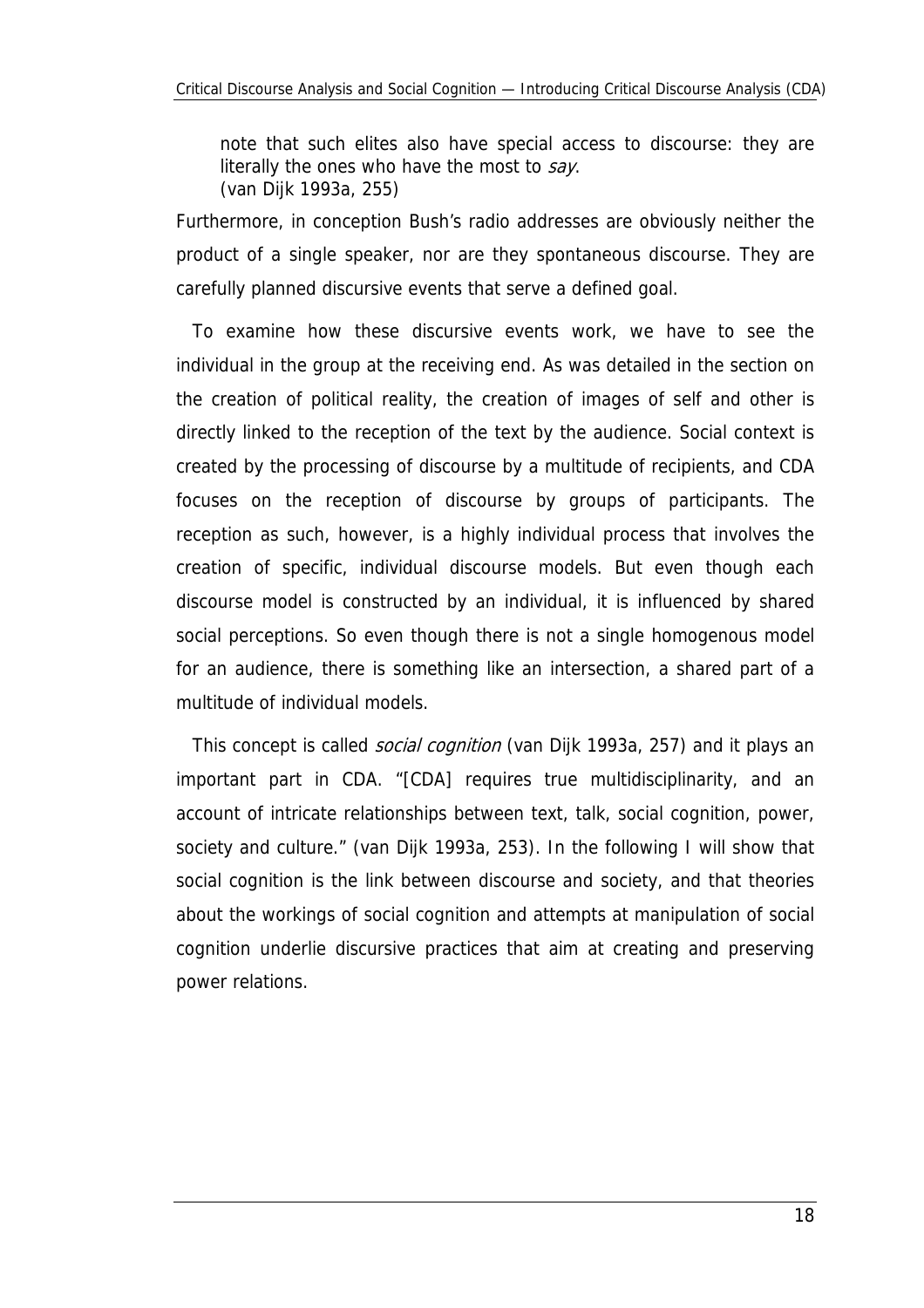# <span id="page-19-0"></span>**3.3 Social Cognition**

We argue that in order to relate discourse and society, and hence discourse and the reproduction of dominance and inequality, we need to examine in detail the role of social representations in the minds of social actors. More specifically, we hope to show that social cognition is the necessary theoretical (and empirical) 'interface', if not the 'missing link', between discourse and dominance. (van Dijk 1993a, 251)

Social cognition is the construction of mental representations from what is received from discursive events. In the first part of this section I will discuss the more general idea of forming representations and building mental models. I will give a brief overview on the nature of mental models in general and from the perspective of other disciplines, before discussing mental models and their role in social cognition and the comprehension of discourse in particular. In the next section, strategies of manipulation of social cognition will be addressed.

# **3.3.1 Mental Models**

"It is […] increasingly accepted that concrete text production and interpretation are based on so-called models, that is, mental representations of experiences, events or situations, as well as the opinions we have about them" (van Dijk 1993a, 258). "Parallel to the work in psychology and artificial intelligence about the cognitive processing of discourse a theory was developed by [Van Dijk and Kintsch (1983)] about the comprehension of discourse" (van Dijk 1987, 164).

A prominent proponent of mental models in cognitive psychology, Johnson-Laird (1980, 1983, 1989), postulates that the mind constructs and operates on models of the world in order to achieve a variety of tasks, e.g. deductive reasoning, checking of truth values and understanding and producing discourse.

The psychological core of understanding, I shall assume, consists in your having a 'working model' of the phenomenon in your mind. If you understand inflation, a mathematical proof, the way a computer works,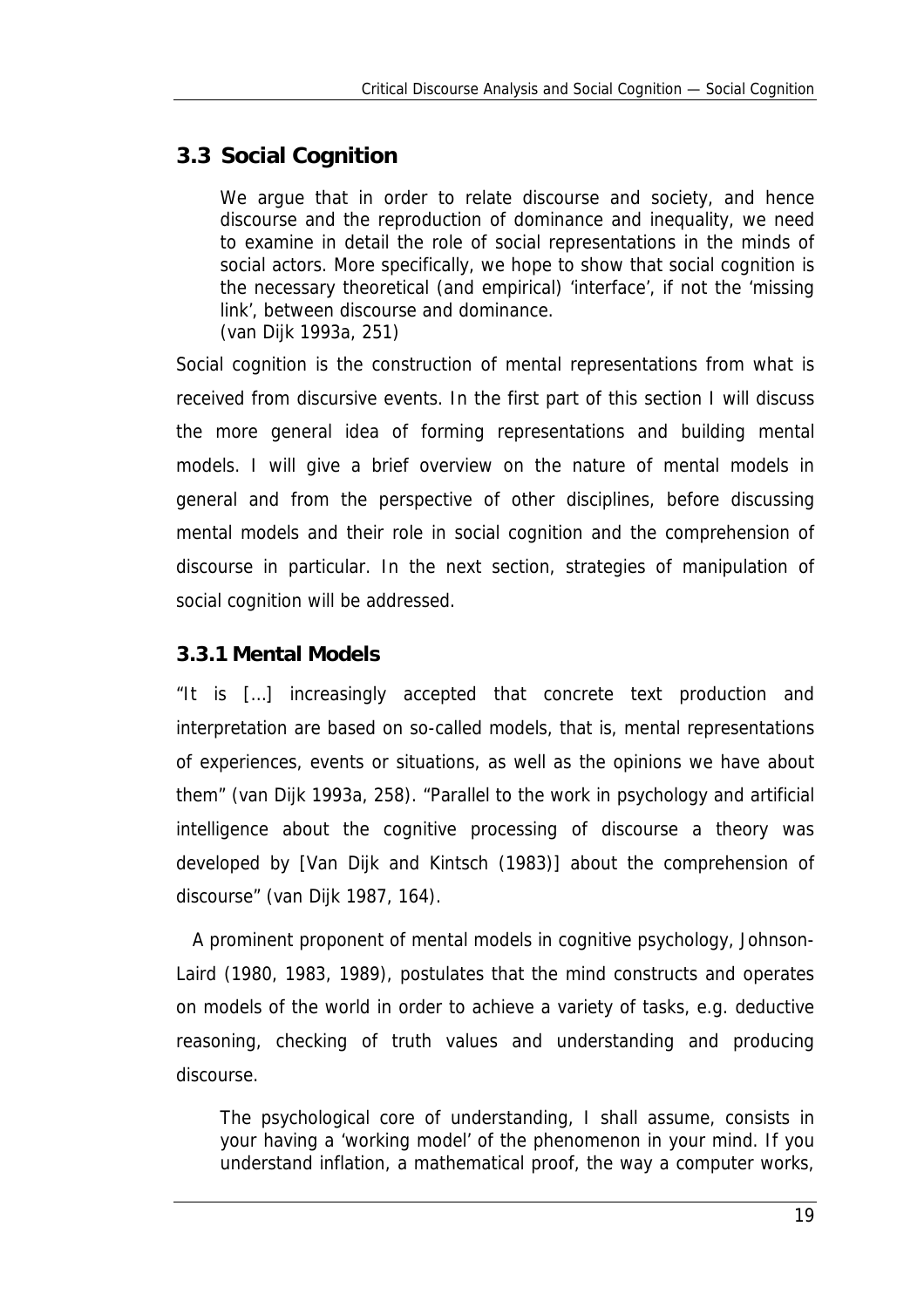<span id="page-20-0"></span>DNA or a divorce, then you have a mental representation that serves as the model of an entity in much the same way as, say, a clock functions as a model for the earth's rotation. (Johnson-Laird 1983, 2)

Mental models are not complete and are thus simpler than the things in the world that they model. This incompleteness is generally to be regarded as an advantage, as it allows for simplicity as well as abstraction. Mental models are not static. If a model lacks important features, i.e. the degree of incompleteness becomes hindering, a model can be updated – the construction of mental models is an iterative process that goes from the general to the specific. As more pieces of information become available they are gradually integrated into the current model.

There is a lot of research going on in this area, dealing with questions like the intentionality of mental models, i.e. how they can represent, mental models in the context of different tasks, the neurological foundations of mental models and many more. A good overview of these topics and a collection of related references can be found, for example, in Johnson-Laird (1989). I will mainly focus on discourse models, i.e. mental models that are constructed to represent situations conveyed by discursive events.

# **3.3.2 Discourse Models**

Johnson-Laird (1989, 471) argues that people build models from discourse, and that this model representation coexists together with a linguistic representation. If, for example, a situation is described as "there is a table in front of the stove in my kitchen", the arrangement can be imagined even if it cannot be seen. "In short, discourse models make explicit the structure *not* of sentences but of situations as we perceive or imagine them" (Johnson-Laird 1983, 419).

There are propositions (Garnham 1981) that a mental model is the only representation formed from a text and that there is no linguistic representation (as Johnson-Laird calls it, whereas van Dijk uses the term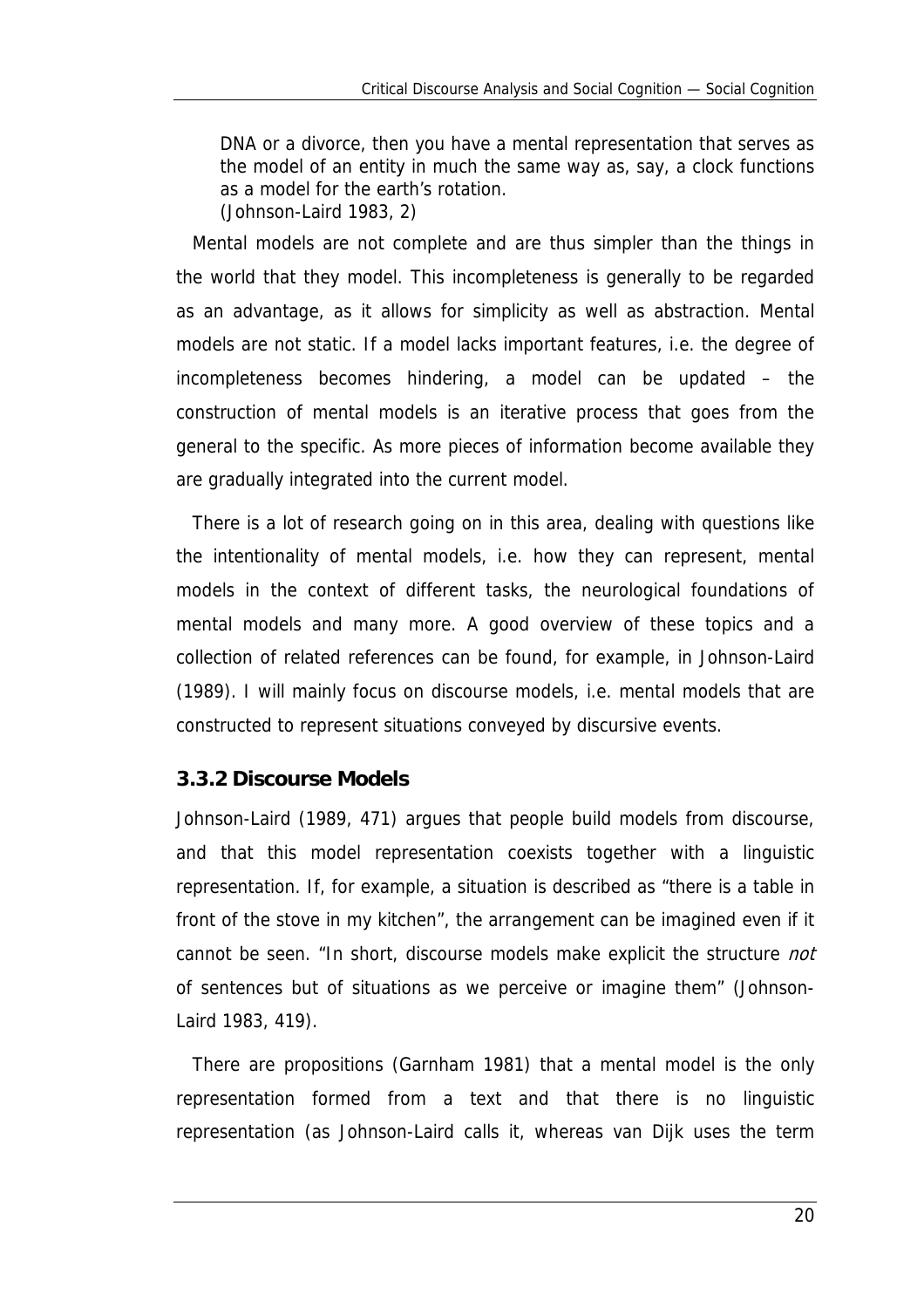"textbase"[1](#page-21-0) ). However, experiments exist that provide strong evidence for two representation formats (Johnson-Laird 1989, 472). "We may conclude that there is some convergence about the general hypothesis that in addition to a semantic representation of a discourse we also need a situation model in memory, and that such a model plays an important role in such tasks as making inferences, drawing pictures, recall and recognition" (van Dijk 1987, 169). In fact, it seems that the two-fold representations might even be further divided into a three-fold representation format to include a pragmatic context model in addition to a semantic event model and representations of the text (van Dijk 2003, personal communication).

There are many theories about the actual structure of discourse models in memory. The research in this direction, although very interesting, is still somewhat speculative. For a good overview of common theories, also including approaches from cognitive psychology and artificial intelligence, see van Dijk (1987, 171) or Johnson-Laird (1983, 419-422). For my purpose the function of mental models is of more importance. There is broad agreement that mental models play a major role in social cognition as the interface between the reception of text and talk and the cognition of social structures. And as it is the aim of this thesis to analyse some of the mechanisms that underlie manipulation of social cognition, be it conscious or not, I will focus on the function of mental models and the linguistic devices that affect their functions rather than on the actual structure of mental models in memory.

In other words, models allow us to link the personal with the social, and hence individual actions and (other) discourses, as well as their interpretations, with the social order, and personal opinions and experiences with group attitudes and group relations, including those of power and dominance.

 $\overline{a}$ 

<span id="page-21-0"></span><sup>&</sup>lt;sup>1</sup> Van Dijk initially argued for a singular, purely propositional representation format (cf. Johnson-Laird 1983, 377-382). However, in later publications, he explicitly distinguishes between textbase, i.e. linguistic representation, and model representation (van Dijk 1987, 169).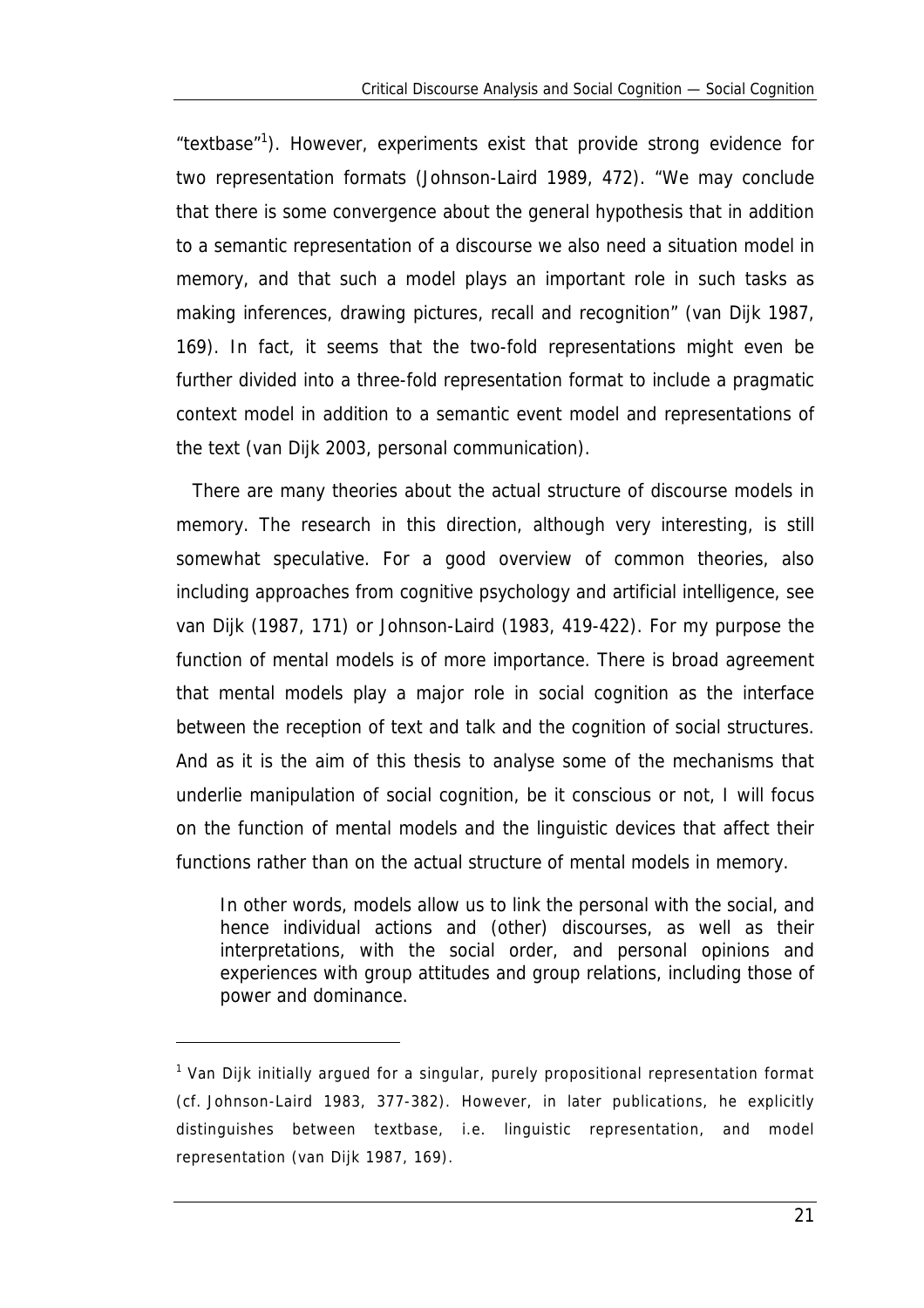Here we touch upon the core of CDA: that is, a detailed description, explanation and critique of the ways dominant discourses (indirectly) influence such socially shared knowledge, attitudes and ideologies, namely through their role in the manufacture of concrete models. More specifically, we need to know how specific discourse structures determine specific mental processes, or facilitate the formation of specific social representations. (van Dijk 1993a, 258-259)

Discourse usually conveys under-specified information and relies on the recipient to supply the details. The filling-in of such details rests on assumptions implicitly drawn by the recipient. In the above example, the table that is mentioned could be represented in the model as a table with four legs, as this is usually the case. If further information that contradicts the assumption made in the mental model becomes available, the model is updated. So if, in the above example, further information is received that states that the table has three legs, the model is altered and the representation of the table is changed. Although the construction of mental models is a highly individual process and no two models constructed from the same discourse will ever be the same, there seem to be some abstract invariant components across groups of speakers. Some of these preferred mental models seem to be basic enough to cross cultural divisions – for example, this could be the case in spatial reasoning (Knauff et.al., 1995). Others seem to depend on the socio-cultural background of the receiving group. However, it is important to realise that on a higher level there is a certain homogeneity in the construction of mental models from which specific discourse processing features can be assumed for at least a subset of a known audience. In this respect, knowing about processes at work in individual members of the audience means knowing about the group of individuals that constitutes the audience.

Models are both personal (featuring individual knowledge, beliefs, opinions of language users) as well as social (applying general, socially shared knowledge), but each model is unique. The same person may construct a different model (=a different interpretation) of the same text tomorrow.

 $[...]$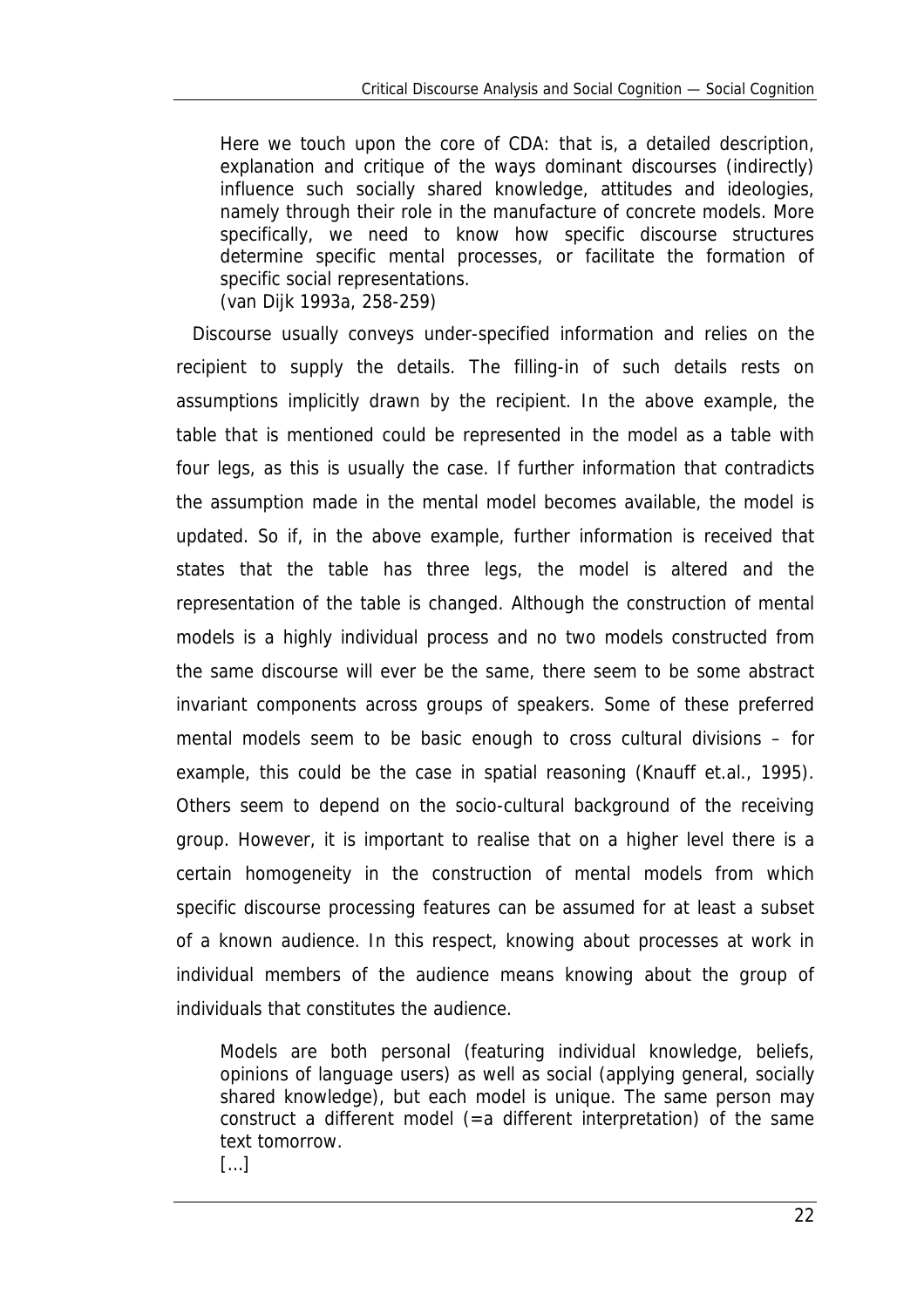[M]any aspects of cognitive representations and processing are themselves social – such as the socially shared knowledge and other beliefs, as well as the jointly constructed social aspects of the context. (van Dijk 2000)

And knowing about the processes at work, and how they relate to textual structures gives a new perspective on the analysis of linguistic features.

Models may typically involve highly personal knowledge about situations, but part of this information may also be shared by others or even by a whole sociocultural group, as is the case for important political or historical events. In other words, the episodic knowledge we have about situations may be more or less unique or general, and more or less personal or social. (van Dijk 1987, 162)

This plays an important role when it comes to the external manipulation of the creation of mental models. As the generation of default models, i.e. the construction of mental models in the context of underspecified information that requires the use of default assumptions, is a largely unconscious, implicit process, someone in control of a discourse can make use of this process in order to convey content on an extremely subtle basis. Also, as the construction of mental models draws on and in turn influences world knowledge, beliefs and opinions, it can be used as a means of affecting ideologies in groups of recipients.

For our purposes, therefore, ideologies are the fundamental social cognitions that reflect the basic aims, interests and values of groups. They may (metaphorically and hence vaguely) be seen as the fundamental cognitive 'programmes' or 'operating systems' that organize and monitor the more specific social attitudes of groups and their members.

(van Dijk 1993a, 258)

The creation of images of *self* and *other* is closely linked to the function of mental models. More specifically, in the choice of discursive structures in the creation of these images, assumptions are made (consciously or unconsciously) about how the text is going to be translated into mental models by the audience, how the situation the chosen textual features reflect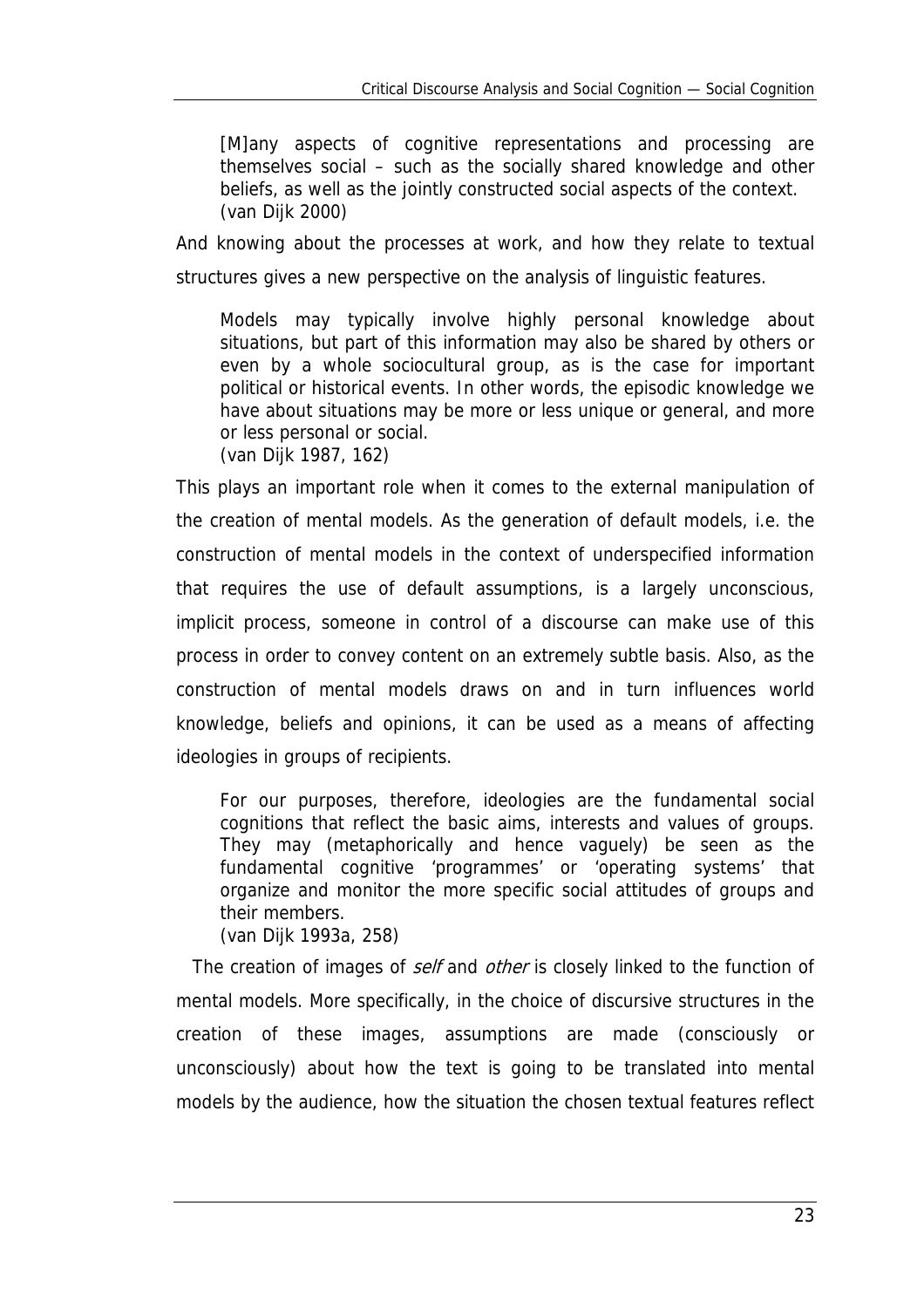will be constructed, and how the "mechanics" of this process can be used to facilitate the construction of a specific image.

The justification of inequality involves two complementary strategies, namely the positive representation of the own group, and the negative representation of the Others. […] [M]odels are being expressed and persuasively conveyed that contrast US with THEM, e.g. by emphasizing 'our' tolerance, help or sympathy, and by focusing on negative social or cultural differences, deviance or threats attributed to 'them'. If such 'polarized' models are consistent with negative attitudes or ideologies, they may be used to sustain existing attitudes or form new negative attitudes.

(van Dijk 1993a, 263).

The construction of mental models of *self* and *other* affects, and is affected, by all three of Fairclough's levels of meaning – social identity, social relations and systems of knowledge and belief. Furthermore, the ideas of order of discourse and genre are linked to the construction of mental models of self and other. Research conducted by Richardson (2003) provides a good example. He analysed political ads of the 2000 presidential election and how they draw upon common genres to legitimise or delegitimise a candidate. Hints in these ads are borrowed from popular movie genres. These hints are enough for the construction of a context model that provides the concept of the involved genre as a whole and thus implicitly links the presented candidate to more features from the genre than the trigger that is actually presented in the ad. Richardson does not explicitly use the notion of mental models in his analysis, but explains effects with the notion of "spreading activation". This idea, however, is just a level beneath mental models. The mental models and social cognition approach fits into the picture perfectly.

It is at this point that the power of the evocation of generic conventions in campaign advertising can be seen both in terms of communication and understanding. Through spreading activation ads can communicate effectively because they draw upon preexisting memories and emotions, speeding up processing. […] Attention to genre can also help our understanding of the substance of communication and memory by offering what is, in essence, a social parallel to these associative operations of individual cognition. (Richardson 2003, 34)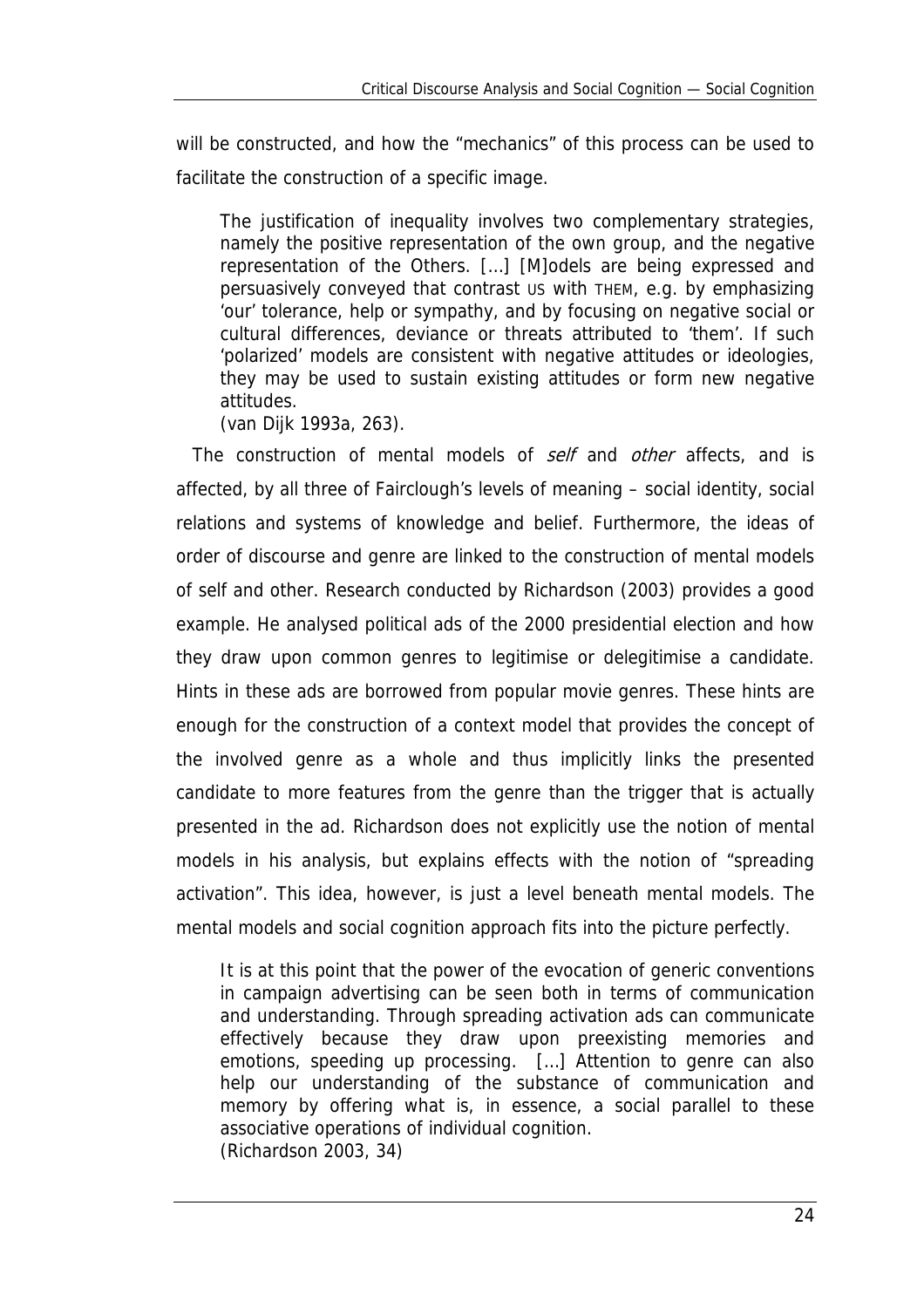# <span id="page-25-0"></span>**3.4 Manipulation of Social Cognition**

#### **3.4.1 Strategies**

After having outlined the fundaments of social cognition and the concepts of mental models, I discuss in this section how groups and individuals with privileged access to discursive resources can manipulate social cognition.

Besides the elementary recourse to force to directly control action […], 'modern' and often more effective power is mostly cognitive, and enacted by persuasion, dissimulation or manipulation, among other strategic ways to change the mind of others in one's own interest. (van Dijk 1993a, 254)

While I agree with the principal tenet of this passage, I would not view the manipulation of cognition as a process of direct interaction. Social cognition of the audience rather is affected by the creation of discursive political reality, e.g. through the construction of fitting images of *self*. This process is, however, of a different quality than direct interaction. Manipulation of social cognition works on a subtle, often unconscious level (with respect to the speaker as well as the recipient) and "[…] such mind management is not always bluntly manipulative" (van Dijk 1993a, 254).

As I discussed above, the relationship between language structures and mental models of social structures is a bi-directional one. Social cognition can be seen as being situated in between the two and plays a role not only when discursive events are processed to form mental models, but also when mental models are transformed into discursive events. In the context of critical discourse analysis and power relationships, this situation can be viewed to the effect that "[d]iscursive (re)production of power results from social cognitions of the powerful, whereas the situated discourse structures result in social cognitions. That is, in both cases we eventually have to deal with relations between discourse and cognition, and in both cases discourse structures form the crucial mediating role" (van Dijk 1993a, 259). Note that the discursive structures that are involved in these processes are not a novel kind of linguistic or rhetorical devices. It is the perspective taken in analysing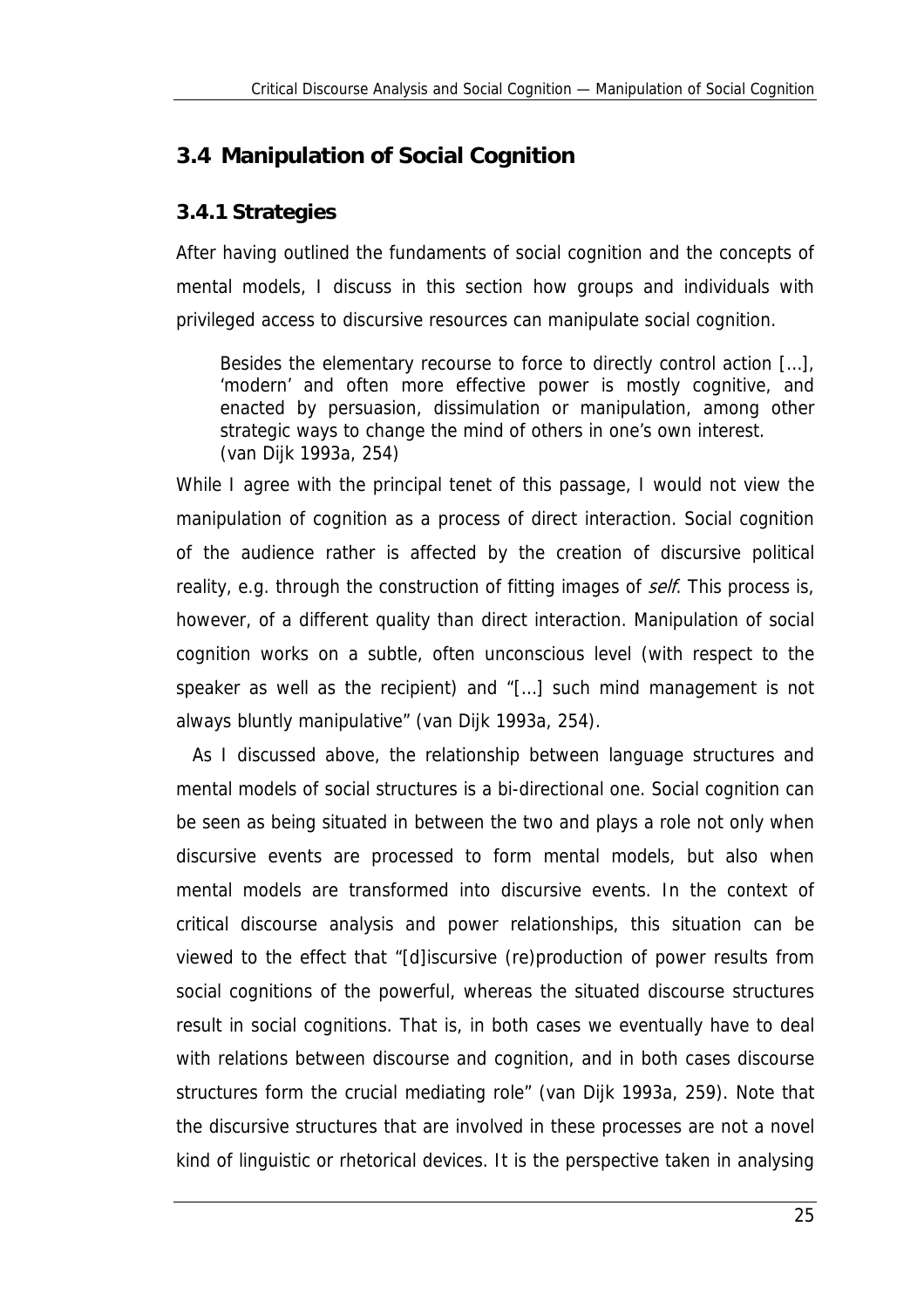them that differs from traditional analysis, because it assumes not only that mental representations are involved but also that underlying the use of specific discursive structures are theories speakers have about the construction of mental representations that these structures will effect in their audience. Van Dijk (1993a, 264) finds the following devices fundamental in the creation of models of self and other:

- (a) Argumentation: the negative evaluation follows from the 'facts'
- (b) Rhetorical figures: hyperbolic enhancement of 'their' negative actions and 'our' positive actions; euphemisms, denials, understatements of 'our' negative actions'
- (c) Lexical style: choice of words that imply negative (or positive) evaluations
- (d) Storytelling: telling above negative events as personally experienced; giving plausible details above negative features of the events
- (e) Structural emphasis of 'their' negative actions, e.g. in headlines, leads summaries, or other properties of text schemata (e.g. those of news reports), transitivity structures of sentence syntax (e.g. mentioning of negative agents in prominent, topical position)
- (f) Quoting credible witnesses, sources or experts, e.g. in news reports

Chilton and Schäffner (1997, 212-215) define four strategic functions that they use as an intermediate level to "link political situations and processes to discourse types and levels of discourse organization" (1997, 212). Their perspective is useful in the context of a theory of political discursive acts as affectors of social cognition, as the strategic functions are directly related to the manipulation of the construction of mental models.

#### **Coercion**

Coercion is the use of power in order to affect other people's behaviour. Apart from the use of coercive speech acts, like commands, there are more subtle forms of coercion. "Political actors also often act coercively through discourse in setting agendas, selecting topics in conversation, position the self and others in specific relationships, making assumptions about realities that hearers are obliged to at least temporarily accept in order to process the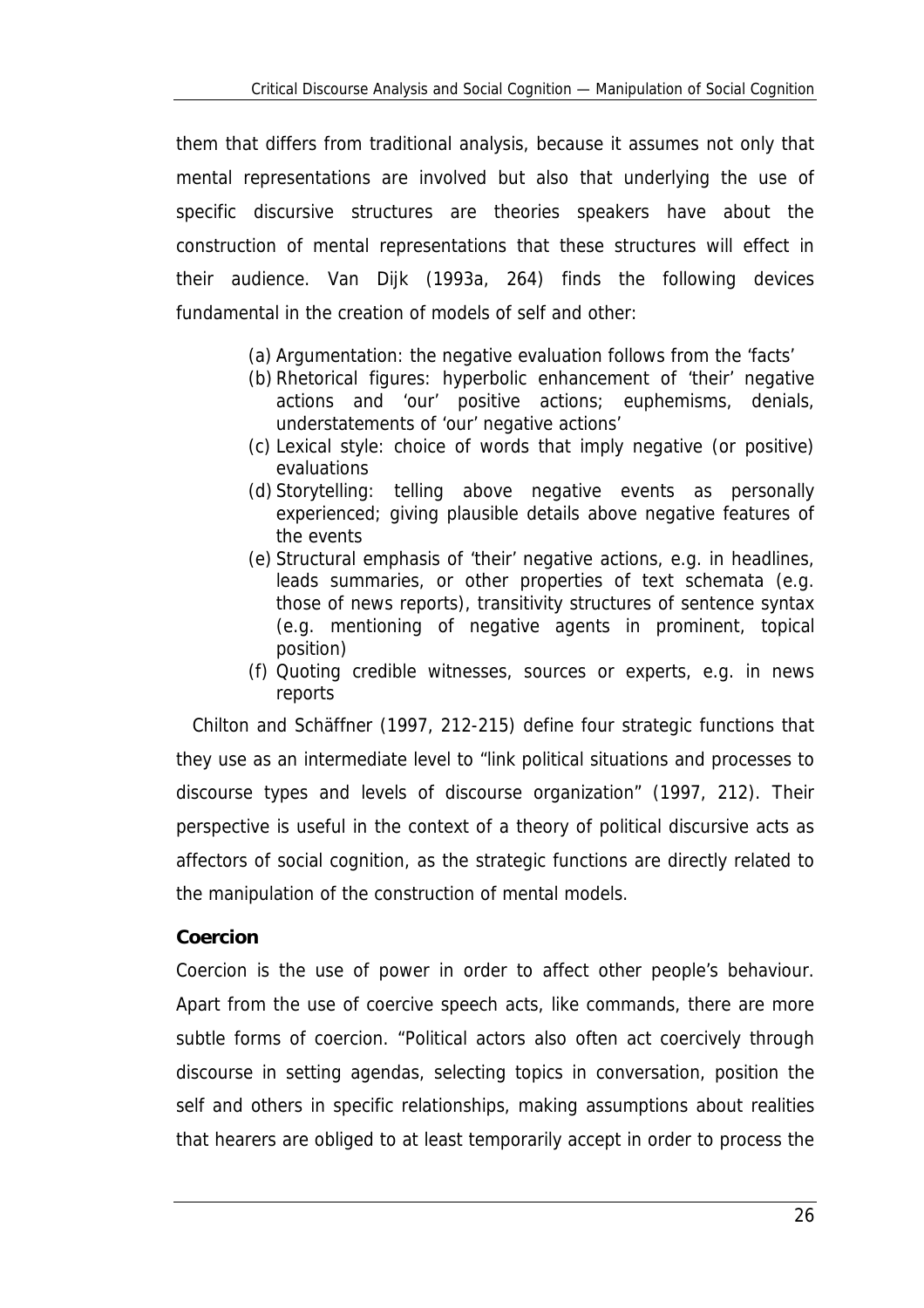text or talk." (Chilton and Schäffner 1997, 212). The strategic function of coercion works in two ways in terms of mental models. On the one hand it refers to the use of power to create models that achieve the function of coercion, e.g. the use of power to create a model that represents the position of the *other* in an unfavourable way. On the other hand, coercion can happen within the model. In this case the process of coercion works by crafting suitable representations, e.g. choosing representations of situations or actors in a way that presupposes certain assumptions or attributes, i.e. creating political reality implicitly and inherent in a model.

#### **Resistance, Opposition and Protest**

Chilton and Schäffner define this category as a group of strategic functions that are used by "those who regard themselves as opposing power" (1997, 212). Whereas this is an interesting category, and surely also using manipulation of social cognition, my focus is on the manipulation of social cognition by the groups and individuals that are in power. In this context, the category of resistance, opposition and protest is of less importance, but has to be kept in mind, as it can of course be addressed in the constructions of the powerful.

### **Dissimulation**

Dissimulation is the control of the flow of information, "which is by definition a matter of discourse control" (ibid., 212). There are many possibilities how the access to information can be controlled. Access can be denied through keeping information internal, not allowing information to be spread in public. Chilton and Schäffner refer to this as "quantitative" control. On the other hand, there is "qualitative" control, which in its most extreme form is just lying, but "includes various kinds of verbal evasion and denial […], or the commission of reference to actors. Euphemism has the cognitive effect of conceptually 'blurring' or 'defocusing' unwanted referents, be they objects or actions." (ibid, 213). Considering the creation of political reality, there are many ways of presenting actors and situations, either by holding back some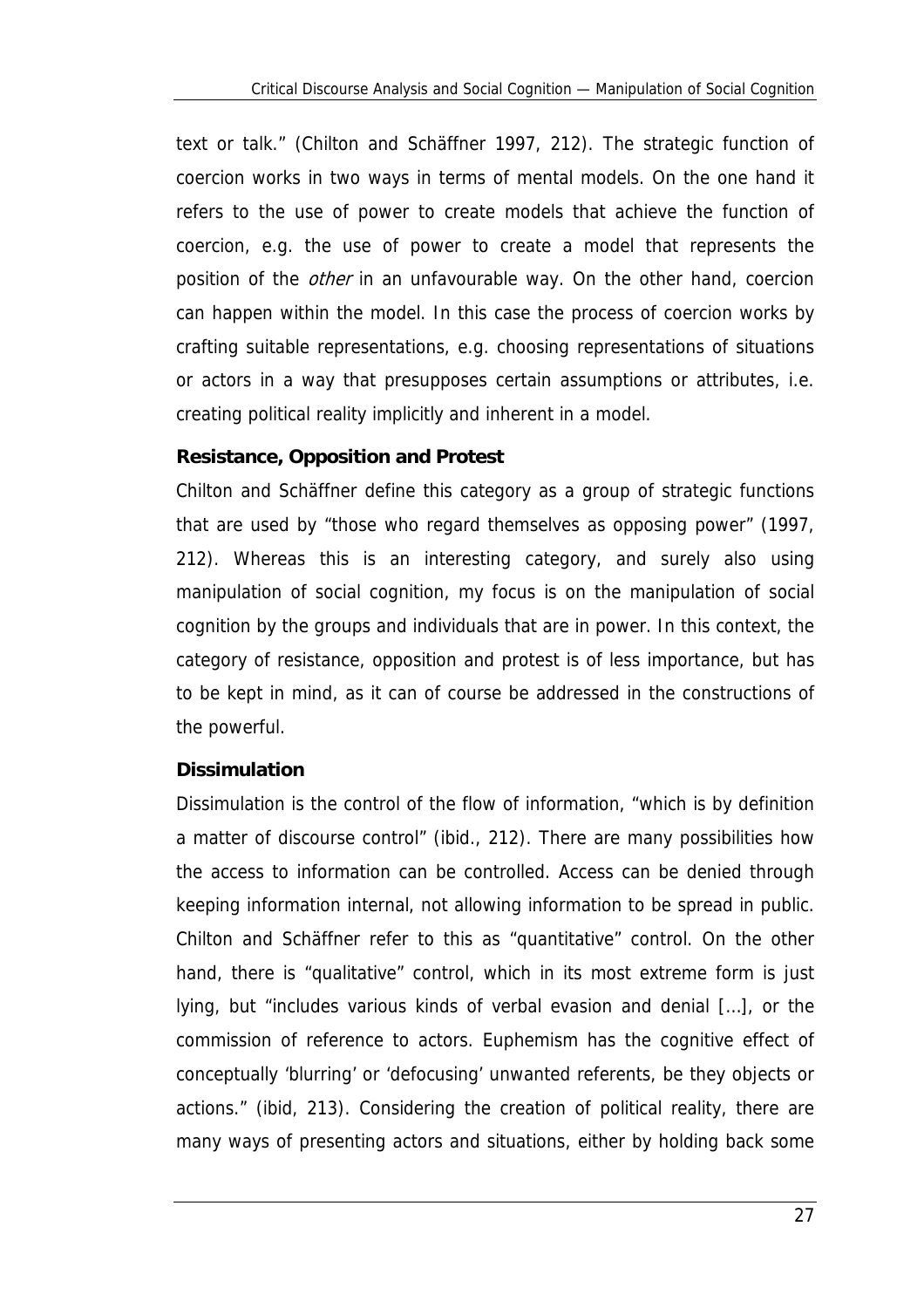facts, or by choosing specific forms of representation. When members of the audience mentally process discursive events they are usually very good at dealing with coarse and incomplete information by making assumptions, using background knowledge or trying to complete information by implicit content. By choosing specific forms of representations, these processes can be facilitated and steered in an intended direction. Dissimulation is one of the fundamental strategies in the manipulation of social cognition, as it uses the principal mechanisms that underlie the construction of mental models.

#### **Legitimisation and Delegitimisation**

In order to be able to successfully communicate strategic functions in discursive events, the rhetor has to possess a certain degree of acceptance. This acceptance is influenced by the rhetor's social status and position, the attitudes the audience has towards the rhetor and how the rhetor is presented by third-party discursive events, like media coverage. But also in the rhetor's discourse as such a group of strategic functions can be found that aims at furthering the acceptance of the speaker with his or her audience. By legitimisation the creation of a favourable image of self is meant. "The techniques used include arguments about voters' wants, general ideological principles, charismatic leadership projection, boasting about performance and self-presentation" (ibid., 213). There are different levels of images of self. An image of self is not confined to the persona of the rhetor, but may also include groups of people associated with the rhetor, even whole nations. But the favourable presentation of the persona of the rhetor is a fundamentally important function in political speech. The construction of a mental model of self in these terms, and the conveyance of this model to the audience is always part of a discursive event of political speech.

Delegitimisation then is the "essential counterpart: others […] have to be presented negatively, and the techniques include the use of ideas of differences and boundaries, and speech acts of blaming, accusing, insulting, etc." (ibid., 213). Delegitimisation usually is done more implicitly than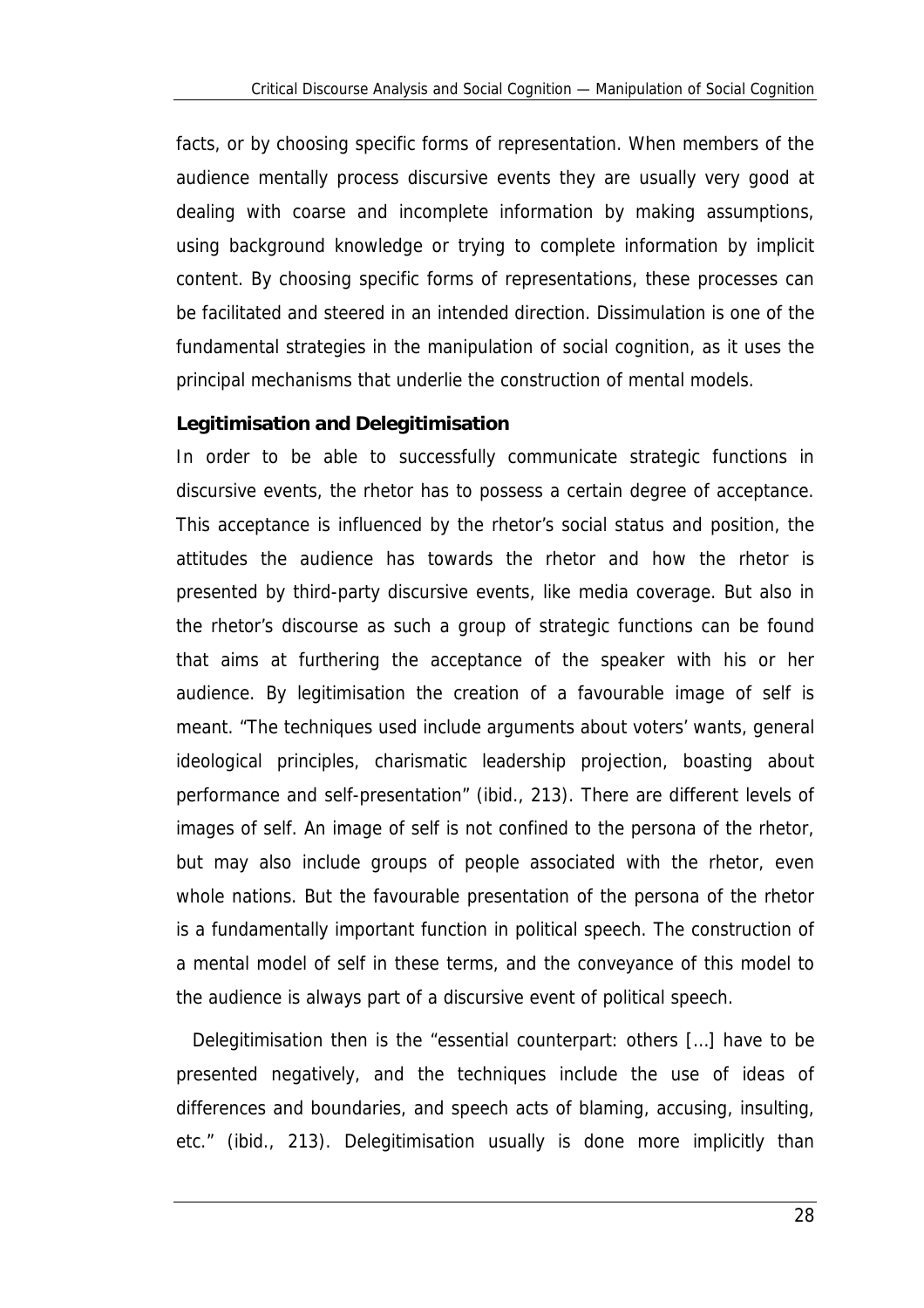<span id="page-29-0"></span>legitimisation. It is closely connected to dissimulation in the careful choice of representations for other, and the linking of negative connotations to these representations. Often this is achieved by conjoining references to *other* to lexical fields that are typically evaluated negatively by the audience. Often it can be observed that models of self and other are constructed that weigh, compare and evaluate *self* against *other* and try to achieve legitimisation of self by the delegitimisation of other.

All the strategies explained above are usually used very carefully and when they are realised in textual structures, they often work very subtly. They are employed to favour the creation of particular preferred mental models on as large a part of the audience as possible. This process is not one the rhetor can be sure of, and the skill a rhetor possesses in their usage influences the success he will have with his or her original intent and how well an intended model is communicated and to what degree its concepts are re-instantiated in the models of the audience. The concepts of rhetoric can be used to provide the parameters in which the discursive events take place and in which the strategic functions are realised. In the following section, I will discuss the rhetorical aspects of the process of modelling self and other in more detail.

# **3.4.2 Rhetorical Foundations**

Gill and Whedbee (1997, 157) view rhetoric as "instrumental discourse" in a sense that is consistent with the mental models approach to social cognition: "it is, in one way or another, a vehicle for responding to, reinforcing or altering the understandings of an audience or the social fabric of the community" (ibid.). They give an interesting compilation of constructs in rhetorical analysis. The analytical constructs they define can be assigned to three major categories: context, reception, and textual features.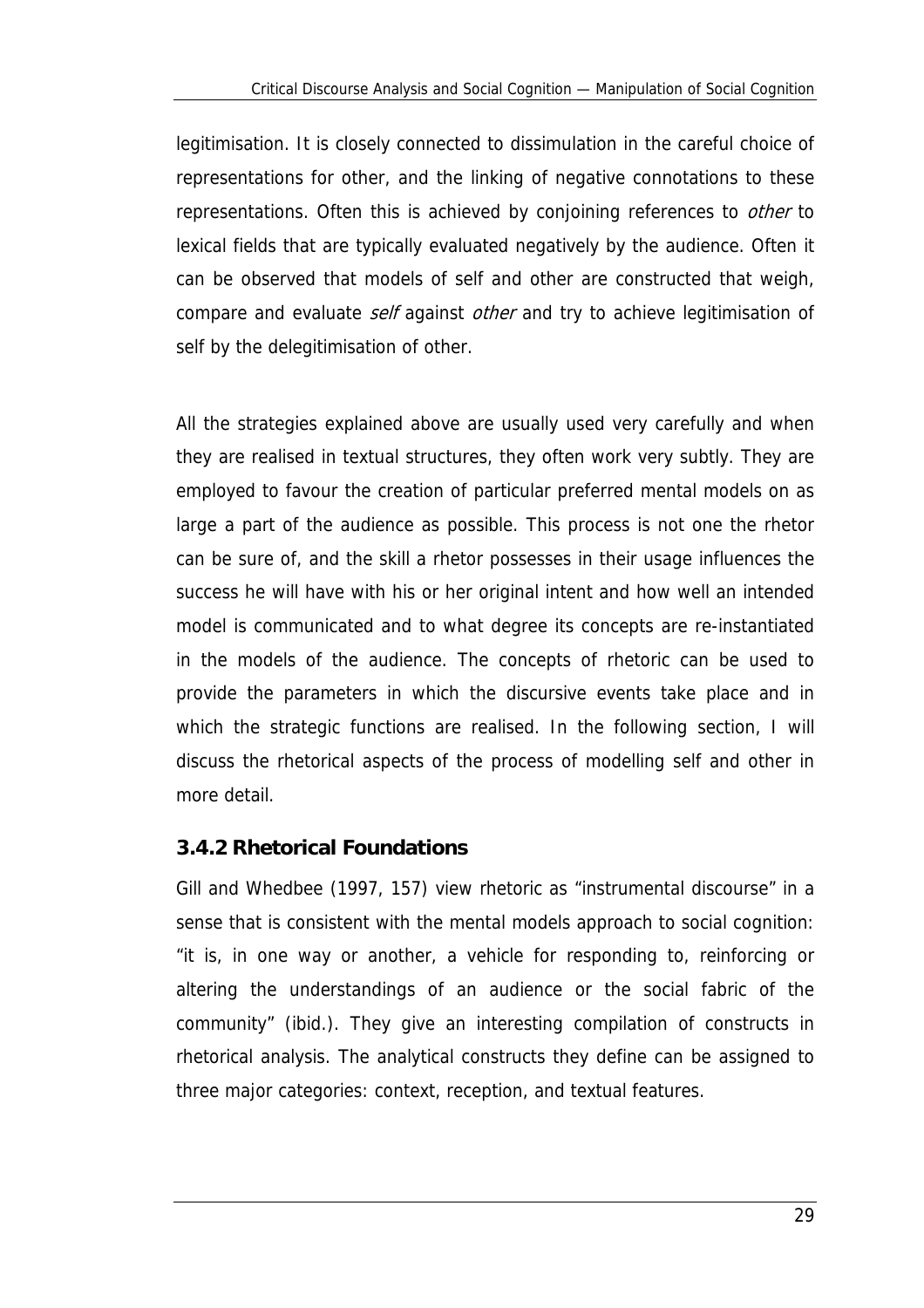#### **Context**

Exigence is defined as "the problem or issue to which the text is addressed" (ibid., 162). In Bush's radio addresses, this parameter is flexible in time. Usually a single topic is presented in an address that often deals with events of the week before. As the addresses are delivered on a weekly basis, the radio address as such does not incite expectations on the rhetorical text. If at all, such expectations are created rather by the preceding events and how – or, indeed, if – they will be discussed in the radio address.

The *actual audience* that is addressed by the rhetor is an important aspect of the context. The actual audience are the people consuming a discursive event. This is a different conception from *implied audience*, which is the representation of recipients in the speaker's mental model of the discursive event.

The specific textual features that a text shares with others in its *genre* are revealing for the analyst, also regarding the cognitive reception of a text. "An expectation of genre establishes the rhetorical parameters of a text, determining not only its structure but also its vocabulary, syntax, argumentative moves, and narrative appeals. […] Generic classification is one of the means by which a critic or audience member establishes the standards for evaluating a rhetorical text" (ibid, 164). Even at the beginning of a speech, the genre is guessed. To put this into the background of the creation of mental models, members of the audience process hints from the very first words of a discursive act and create a mental model with the generic parameters they extract from these hints.

"Rhetor Credibility[:] The authority speakers and writers possess because of their status in government or society, previous actions, or reputations for wisdom creates expectations and affects the operation of a text" (ibid., 165). This is especially important if there are conflicting pieces of information. If two such pieces are in contest for integration into a model, the piece of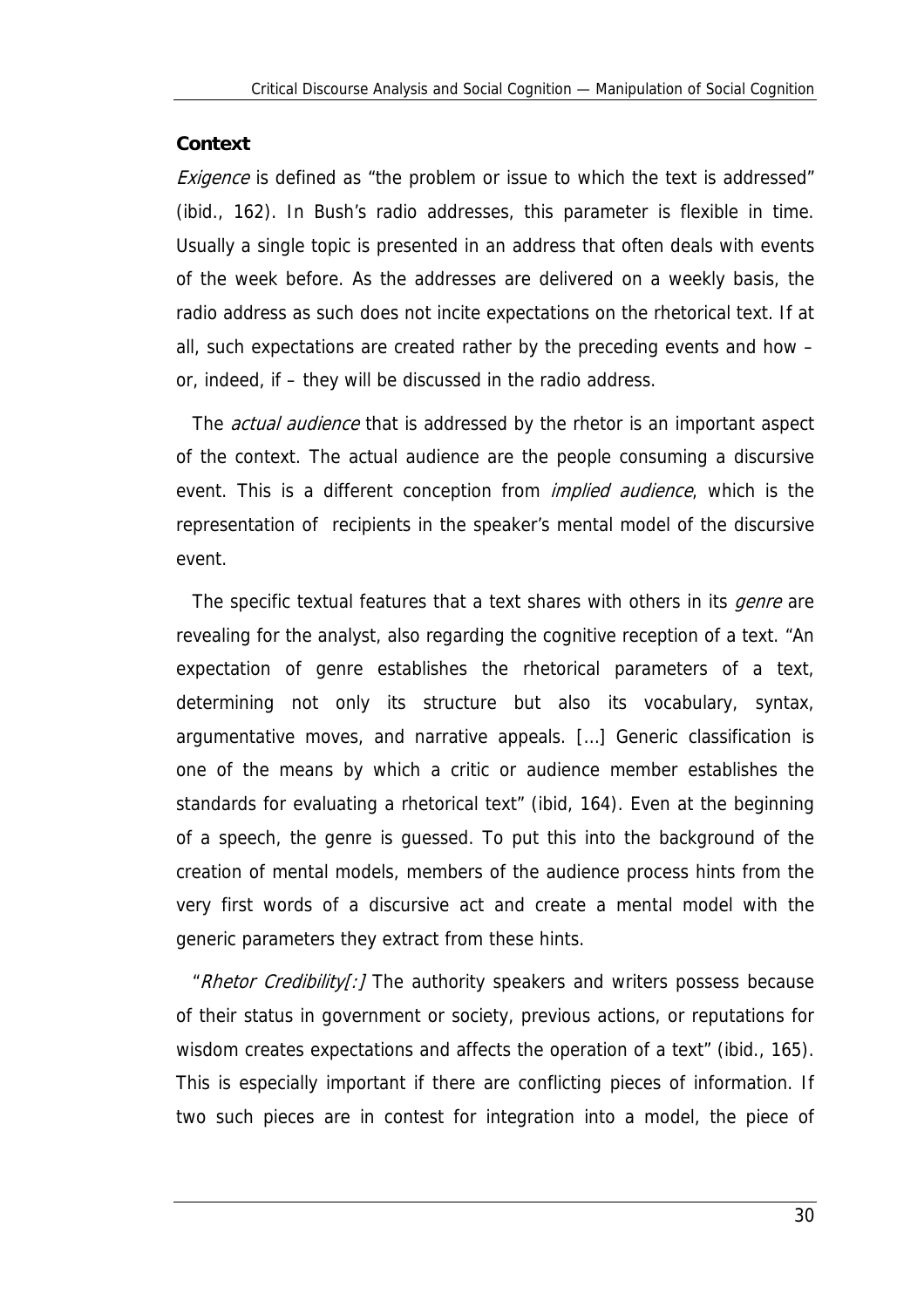information coming from the rhetor who has the higher credibility has better chances of being integrated.

#### **Reception**

Apart from the context in which a discursive event takes place, Gill and Whedbee name as important a number of conceptions that describe "what a text presents to a reader or listener by indicating the objects, events, or particular understandings that are created by a text or what a text ignores or makes absent" (1997, 166). Discourse models can be seen as the substrate in which these items are created as discourse representations.

The *rhetorical persona* that is created by the text corresponds to a mental representation that references the speaker. Analogous to the distinction in literary theory between the author and the narrator, the rhetorical persona is not to be equalled with the rhetor. However, the rhetor's credibility affects the range of rhetorical persona that he or she can create. "A rhetor who occupies the role of president of the United States has a great deal of flexibility in constructing his rhetorical person" (ibid., 166). It also has to be taken into account that the rhetor has a theory of how his or her speech is going to be received by members of the audience. In terms of social cognition and mental models this process is the formation of a meta-model: the rhetor constructs a mental model of how the audience will process the discursive event in order to form a model from it in turn. The hypotheses the rhetor bases his or her meta-model on affect the way he or she shapes the discursive events and which strategies and textual features are employed. The analytical framework proposed here takes the textual features in the text and tries to reconstruct the originally intended function and thus get an idea of the building blocks of the meta-model that lie at the heart of the discursive act.

The concept of *implied audience*, parallel to rhetorical persona, is a representation of the audience that is created by the text "and exists only inside the symbolic world of the text" (ibid., 167). In the theory of social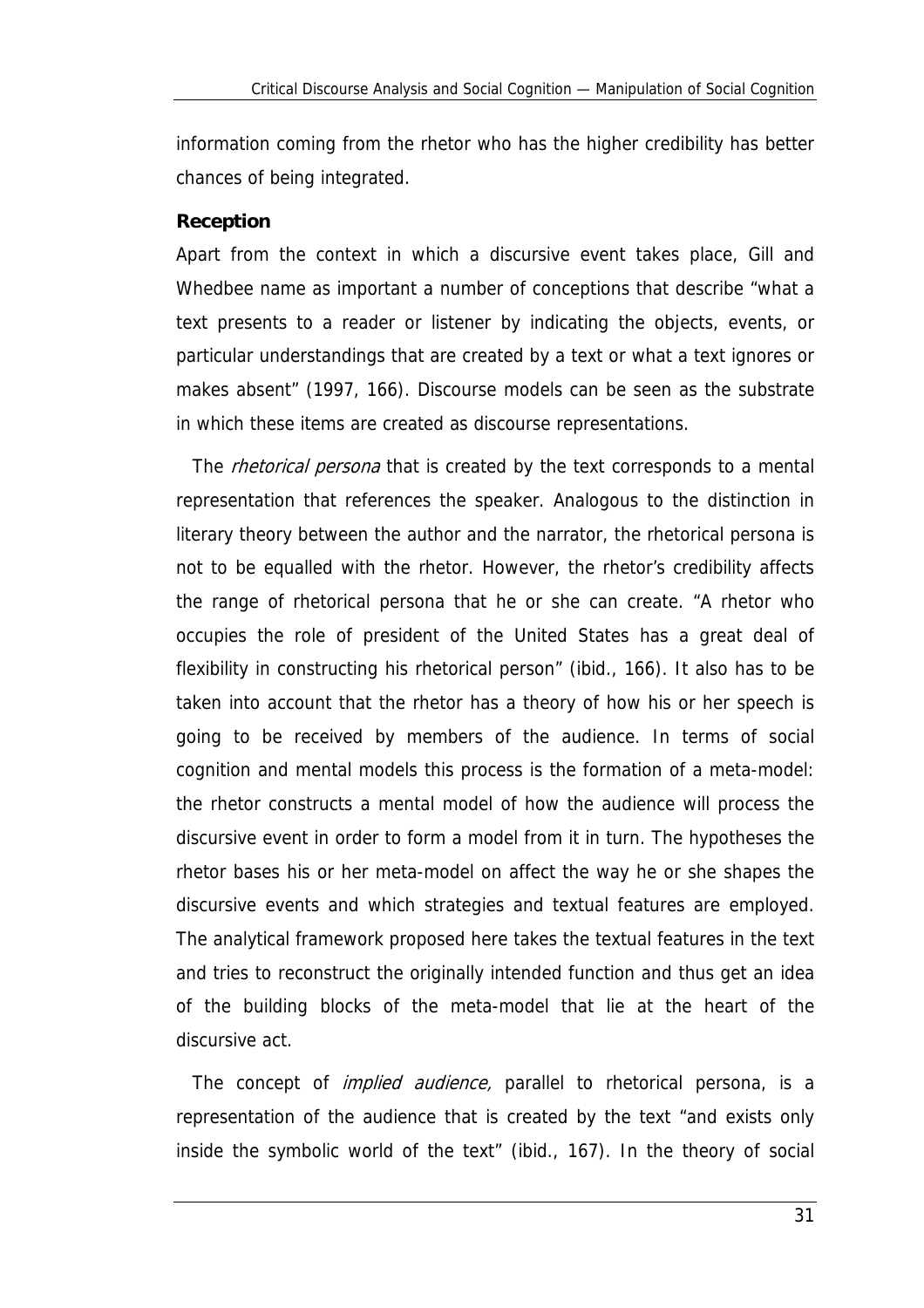cognition, the symbolic world of the text is instantiated as mental models by the participants in a discursive event. Note also that representations are part of the mental model constructed by the audience and the rhetor<sup>2</sup> alike, but, like mental models, are unique for each individual.

"A text can present a *contextual understanding* or a particular consciousness by naming events, objects and other aspects of the context in a particular way" (ibid., 168). Gill and Whedbee concentrate on naming components of the context. I would go even further and define *contextual* understanding as how representations of the context are transported by the text, i.e. how the rhetor's mental model externalised is in textual structures, and what the hypotheses about reception are on the part of the audience that drive the rhetor to use just these textual translations.

Finally, Gill and Whedbee discuss the role of *absence* as an important rhetorical device, i.e. what is missing or silent in a text. "Every text, in focusing on some things in making some things present to an audience, at one and the same time obscures something else." (Gill and Whedbee 1997, 160). This conception is directly linked to the notion of preferred mental models. By leaving out specific pieces of information, the rhetor relies on the recipients to assume defaults in the formation of the mental model. Reasonable assumptions can be made about these defaults on the basis of traits shared by a majority of the audience. Presupposition and implicature are two constructions that are often employed to use absence in a controlled way.

-

<span id="page-32-0"></span> $2$  Without loss of generality, I assume the audience to be a set of people, and the rhetor to be an individual. The cardinalities, of course, can vary, and just as there might be more than one rhetor, the audience may only be a single person. However, the usual and most interesting situation is reflected by my assumption. This should not obscure the fact though that a rhetorical text underlying a discursive event usually is carefully constructed by a group of people, rather than by just the individual delivering a speech. This is particularly true of George W. Bush's speech to Congress on 21 September 2001, which is analysed in section 5.5.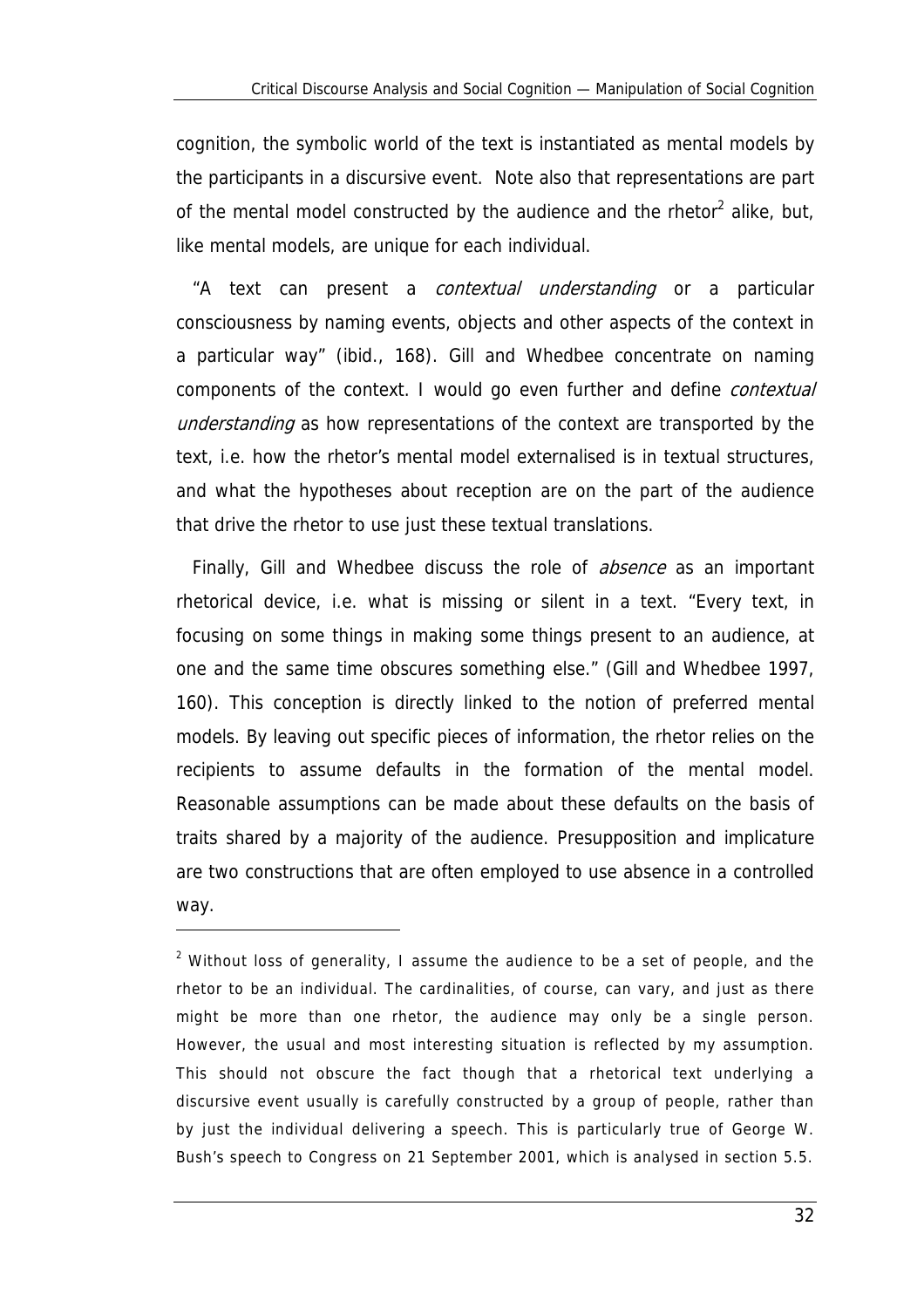#### <span id="page-33-0"></span>**Textual Features**

Gill and Whedbee (1997, 170-175) give a good overview of the textual features that are significant for the analytical process. In the framework I propose these features are the material that can be worked on. It should be noted that I do not propose to analyse the reception and construction of mental models in the audience by collecting empirical data from members of the audience, like conducting interviews. Even though this would be an interesting approach, I am convinced that it would be very hard to get accurate data. What I propose is to take a different perspective on a text, to analyse discursive events with the theory of social cognition and the construction of mental models in mind. I am convinced that on the part of the speaker, manipulation of social cognition is not done with an explicit theory of mental models in mind. However, the ideas are there implicitly and a critical analyst can detect their application by looking at the use of linguistic structures. In the next section I thus turn to the part of my framework that deals with what is actually accessible to external examination.

# **3.5 Linguistic Structures**

So far, two main levels have been covered in my framework. In the upper level of social cognition, mental models are formed. This process is unconsciously known to rhetor and audience alike, or put differently: the theoretical framework explains processes present in both, rhetor and audience. Certain strategies in discourse practice are employed to affect the creation of mental representations. I discussed these strategies in the previous section. They can be viewed as a kind of intermediate level. The strategies for affecting social cognition and the construction of mental models still need linguistic realizations. They provide a categorization for linguistic devices, but do not go into detail concerning the devices themselves. The actual linguistic devices form the next lower level. Note that this is largely consistent with the approach used in discursive-historic CDA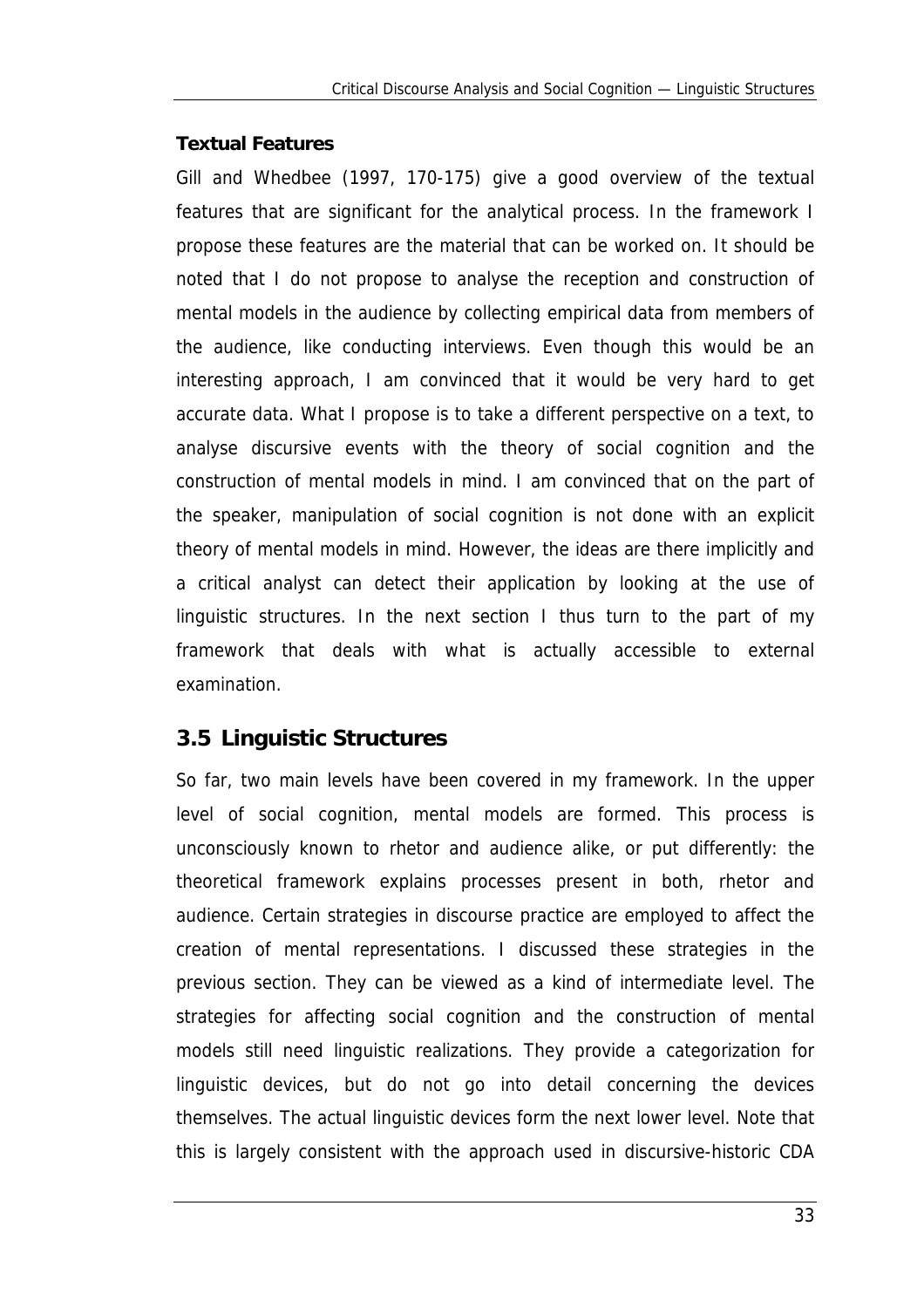<span id="page-34-0"></span>(Titscher et.al., 192). As I stated before, the list of these devices as such is not novel, they can be found in any good book on rhetoric; so in this section I discuss only the ones that are most important to the creation of models of self and other. Some more will be introduced implicitly in the analysis of my data.

# **3.5.1 Presupposition and Implicature**

Presupposition and implicature both work on the implicit presentation of information in a text. Their status in the framework can be viewed as an intermediate, as they are part of both, strategy and linguistic structure. Because the construction of preferred mental models relies on implicit information, they are directly related to the construction of preferred mental models. As Fairclough (1995, 5) argues, "the contrast between presence in and absence from texts is not a sharp one. In addition to (significant) absences from a text, what is 'in' a text may be explicit or implicit". Brown and Yule (1983, 27) go further and clearly attribute the phenomena to the class of strategic functions when they argue that "in using terms such as reference, presupposition, implicature and inference, the discourse analyst is describing what speakers and hearer are doing, and not the relationship which exists between one sentence or proposition and another". At the same time, there is an obvious difference between strategies like dissimulation and the use of implicature and presupposition to *achieve* dissimulation. In this case, implicature and presupposition are structures used to realize the strategic function of dissimulation. The same argument could be brought forward for other concepts that are discussed in this section. A distinction between macro-strategies and micro-strategies might be worth considering. I will not go that far and discuss these concepts here, with acknowledging their strategic functions.

### **Implicature**

"The term 'implicature' is used by Grice (1975) to account for what a speaker can imply, suggest, or mean, as distinct from what the speaker literally says"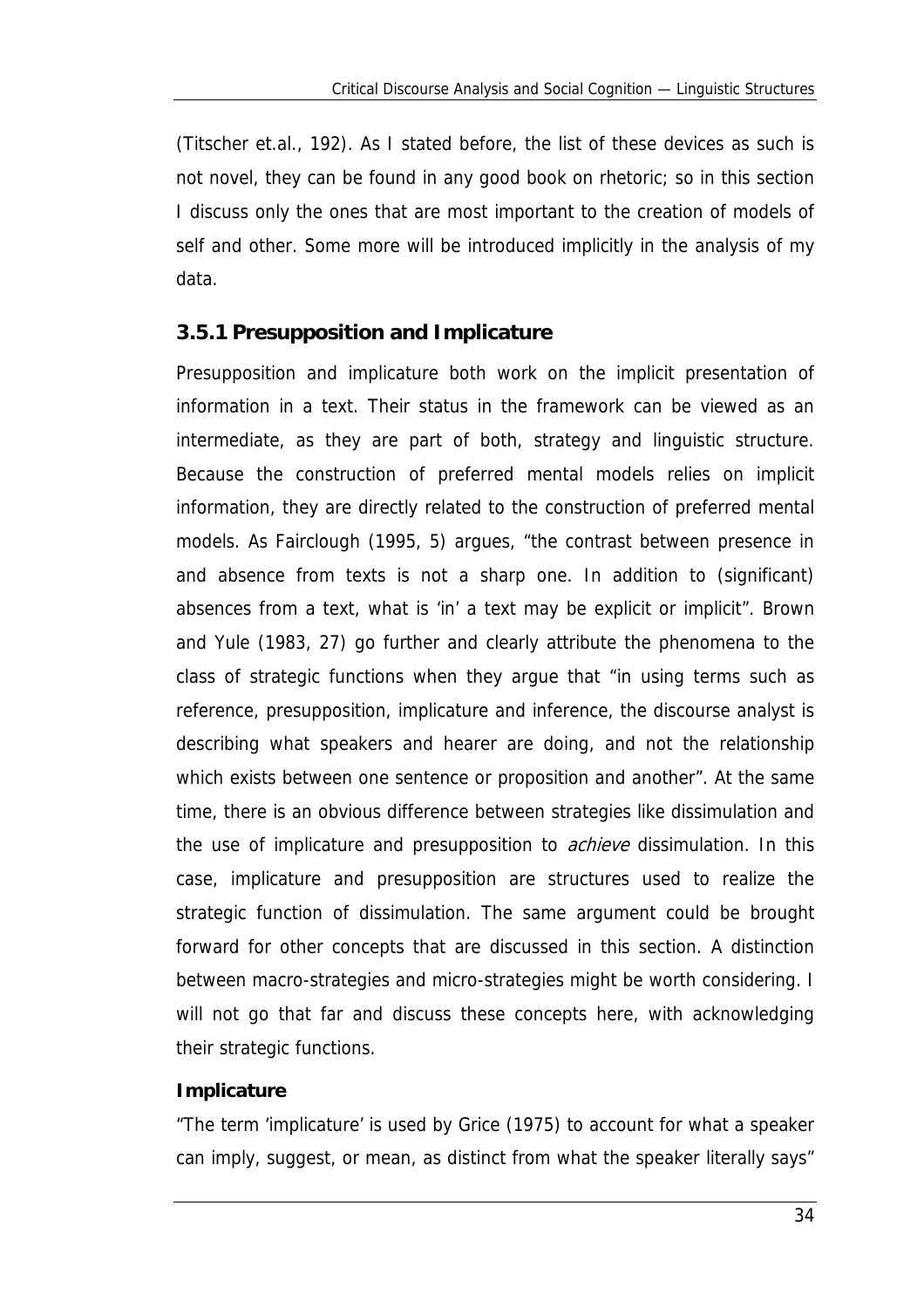(Brown and Yule 1983, 31). The use of implicature is, of course, nothing unusual. Spelling out all the intended meanings in a certain context explicitly is not feasible. However, as van Dijk argues, some of the implications of a proposition used in a discursive events are explicitly given, while others are left to be inferred by the recipient. And it is this choice that the rhetor makes that is interesting for discourse analysis.

Thus, spelling out the (cognitive) implications of a proposition expressed in the text, means to list (some of) the propositions that may be derived from this [proposition] given a relevant domain of knowledge. Such a list may be very long, and hence impractical, so that we usually spell out only those implications that are relevant in the current context. One of the elements of this context ([…] a mental model of the reader or the analyst […]) may be our assumptions about the intentions of the speaker/writer. (van Dijk 2000)

The choice of orderings in a text are a means of conveying meaning by implication. When the rhetor orders words into sentences and orders the sentences to form the speech, he or she has to decide for a specific ordering, and choose one point to start from. "This point will influence the hearer/reader's interpretation of everything that follows in the discourse since it will constitute the initial textual context for everything that follows" (Brown and Yule 1983, 125). The construction of mental models is an iterative process. Additional information is integrated into the model as it becomes available and the model is modified to fit the new situation. However, this is a gradual process, and the initial, basic layout of the model, so to say, is reluctant and slow to change. "The listener can be expected to derive different implicatures from different orderings" (Levelt 1981, 91).

The basic layout of a mental model is not the only factor that matters for processing discourse, however. The initial context that is created by the beginning of a sentence is important, but there are studies that show that the same is true for the end of a sentence. In psycholinguistics these two effects are known as the "primacy" and "recency" effects. In the theory of mental models, this is consistent, as the latest step of processing integrated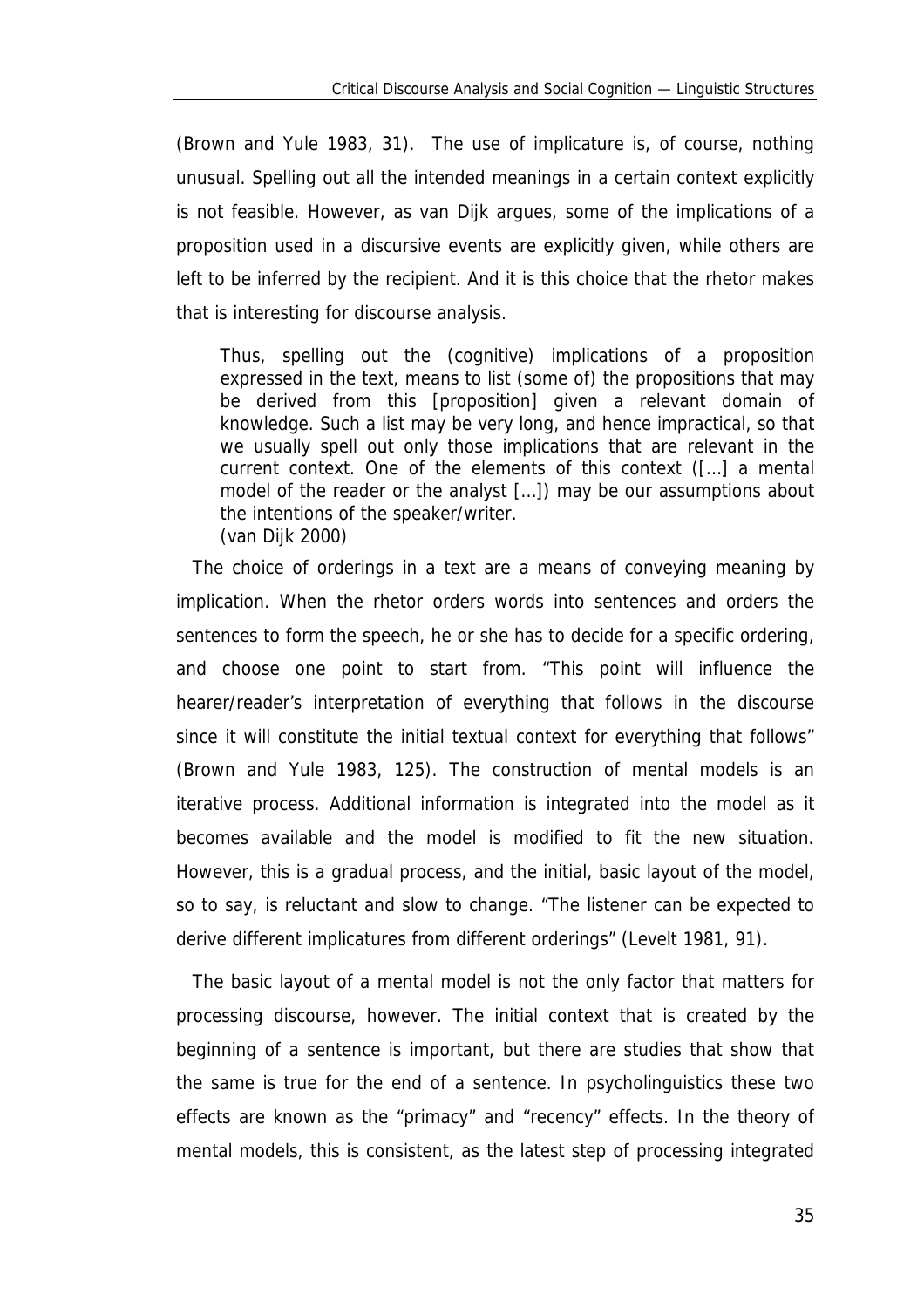the latest available piece of information into the model and modified the model in order to fit the present situation. Furthermore, different kinds of information are processed differently. Engelkamp and his colleagues, for example, conducted a variety of studies relating order-specific information and item-specific information to the performance in free recall tasks and the serial position curve, i.e. the positions at which the recall was strongest (Engelkamp 2003, Seiler 2003) . They found that there is a big difference in performance in these tasks for different kinds of items and for different lengths of lists, and for different positions. In favouring one kind of information over the other, rhetorical effects of implicature could be achieved. However, in the exploration of how different kinds of information are processed, much research still needs to be done, especially how this links to the theory of mental models, i.e. how different kinds of information, like order-information or item-specific information, are integrated into mental models.

#### **Presupposition**

There are different conceptions of presupposition. Put in formal terms, a proposition  $p_1$  presupposes proposition  $p_2$ , if  $p_2$  is implied by  $p_1$  as well as by not  $p_1$ , i.e. no matter whether the recipient accepts proposition  $p_1$ ,  $p_2$  will not be challenged. Consider the following example:

There will be no flinching in this war on terror […]. (George W. Bush, RA – 23 August 2003)

Let the first part in the above fragment be  $p_1$ , and let the following proposition be  $p_2$ : "There is a war on terror". No matter whether  $p_1$ , i.e. whether "there will be no flinching", is accepted or rejected,  $p_2$  remains unchallenged.

In the connection to rhetorical analysis and social cognition, a conception of presupposition that is not as strict as the formal definition is more useful. This is the notion of pragmatic presupposition, "defined in terms of assumptions the speaker makes about what the hearer is likely to accept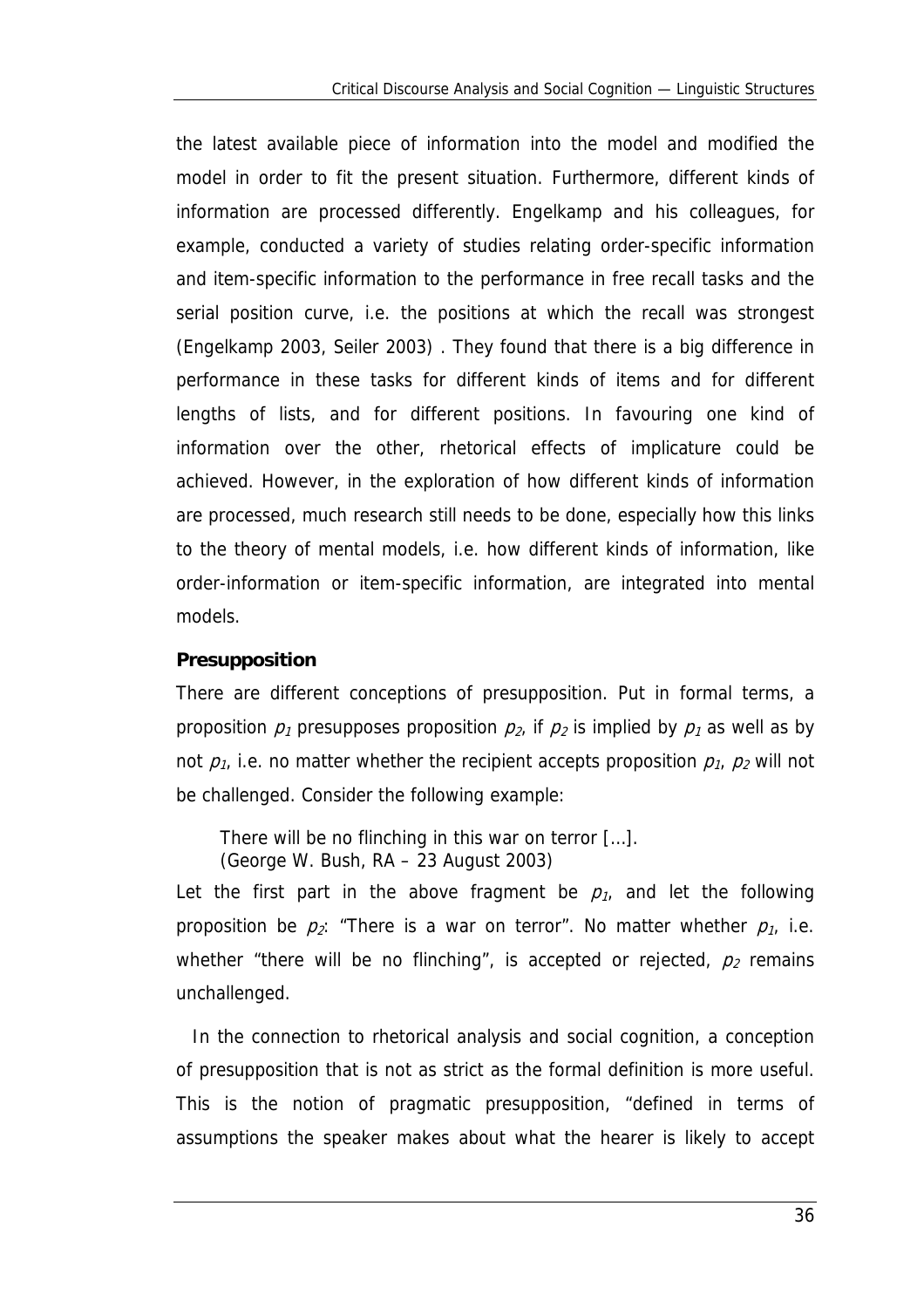without challenge" (Givon 1979, 50). To give a somewhat blunt example, consider the first two sentences of Bush's first radio address:

A week ago today I received a great honor, and all the great responsibilities that come with it. The first order of business is education reform, and we have started strong. (George W. Bush, RA - 27 January 2001)

He can rely on the knowledge of his audience that he had been inaugurated as President a week before. Also, he presupposes that there are great responsibilities that come with the mandate of presidency. Often, presuppositions are embedded in questions:

Why do they hate us?

(George W. Bush, Speech Before Congress, 21 September 2001) There are many possible answers to this question. But no matter what answer is given, the proposition "They hate us" is presupposed and is likely to be unchallenged.

For the construction of discourse models, presuppositions can be conceived of as the "set of meaning conditions of a sentence" (van Dijk 2000), i.e. what the recipient must accept as a given in order to construct a valid mental model from the sentence. For a speaker who aims at facilitating the construction of a specific mental model by the recipient, without the recipient being aware of such an intention on part of the speaker, presupposition is an important tool.

### **3.5.2 Lexical Meanings, Connotations and Lexical Fields**

Van Dijk (2000) argues that "in the same way as propositions may have implications and presuppositions, also word meanings may have specific 'implications', often called 'connotations'" and that these are "often assigned on the basis of the cultural knowledge of the participants". Dyer (1982, 128) defines connotation from a semiotic perspective as referring to "meanings which lie beyond denotation but are dependent on it", where *denotation* is the literal meaning of a sign. She argues that "connotative readings of signs are introduced by an audience/viewer/reader beyond the literal meaning of a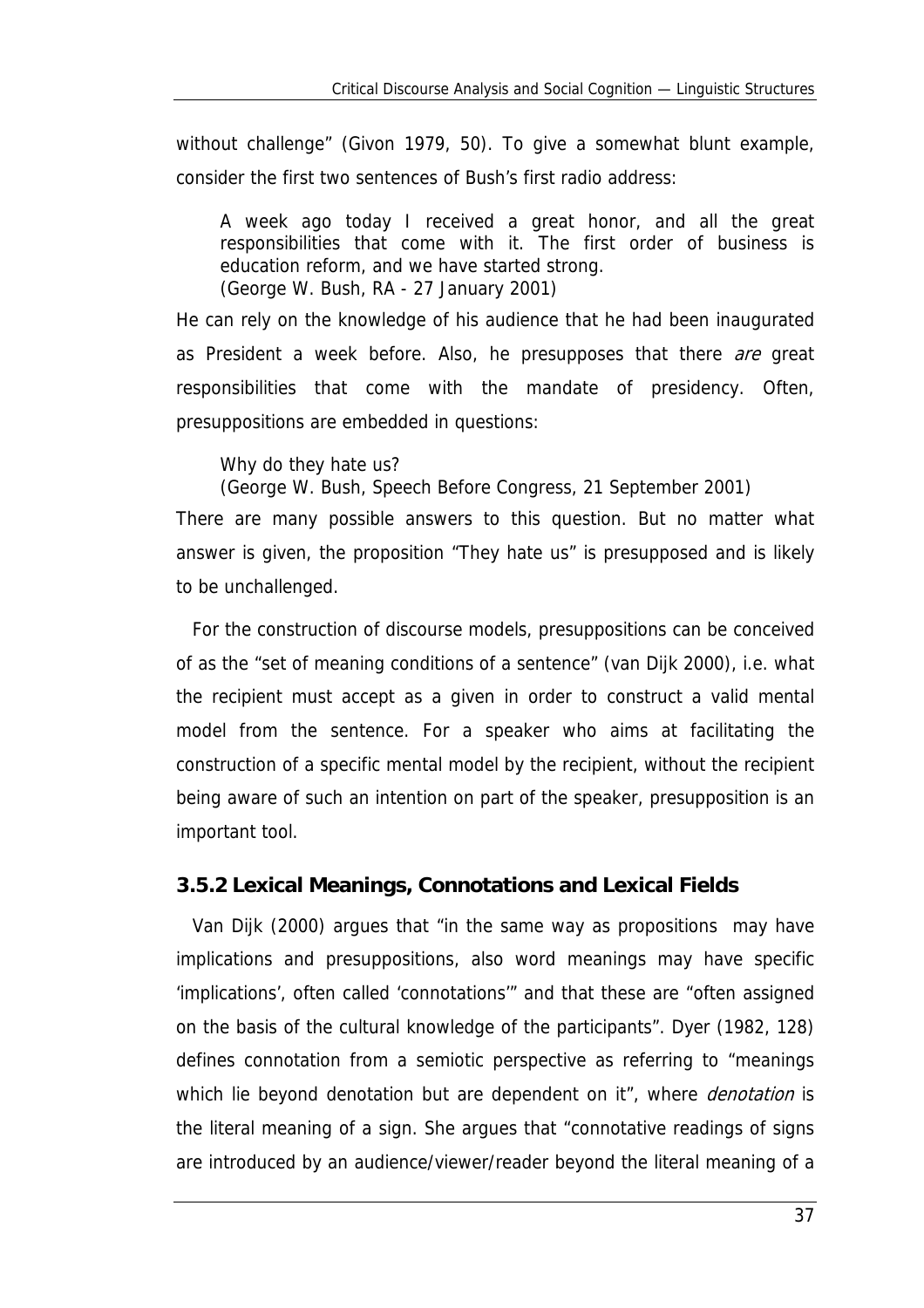sign and are activated by means of conventions or codes" (ibid.). The connotations of a word – depending on the recipient – determine how information that is conveyed by the word is represented in a mental model.

But not only the connotations of a single word are important for the construction of mental models. Also, the connotations of the words that cooccur with it are of importance, as much as their interlinking. The meanings and connotations of the company a word keeps as much as the meaning of the word itself determine the *lexical field* in which a word is used. Thus the lexical field can be seen as a micro-context on the lexical level that defines the connotative environment with which pieces of information are integrated into a mental model.

## **3.5.3 Metaphor**

Metaphorical language, using concepts in terms of other concepts, is an important device in the conveyance of mental models. In fact, Lakoff and Johnson (1980, 3) argue that the understanding of metaphor is central to the human conceptual system as a whole:

We have found [...] that metaphor is pervasive in everyday life, not just in language but in thought and action. Our ordinary conceptual system, in terms of which we both think and act, is fundamentally metaphorical in nature. […] Our conceptual system […] plays a central role in defining our everday realities. [… W]hat we think, what we experience and what we do every day is very much a matter of metaphor.

By expressing something in terms of something else, we can relate concepts. In choosing which concepts to relate to each other, and in the terms of which concepts to express a new idea, the construction of mental models on the side of the recipient can be affected to a high degree. "The very systematicity that allows us to comprehend one aspect of a concept in terms of another […] will necessarily hide other aspects of the concept" (Lakoff and Johnson 1980, 10). It is no surprise then, that metaphorical language is important in political speech. Stuckey and Antczak (1995) analyse the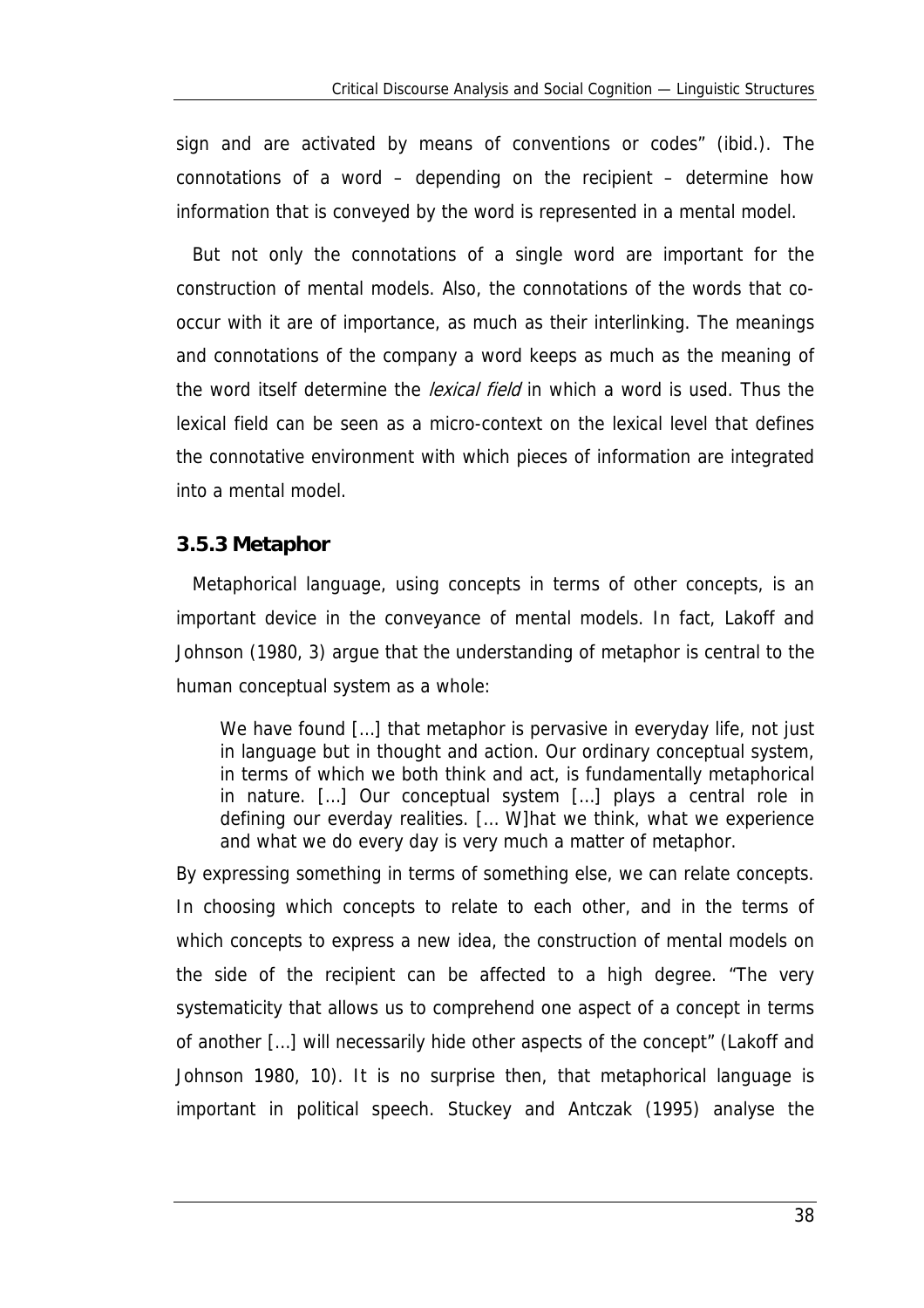working of metaphorical language in presidential campaigns and how they relate to the creation to political reality.

Metaphors form the basis of a candidate's interpretation of the politically relevant world, for they provide the vocabulary through which that world will be interpreted and understood. They help determine which issues are seen as relevant, and how those issues will be interpreted in light of the images the candidates try to project. (Stuckey and Antczak 1995, 123)

For the creation of models of *self* and *other*, the use of metaphor is an important device. Metaphorically relating concepts to the notion of self can be a subtle means to present a favourable image without being overly direct, i.e. leaving the final step of integration and translation between the two concepts to be performed on the side of the recipient. Consider the following fragment from one of George W. Bush's radio addresses.

My plan does some important things for America. […] But a lot of people feel as if they have been looking through the

window at somebody else's party. It is time to fling those doors and windows open and invite everybody in. It is time to reward the work of people trying to enter the middle class and put some more money in their pockets at a time when they need it. My tax reduction plan does all these things, and I hope you'll support it. (George W. Bush, RA – 3 February 2001)

Bush argues for his tax relief plan, and talks about what *the plan* will do. He positions the recipient metaphorically at the outside of a party watching and proposes to "fling those doors open and invite everybody in" and argues that his own tax relief plan will do all these things. The metaphorical use of language here facilitates the construction of a mental model on lower-class recipients, with representations of the recipient waiting to get invited to the "party", and Bush's tax plan opening the doors to the party. The latter concept of the plan is directly linked to the representation of Bush and thus implies that Bush himself could open doors to the middle class, for anyone who wants to enter it.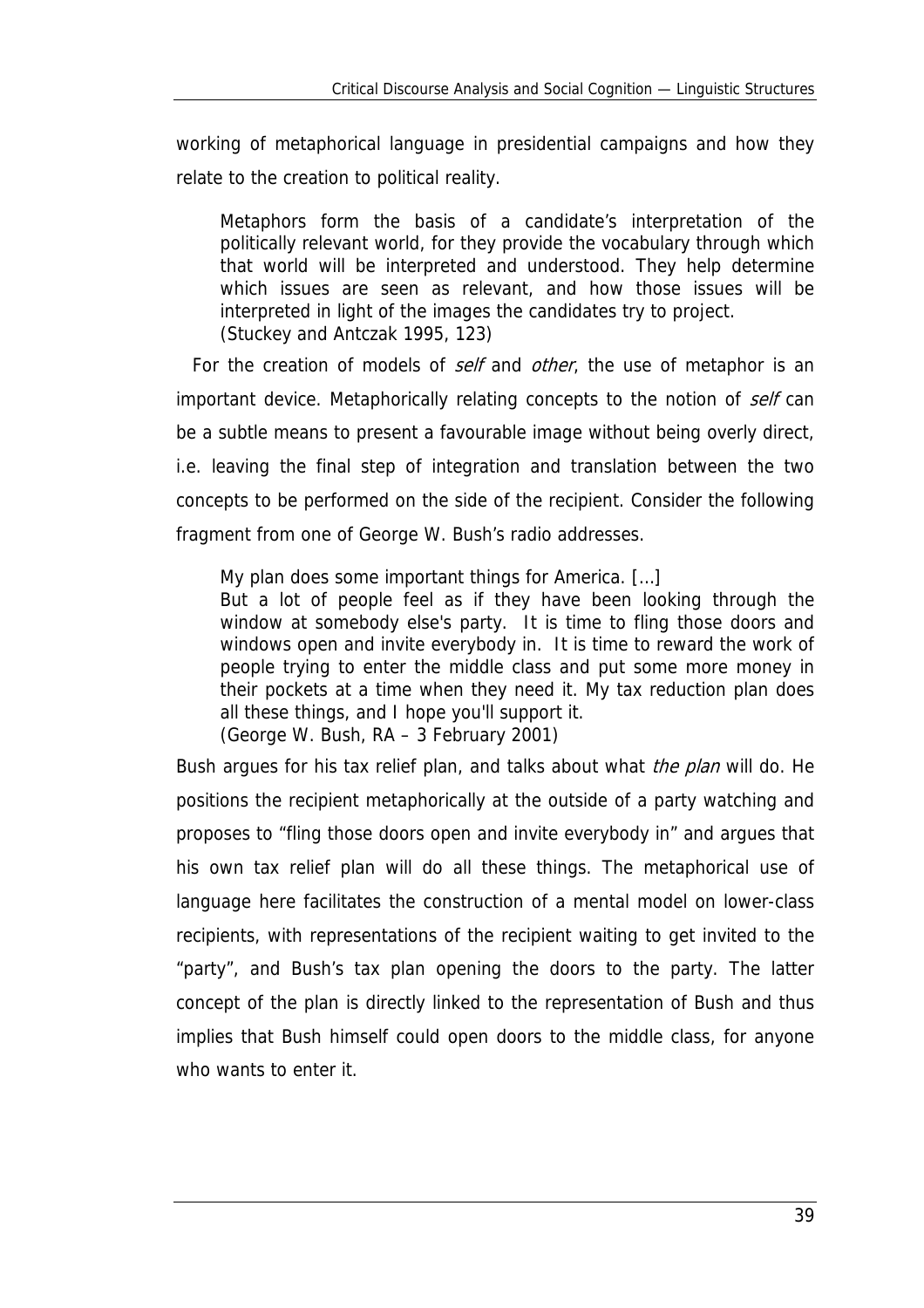# **4 Methods in Corpus Linguistics**

For the quantitative component of the hybrid analysis, I chose methods and insights from corpus linguistics. My corpus of Bush's radio addresses is too limited to apply the full range of methods corpus linguistics has to offer. Therefore, I only use a subset of methods from corpus linguistics and do not claim to do a complete corpus linguistic analysis. This selection forms the core of the quantitative component. In this section I discuss three concepts from corpus linguistics – wordlist analysis, keyword analysis and concordance analysis.

All of the data was produced with *Wordsmith 4.0* by Michael Scott (http://www.lexically.net/wordsmith/version4/index.htm).

## **4.1 General**

"In the relation of form and meaning, it became clear that in all cases so far examined, each meaning can be associated with a distinctive formal patterning" (Sinclair 1991, 6). Such an association cannot be assumed to be generally found on the level of single words. "No doubt, a new kind of discrete or at least discernible unit will emerge from this re-examination, possibly more abstract than the kind of unit that linguists are accustomed to" (Sinclair, 7).

In the way I propose to use corpus linguistics, it has to be made clear that these methods can only serve to provide hints derived from raw data. No final statement can be made from such an analysis, it is always the beginning and provides a rough direction and a first assessment. However, in my analyses I found these hints to be of great value for further interpretative and qualitative examination of texts. Some discipline has to be exerted during a quantitative analysis. Results drawn from a numerical analysis of a text may have the appeal of empirical validity, and often this is actually the case. There are exceptions though, and the distinction between a solid empirical basis and overinterpretation is not always clear-cut.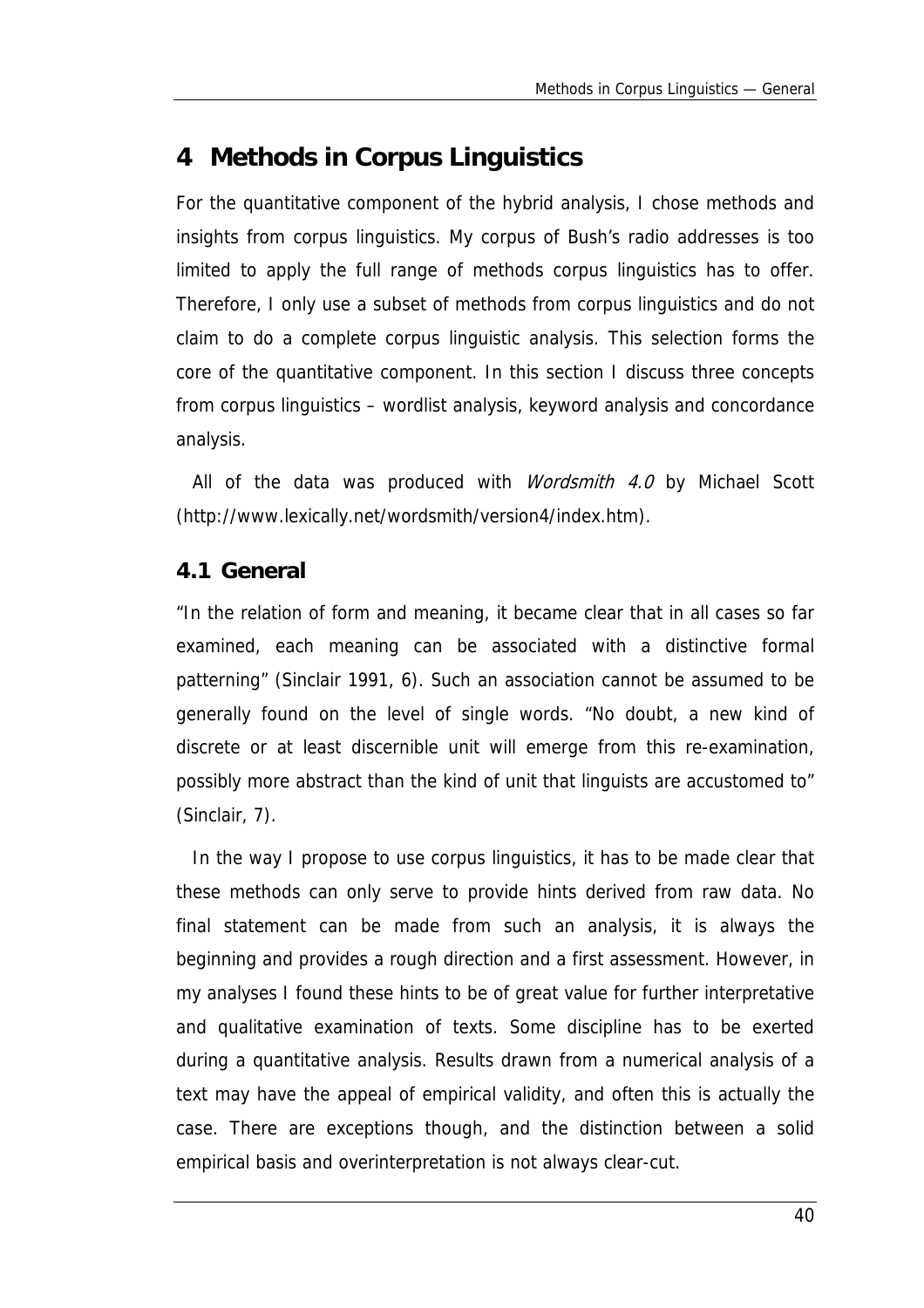# **4.2 Wordlist Analysis**

The wordlist analysis is the most basic quantitative form of assessment. It takes all the texts in the corpus and performs a word count on them. Several lists result from this number-crunching. For one thing, there is a cumulative list for all of the texts in the corpus. It lists all the words used in any of the texts of the corpus and provides statistical data on each word  $w$  (the terms in brackets are the headings used in the appendix):

- **Absolute frequency** (*frequency*): the number of actual occurrences of <sup>w</sup>
- **Relative frequency** (%): the ratio of occurrences of w to the total number of words in the corpus (multiplied by 100)
- **Absolute occurrence in number of texts** (*texts*): is the absolute number of texts in which  $w$  is used once or more times
- **Relative occurrence in number of texts** (%): is the ratio of the absolute number of texts in which w appears once or more times to the number of texts in the corpus

The absolute frequency is of little use in the analysis. It is the relative frequency that forms the starting point of comparative examination. This number can inform us regarding facts like how much more a certain word is used by one speaker than by another or it might be used to examine how one speaker changes his use of a certain word. This value is also interesting in comparing the frequency of use between different words and in this context it provides the basic data for the keyword analysis.

The occurrence in the number of texts is also better investigated in relative terms. With this value, clusters of usage can be identified. Whereas the relative frequency accounts for how often a word is used, this value shows the distribution in which it is used. A word that is used often may be used in a uniform distribution and occur in a high percentage of the texts; or it may occur in clusters, i.e. it may occur in only a small number of texts but where it occurs it is used excessively.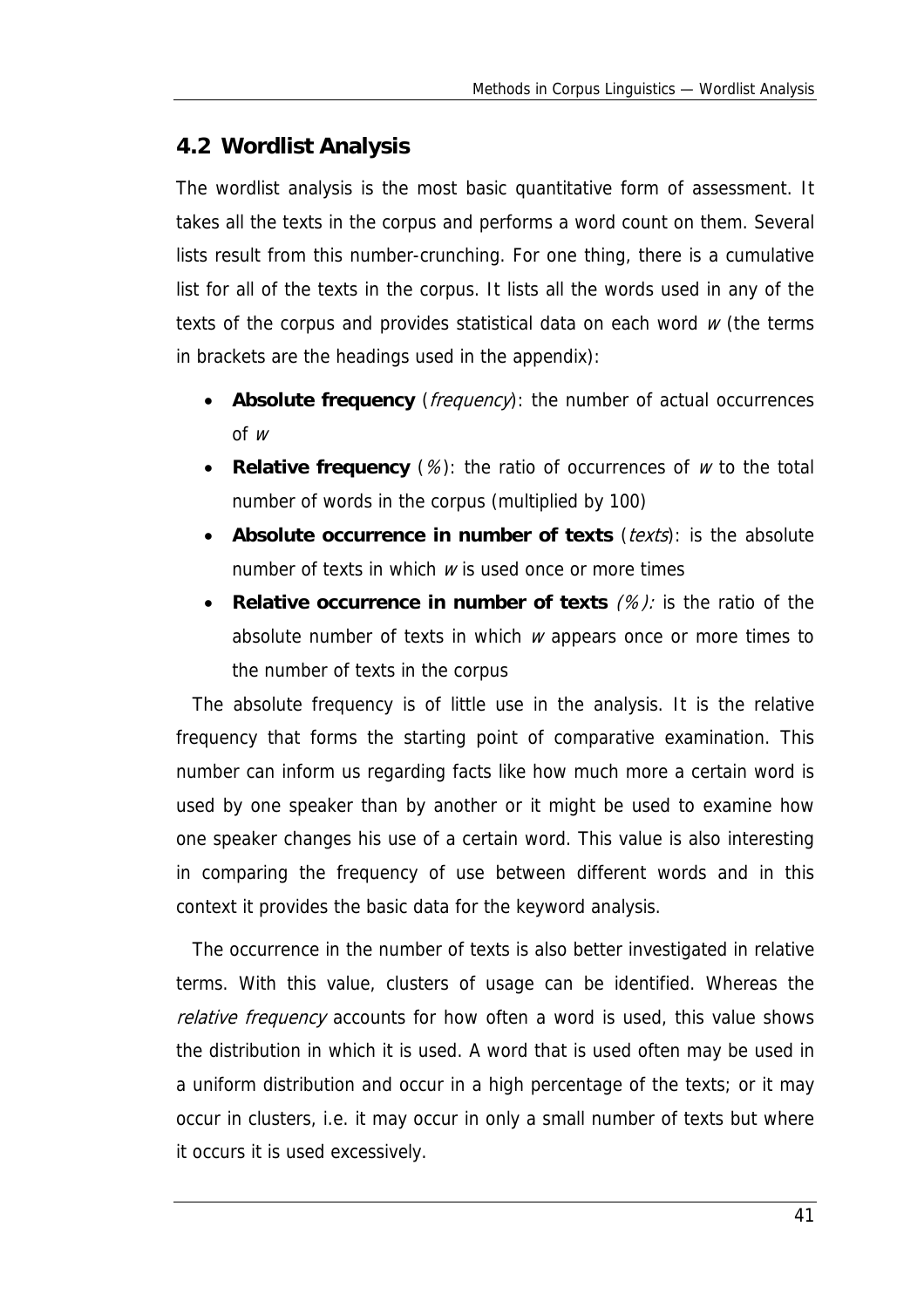Apart from the cumulative list, the data is computed for each text individually. I use these individual datasets to perform diachronic analysis of the use of keywords. With this kind of analysis it is possible to identify changes in lexical usage with great exactness. [Figure 2](#page-42-0) shows the occurrence of "Iraq" as an example, plotted on a timeline of the radio addresses of president Bush, up to 29 September, 2003.

<span id="page-42-0"></span>

#### **Figure 2 Occurrences of IRAQ\***

Rather than the use of a single form of a lexical unit, we are interested in the numerical patterns of use of a all forms of unit of meaning. For example, we do not want to get two different numbers for the usage of "American" and "Americans", but we want to get a number summing up both of them. Lemmas are used to achieve this. A lemma groups an arbitrary number of lexical units. Usually we group different forms of a word in a lemma, like in the above example. It is also possible, however, to group words from a semantic fields into a lemma, for example "Americans", "America", "home country", "US", "USA". Of course such grouping entails an interpretation, and this fact has to be stated clearly. A lemma consisting of a group of words that share the same beginning is noted by the shared letters followed by a star, e.g. "America\*" denotes "America", "American", "Americans", "America's", etc. Where not otherwise stated, the compare process is not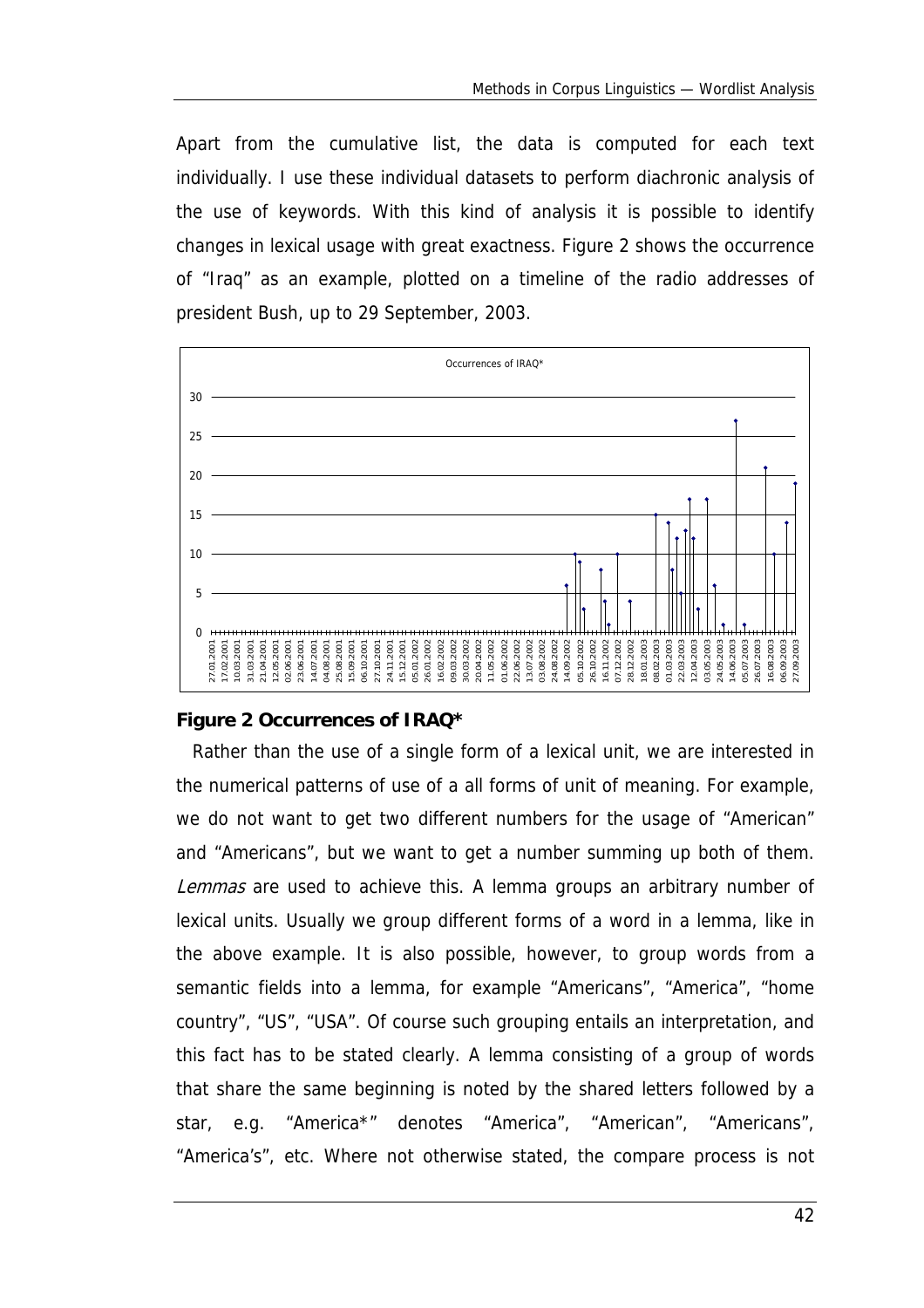sensitive to case, and lemmas are denoted in capital letters. Groups of words that do not share the same beginning are noted with curly brackets, e.g. {AMERICA\*, NATION\*} matches "America", "Americans", …, "nation", "nationwide", etc.

# <span id="page-43-0"></span>**4.3 Keyword Analysis**

In corpus linguistics, keyword analysis usually means matching a text against a list of keywords which is derived from a (usually general) corpus. I use a variant of keyword analysis in my analysis of small corpora of political speech. Rather than matching a text against a precompiled list of keywords and finding out how the text uses keywords from this list (in a quantitative sense), I try to identify words that potentially act as keywords. This approach is consistent with Hardt-Mautner's conception:

Unlike the lexicographer, the discourse analyst working with a dedicated and thematically homogeneous corpus will rarely be interested in the complete range of forms that occur in it but will concentrate on those that are frequent and salient enough to permit making meaningful statements about the particular discourse being investigated.

(Hardt-Mautner 1995, 8)

The data generated during the wordlist analysis provides the basis for the keyword analysis. In a first step, function words are cleared from the wordlist, and the list is sorted by descending relative frequency. The list is further pruned by removing all words for which it is possible to explain the reason for high frequency of usage purely by formality prescribed by the discursive structure of the genre. Words for which this attribution is partly possible, i.e. a fixed number of occurrences is prescribed by the structure, are adjusted in their frequency values accordingly. In my corpus of radio addresses, the form is quite regular and the compilation of the list of potential keywords fairly straightforward. Other, more homogeneous, corpora have to be analysed in generic subgroups in order to achieve this. It can be seen though, that quantitative analysis beyond mere frequency cannot be performed in a purely numerical manner but already at this stage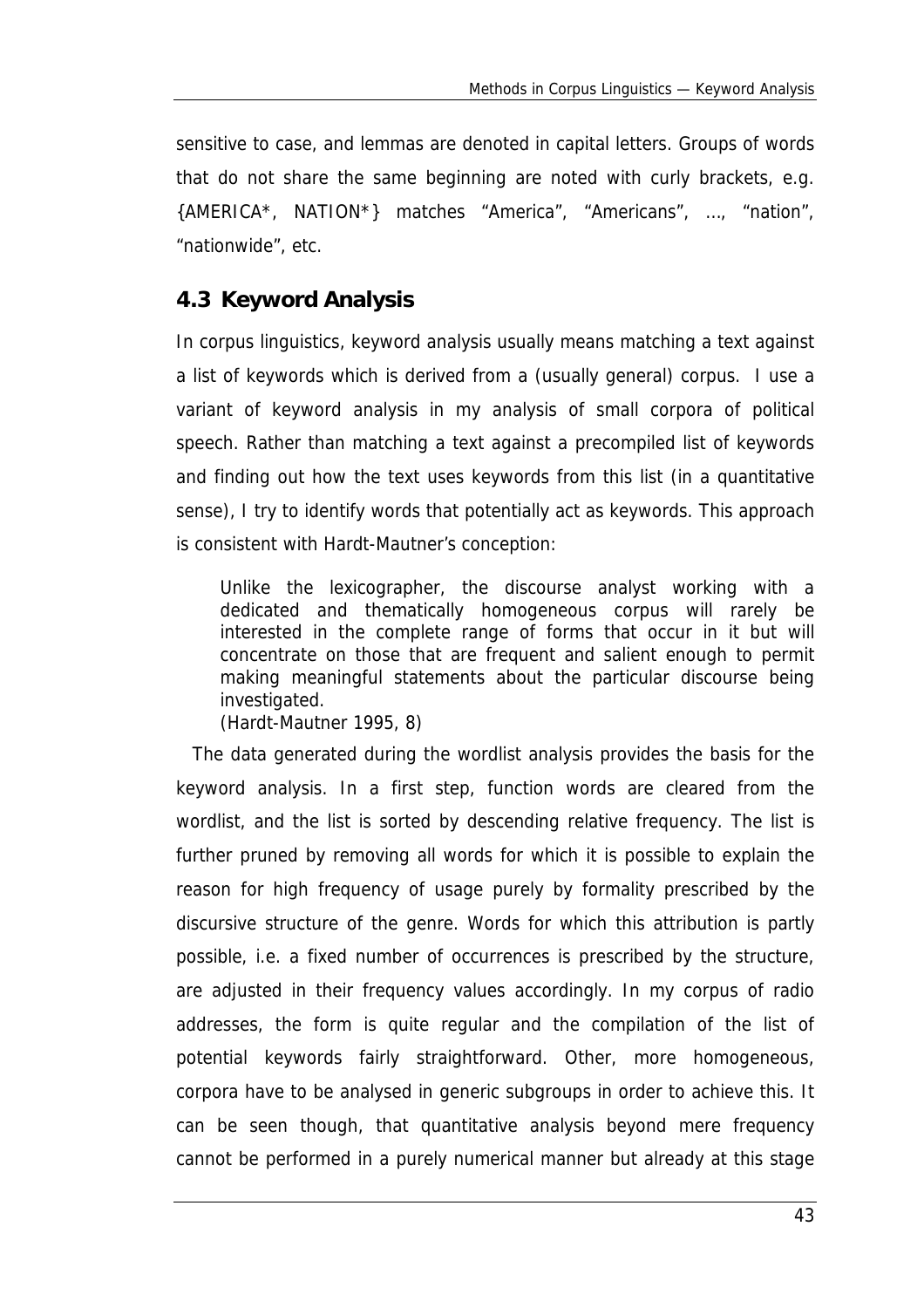is subject to qualitative assessment. In fact, when the two methods are applied to a discursive event, the borders often are fluent, and at some points a number resulting from quantitative analysis will immediately be assessed qualitatively, which again might lead to another lexical unit to be examined quantitatively. In the analysis in chapter [5](#page-48-0) this switching can be observed. As it is a hybrid approach that is proposed here, a crossover at the borders of the two components is already desirable and fruitful at this early stage.

#### **4.4 Concordance Analysis**

Any instance of language depends on its surrounding context. (Sinclair 1995, 5)

A concordance analysis examines a word in the closer contexts in which it appears. For this purpose a table is generated for the word under inspection. Each line of the table represents an occurrence of the word in the text. The inspected word is set in the middle of each column and is accompanied to the left by the  $N_l$  words that went before it in that particular occurrence and the N<sub>r</sub> words that were used after it. N<sub>l</sub> and N<sub>r</sub> are called the *horizon* of the concordance. The horizon is noted by  $LN_1-RN_r$ , e.g. 5L-5R. The concordance analysis is one of the more qualitative methods in the quantitative toolbox, as its evaluation always involves qualitative interpretation. The idea of the concordance analysis is to assess a speaker's use of certain words in context. A good beginning for the concordance analysis is provided by the keyword analysis. Such an analysis can provide evidence whether in fact the word under inspection is used as a keyword or not. The meanings with which words are used can also be assessed. Most importantly, however, the concordance analysis can give a basic apprehension of the lexical fields that surround lexical units. For example, the surroundings of references to self can be judged by concordance analysis of the keywords relating to self.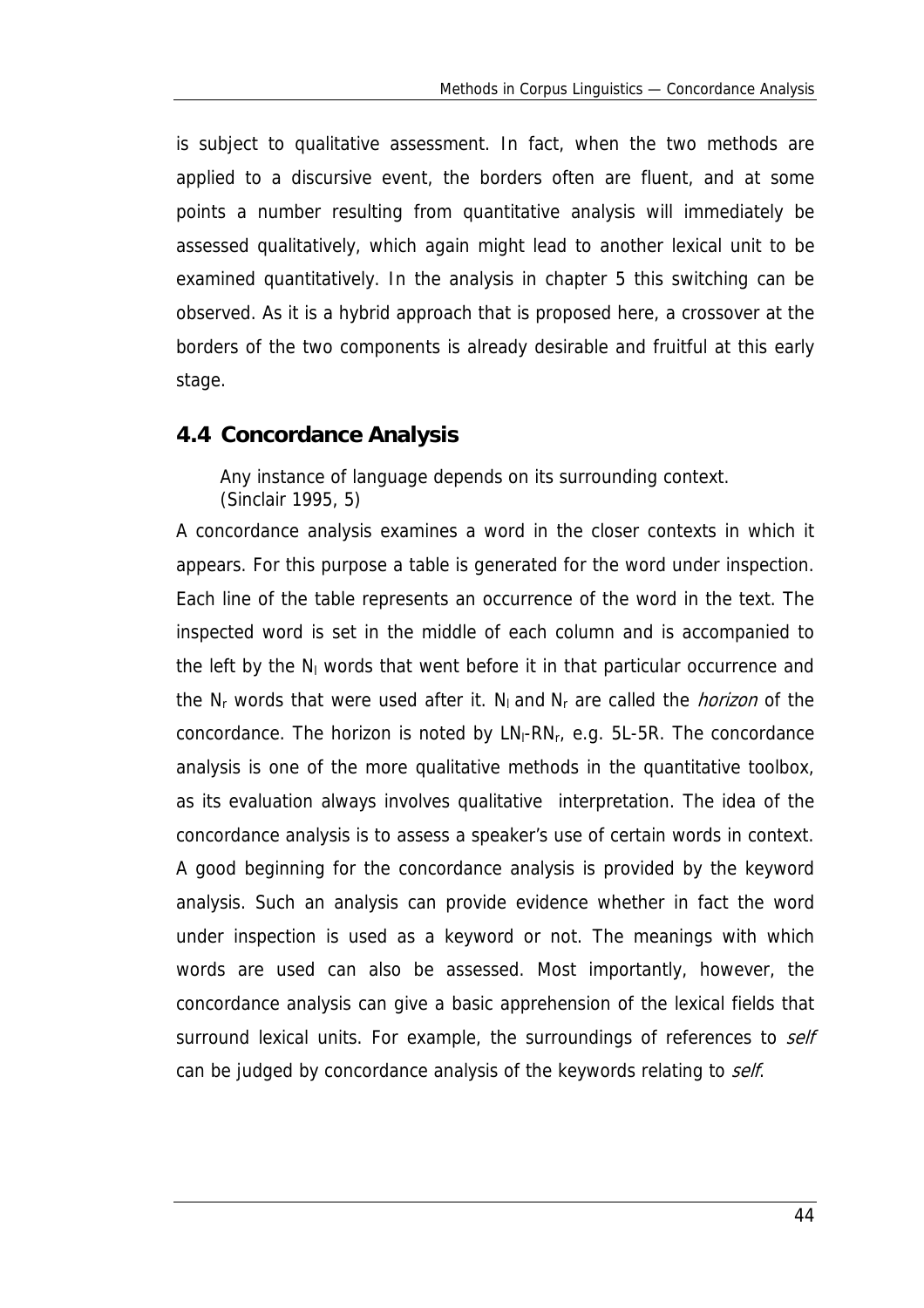# **4.5 Cluster Analysis**

In the concordance analysis, some groups of words will occur more often in the horizon than others. The analysis of these groups of words that occur more frequently than others is called "cluster analysis". Although many clusters may result from collocations of everyday language, cluster analysis can give hints to the idiosyncratic use of a word by a specific speaker. It can also provide evidence of the primary meaning with which a group of words is used.

# **4.6 Statistical Measures**

Apart from the three main categories of corpus analysis, there is also a heap of numbers that is produced. This is where the quantitative component reaches the lower end of the scale, and where the analysis becomes very mathematical. Many of the numbers are not useful in the analysis of a discursive event. I will restrict the discussion here to some of the more relevant ones and show how they might be of use.

# **4.6.1 Type/Token Ratio**

This is a measure of how many different words are used in a corpus. Token refers to the actual textual occurrences, i.e. the number of tokens in a text is the length of a text in words. The number of types is the number of different words used in a text. The type/token ratio (TTR) thus in a way measures the broadness of vocabulary that is used in a text. Note that this measure depends on the length of the text under inspection. A short text is much more likely to reach higher values of TTR than a long text. To account for this, in Wordsmith there is the possibility to compute the standardized TTR (STTR). For the STTR, the TTR is computed for chunks of n words of a text. The STTR is the average of the TTR of the n-sized chunks. Thus the measure is less sensitive to the length of a text.

The STTR can be used to very coarsely position a text in the set of texts of its genre. By computing the STTR for a large corpus of texts of a specific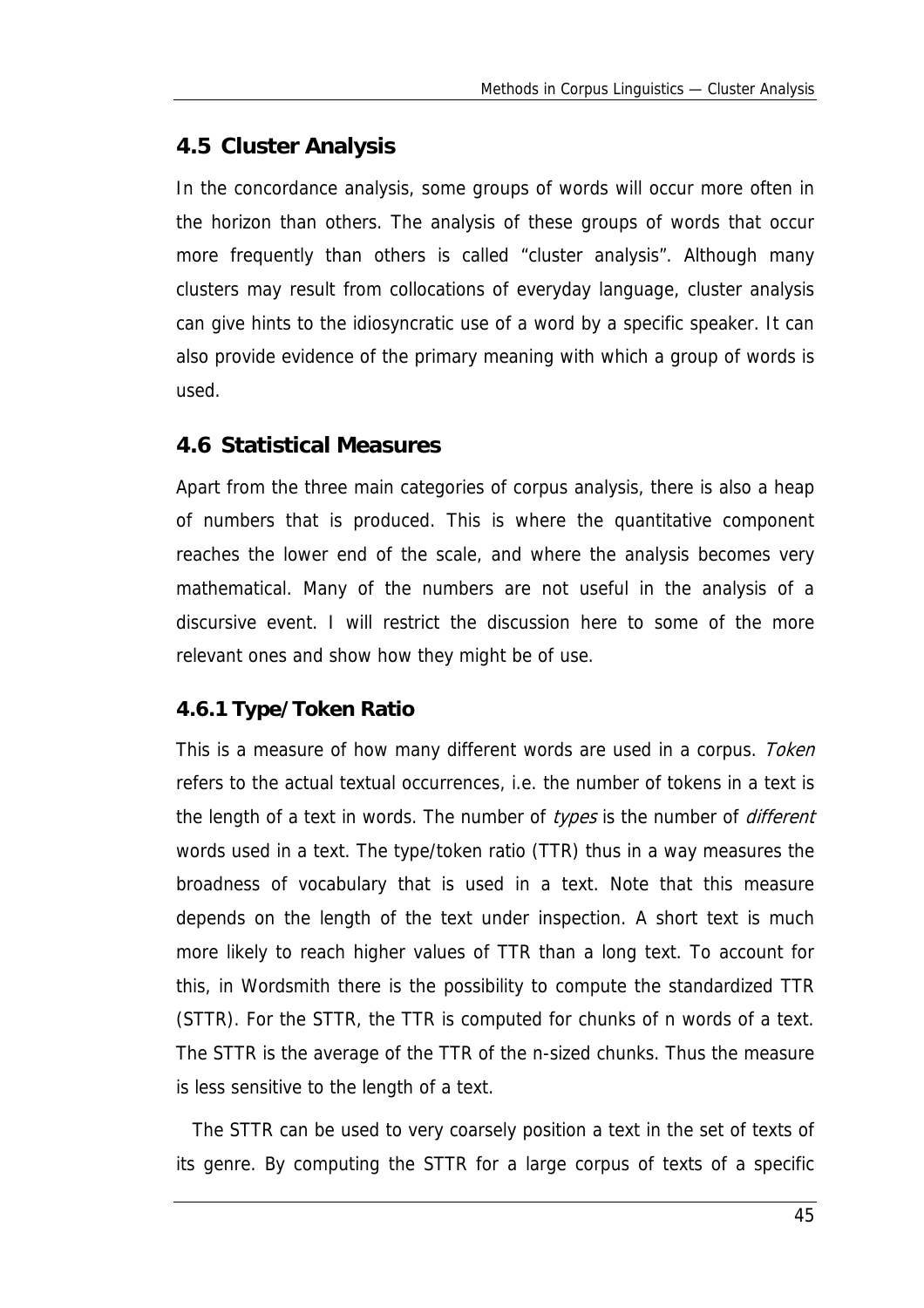genre and comparing it to the STTR of a single text, the vicinity of the text to the average of the genre can be assessed. The STTR can also be used, again very coarsely, to compare the broadness of vocabulary of two speakers in the same genre. However, the STTR does not include measures of deviation, so the measure has to be used very carefully and always has to be seen as what it is: a single number.

As I do not have a comprehensive corpus of radio addresses at my disposal, I computed the STTR for 6 months worth of radio addresses of former US president Bill Clinton and 6 months worth of radio addresses delivered by current US president George W Bush, just to demonstrate the limitations of the STTR single measure. [Table 1](#page-46-0) compares the radio addresses delivered in the last six months of Bill Clinton's presidency to the first six months of George W Bush' presidency. It can be seen that there is virtually no difference between the two. This might be a feature of the genre of radio addresses, or it might be specific to the last two presidents. In future work a more thorough comparison to other radio addresses in a comprehensive corpus might be interesting.

|                        | Clinton | <b>Bush</b> |
|------------------------|---------|-------------|
| standardised TTR       | 56,12   | 56,08       |
| standardised TTR basis | 500     | 500         |

#### <span id="page-46-0"></span>**Table 1 Standardized Type / Token Ratio of Clinton and Bush Radio Addresses**

Comparing the STTR values of George W Bush before and after 9/11 also does not yield much of a difference. For the creation of images of self and other, no conclusion can be drawn from the single number of STTR. The STTR might be useful in corpus linguistics and might have very limited applications in the rhetorical analysis, but I think that over all, a measure that compresses a whole text in a single number is just too quantitative to be of actual use.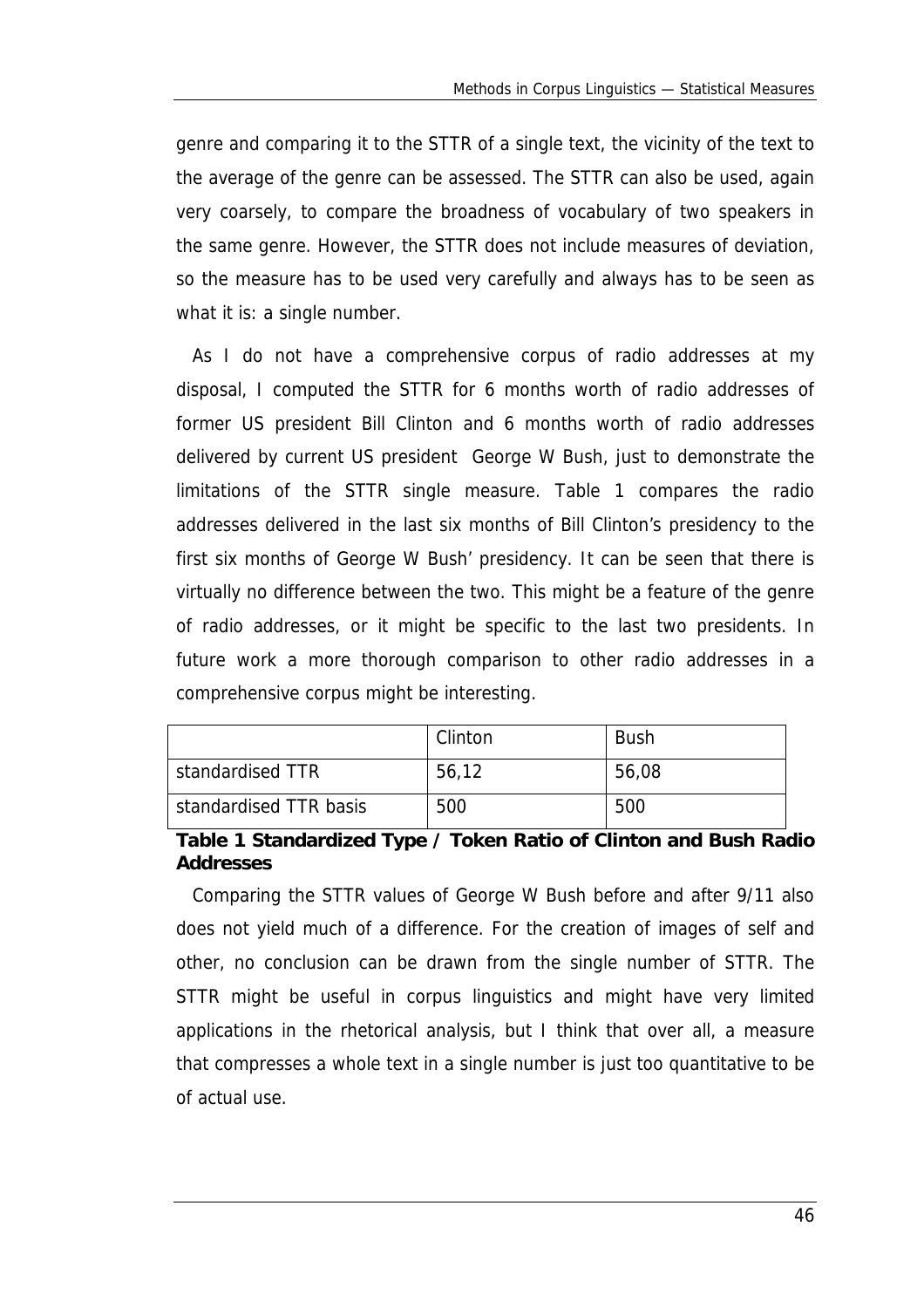## **4.6.2 Wordlength**

The average length of words used in a text is another measure that might prove to be of limited usability in rhetorical analysis. Wordsmith computes this measure automatically and lists how often words of different length are used. Very tentatively speaking, George Bush seems to prefer shorter words. The longest word Wordsmith lists is a word of 22 letters "democraticallyelected". It is used twice, in the radio address on 28 April 2001 and 20 October 2001. However, it is obvious that a compound word is not to be regarded as a 22-letter word. The longest non-compound word Bush uses is "accountability". There is no difference to be seen in the length of words before and after 9/11. Also, it is hard to see, how the length of words is to be associated with images of self and other.

There is a lot of statistical data to be derived from a text. However, as I have tried to point out, not all of it is useful, some of it might even be misleading. I will concentrate on the initially presented methods of corpus linguistics, and not apply number-crunching in the following analysis of George W. Bush's addresses and his construction of self and other.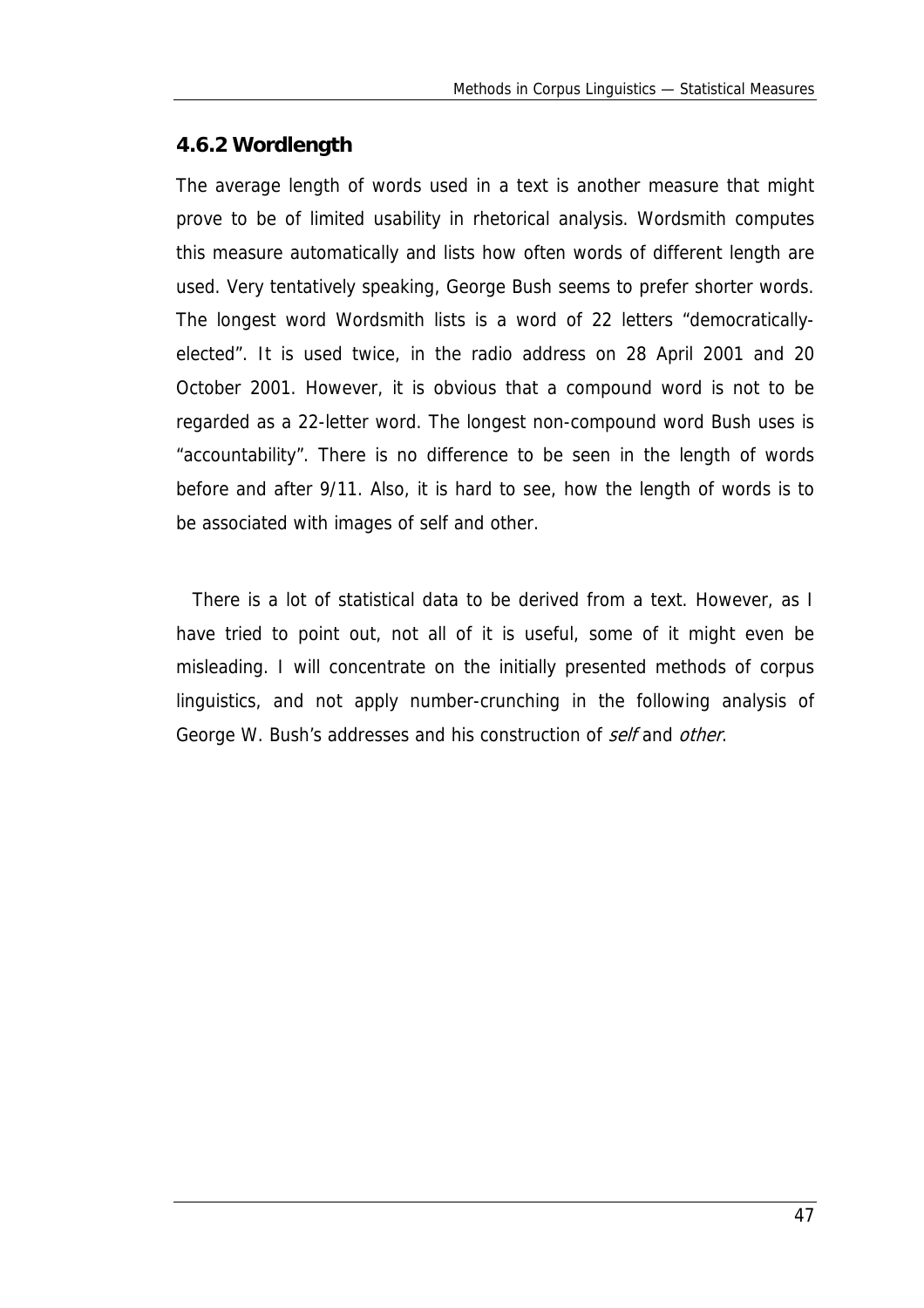# <span id="page-48-0"></span>**5 George W. Bush's Addresses**

### **5.1 Format**

The radio addresses are delivered by the president weekly and have an average duration of 4 to 5 minutes. They follow a regular format: the president greets the audience, reports on current affairs and says what he is planning to concentrate on in the following week. Furthermore the president often focuses on one topic of interest, like tax relief, and comments on longer-term plans made in that area.

"A rhetorical text responds to or interacts with societal issues or problems, and it produces some action upon or change in the world." (Gill and Whedbee 1997, 161). The radio addresses are the president's most continuous means of communication with the public. The exigence of these addresses need not be defined in much detail – the addresses are institutionalised. For this reason, in times of crisis they often turn out to be much anticipated by the public. The radio address following the terror attacks after 9/11 thus has a special exigence, addressing the public on the attacks.

## **5.2 Temporal Structure**

In my analysis, I divide Bush's radio addresses into two periods:

### **Pre9/11**

Pre9/11 is the phase from the beginning of Bush's presidency to the time before the terror attacks of September 11, 2001. In these eight months, we can analyse Bush in the context of the results of presidential elections 2000, which were equally close as contested. Bush starts his presidency with the stigma of being dumb, resulting in little rhetor credibility in his speeches. He suffers from lack of popular support. Accordingly, in this period his modelling of self and other aims at legitimisation and a gain in authority and credibility.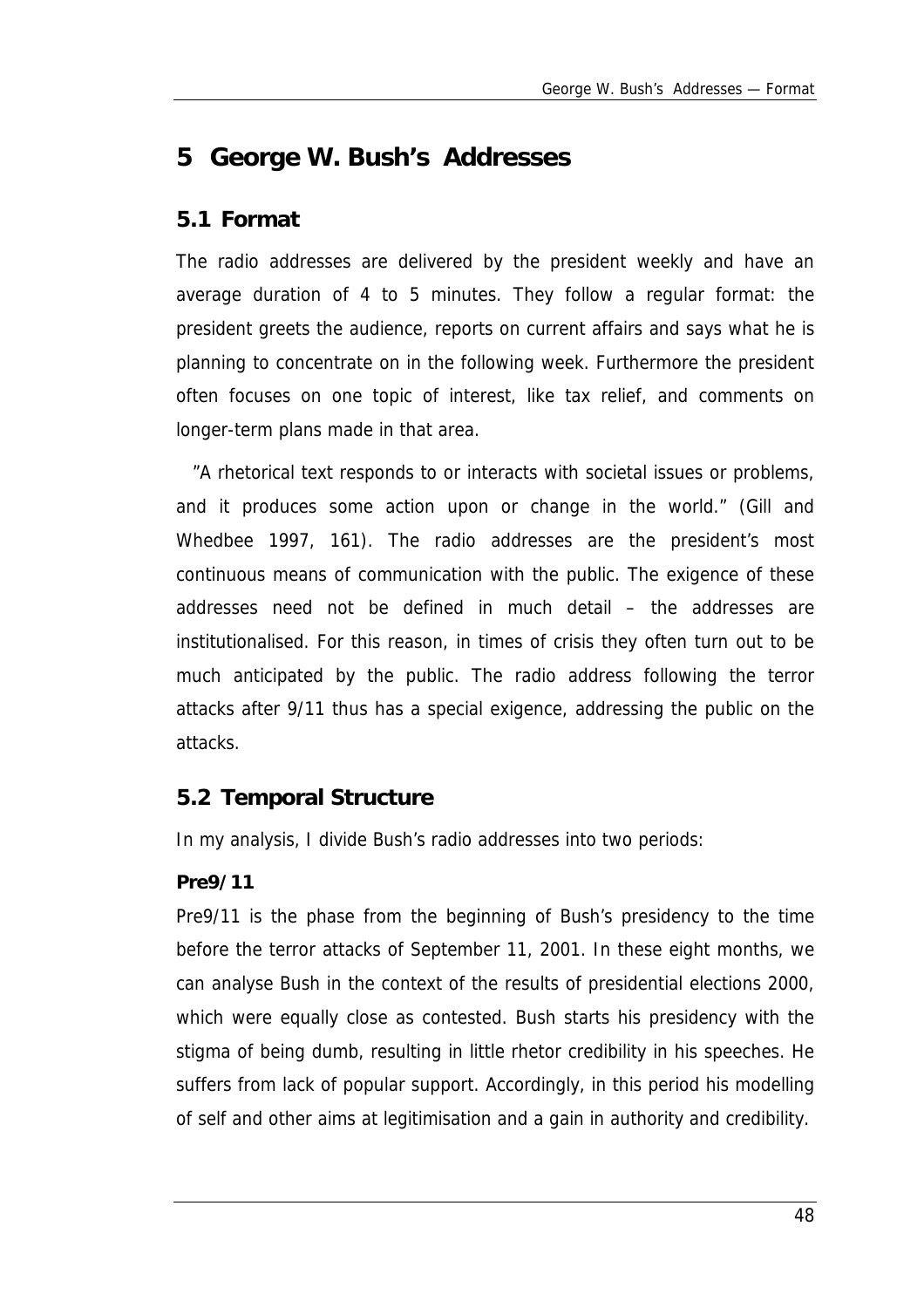#### **Post9/11**

The terror attack on the World Trade Center radically changed the environment and character of Bush's presidency. This is reflected in his radio addresses and in his subsequent construction of images of self and other. Generally, my aim is to show this difference in Post9/11 radio addresses (in this longer phase) to radio addresses delivered before 9/11. Looking more closely, Post9/11 can be divided into four major parts:

Trauma: a relatively short period of time immediately following the events of 9/11. In the first few days, the public is traumatized, Bush is confused is and at first not able to make a coherent statement. Beginning with his first radio address after 9/11 and peaking in Bush's speech before Congress on September 21, 2001, the confusion gives way to a clear line of argument. I conceive this speech as the vital turning point in his presidency, which marks an essential change in his presidential persona; therefore I reference it in addition to the corpus of radio addresses of this phase.

Retalation: Bush declares war against terror. In subsequent radio addresses his images of other are shaped to support this and to prepare and justify a strike against those considered responsible.

War Against Afghanistan: The US strike the Taliban in Afghanistan, who are suspected to give hiding to Osama bin Laden and his terror organization.

War Against Irag: After a long period of provocations between Iraq and the US, Bush declares war on Iraq. The operation is code-named "Iraqi Freedom".

In my analysis I concentrate on *Trauma* and *Retaliation*. However, the latter two phases, the *war phases*, are also causally shaped by the events of 9/11 and are part of the Post9/11 period and their rhetorical preparation starts during *Retaliation*. They show the same essential changes in the creation of images of self and other that set in during the first two phases. Although my focus lies on *Trauma* and *Retaliation*, I will use the war phases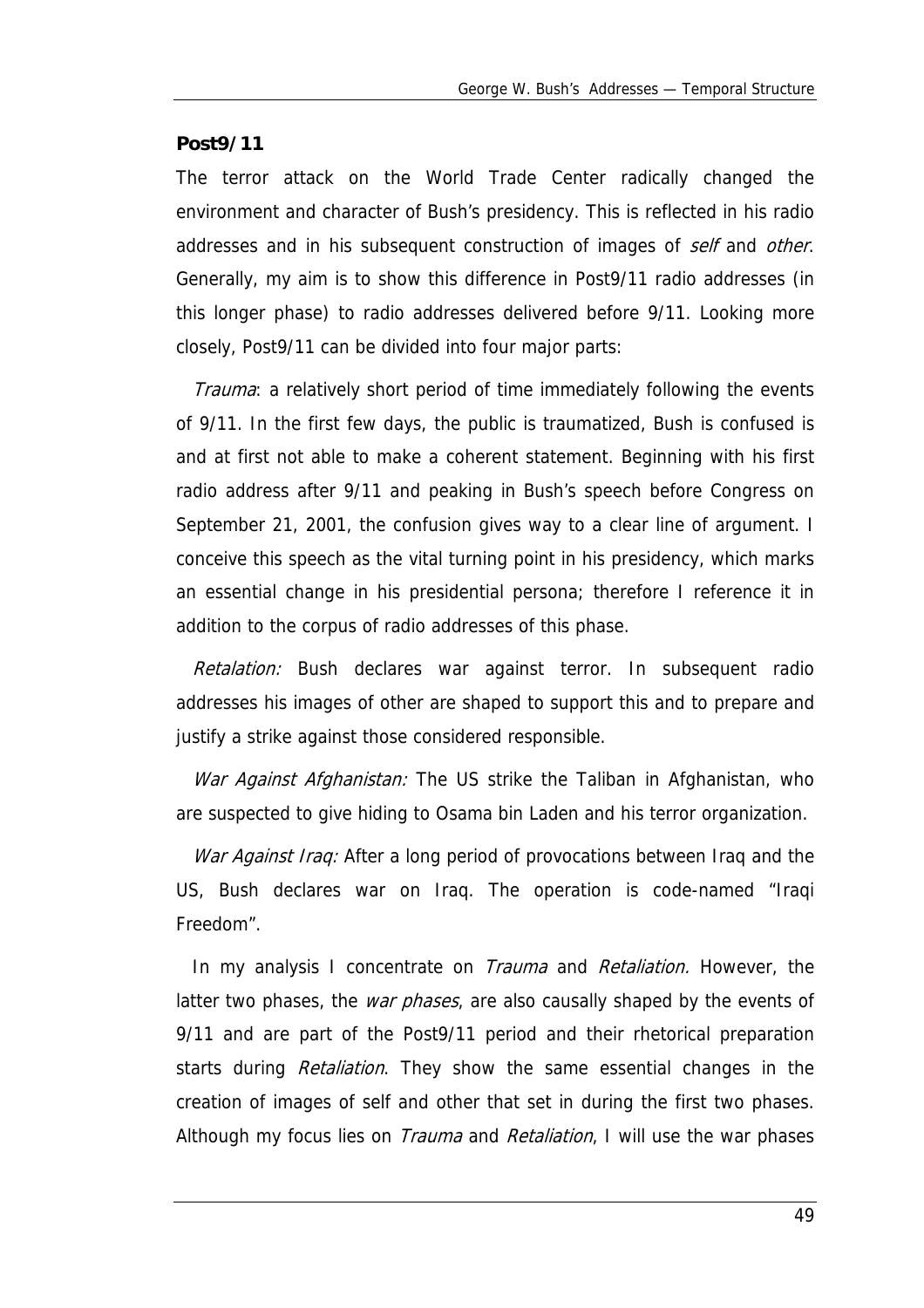to show in an exemplary way, how the construction of images of self and other shift during the war phases and how Bush manipulates social cognition in order to legitimize warfare.

# **5.3 Quantitative Analysis of Direct References to Self and Other**

In a first step I will use the concepts taken from corpus linguistics to examine the quantitative distribution of references to self and other before and after 9/11. The main question is not only whether a significant difference can be found, but also how strong such a difference is and in what area it can be found. This quantitative assessment will serve to guide the later qualitative examination.

Deictic references cannot be used for a quantitative assessment, as they serve too general a purpose and fluctuations in the use of deictic references might not be significantly correlated with the construction of images of self and other. This analysis will thus have to be reserved for the qualitative part. What I am going to look at here is direct references to keywords that relate to self and other.

### **5.3.1 Keywords in Bush's Radio Addresses**

As described in section [4.3,](#page-43-0) I use a variant of the keyword analysis. [Table 3](#page-54-0) (page [54\)](#page-54-0) shows the wordlist of potential keywords in the radio addresses. The left part shows the data of the 33 addresses before 9/11, the right part shows the data for 33 addresses after 9/11. Even though function words have already been deleted from the list, not every word in the list is an actual keyword. This shows that raw data have to be handled very carefully. For example, we have to take the form of the genre into account. The opening and the closing phrases are almost always the same. Bush greets his audience with "Good morning" and concludes his radio addresses with "Thank you for listening". We have to take this regular pattern into account. Thus, even though "good", "morning" or "listening" might have the numbers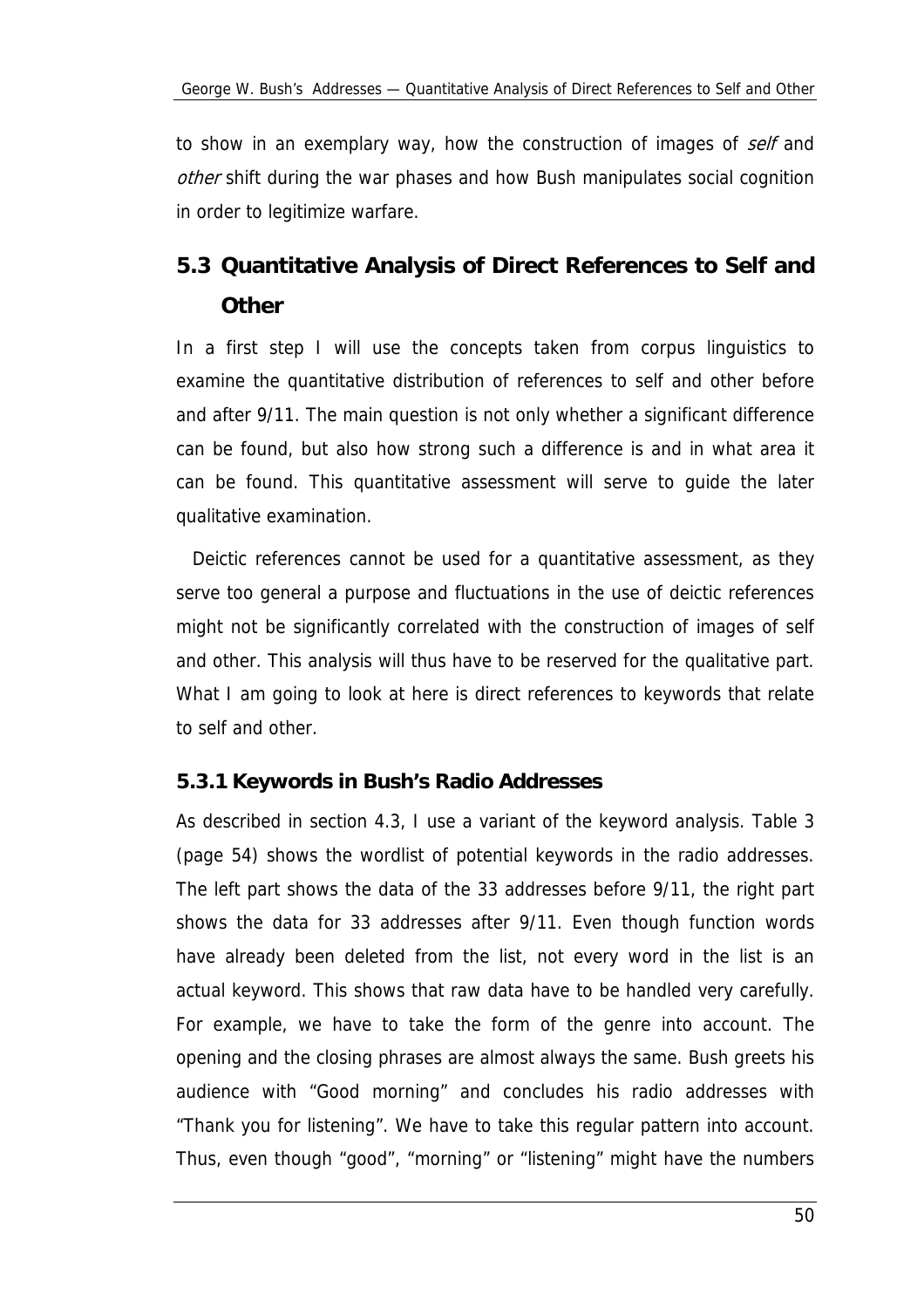of a keyword, we have to deduct the number of occurrences that are due to the opening and closing formula. After this consideration, "listening" can be dismissed as a candidate for a proper keyword, as it only occurs just as often as the closing formula. "Good" and "morning" are much weaker candidates than the data might suggest at first glance.

| N              | Cluster                      | Freq. |
|----------------|------------------------------|-------|
| 1              | <b>TAX RELIEF PLAN</b>       | 10    |
| 2              | <b>MY TAX RELIEF</b>         | 9     |
| 3              | <b>EDUCATION REFORM PLAN</b> | 4     |
| 4              | PART OF MY                   | 3     |
| 5              | THE PLAN I                   | 3     |
| 6              | <b>SENT TO CONGRESS</b>      | 3     |
| $\overline{7}$ | OF THE PLAN                  | 3     |
| 8              | <b>MY EDUCATION REFORM</b>   | 3     |
| 9              | <b>MY BUDGET PLAN</b>        | 3     |
| 10             | OF MY TAX                    | 3     |
| 11             | MY PLAN WILL                 | 3     |

What can be seen, as reflected in the data, are the main topics Bush deals with in the time before the terror attacks. He often mentions "tax" and refers to his tax "relief". Actually "tax" is the word that he uses most often in the 33 texts. From the distribution in the texts, i.e. in how many texts "tax" is used, we can see that it is used in clusters, rather than in a uniform distribution. As the cluster analysis i[n Table](#page-55-0) 2

(Min. frequency: 3, words in cluster: 3, Horizons: 5L-5R) **Table 2 Cluster analysis of "plan",** 

**pre9/11**

shows, "plan" most often refers to the Bush's tax relief plan, but it is also used in conjunction with education reform and referring to the "budget plan". "Education" is another big topic for Bush. Several radio addresses deal with the topic of education reform. The keyword "education" is used in nearly half of the addresses. "Health" and "medicare" then is the third block that Bush addresses as his main topics.

It is interesting to observe that pre9/11 Bush uses "Congress" in a high quantity. What is more, it is used in nearly 70% of the texts. I will give a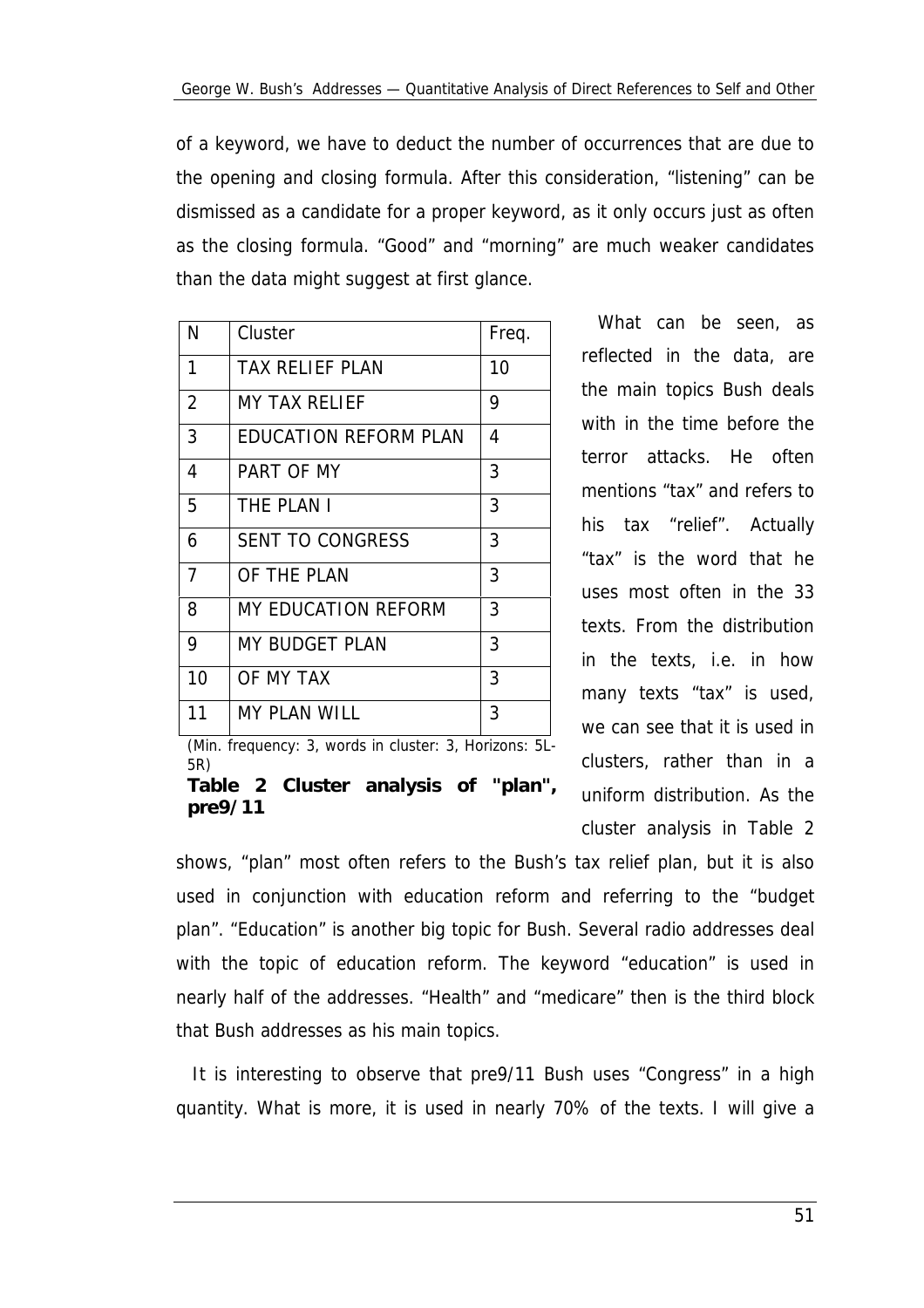possible explanation for the use of congress as a keyword in the interpretative analysis.

For general references to self we can identify "America", "American", "Americans" as possible keywords. Furthermore, in some uses "country", "people", "government", "Congress" and "Washington" are also possible candidates.

In the post9/11 table, these keywords referring to self occur as well – the difference in quantity will be the subject of later analysis. In addition, we now find references that can be directly attributed to the attack on the world trade centre. In the qualitative analysis I will point out, how these references indirectly also contribute to the image of *other* that Bush forms after 9/11 and that he develops from abstract terrorist to more concrete images. Among these are "terrorists", "terrorist", "terror" and, later, "Taliban" and "Afghanistan". It can be observed in the quantitative data, how the focus of topics changes after 9/11. There are keywords relating to the terrorist attacks and to Bush's response: "war", "law", also "security" and "help". Other topical keywords of the post9/11 phase that did not occur before 9/11 but do not have a direct, causal relationship to the terror attacks include "work", "jobs", "economy". "Tax" and "education" are topics that Bush picks up again some weeks after 9/11 (cf. Figure 3).



**Figure 3 Occurences of {TAX\*, EDUCATION\*}**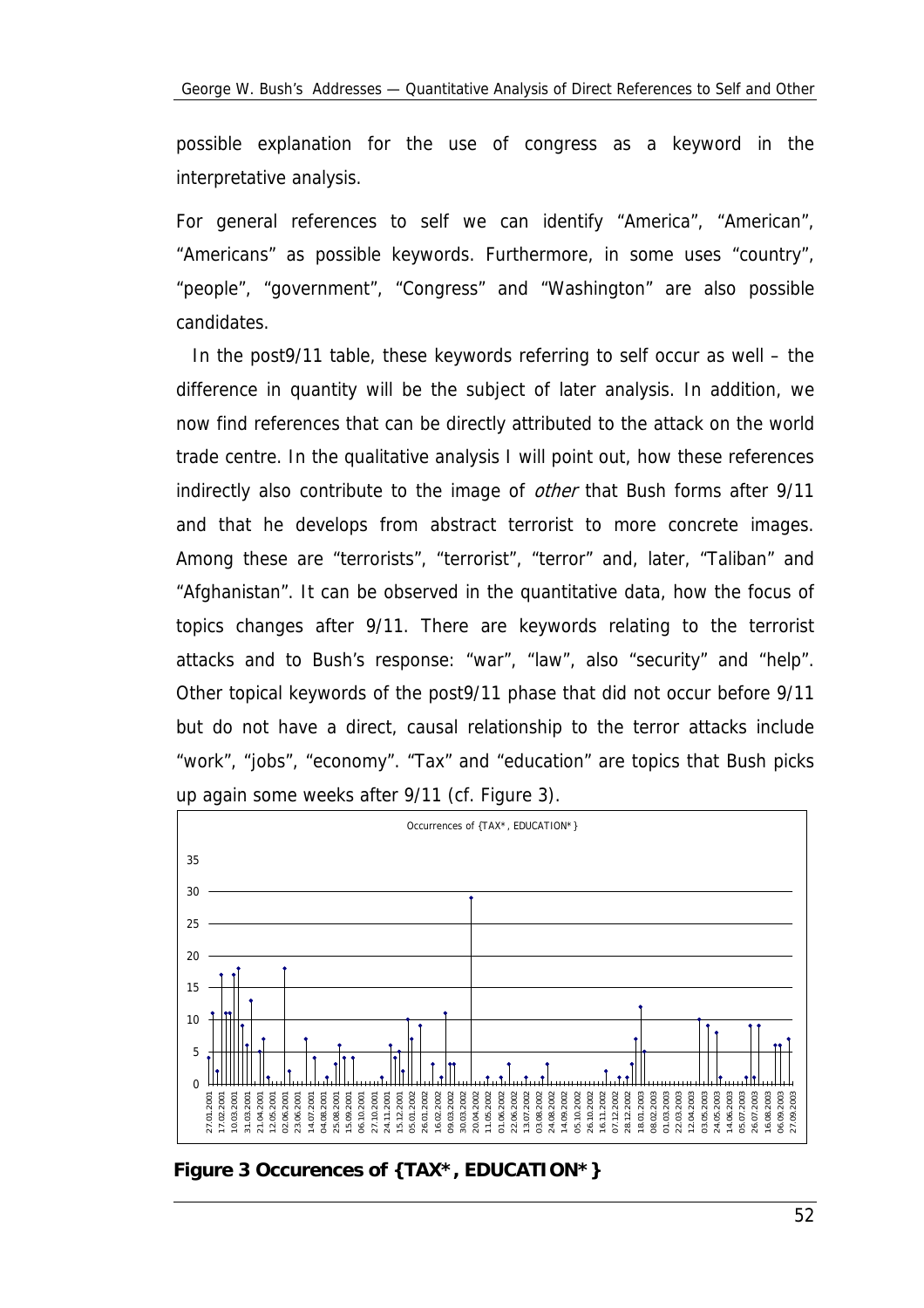### **5.3.2 Direct References to Self and Other**

The keywords that obviously contribute to the intended model of self and other occur in different quantities before and after 9/11. [Table 4](#page-55-0) and [Table 5](#page-55-1)  show the difference between references to "America\*" for the two phases. It can be seen that after 9/11 Bush refers to this important group of keywords more than 65% more often than he did before 9/11. As I will point out, Bush creates a much tighter image of self after 9/11. The frequent reference to "America\*" is the first piece of evidence.

Similarly there is quantitative evidence for the construction of images of other. Before 9/11, Bush's use of images of other is very subtle and not directly accessible to the quantitative method. I shall argue that after 9/11, the image of other rapidly becomes more concrete. Direct references to keywords relating to other provide support for this thesis. The data for occurrences of "terror", "terrorists", "terrorism" can be seen in [Table 6](#page-55-2) and [Table 7.](#page-55-3)

[Figure 4](#page-56-0) (page [56\)](#page-56-0) shows a plot of occurrences of the two major groups of keywords relating to direct references of self and other and serves to illustrate the more frequent use of these keywords after 9/11. It can be seen that especially after 9/11 the quantity of references rises, peaking in nearly 25 occurrences on October  $13<sup>th</sup>$ , 2001. But also after that date, a significant difference can be observed compared to the references made before 9/11.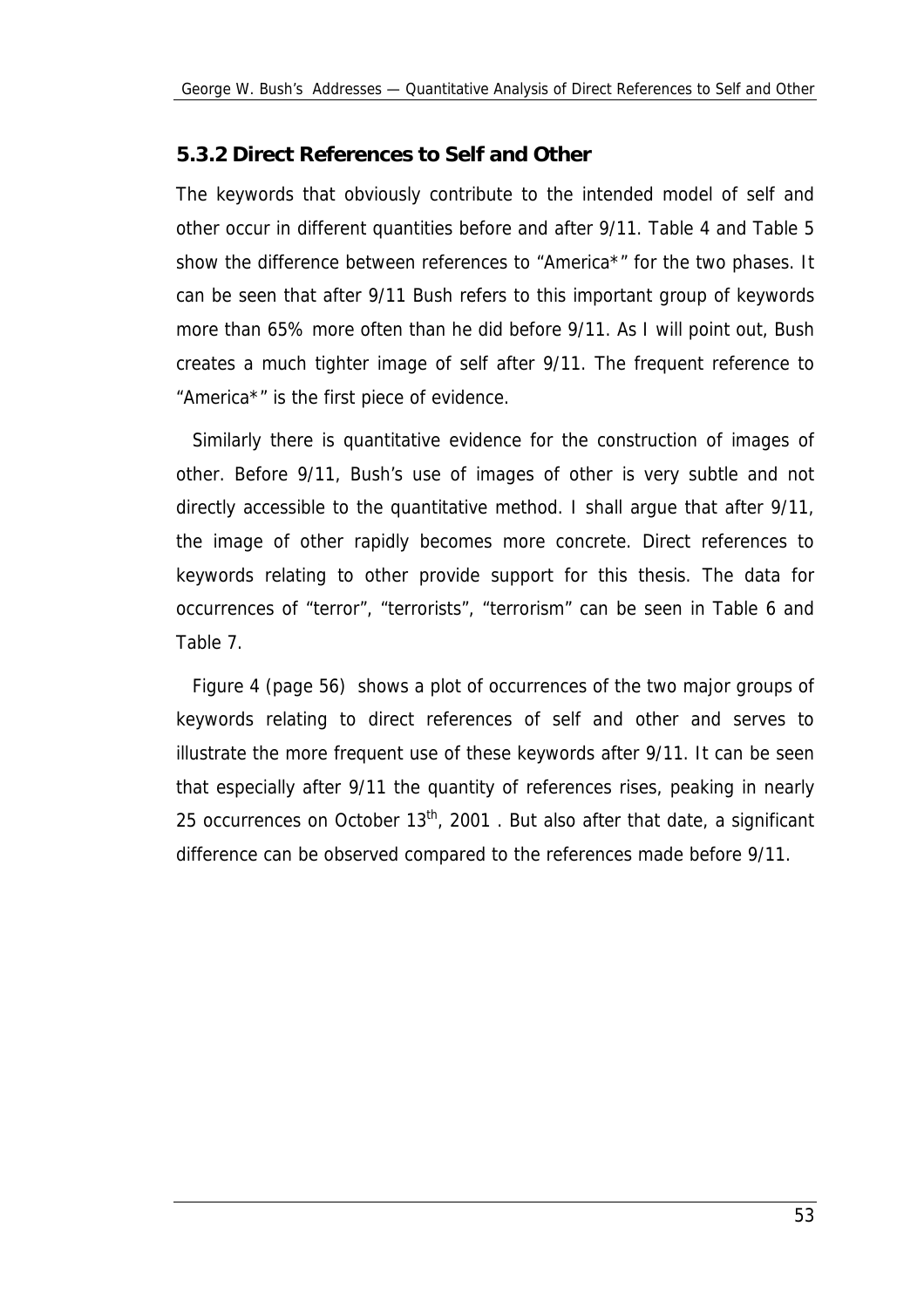| Potential Keywords pre9/11 |    |      |                | Potential Keywords post9/11 |                   |    |      |    |        |
|----------------------------|----|------|----------------|-----------------------------|-------------------|----|------|----|--------|
| Word                       | F. | %    | Т.             | %                           | Word              | F. | %    | Т. | $\%$   |
| <b>TAX</b>                 | 94 | 0,56 | 14             | 42,42                       | <b>PEOPLE</b>     | 94 | 0,54 | 27 | 81,82  |
| GOOD                       | 75 | 0,45 | 32             | 96,97                       | AMERICA           | 63 | 0,36 | 26 | 78,79  |
| <b>PLAN</b>                | 71 | 0,42 | 22             | 66,67                       | ALL               | 61 | 0,35 | 25 | 75,76  |
| <b>CONGRESS</b>            | 70 | 0,42 | 23             | 69,70                       | <b>WORKERS</b>    | 59 | 0,34 | 17 | 51,52  |
| <b>HELP</b>                | 56 | 0,33 | 25             | 75,76                       | AMERICAN          | 53 | 0,31 | 20 | 60,61  |
| CHILDREN                   | 55 | 0,33 | 14             | 42,42                       | <b>JOBS</b>       | 53 | 0,31 | 17 | 51,52  |
| <b>PEOPLE</b>              | 54 | 0,32 | 25             | 75,76                       | AMERICANS         | 52 | 0,30 | 22 | 66,67  |
| EDUCATION                  | 53 | 0,31 | 16             | 48,48                       | GOOD              | 51 | 0,29 | 33 | 100,0  |
| AMERICANS                  | 50 | 0,30 | 20             | 60,61                       | <b>HELP</b>       | 50 | 0,29 | 20 | 60,61  |
| <b>MONEY</b>               | 48 | 0,28 | 16             | 48,48                       | <b>TAX</b>        | 50 | 0,29 | 10 | 30,30  |
| <b>RELIEF</b>              | 46 | 0,27 | 15             | 45,45                       | <b>WORK</b>       | 45 | 0,26 | 24 | 72,73  |
| <b>BUDGET</b>              | 43 | 0,26 | 11             | 33,33                       | <b>TERRORISTS</b> | 42 | 0,24 | 13 | 39,39  |
| <b>FEDERAL</b>             | 42 | 0,25 | 20             | 60,61                       | <b>TRADE</b>      | 40 | 0,23 | 8  | 24,24  |
| <b>GOVERNMENT</b>          | 42 | 0,25 | 19             | 57,58                       | <b>CONGRESS</b>   | 39 | 0,23 | 18 | 54,55  |
| <b>REFORM</b>              | 40 | 0,24 | 14             | 42,42                       | <b>ECONOMY</b>    | 38 | 0,22 | 13 | 39,39  |
| <b>ENERGY</b>              | 39 | 0,23 | 8              | 24,24                       | <b>TERRORIST</b>  | 38 | 0,22 | 17 | 51,52  |
| AMERICAN                   | 38 | 0,23 | 21             | 63,64                       | <b>WORLD</b>      | 38 | 0,22 | 13 | 39,39  |
| <b>WORK</b>                | 38 | 0,23 | 18             | 54,55                       | <b>YEAR</b>       | 37 | 0,21 | 16 | 48,48  |
| <b>SCHOOLS</b>             | 37 | 0,22 | 9              | 27,27                       | <b>NATIONS</b>    | 36 | 0,21 | 12 | 36,36  |
| <b>THANK</b>               | 37 | 0,22 | 32             | 96,97                       | <b>NEED</b>       | 36 | 0,21 | 20 | 60,61  |
| <b>MAKE</b>                | 36 | 0,21 | 22             | 66,67                       | <b>SECURITY</b>   | 36 | 0,21 | 19 | 57,58  |
| <b>SHOULD</b>              | 36 | 0,21 | 13             | 39,39                       | <b>ECONOMIC</b>   | 35 | 0,20 | 14 | 42,42  |
| <b>LISTENING</b>           | 35 | 0,21 | 33             | 100,0                       | <b>EDUCATION</b>  | 35 | 0,20 | 9  | 27,27  |
| <b>YEAR</b>                | 35 | 0,21 | 16             | 48,48                       | <b>STATES</b>     | 35 | 0,20 | 18 | 54,55  |
| <b>HOPE</b>                | 34 | 0,20 | 19             | 57,58                       | <b>TERROR</b>     | 35 | 0,20 | 16 | 48,48  |
| <b>MORNING</b>             | 33 | 0,20 | 31             | 93,94                       | CHILDREN          | 34 | 0,20 | 12 | 36,36  |
| <b>FAMILIES</b>            | 30 | 0,18 | 13             | 39,39                       | <b>COUNTRY</b>    | 34 | 0,20 | 20 | 60,61  |
| <b>WEEK</b>                | 30 | 0,18 | 18             | 54,55                       | <b>MORNING</b>    | 34 | 0,20 | 33 | 100,0  |
| <b>TIME</b>                | 29 | 0,17 | 18             | 54,55                       | <b>UNITED</b>     | 34 | 0,20 | 15 | 45,45  |
| <b>DEBT</b>                | 28 | 0,17 | 11             | 33,33                       | <b>WAR</b>        | 34 | 0,20 | 20 | 60,61  |
| <b>READING</b>             | 28 | 0,17 | $\overline{7}$ | 21,21                       | <b>LISTENING</b>  | 33 | 0,19 | 32 | 96,97  |
| WASHINGTON                 | 28 | 0,17 | 17             | 51,52                       | <b>TERRORISM</b>  | 32 | 0,18 | 15 | 45,45  |
| <b>FAMILY</b>              | 27 | 0,16 | 12             | 36,36                       | <b>GREAT</b>      | 31 | 0,18 | 18 | 54,55  |
| <b>COUNTRY</b>             | 26 | 0,15 | 16             | 48,48                       | <b>TIME</b>       | 31 | 0,18 | 20 | 60,61  |
| <b>HEALTH</b>              | 25 | 0,15 | 10             | 30,30                       | <b>ENERGY</b>     | 30 | 0,17 | 5  | 15, 15 |
| <b>IMPORTANT</b>           | 25 | 0,15 | 15             | 45,45                       | AFGHANISTAN       | 29 | 0,17 | 10 | 30,30  |
| MEDICARE                   | 25 | 0,15 | 6              | 18,18                       | LAW               | 29 | 0,17 | 15 | 45,45  |
| <b>OVER</b>                | 25 | 0,15 | 15             | 45,45                       | <b>MAKE</b>       | 29 | 0,17 | 18 | 54,55  |
| <b>STATES</b>              | 25 | 0,15 | 13             | 39,39                       | <b>SENATE</b>     | 29 | 0,17 | 11 | 33,33  |

#### <span id="page-54-0"></span>**Table 3 Top 40 potential keywords in 66 radio addresses before and after 9/11**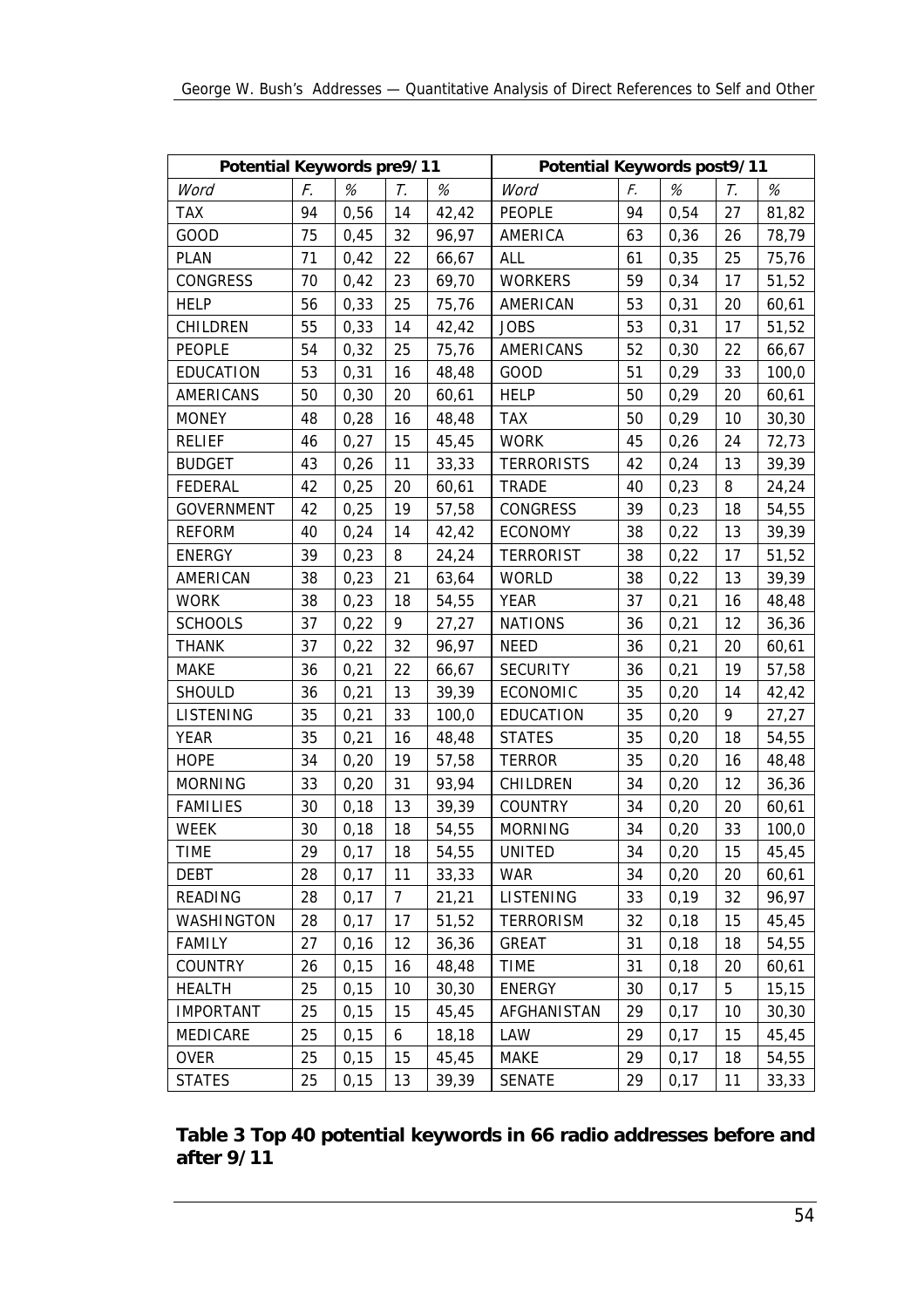| Word             | Freq. | %    | Texts | %     |
|------------------|-------|------|-------|-------|
| AMERICA          | 16    | 0,09 | 14    | 42,42 |
| AMERICAN         | 38    | 0,23 | 21    | 63,64 |
| AMERICANS        | 50    | 0,30 | 20    | 60,61 |
| <b>AMERICA'S</b> | 8     | 0,05 | 6     | 18,18 |

<span id="page-55-0"></span>**Table 4 Occurrences of AMERICA\* in 33 pre9/11 texts** 

| Word             | Freq. | %    | <b>Texts</b> | %     |
|------------------|-------|------|--------------|-------|
| AMERICA          | 62    | 0,35 | 26           | 78,79 |
| AMERICAN         | 51    | 0,29 | 20           | 60,61 |
| AMERICANS        | 55    | 0,31 | 22           | 66,67 |
| <b>AMERICA'S</b> | 21    | 0,12 | 14           | 42,42 |

<span id="page-55-1"></span>

| Table 5 Occurrences of AMERICA* in 33 post 9/11 texts |
|-------------------------------------------------------|
|-------------------------------------------------------|

| Word              | Freq. | %    | <b>Texts</b> | %    |
|-------------------|-------|------|--------------|------|
| <b>TERROR</b>     |       |      |              |      |
| <b>TERRORISM</b>  |       |      |              |      |
| <b>TERRORIST</b>  |       |      |              |      |
| <b>TERRORISTS</b> |       | 0,01 |              | 3,03 |

<span id="page-55-2"></span>**Table 6 Occurrences of TERROR\* in 33 pre9/11 texts** 

| Word              | Freq. | %    | Texts | %     |
|-------------------|-------|------|-------|-------|
| <b>TERROR</b>     | 96    | 0,16 | 48    | 45,71 |
| <b>TERRORISM</b>  | 63    | 0,11 | 31    | 29,52 |
| <b>TERRORIST</b>  | 80    | 0,14 | 39    | 37,14 |
| <b>TERRORISTS</b> | -86   | 0,15 | 29    | 27,62 |

<span id="page-55-3"></span>**Table 7 Occurrences of TERROR\* in 33 post9/11 texts**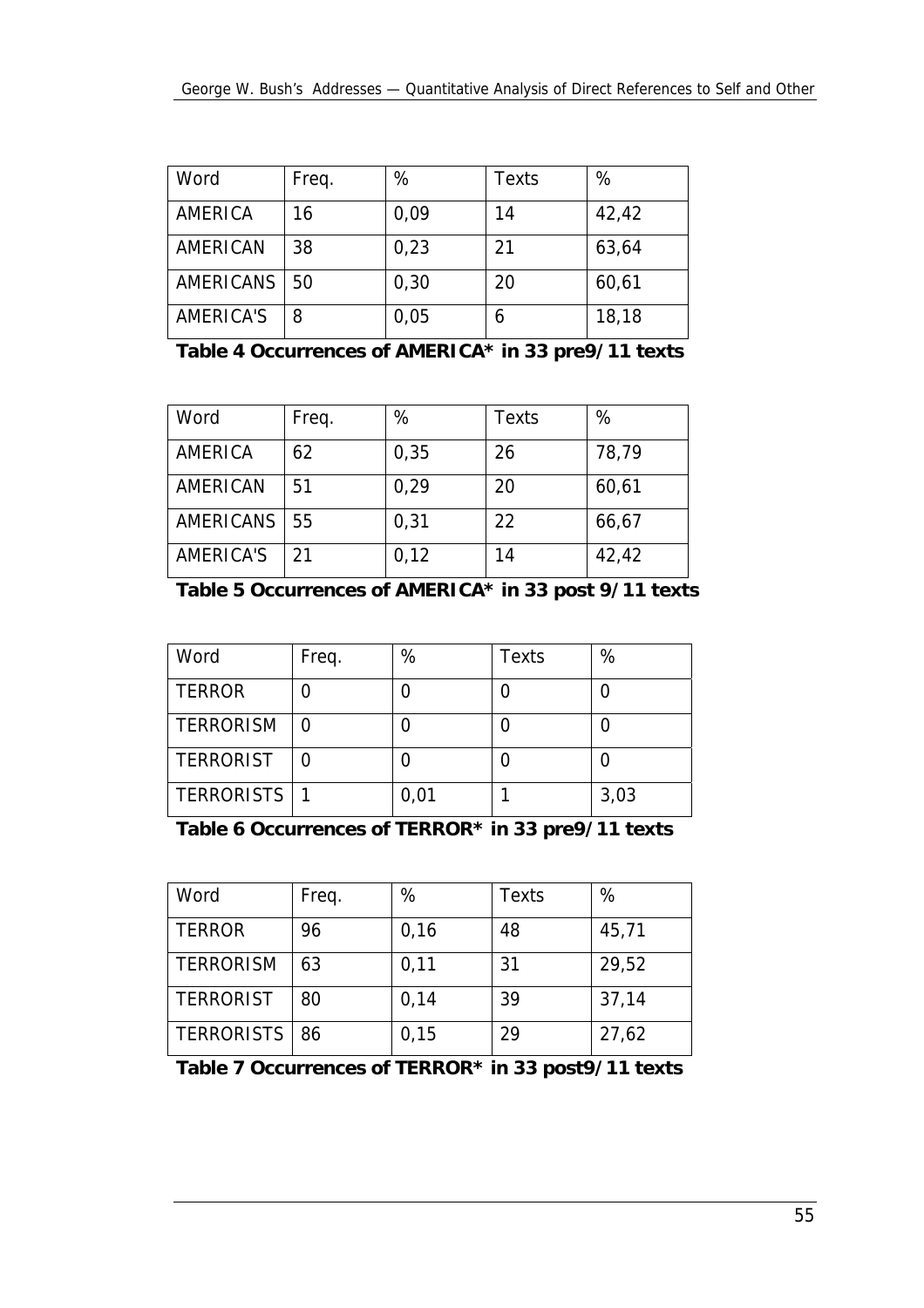<span id="page-56-0"></span>

**Figure 4 Occurrences of {America\*, Terror\*}** 

# **5.4 Qualitative Assessment of References to Self and Other**

Deictic reference to self and other is a good starting point. They are an important aspect in the construction of a discourse model, and serve, in a way, to "set the stage". As Moore (1986, 63) argues, "the understanding of deictic expressions […] requires the hearer/reader to construct a spatiotemporal viewpoint momentarily shared with his or her interlocutor".

In this section I will discuss how Bush references self, and what lexical fields are typically connected to these references. Generally, three levels of images of self can be distinguished in Bush's conveyed model, the image of Bush himself, the image of the Bush legislation and the image of America and its people. These levels are the same before and after 9/11, however, the lexical fields that are connected to each of these levels change. The conception of *other* changes significantly after 9/11. The references to *other* will serve as a first starting point to examine these changes.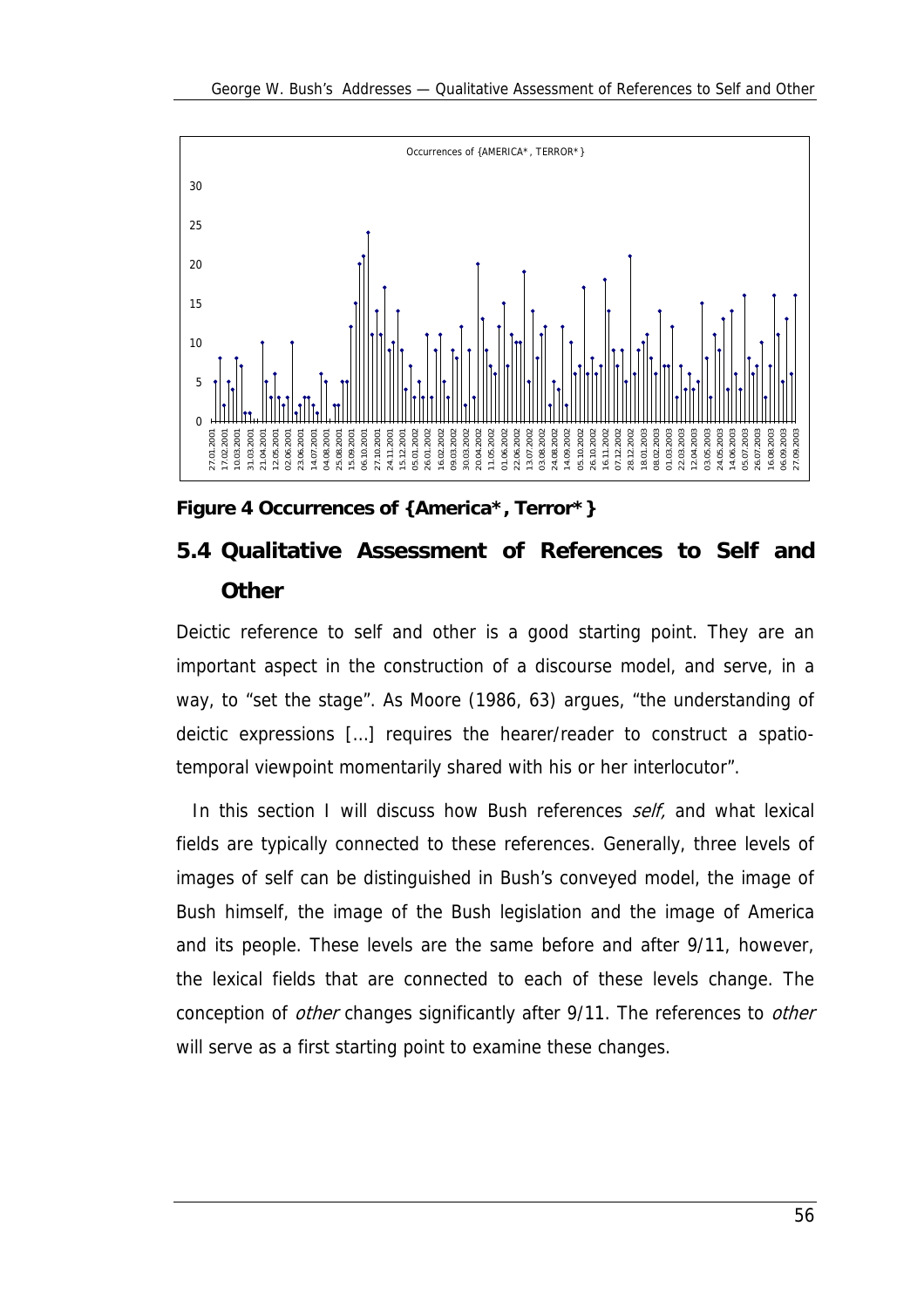#### **5.4.1 Pre9/11**

The 2000 presidential election had been a very close race between George W. Bush and Al Gore. There had been problems with the voting machines in several states, most prominently in the State of Florida. The electoral victory shifted several times between Bush and Gore on election day. Recounts ensued, were contested and finally stopped by the courts. When Bush was declared winner in the end, he was the legal winner of the electoral vote, but not the popular vote in one of the closest and most controversial elections in US history. Accordingly, Bush started his presidency with a lack of authority and credibility. In the period following his inauguration, Bush thus aims at creating an image of self that will improve his authority, his credibility, and his acceptance. Therefore his emphasis is on cooperation with all parties, rather than conflict. Thus he works on an inclusive image of self for the American public and all the members of the political institutions, cooperating to get America forward, with Bush as the man in the lead, who "gets things done" (Bush on Bush in the presidential debates in 2000).

[Table 8](#page-68-0) (page 63) shows the concordance of "I/me/my/mine" in Bush's first three radio addresses after his inauguration. Bush tries to appear as a determined newly elected president who has a clear agenda and who can't wait to implement it. The references to self are paired with words that suggest this: "I have", "I want", "I selected". Very often he refers to "my plan", "my tax relief plan", suggesting, that the new legislation will improve things considerably, that he, Bush, has made a tax relief plan that will help people. This is underlined by a frequent use of "I hope", "I believe". In the first speeches, the presentation of self is very much limited to the person of the president. He rarely acknowledges members of his cabinet, and if he does, he leaves the references fairly vague. The main focus is on the person of Bush and his solutions. A possible function of this focus might be the fact that Bush – on account of his alleged lack of intelligence – wanted to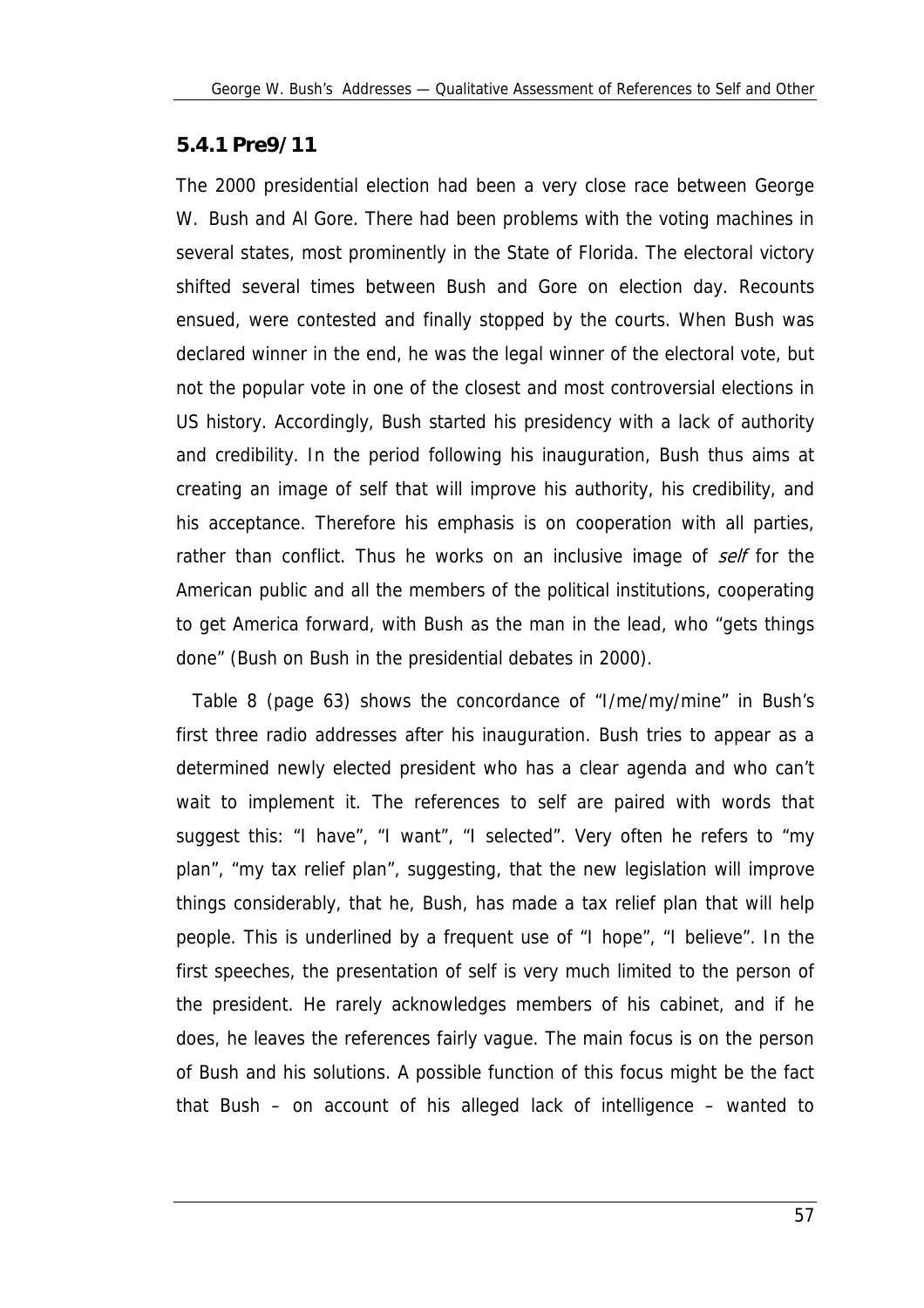disprove the reputation of being dependant on his counsellors and indicate that he made the real decisions.

The second aspect of the model that he conveys in the text for the conception of *self* for his audience is that of "we" as Americans, who have needs and who have "serious problems", with "I" as the newly-elected president, who knows about these needs and has solution for these problems. As can be seen in [Table 9](#page-68-0) (page 63), Bush uses these inclusive pronouns to refer to the whole of American citizens right from the beginning: "our nation", "our country", "our diplomats", "our principles". We will later see, that this inclusiveness is even stronger after 9/11, and that the conception of "we" is delimited more strongly against a more concrete (though, of course, virtual) image of other. In his first few radio addresses, Bush conveys an image of America in need: "we need", "we want", and "we must" are very frequent exhortations. And he blames the previous administration for the current dire situation. This is not done directly. Bush does not have the rhetor credibility to put forward such claims explicitly. Rather, he relies on indirectness to manipulate social cognition. Consider the following example:

I also met this week with congressional leaders in both parties and we found a lot of agreement on the basic goals of reform. No one is content with the status quo. Most are open to new ideas. Everyone agrees at least that the problems are serious and action is urgently needed.

(George W. Bush, RA – 27 January 2001)

Bush states that the leaders of both political parties are not content with the way things are. In the first three sentences, using implicature and presupposition, Bush conveys several statements: the situation is not good, new ideas are needed, the mistakes of the previous administration are realised, and Bush's assessment is accepted by both parties. In general this method is often used in the pre9/11 period and many radio addresses feature the previous administration as *other*. Bush aims at delegitimizating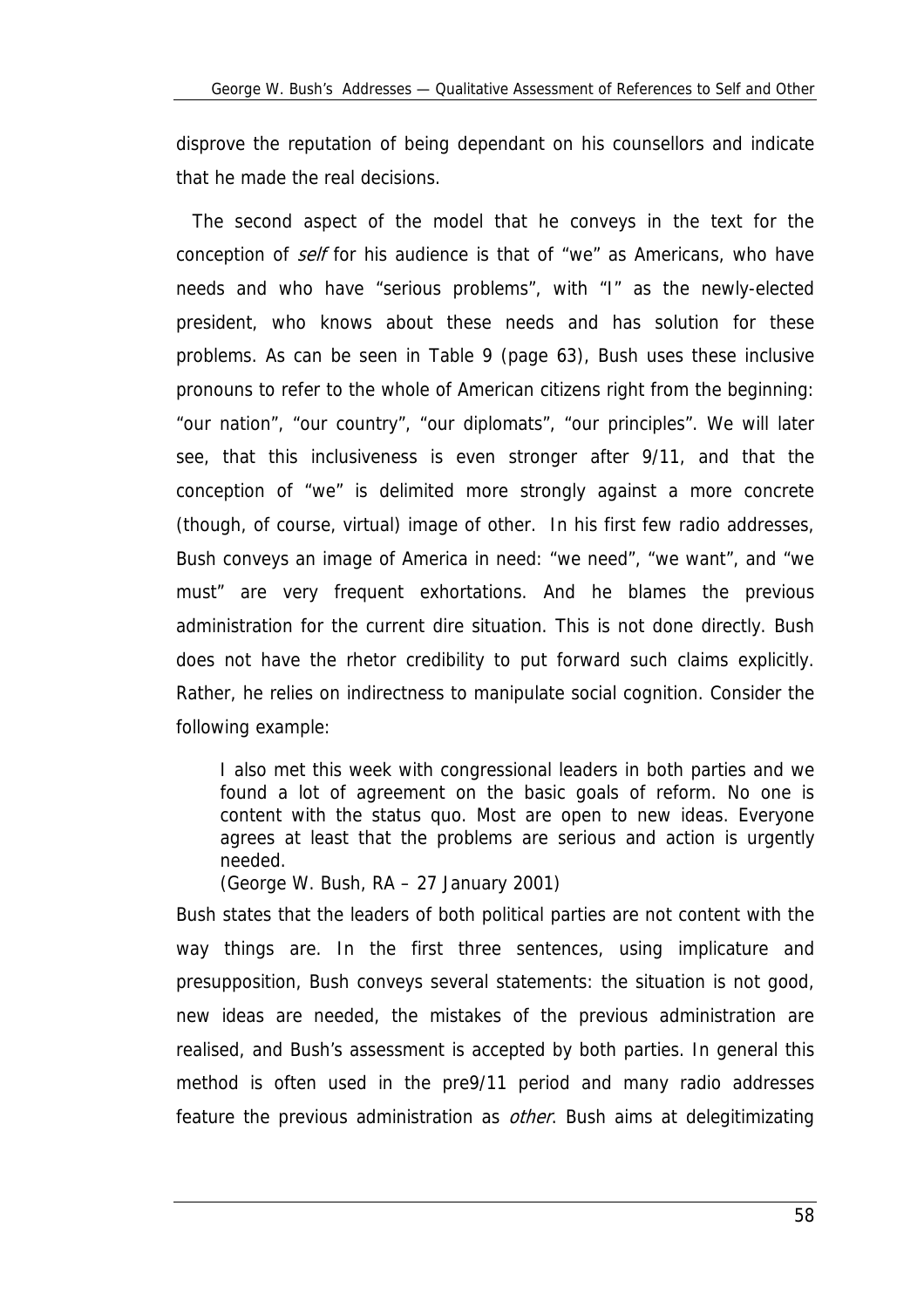the previous administration and stresses the problems they have left to be solved by the next administration.

Right from the beginning of his presidency, Bush argued for increased funding for, and influence of, the military sector.

[...] I will focus on another important issue: our national security. This is the most basic commitment of America's government, and the greatest responsibility of an American President. Our nation's ideals inspire the world, but our nation's ships and planes and armies must defend these ideals and sustain allies and friends.

[…] And, so, as I promised, I will announce meaningful increase in funding to improve the lives of our men and women in uniform. (George W. Bush, RA – 10 February 2001)

As can be seen in this example, he connects these endeavours for an increase in military support with references to American unity, to the inclusive image of self. In the model he tries to convey his image of self is paired on the one hand, with the notion of ideals that are inspiring to the world, but that need to be defended, and on the other hand with the means to defend these ideals. The conclusion that Bush intends the audience to draw from this model is that these means can only be achieved by increasing the funding for the military. Also, if the funding should not be increased then, in reverse, the American ideals would suffer automatically and America's prestige would be lessened.

To a certain degree, Bush succeeded with this argument. He was able to increase spending for the military, although probably not quite as much as he would have wanted. Furthermore, during the pre9/11 phase, he was not able to increase the influence of military institutions and the secret services. The model he tried to convey apparently was not received by the audience in the way he had intended it. In the post9/11 period, the situation is different. The argument remains quite the same, but post9/11 has a concrete threat that he can include in the model. In the context of post9/11 Bush's manipulation of social cognition was far more effective, and the model invoked was understood differently by the public, much more in the way he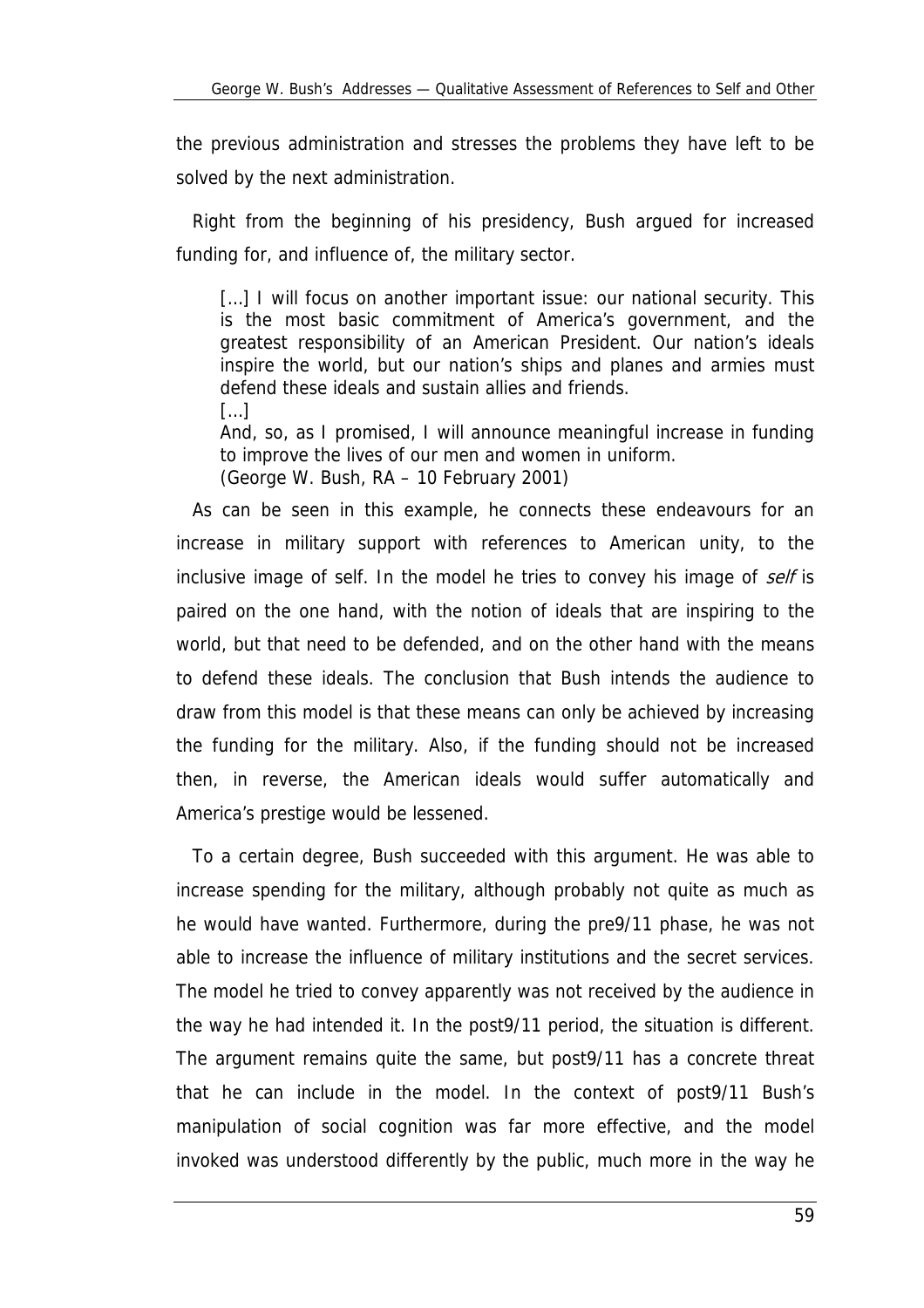had initially intended it. Bush was able to get an immense increase in military funding through Congress and to found the obscure institution of Homeland Security.

Bush has to balance his claim for authority with an image that he has been building up right from beginning of his presidential campaign: an image of self that connects him to the people of America, an image that shows that he is a part of the people. In the pre9/11 period Bush cannot just overcome this early model of self and replace it with a model of authority; it is too useful for him.

To be a leader one must be of the led and yet also other. If leaders are too much "the led", they lose their claim to superiority and thus their claim to leadership; if they are too much "the other", they lose their claim to identity, and again their leadership. Candidates seeking to validate their claims to leadership must walk a constantly shifting line between identification and otherness.

(Stuckey and Antczak 1995, 119)

It can be observed that Bush tries to gain in credibility and authority, but at the same time he tries not to alienate himself from his voters. Thus, the general tone of the radio addresses of the pre9/11 period is, considering the formality that is usual in the genre, rather informal. The wording of the radio addresses is traditionally simple, because a large audience of different social levels has to be reached. But compared to radio addresses delivered by previous presidents, Bush has a rather "conversationalist" approach. This is the consistent continuation of his presidential campaign and the strategy he followed in the presidential debates of 2000. During these debates it was obvious that Bush would not be able to win against Al Gore, who used refined language, by sounding sophisticated. Thus, Bush tried to demonstrate his being one of the people, by using a conversationalist approach.

Conversationalization is a striking and pervasive feature of contemporary order of discourse. […] It can be seen as a colonization of the public domain by the practices of the private domain, an opening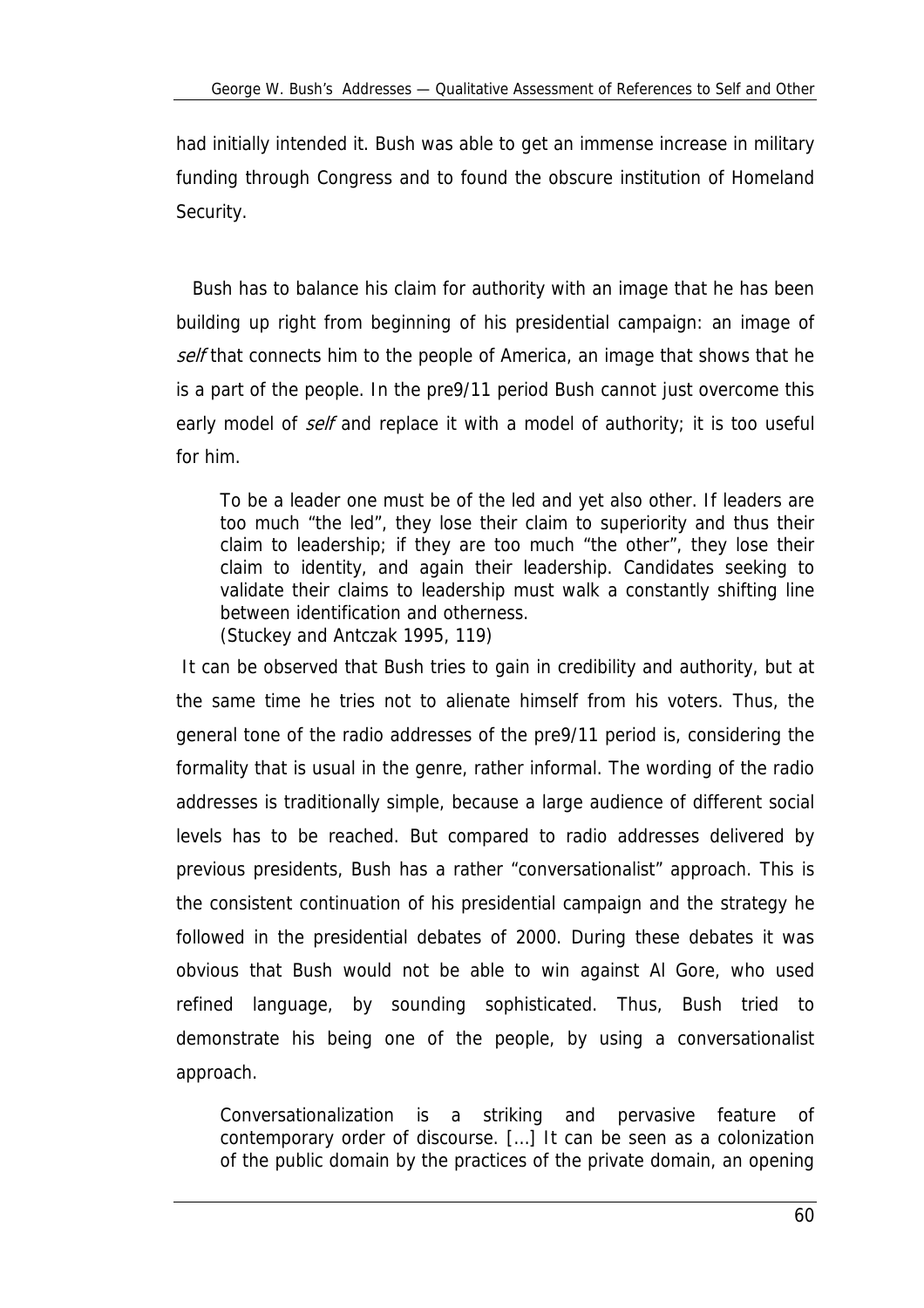up of public orders of discourse to discursive practices which we can all attain rather than the elite and exclusive traditional practices. (Fairclough 1993, 140).

The 100<sup>th</sup> day of a presidency is a traditional date for a first evaluation of the performance of a new administration. The radio address Bush delivers on 28 April 2001 has this evaluation as its topic. All three levels of self, the president, the administration and the American people are interlinked in the presentation of success:

But what we are marking is not 100 days of my presidency; it is 100 days of Congress and the President working together for the American people.

(George W. Bush, RA – 28 April 2001)

Consider the above quotation. It works well for Bush on several levels of social cognition. So far, up to the 100<sup>th</sup> day of his presidency, Bush has not gotten any of his major claims, i.e. his tax relief plan, national security and education through Congress. However, he has been reporting talks with Congress on all of these issues. He now includes Congress in the image of self, claiming that they are working together, and that it actually is not only his presidency that should be evaluated, but the work of Congress and the President. Bush relies that implicitly another statement is conveyed: the President wants to move things, he wants to accomplish something, but so far Congress has been slow to react and ratify his plans. It could be argued that actually this image of self is not really an image of self at all, but rather a hidden image of other. Or rather, on an overt level, an image of self is given, but Bush relies on the fact that in a large part of the audience a mental model will be formed that transforms it into an image of other. Bush does not use images of self and other in a purely dichotomous way before 9/11. He goes on to include Congress in his "mission" to work for the American people:

What have we accomplished so far? I think we're making progress towards changing the tone in Washington. There's less name-calling and finger-pointing. We're sharing credit. We're learning we can make our points without making enemies.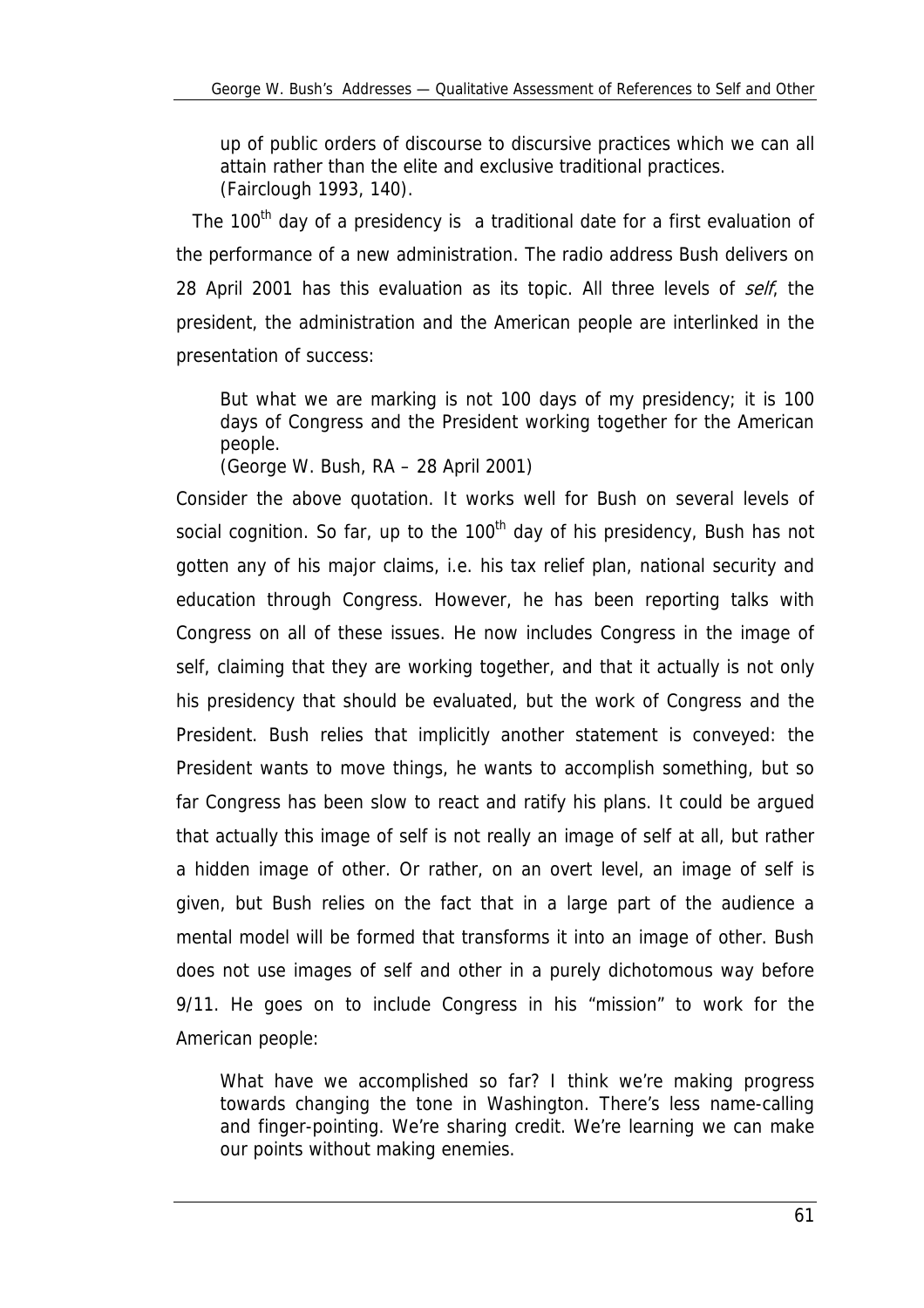(George W. Bush, RA – 28 April 2001) So the main accomplishment so far has been to change the tone in Washington, i.e. to get Congress to work with the president. This favours the position of the president, the most confined image of self. And as soon as Congress accepts its position in a collaborative "we" with the president, things are going to get into gear. With a strong Democratic force in Congress, Bush has to stay as implicit as possible in formulating these ideas.

In conclusion, an important insight is that before 9/11 Bush works mainly on the image of *self* and tries to convey positive connotations. The image of other is used much more implicitly and strategically. It is employed to subtly coerce administrative bodies to cooperate with a weak president.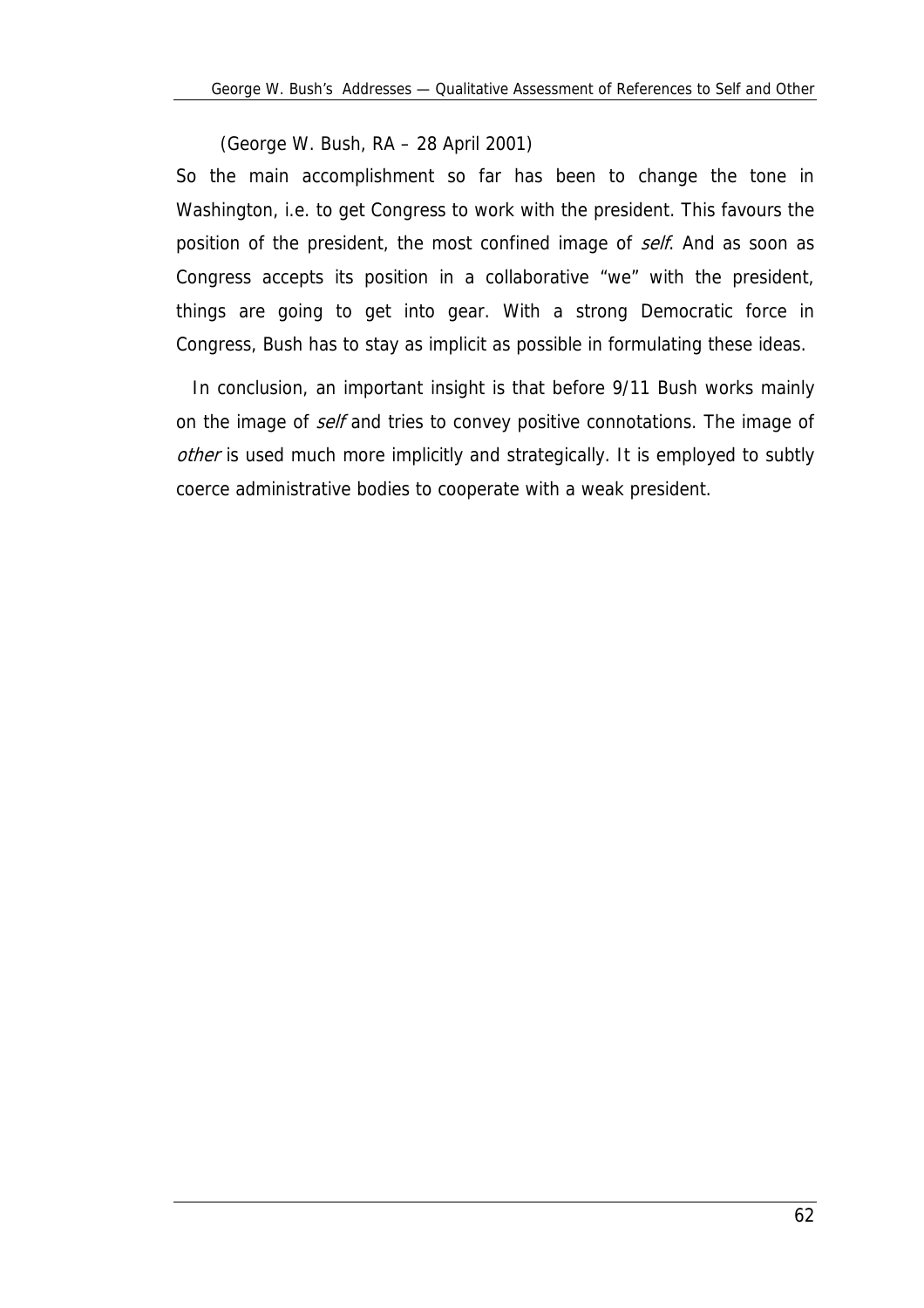1 A week ago today I received a great 2 On Tuesday, I sent to Congress a 3 this year's laws. I want to make all of 4 quality education. I also met this week 5 of the plan I am proposing. Real 6 to change. My plan respects the 7 in Washington. I view principals, 8 will not change. My plan will give 9 should take. I have my own plan 10 take. I have my own plan which 11 approaches, and I am willing to listen. 12 choices. And it is my duty as President 13 them. In sending my plan to Congress, 14 plan to Congress, I ask that we act 15 next school year. I hope to have the 16 alike, and I hope to have your 17 This coming week I will send to 18 to Congress my tax relief plan. It is 19 a tax cut. Under my plan, both of these 20 tax bill entirely. My plan does some 21 percent, because I believe no one 22 important. And my budget will do 23 and create jobs. My plan will keep all 24 need. Above all, my plan unlocks the 25 they need it. My tax reduction plan 26 these things, and I hope you'll support 27 This past week I have been making 28 to act quickly on my tax relief plan, so 29 their own money. I will continue to 30 And next week, I will also focus on 31 them. On Monday, I will travel to Fort 32 and their families. I want to thank them 33 service and give my full support in 34 living. And, so, as I promised, I will 35 so, as I promised, I will announce 36 stay. On Tuesday, I will be in Norfolk, 37 At week's end, I will meet in 38 State Department. I selected General 39 charge is to help me pursue a clear. 40 signal the priority I place on our 41 Commander-in-Chief. I want every man 42 to know that I respect your

**Table 8 Concordance of Ta "I/me/my/mine" from 01-01-29 to 01-02-10**

1 reform, and we have started 2 to make all of our public schools 3 and achievement. Our country must offer 4 both parties, and we found a lot of 5 been created. But we need more than a 6 new programs. We need a new way of 7 way of thinking. We must go back to 8 and flexibility. We cannot expect 9 yearly testing, we do not know who 10 and who needs our help. Without 11 testing, too often we don't find failure 12 Testing allows us to help children 13 turns into apathy. We need to aim high, 14 to aim high, but we also need to be 15 goal is to improve our public schools. 16 public schools. We want them to 17 At the same time, we will not continue 18 I ask that we act before this 19 It will help our economy, and it is 20 a diner in one of our cities. At the table 21 For the waitress, our plan will wipe out 22 now will stimulate our economy and 23 where it belongs. We will eliminate the 24 create the jobs we need. Above all, 25 important issue: our national security. 26 President. Our nation's ideals 27 the world, but our nation's ships and 28 ideals and sustain our allies and friends. 29 relative peace our nation enjoys 30 the lives of our men and women 31 families reenlist. We need to treat 32 careers. All our men and women 33 are volunteers. We must make sure 34 must make sure our military is a place 35 to make as we prepare for the 36 matter more. And we must make sure 37 must make sure our country, itself, is 38 Colin Powell and our diplomats at the 39 acts in the world, our principles must be 40 must be certain, our intentions beyond 41 beyond doubt, our strength be 42 priority I place on our military. The

**ble 9 Concordance of "we/us/our" from 01-01-29 to 01-02-10**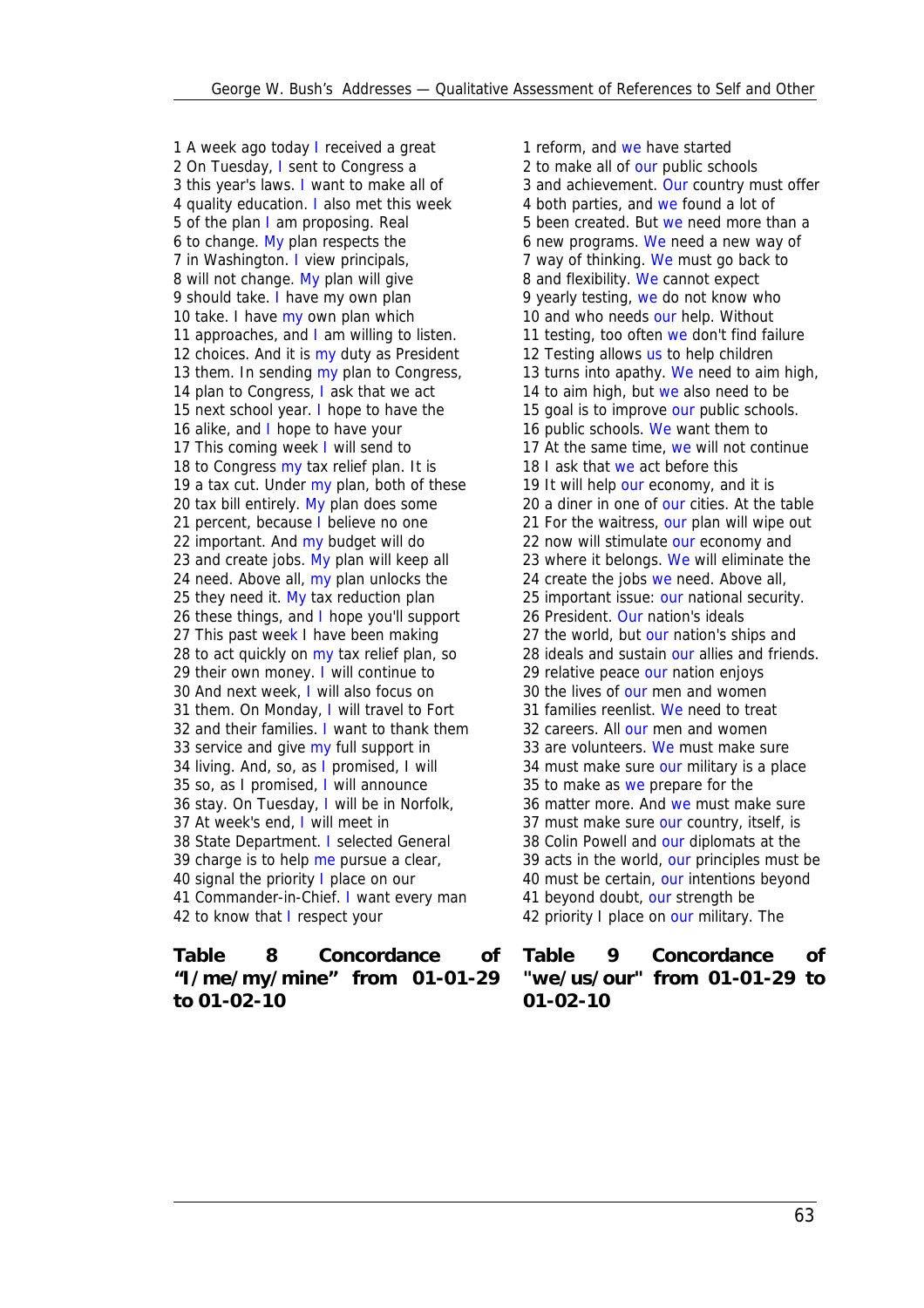## **5.4.2 Post9/11 – Trauma**

The phase just after 9/11 is dominated by confusion. Especially the first week, right after the terror attacks, Bush was not clear in his statements, failed to find the right register, mixed genres and generally made a confused impression. In the first few days following the attacks, it seemed that Bush was not able to handle this severe crisis. Four days after the attack, Bush delivers his first radio address. This address is much anticipated by the public as it is the first institutionalised address after hours of chaos.

> The president could not find the right words. Soon after the World Trade Center and the Pentagon were attacked on Sept. 11, he tried to articulate his response. In one week he gave more than a dozen speeches and remarks to comfort, rally and then – when he'd rallied too much -- calm the country. To some, his language seemed undisciplined. He called the terrorists ''folks'' and referred to the coming battle as a ''crusade.'' He called for ''revenge,'' called Osama bin Laden the ''prime suspect'' and asked for him

1 campaign to secure our country and eradicate 2 who cheered for our country and the great 3 to these attacks on our nation. I will not settle 4 settle for a token act. Our response must be 5 to give blood, to fly our country's flag. 6 with the best that is in our country, with courage 7 we are. This is what our enemies hate and 8 attack designed to tear us apart has instead 9 has instead bound us together as a nation. 10 tragedy has come to us, and we are meeting it 11 Security Council, as we plan a comprehensive 12 and support them. We are planning a broad 13 evil of terrorism. And we are determined to see 14 and the great cause we have entered. In 15 the past few days, we have learned much 16 on the ground. Now we honor those who died, 17 and effective. We have much do to, and 18 In the past week, we have seen the 19 has come to us, and we are meeting it with the 20 America. This is who we are. This is what our 21 And this is why we will prevail. Thank you **Table 10 Concordance we/us/our, 01-09-15**

"dead or alive." He said "make no mistake'' at least eight times in public remarks. When Bush didn't seem lost, he often seemed scared. When he didn't seem scared, he often seemed angry. None of this soothed the public.

(The New York Times, October 7, 2001)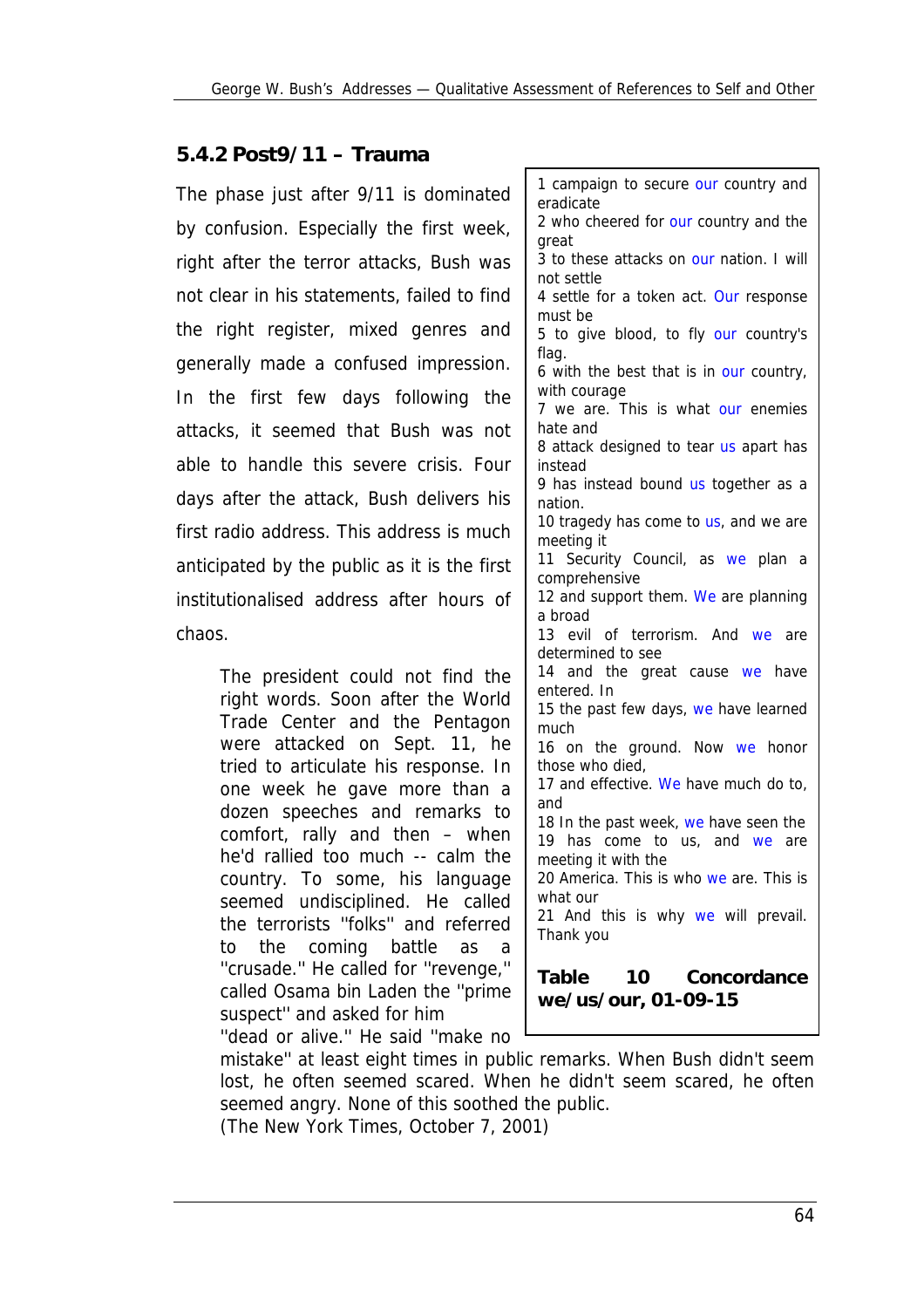When Bush delivers his first radio address after the attacks on September 15, 2001, there is no idea yet who is responsible for the attacks. In this address the search for an image of other, the image of the unnamed

1 who believe they are invisible. Yet, 2 are invisible. Yet, they are mistaken. 3 they are mistaken. They will be exposed, 4 will be exposed, and they will discover what 5 past have learned: Those who make war 6 States have chosen their own destruction. 7 organizations and those who harbor and 8 harbor and support them. We are planning

**Table 11 Concordance they/those/ their/them, 01-09-15**

terrorists who planned and executed the assault is contrasted by the probing for an image of self, an image of America and its people, who can overcome this time of crisis. Bush struggles to define the attackers:

This is […] a conflict with opponents who believe they are invisible. Yet they are mistaken. They will be exposed and they will discover what others in the past have learned: Those who make war against the United States have chosen their own destruction. (George W. Bush, RA – 15 September 2001)

[Table 11](#page-68-0) shows the concordance for deictic references associated with other. Bush tries to define the invisible enemy and assure the American public that the United States will expose them and bring them to justice. The lexical fields that surround images of self are associated with unity: "our country", "our nation", "our country's flag" (cf. [Table 10\)](#page-68-0). The audience is encouraged to make themselves part of this unity, to build a model of self

1 You will be asked for your patience; for, the 2 You will be asked for your strength, because the 3 of the American people. You will be asked for your 4 conflict will not be short. You will be asked for 5 conflict will not be easy. You will be asked for your

#### **Table 12 Concordance you/your, 01-09-15**

that includes them in a unity that stands against terrorism. At the same time, it is stated that there will be more to endure. The references

to "you" that are made in the radio address are all collocated with "will be asked for" (cf. [Table 12\)](#page-68-0). With this anaphoric repetition, Bush tries to prepare the public for the strikes against terror that are to follow. He ends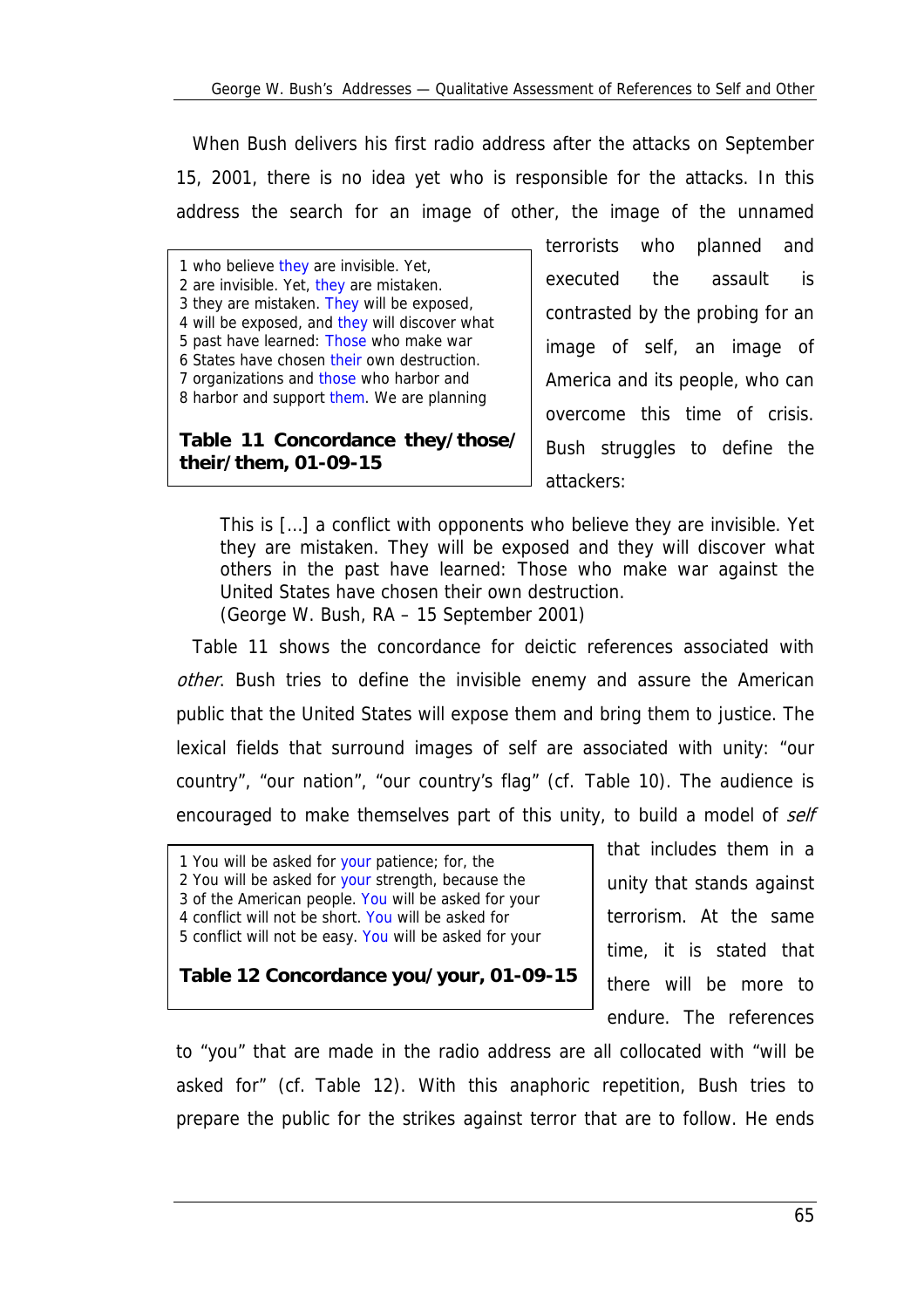his radio address with directly defining America's image of self as a strong nation:

Great tragedy has come to us, and we are meeting it with the best that is in our country, with courage and concern for others. Because this is America. This is who we are. This is what our enemies hate and have attacked. And this is why we will prevail.

(George W. Bush, RA – 15 September 2001)

In this last paragraph, the model the address tries to invoke – and indeed not only this address but all the radio addresses and speeches following it – is explicated. There is America on the one side, and the audience that is addressed is part of this America. This America will strike out upon the *other*, the enemies. As I shall point out, this image is sharpened in later speeches. The dichotomy is enhanced. No place is given between self and other. The abstract other, the enemy, is concretised and substituted with more palpable concepts. The starting point for this strategy is given in the radio address on 15 September 2001, but its actual definition takes place in Bush's address to the nation before Congress, about a week later. This speech is the turning point from pre9/11 to post 9/11. Like the radio addresses it was broadcast all over the nation and its main addressees was the American public. Like the radio addresses, the state of the union address is received by millions of people and thus targets a heterogeneous audience. This is the main point that distinguishes Bush's speech before Congress with the other speeches he delivered at the time, all of which targeted local, homogeneous groups. And it is the point that links the speech before Congress with the weekly radio addresses – functionally the speech before Congress can be seen as the link between the pre9/11 and the post9/11 phase. That is the reason why I include Bush's address to the nation in my analysis, even though it is not literally a radio address.

### **5.5 Bush's Speech before Congress**

Bush's speech before Congress, on September 21, 2001, could be analysed on its own in much detail. BBC News reported that "[it] was widely seen as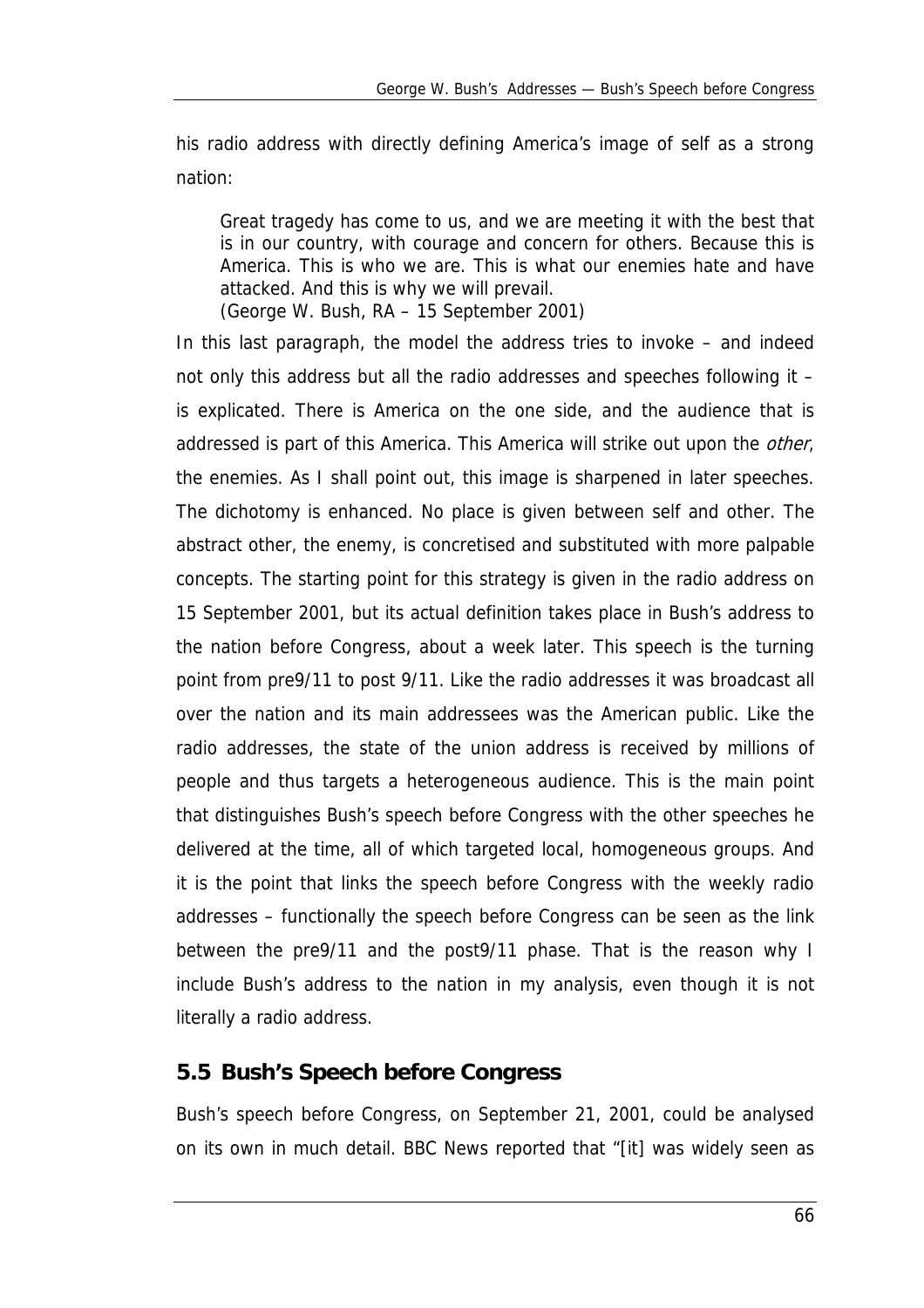the speech of George Bush's life" (http://news.bbc.co.uk/1/hi/world/americas/1555641.stm). I will focus on how in this speech the strategy for the construction of images of self and other is set for many speeches which Bush delivers after his address to Congress. After the confused impression Bush had made the days before, this speech was prepared meticulously, and it uses many rhetorical devices to define clear images of self and other.

#### **Wordlist Analysis**

Again, I will start with a quantitative assessment. [Table 13](#page-68-0) shows the wordlist analysis of Bush's speech before Congress, with words listed up to an absolute frequency of 7. The text contains 2994 words. Keywords relating to the conception of self and other have been highlighted in the list. As can be seen, the use of direct and indirect references to self and other is very high. Most of all, Bush uses "our" and "we" as deictic references to self, totalling 98 uses. But there are also many direct references to the inclusive image of self of all American citizens. "AMERICA\*" is used 56 times. Keywords relating to *other* are used almost as frequently, including deictic reference, but also direct references. These direct references to *other* already start to mould a more concrete image of other: not only "terrorists", "terror" are often used, but also "Afghanistan", "Taliban" and "Al Qaeda". What we can conclude from the coarse wordlist analysis is that the speech has a primary focus on the definition of self and other. In the next step, we will look at the lexical fields accompanying the keywords.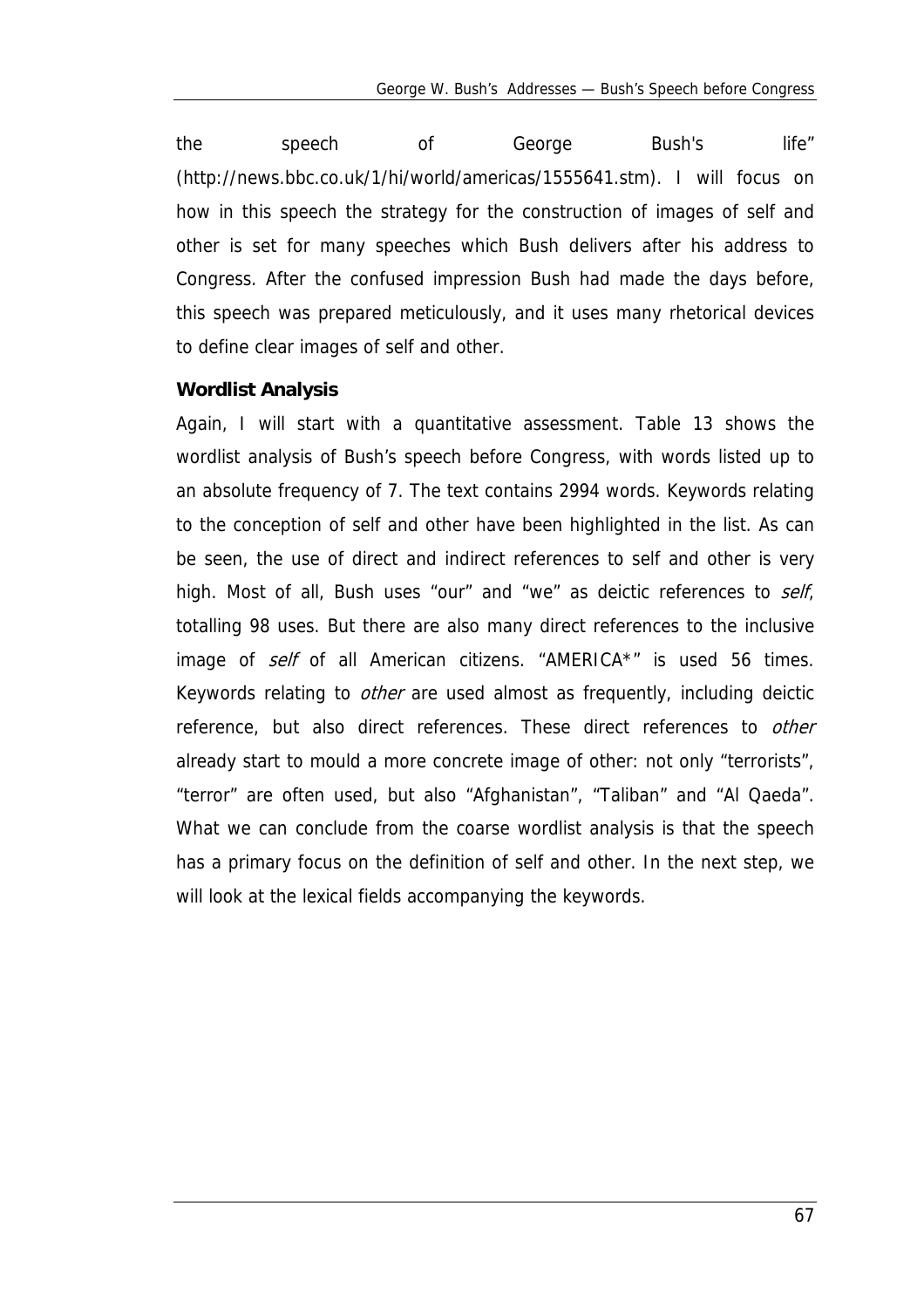| Ν                       | Word              | Freq.      | %    | 43              | <b>WHAT</b>                                  | 12               | 0,40     |
|-------------------------|-------------------|------------|------|-----------------|----------------------------------------------|------------------|----------|
| $\mathbf{1}$            | <b>AND</b>        | 141        | 4,71 | 44              | <b>WHO</b>                                   | 12               | 0,40     |
| $\overline{2}$          | <b>THE</b>        | 136        | 4,54 | 45              | AN                                           | 11               | 0,37     |
| 3                       | <b>OF</b>         | 117        | 3,91 | 46              | <b>ITS</b>                                   | 11               | 0,37     |
| $\overline{\mathbf{4}}$ | T <sub>O</sub>    | 104        | 3,47 | 47              | <b>AMERICAN</b>                              | 10               | 0,33     |
| $\overline{5}$          | <b>OUR</b>        | 53         | 1,77 | 48              | <b>BUT</b>                                   | 10               | 0,33     |
| 6                       | WILL              | 53         | 1,77 | 49              | <b>COUNTRY</b>                               | 10               | 0,33     |
| $\overline{7}$          | IN                | 50         | 1,67 | 50              | <b>FROM</b>                                  | 10               | 0,33     |
| 8                       | A                 | 47         | 1,57 | 51              | <b>TERROR</b>                                | 10               | 0,33     |
| 9                       | <b>WE</b>         | 45(52)     | 1,50 | 52              | <b>WAR</b>                                   | 10               | 0,33     |
| 10                      | <b>IS</b>         | 40         | 1,34 | 53              | <b>ASK</b>                                   | 9                | 0,30     |
| 11                      | <b>NOT</b>        | 37         | 1,24 | 54              | COME                                         | $\overline{9}$   | 0,30     |
| 12                      | <b>FOR</b>        | 29         | 0,97 | 55              | <b>GREAT</b>                                 | $\overline{9}$   | 0,30     |
| 13                      | ARE               | 28         | 0,94 | 56              | <b>THEM</b>                                  | 9                | 0, 30    |
| 14                      | <b>HAVE</b>       | 27         | 0,90 | 57              | <b>BEEN</b>                                  | 8                | 0,27     |
| 15                      | IT                | 26         | 0,87 | 58              | <b>CITIZENS</b>                              | $\overline{8}$   | 0,27     |
| 16                      | <b>THIS</b>       | 26         | 0,87 | 59              | <b>NO</b>                                    | $\overline{8}$   | 0,27     |
| 17                      |                   | 25(27)     | 0,84 | 60              | <b>STATES</b>                                | $\overline{8}$   | 0,27     |
| 18                      | <b>THEY</b>       | 25         | 0,84 | 61              | <b>TOGETHER</b>                              | $\overline{8}$   | 0,27     |
| 19                      | <b>THAT</b>       | 23         | 0,77 | 62              | <b>UNITED</b>                                | $\overline{8}$   | 0,27     |
| 20                      | YOU               | 21         | 0,70 | 63              | CAN                                          | $\overline{7}$   | 0,23     |
| 21                      | ON                | 20         | 0,67 | 64              | <b>MAY</b>                                   | $\overline{7}$   | 0,23     |
| 22                      | <b>ALL</b>        | 18         | 0,60 | 65              | <b>OWN</b>                                   | $\overline{7}$   | 0,23     |
| 23                      | <b>EVERY</b>      | 17         | 0,57 | 66              | <b>SEEN</b>                                  | $\overline{7}$   | 0,23     |
| 24                      | <b>THEIR</b>      | 17         | 0,57 | 67              | <b>THANK</b>                                 | $\overline{7}$   | 0,23     |
| 25                      | <b>WITH</b>       | 17         | 0,57 | 68              | <b>THESE</b>                                 | $\overline{7}$   | 0,23     |
| 26                      | <b>WORLD</b>      | 17<br>(18) | 0,57 | 69              | <b>AFGHANISTAN</b>                           | $\overline{6}$   | 0,20     |
| 27                      | <b>AMERICA</b>    | 16(22)     | 0,53 | 70              | <b>AGAINST</b>                               | 6                | 0,20     |
| 28                      | BE                | 16         | 0,53 | 71              | <b>AL</b>                                    | 6                | 0,20     |
| 29                      | BY                | 16         | 0,53 | $\overline{72}$ | <b>AMERICA'S</b>                             | $\overline{6}$   | 0,20     |
| 30                      | #                 | 14         | 0,47 | 73              | <b>BEFORE</b>                                | 6                | 0,20     |
| 31                      | <b>AMERICANS</b>  | 14         | 0,47 | 74              | <b>FIGHT</b>                                 | 6                | 0,20     |
| 32                      | <b>US</b>         | 14         | 0,47 | 75              | <b>MORE</b>                                  | 6                | 0,20     |
| 33                      | AT                | 13         | 0,43 | 76              | ONE                                          | $\boldsymbol{6}$ | 0,20     |
| 34                      | <b>HAS</b>        | 13         | 0,43 | 77              | <b>THAN</b>                                  | 6                | 0,20     |
| 35                      | <b>MANY</b>       | 13         | 0,43 | 78              | WHERE                                        | 6                | 0,20     |
| 36                      | <b>TERRORISTS</b> | 13         | 0,43 |                 |                                              |                  |          |
| 37                      | <b>TONIGHT</b>    | 13         | 0,43 |                 |                                              |                  |          |
| 38                      | <b>YOUR</b>       | 13         | 0,43 | (the            | number<br>in                                 | brackets         | includes |
| 39                      | AS                | 12         | 0,40 |                 | derivations like "I'll" or "we're" which are |                  |          |
| 40                      | FREEDOM           | 12         | 0,40 |                 | not automatically united by the wordlist     |                  |          |
| 41                      | <b>OR</b>         | 12         | 0,40 |                 | analysis of Wordsmith)                       |                  |          |
| 42                      | <b>PEOPLE</b>     | 12         | 0,40 |                 |                                              |                  |          |
|                         |                   |            |      |                 |                                              |                  |          |

<span id="page-68-0"></span>

| Table 13 Wordlist of Bush's Speech before Congress |  |
|----------------------------------------------------|--|
|----------------------------------------------------|--|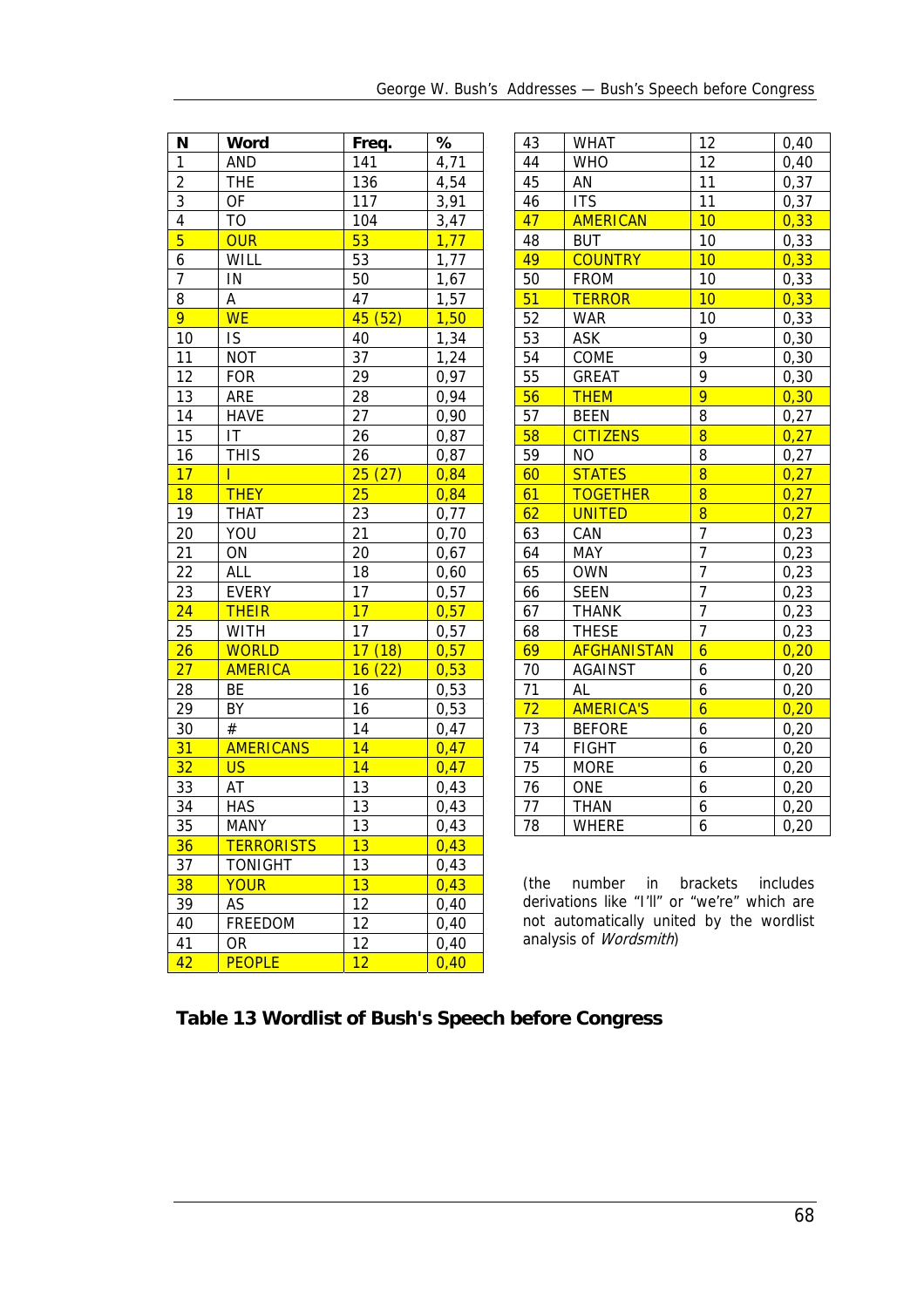#### **Concordance analysis of lexical fields**

[Table 16](#page-72-0) (page [72\)](#page-72-0) shows the concordance of four major references to self, "we", "our", "I" and "America". As I argued before, Bush often uses a pyramidal model of *self*, "we" as Americans, including all of the people, "we" as the current government and, narrowing down to the persona of the president, "I" as the leader of the government and the American people. The lexical fields surrounding "we", which in the case of Bush's speech before Congress is most often used to include all of the American people, are filled with determination: "we will not tire", "we will not falter" and "we will not fail". "We will" to denote further action is used more than twenty times. Many of these future actions refer to actions to be taken against terrorism, e.g. "we will starve terrorists". When Bush uses the strong coupling between determinate action and references to an inclusive self of the American people, he also has to model the images of *self* to be capable of taking these actions. I will also discuss how the actions are modelled as being essential in the qualitative analysis. The creation of the attributes for the image of self can be shown at the example of the lexical fields following "our". Many of the words following the possessive reference to self include positive attributes of strength, ability and unity: "our union", "our country", "our nation", "our strengths", "our efforts", "our courage" and "our resolve". This can also be observed with the direct references to "America": "America's resolve", "America's fight", "America is determined". The idea of unity is especially important, so the references to "our" and "America" also include a lot of ideals shared by the American public: "our freedom", "our way of life", "our principles". The way Bush models the images of himself as the leader of the American people is very interesting. In the time of crises, as the president of the United States, he does not need much legitimisation to act authoritatively. From the structure of the references to "I", three blocks can be identified. First, Bush repeats thanks to everyone who has helped in the aftermath of the mayhem of 9/11. Later, he takes a demanding stance and repeats "I ask you" and variations seven times. He concludes by five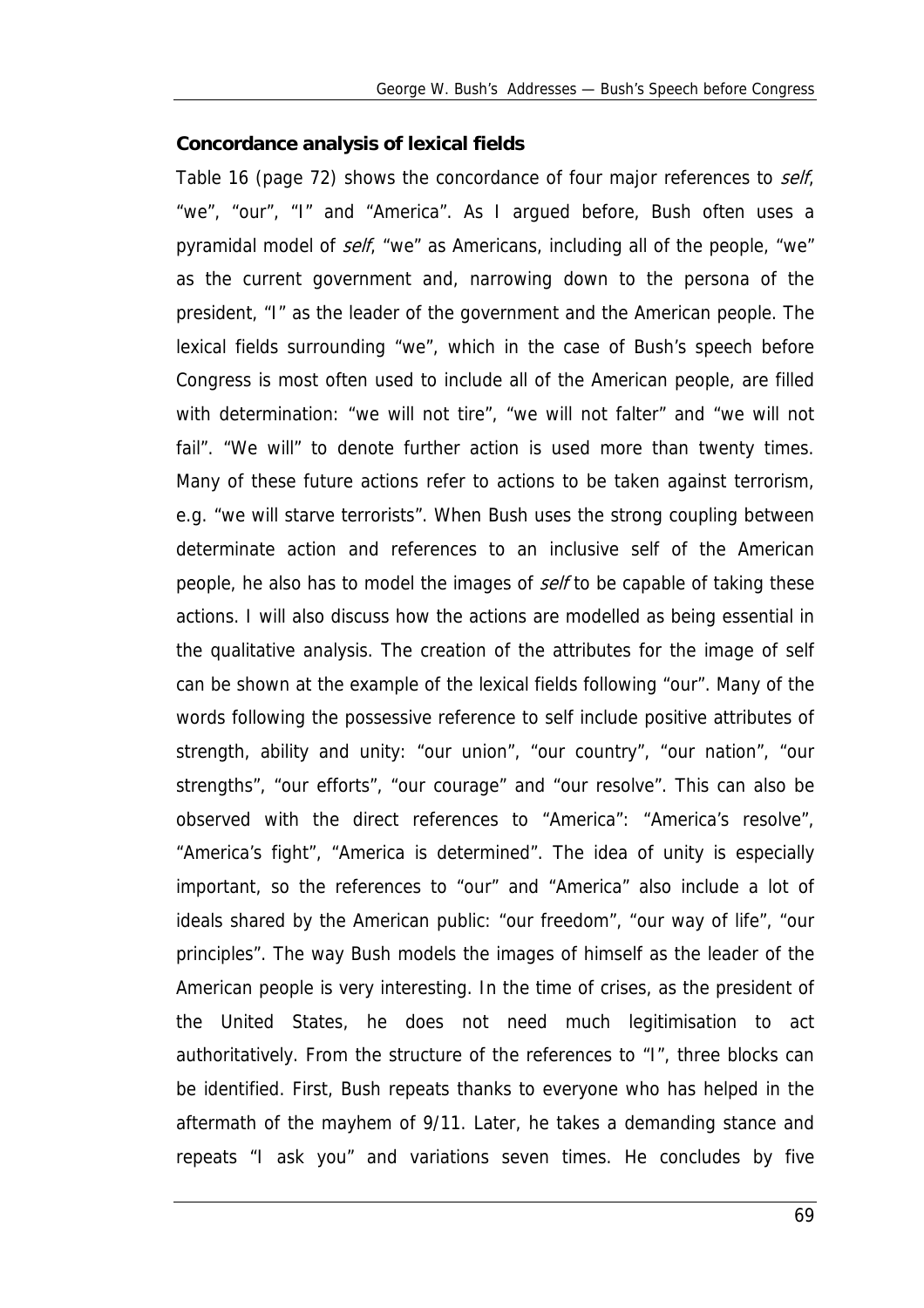references to his determination: "I will carry", "I will not forget", "I will not rest", "I will not relent".

The images of *other* naturally concentrate on the terrorists. As in the radio address just before the speech to Congress, Bush aims at concretising the image of other and tries to link it to targets that actually can be used as a target. Judging from the quantitative analysis, the first step he seems to be taking is the equation of nameless terrorists who targeted the World Trade Center with the terror organization Al Quaeda. In a second step, he links the terrorist organization to Afghanistan and the Taliban. [Table 14](#page-70-0) shows three examples of the linking between terrorist, Al Qaeda and Afghanistan. The linking between Afghanistan and the attacks of 9/11 seems to be done very subtly and could potentially be viewed as manipulating social cognition; it will prove to be of interest in the qualitative analysis.

a collection of loosely affiliated terrorist organizations known as al qaeda they close immediately and permanently every terrorist training camp in afghanistan and hand over

afghanistan and hand over every terrorist and every person in their support structure to

#### <span id="page-70-0"></span>**Table 14 Examples of the concretisation of "terrorist"**

Before turning to the qualitative analysis, I want to point out the close vicinity between references to *self* and references to *other*. The direct references to the gradually more concrete image of *other*, "Taliban", "Al

there are thousands of these terrorists in more than 60 countries they by sponsoring and sheltering and supplying terrorists by aiding and abetting murder they will hand over the terrorists or they will share in their fate

**Table 15 Examples of concordances of "terrorists"**

Qaeda", or "terrorists" often occur only a few words apart from references to *self*: "we see Al Qaeda", "we bring our enemies to justice", "we will starve the terrorists", "we condemn the Taliban". And indeed, the semantic

space between the concepts shrinks as the speech progresses. References to other countries are pulled into the dichotomy between America on the one hand and terrorists on the other hand. Afghanistan is the first country to be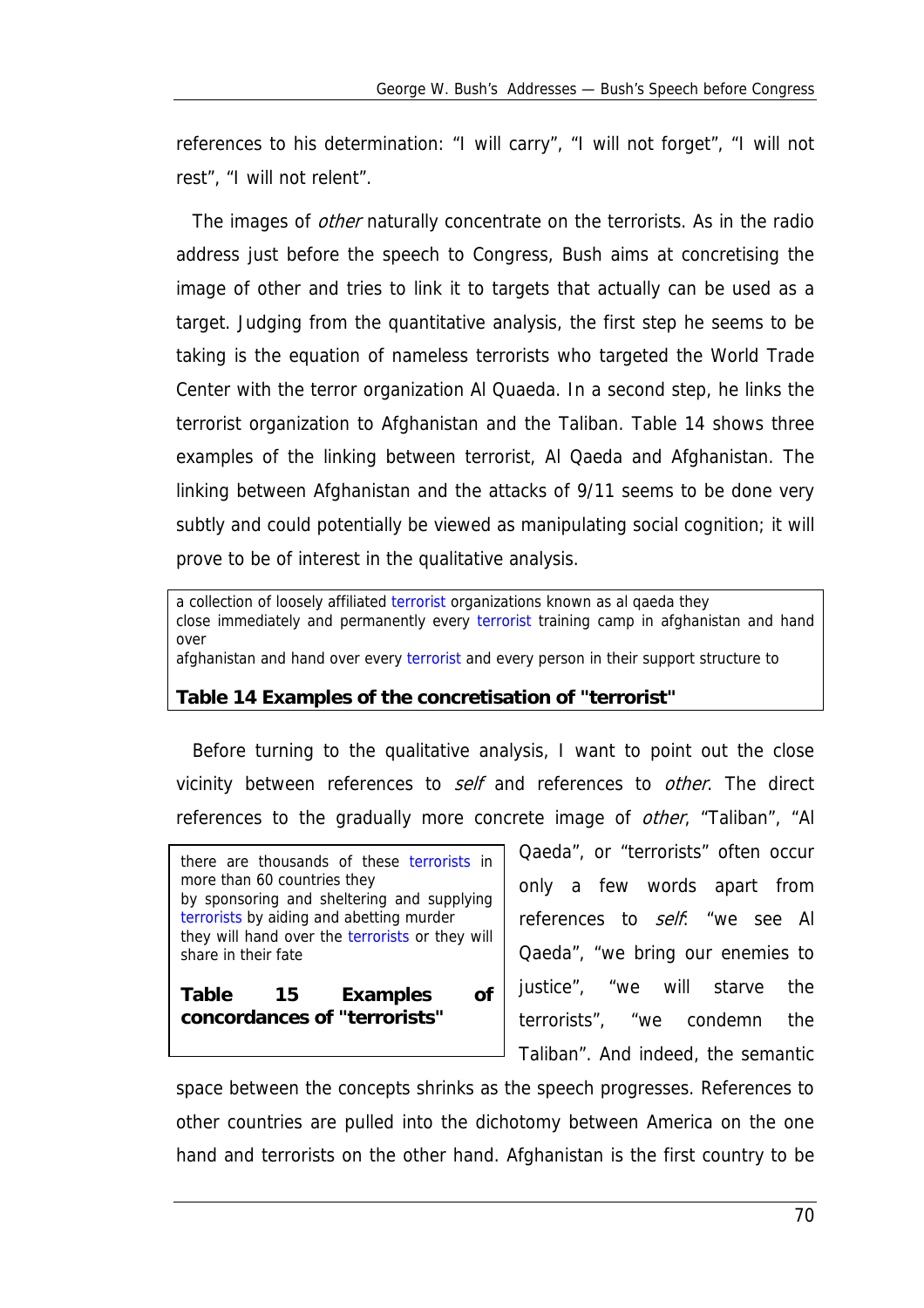associated with terrorist activities. For other countries the case seems not to be that clear, and Bush actually addresses them, asking the rhetorical question to decide which side they want to be on. Bush's model does not leave any space between the two conceptions of self and other and coerces other countries into a "coalition of the willing". [Table 15](#page-77-0) shows three examples of concordances of "terrorists". Even on a lexical level, the concordances show the vicinity of different countries to the "terrorists". Bush asks these countries to decide whether they want to join the "fight against terror" or "share the fate of the terrorists". The argument Bush presents here will be subject to the qualitative analysis, as, even in the coarse quantitative concordance analysis, it seems to rely heavily on presupposition and is a likely candidate for the illegitimate manipulation of social cognition.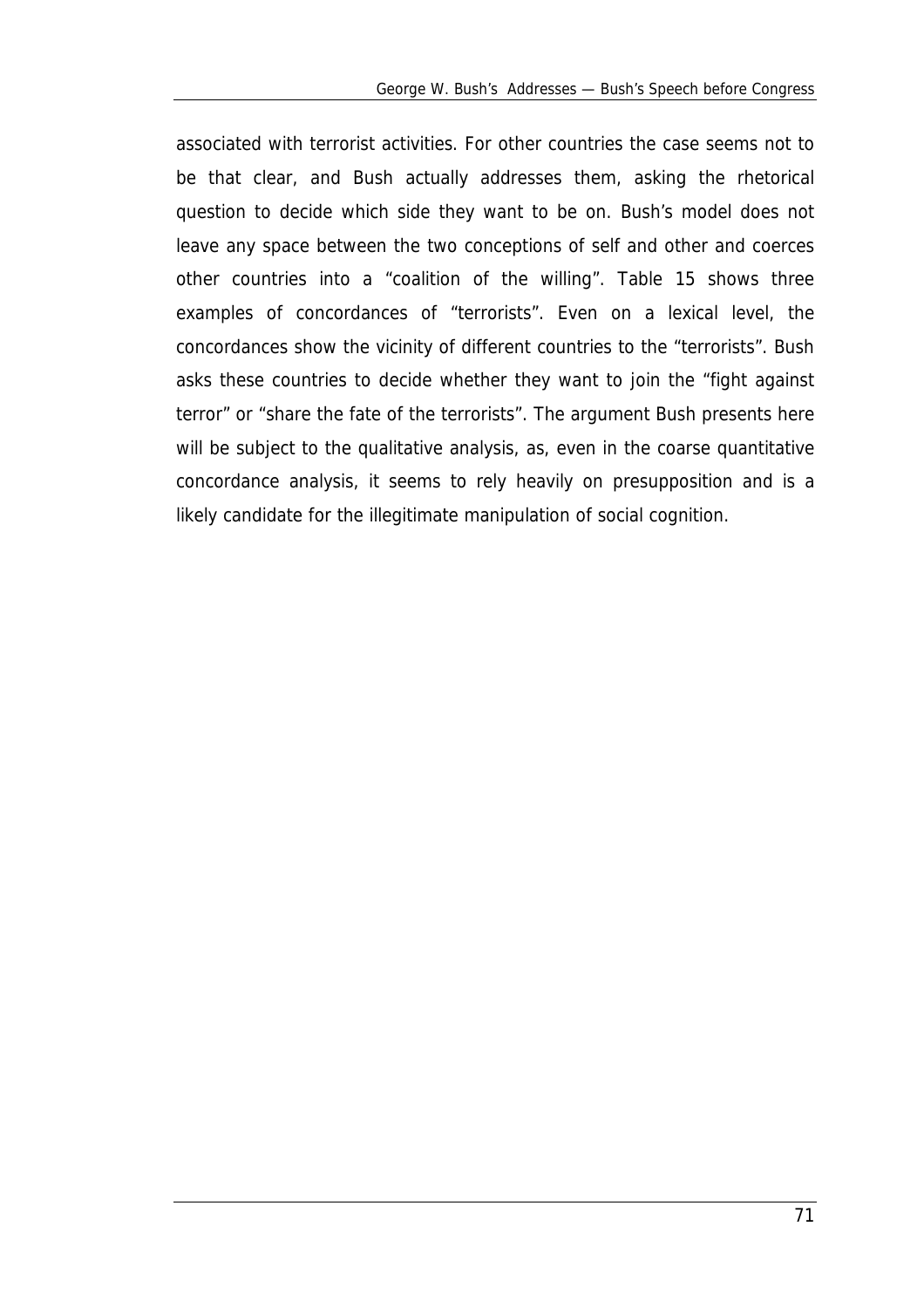we have seen it we have seen the we ve seen the we have seen the we are a country we bring our enemies we will not forget we will not forget we forget the citizens we are joined together we have gathered all we see al qaeda we are currently its we condemn the taliban we can make sure we respect your faith we stand in their we re not deceived we have seen their we fight and win we will direct every we have ever seen we will starve terrorists we will pursue nations we re not immune we will take defensive we have called to we ask every nation we will ask and we will need the we re not going we re in a we will do together we face new and we will come together we will come together we will come together we will come together we will come together we welcome two leaders we will rebuild new we have suffered great we have found our we will rally the we will not tire we will not falter we will not fail we II go back we were and what we were doing we know that god we ll meet violence

our union in the our union and our grief has turned our enemies to justice our enemies justice our communities and meet our military speaker our country and our national anthem playing our embassy in seoul our own dozens our country americans our country the our many muslim friends our many arab friends our enemy is a our war on terror our freedoms our our freedom of religion our freedom of speech our freedom to vote our friends they our command - every our response involves far our nation has been our country against terrorism our way of life our thanks and all our prayers and our military be our principles and our our first responsibility is our people these our economy before sept our strengths today and our great country our intelligence capabilities to our people back to our times not our grief and anger our mission and our our moment freedom and our time and the our nation this our people and our our future we our efforts by our courage we our lives and routines our resolve must not our country and those

our cause and confident

I thank the congress I thank you for I thank the world I m so honored I also want to I announce the creation I also announce a I agents to I have a message I ve called the I ask you to I know many citizens I ask you to I ask you to I ask you to I agents who I ask you to I ask for your I ask your continued I thank my fellow I thank you I know there are I will carry this I will not forget I will not yield I will not rest I will not relent America was touched on

America and America will never forget America nor will America has no truer America thank you America makes the following America counts as friends America is not our America grows fearful America will act and America s fight America s freedom America to asia to America s side America and remember why America is successful America s economy and America s resolve America s future is America is determined and America thank you

**Table 16 Concordance analysis of references to self in Bush's Speech Before Congress**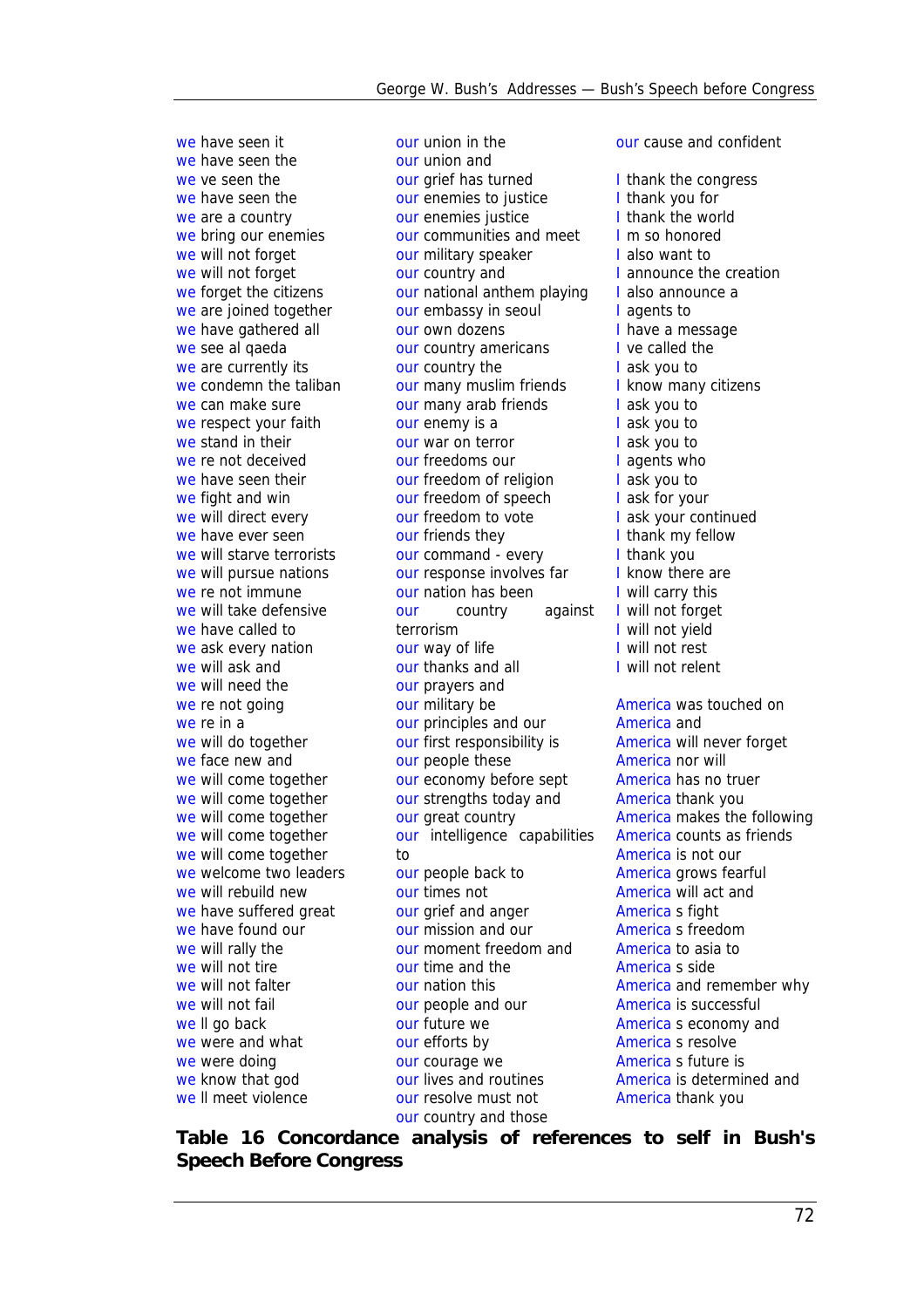#### **Interpretative Aspects**

In order to position *self* and *other* after 9/11 Bush's speech uses a variety of rhetorical devices. What is most striking is, that all of these devices have been tailored to fit Bush's persona when he would deliver the speech. Also, most strategic functions of the speech are realized in a very subtle manner. The quantitative analysis has already shown that Bush tries to link concrete images to the abstract *other*. For this purpose, he first invokes the concept of war: "On September 11, enemies of freedom committed an act of war against our country". He then uses metaphorical language to link the image of self with the concept of freedom: "And night fell on a different world, a world where freedom itself is under attack". After this context is set, Bush can begin defining the image of *other*. He uses a question to introduce the first conception of the enemy, the "Al Qaeda", and to contrast this enemy to the inclusive conception of *self*, he does not pose the question himself, but lets the "Americans" formulate it: "Americans have many questions tonight. Americans are asking, 'Who attacked our country?'". The answer, of course, is "Al Qaeda". Bush then goes on to link Al Qaeda to Afghanistan and the Taliban: "The leadership of Al Qaeda has great influence in Afghanistan and supports the Taliban regime in controlling most of the country". This is the argument from which Bush later concludes to go to war in Afghanistan. The way this argument works relies on the way social cognition works. He relies on the fact that Afghanistan will be associated as the headquarters of Al Qaeda in most of the members of his audience.

Large parts of the speech are used to contrast and refine images of self and other in ever more concrete terms. The quantitative analysis has already shown the vicinity of references to self and other. In the answer to the second question that the "Americans" formulate in Bush's speech, "Why do they hate us?", the way Bush works out this opposition in close vicinity of self and other is striking: "They hate our freedoms, our freedom of religion, our freedom of speech, our freedom to vote and assemble and disagree with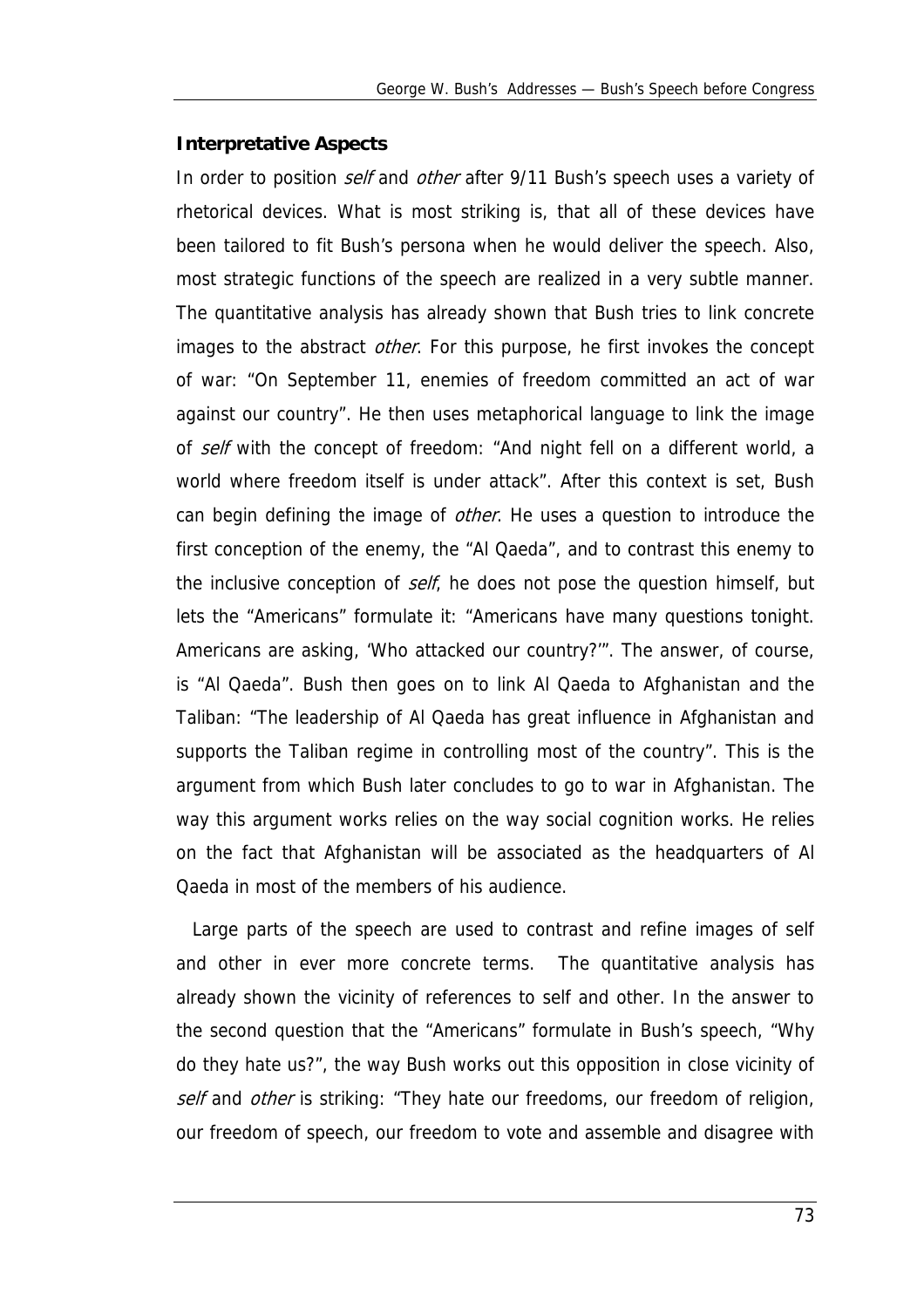each other." The positive evaluations of self that Bush introduced earlier here are listed to be contrasted against the image of *other*. This other is not only the terrorists, but every *other* helping the terrorists: "Our enemy is a radical network of terrorists and every government that supports them. […] Our war on terror begins with Al Qaeda, but it does not end there." In anserwing the question of why these *others* hate us, Bush presents a staccato of switching references to self and other:

With every atrocity they hope that **America** grows fearful, retreating from the world and forsaking our friends. They stand against us because we stand in their way. We're not deceived by their pretenses to piety. We have seen their kind before. They are the heirs of all the murderous ideologies of the 20th century.

By that time, the image of *other* is not simply the terrorists of 9/11 anymore. In his speech, Bush effectively cuts the world into two categories: America and those who support its war against terror ("our friends") and those who do not support America's war against terror and thus by definition oppose America: "Every nation in every region now has a decision to make. Either you are with us or you are with the terrorists."

Bush uses this dichotomous conception of *self* and *other* to materialize a lot of the plans that he actually already had before 9/11. He now argues for increased military funding in exorbitant sums. And he announces the introduction of a new agency, the Office of Homeland Security. Before 9/11 it would have been very hard for Bush to get through Congress with such measures. Now he simply defines them as a necessity:

We will take defensive measures against terrorism to protect Americans. Today dozens of federal departments and agencies as well as state and local governments have responsibilities affecting homeland security. These efforts must be coordinated at the highest level.

So tonight I announce the creation of a cabinet-level position reporting directly to me, the Office of Homeland Security.

[…]

These measures are essential. The only way to defeat terrorism as a threat to our way of life is to stop it, eliminate it and destroy it where it grows.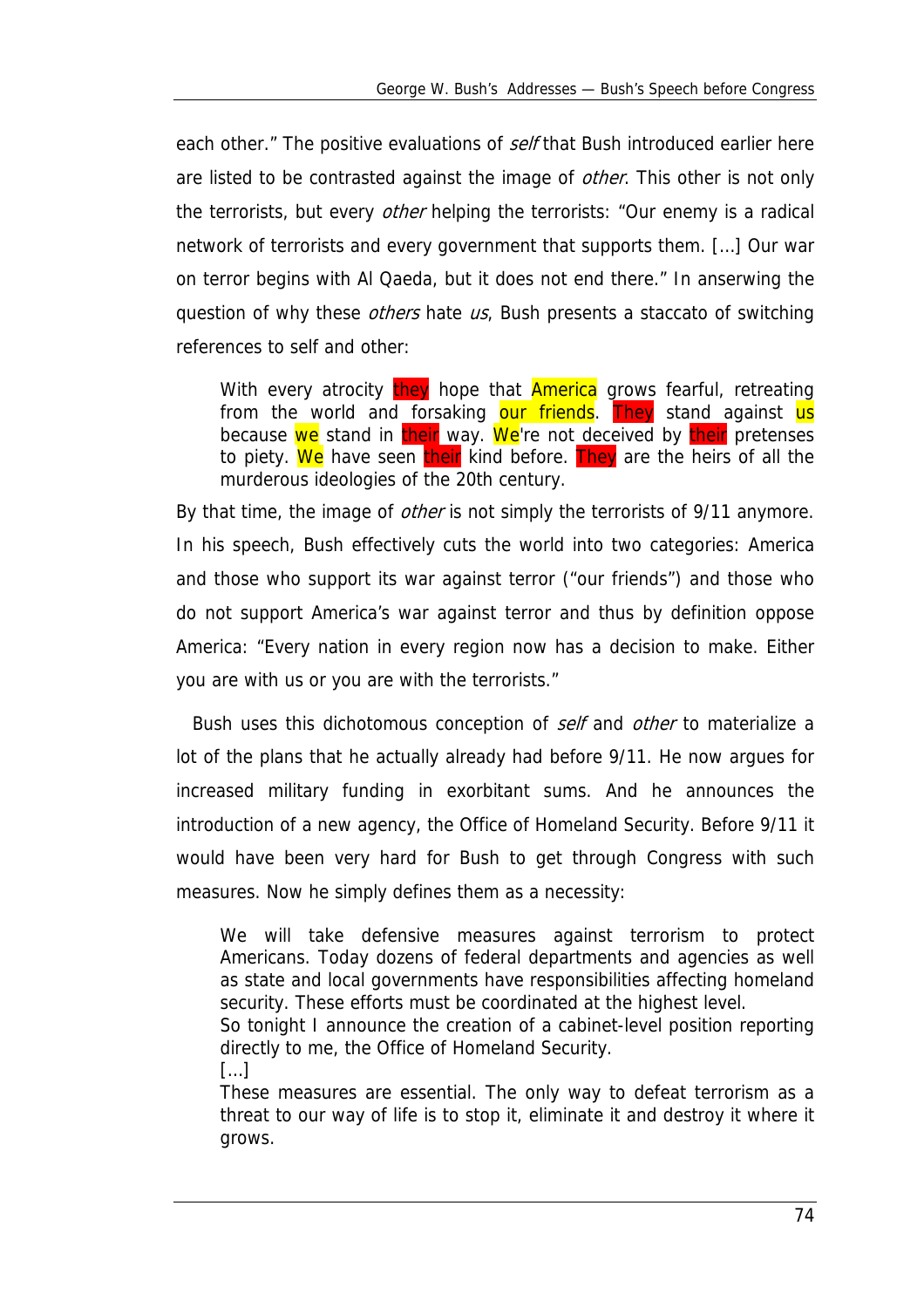Bush can rely that most members of the audience followed his instruction for the representation of *self* and *other* in their situational mental models and he can rely that the conclusion drawn from the context of such a representation indeed yields the result of his measures being necessary. And here is something important to realize: although the rhetorical features are very elaborate with a lot of people working on Bush's speech before Congress, the content and structure seem to be largely consistent with the model Bush himself has of the situation. It seems as if he did not have to act or pretend when he argues in this way. A possible explanation is that this line of argument, this dichotomy between self and other, this binary division between good and evil, freedom and terrorism is in fact consistent with Bush's mental model. The speeches before made the impression of confusion, because Bush was not able to externalise the essence of his own model in them. For the speech before Congress, Bush and his spin doctors worked closely together so that Bush could identify with the rhetorical persona and appear convincing; and use this conviction to promote institutions and wars that had possibly been in planning long before.

## **5.6 Post9/11 – Retaliation: The personalization of "other"**

In the post9/11 stage we experience the manipulation of social cognition that tries to gradually personalize the image of *other*. In a process reminiscient of the mechanics of metonymy, Bush gradually defines the concept. For Bush, this personalization serves an important sociopolitical function.

- In order to report military successes, a target has to be defined.

- A concrete image of a threatening *other* can more easily be referred to repeatedly.

- It makes it easier for Bush to draw an image of self, an inclusive we, of Americans who need to stand together. It also makes clear that the threat persists and that the American nation needs to unite behind their president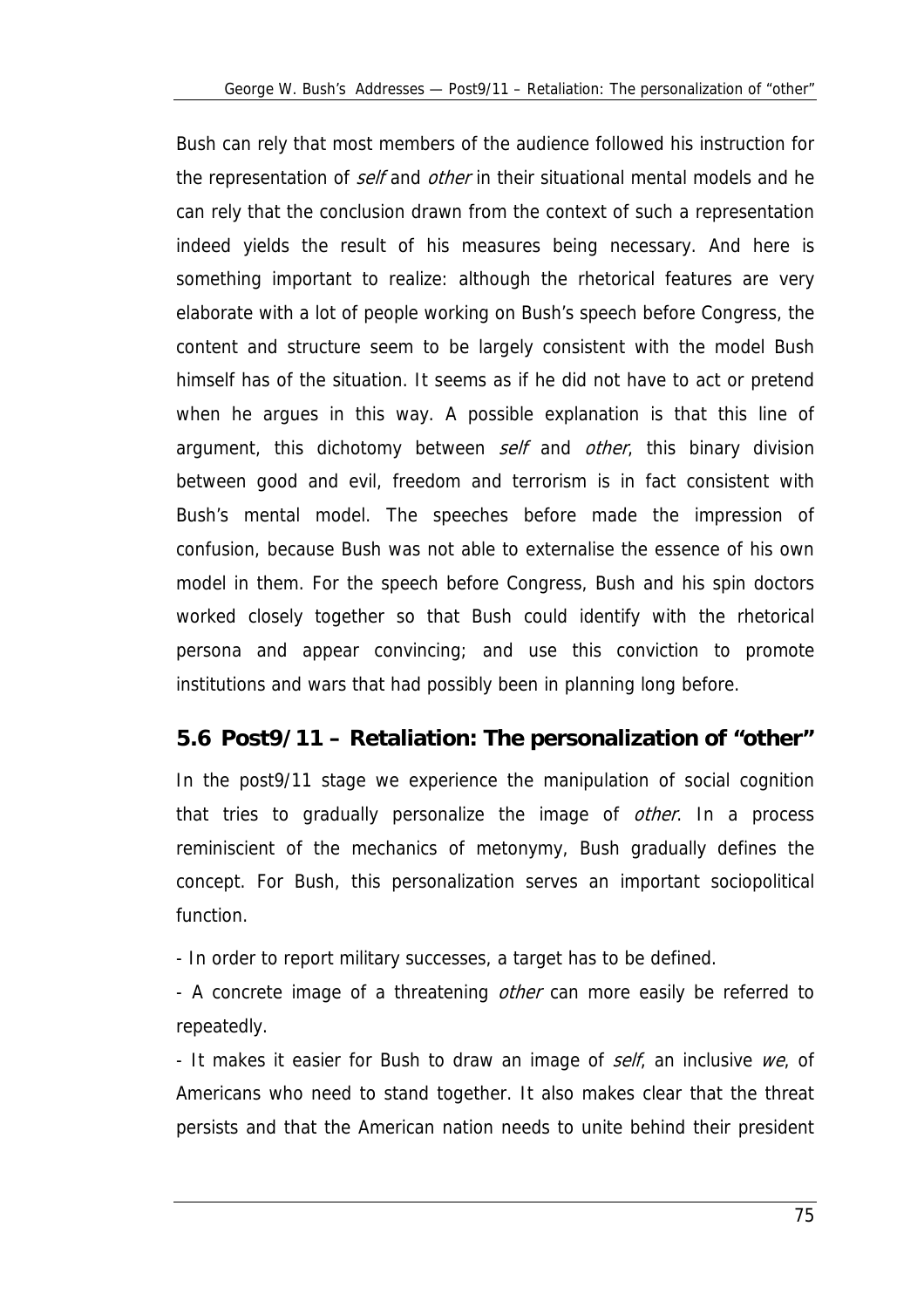in order to face it. By drawing a threatening image of other, Bush is able to delegitimise critics, denouncing them as a security risk.

Bush's concretisation of the concept of *other* has an interesting interpretation in the theory of mental models. The representations used in mental models are always specific instances, never just abstract variables. Thus if Bush can only define an abstract image of *other*, this is translated into inhomogeneous instantiations by different members of the audience, as each has to interpret the abstractions according to their background knowledge. Reference to a concept with such heterogeneous realisations is hard, and the points named above would be hard to communicate. Thus for Bush it is important to come up with a concrete image of *other* in order to be able to convey the actions he is planning efficiently.

In terms of manipulation of social cognition, Bush makes good use of the dichotomy between the conception of *self* and *other*, which he has established previously. He "enlarges" the image of *other* on demand, to include political adversaries. One example here is the dichotomy between the "coalition of the willing" and the "axis of evil", relating to an extended image of *self* and *other*, respectively. Any nation not willing to fight with America, is automatically part of the group of enemies:

"In the struggle between terrorist killers and peaceful nations, there is no neutral ground. All nations must join in confronting this threat when it arises – before the terrorists can inflict even greater harm and suffering."

(George W. Bush, RA – 27 September 2003)

### **5.6.1 War Against Afghanistan**

Opposing the conception of *self* is the gradually more personal conception of other. Right after 9/11, the Taliban and the Al Qaeda are the personalizations used by George W Bush, and he links the two conceptions to Afghanistan. Of course, this personalization has to be refreshed periodically. The chart in [Figure 5](#page-77-0) shows the uses of related keywords in Bush's radio addresses. After a strong initial phase following the terror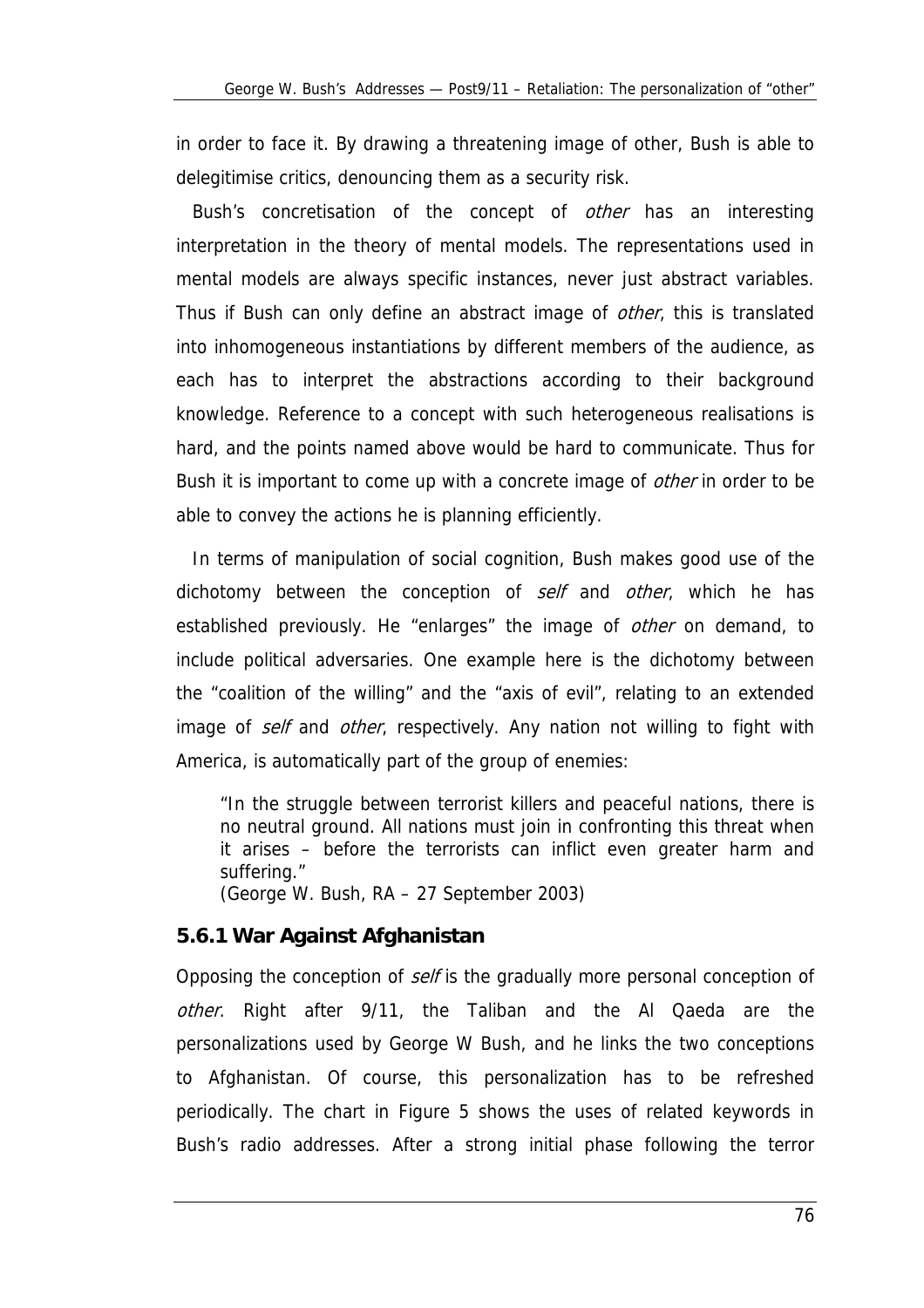attacks, there are at least two peaks in which more than one of the keywords is used.

<span id="page-77-0"></span>

#### **Figure 5 Occurences of {AFGHANISTAN\*, TALIBAN\*, QAEDA\*}**

The adjectives used to describe the conception of *other* also change after 9/11. For example, as reflected in the chart shown in Figure 6, "evil" is never used before 9/11, but it is used frequently in the weeks after the attacks and is used periodically afterwards. This is consistent with the personalization of other. Only in a personalized model of other can "evil" be attributed to the conception of *other*.



**Figure 6 Occurences of EVIL\***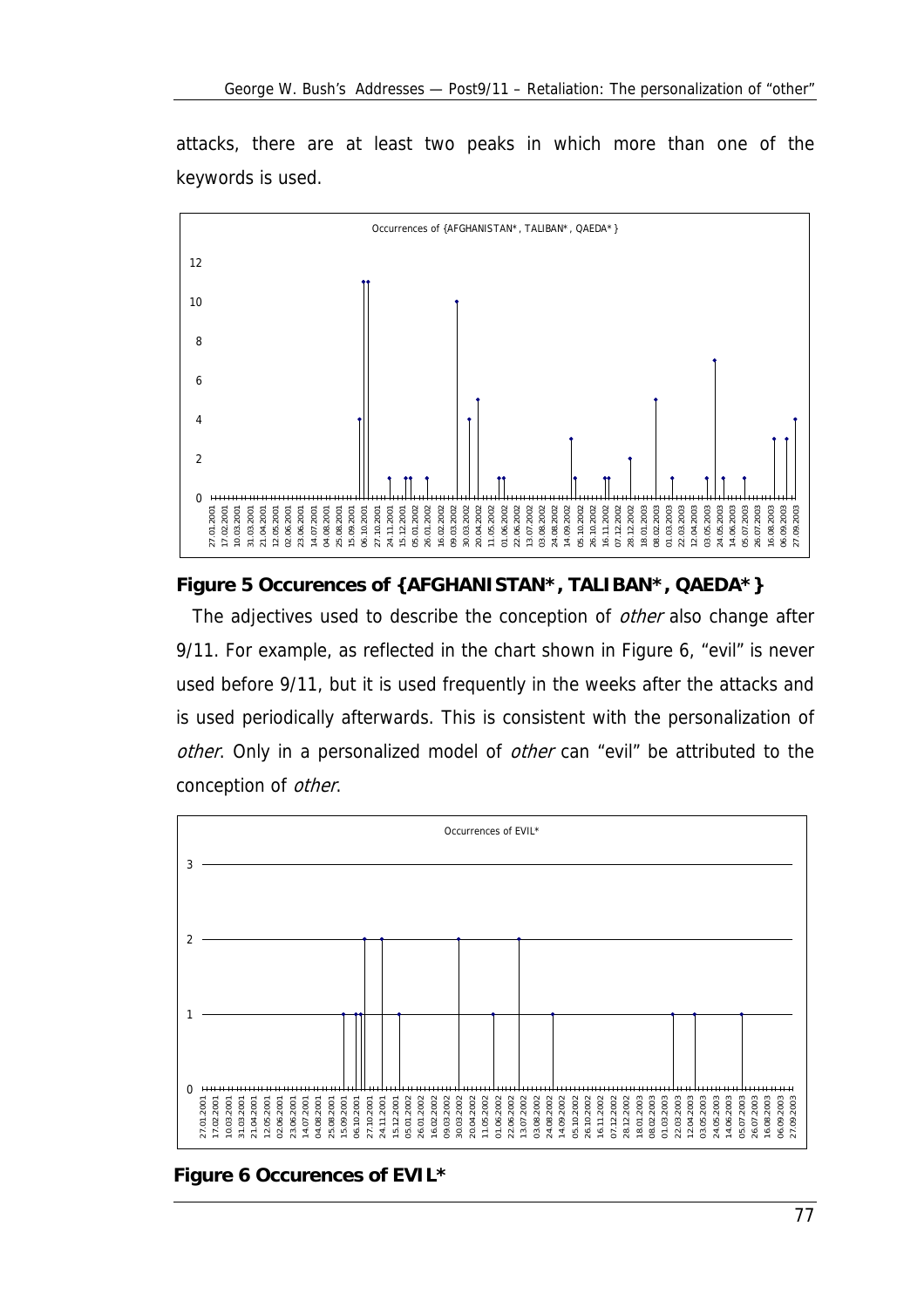Of course, the image of *other* does not encompass the whole population of Afghanistan. The people of Afghanistan are described as the sufferers and are modelled in a different way than the *other* of the Taliban:

The United States respects the people of Afghanistan and we are their largest provider of humanitarian aid. But we condemn the Taliban, and welcome the support of other nations in isolating that regime. (George W. Bush, RA – 29 September 2001)

It is interesting to observe that although Bush aims at a personalization of other, he does not mention Osama bin Laden, the head of the terror organization Al Qaeda, even once in all of his radio addresses. A possible explanation for this is the fact that this person was trained in the US secret services and unfavourable media coverage on this point was to be avoided. Another explanation would be that with the war in Afghanistan Bush was not yet willing to go down to the level of images of *self* and *other* that were actually matching person against person, i.e. Bush against Osama bin Laden.

With the images of *self* and *other* which Bush constructed, the dichotomy between them, i.e. America and allied nations against terror, and the concretisation of the enemy, Bush is able to justify military action in Afghanistan.

### **5.6.2 War Against Iraq**

The rhetorical devices and the manipulation of social cognition which Bush uses in preparation for justifying going to war with Iraq could be analysed at great length. In this work, I will focus on the way Bush legitimizes warfare by using the conceptions of *self* and *other* that he established earlier, and how he makes increasingly unscrupulous use of manipulation of social cognition in the development of the conflict with Iraq.

In his addresses, Bush increasingly identifies Iraq with Saddam Hussein. In his radio address on 14 September 2002, Bush argues for going to war against Iraq implicitly, but explicitly he talks about Saddam Hussein: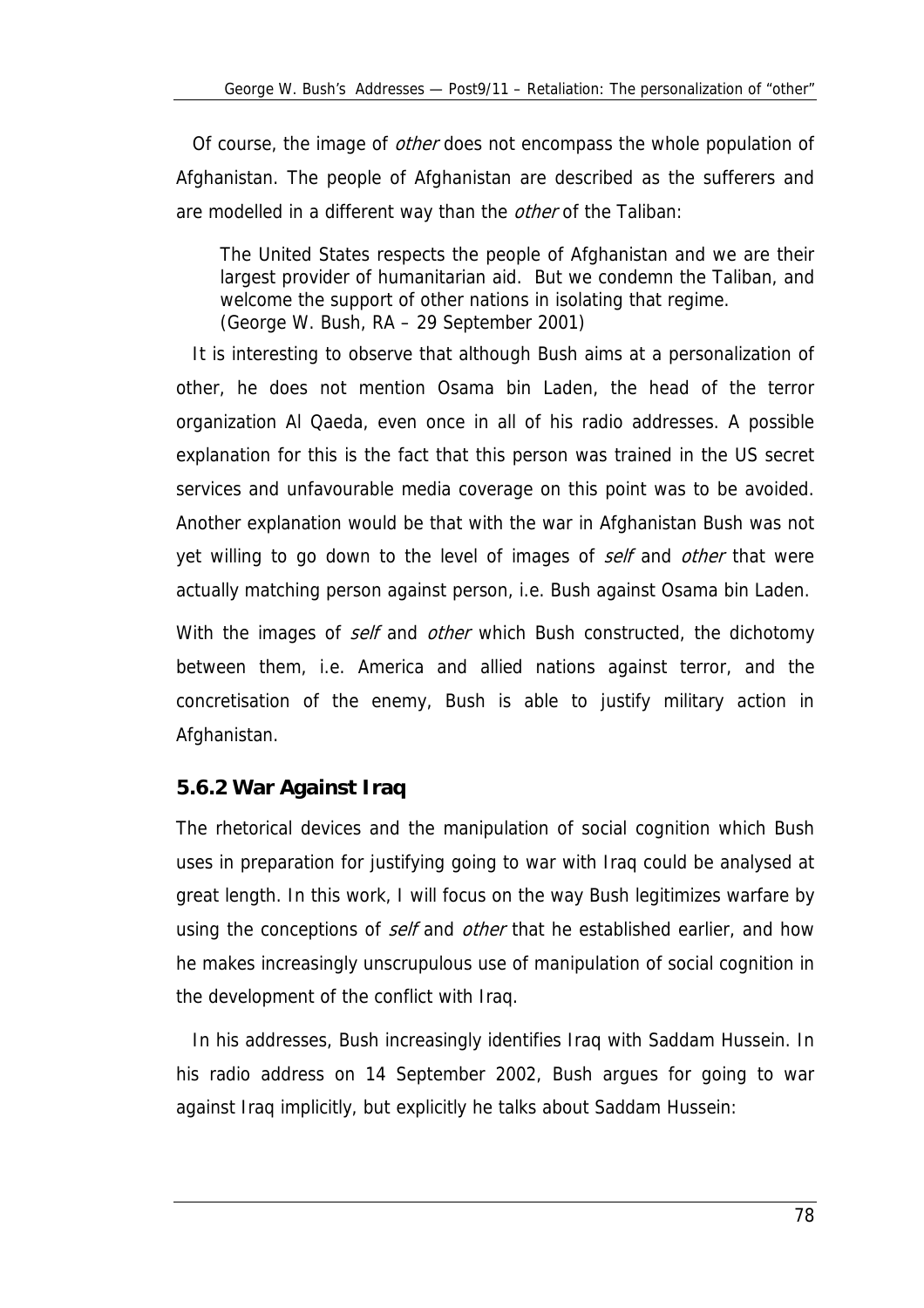These leaders have reached the same conclusion I have – that Saddam Hussein has made the case against himself.

(George W. Bush, RA – 14 September 2002)

Starting with this radio address, Bush moves the conflict onto a personal level, between himself (and his befriended leaders) and Saddam Hussein. [Figure 7](#page-79-0) shows the increased reference to Saddam Hussein in Bush's radio addresses after 14 September 2002.

<span id="page-79-0"></span>

### **Figure 7 Occurrences of SADDAM\***

Bush uses "Saddam", "Saddam Hussein" or "regime" in a very close semantic

relation, e.g.

Today this regime likely maintains stockpiles of chemical and biological agents, and is improving and expanding facilities capable of producing chemical and biological weapons. Today Saddam Hussein has the scientists and infrastructure for a nuclear weapons program, and has illicitly sought to purchase the equipment needed to enrich uranium for a nuclear weapon.

(George W. Bush, RA – 14 September 2002)

In the ensuing months, Bush details this personalized image of *other*, using "Saddam" and "regime" interchangeably and linking both to "weapons of mass destruction". [Table 17](#page-21-0) shows the numerical analysis of the horizon (5L-5R) of occurrences of "SADDAM" in Bush's radio addresses from 14 September 2002 to 27 September 2003. It can be seen that "REGIME",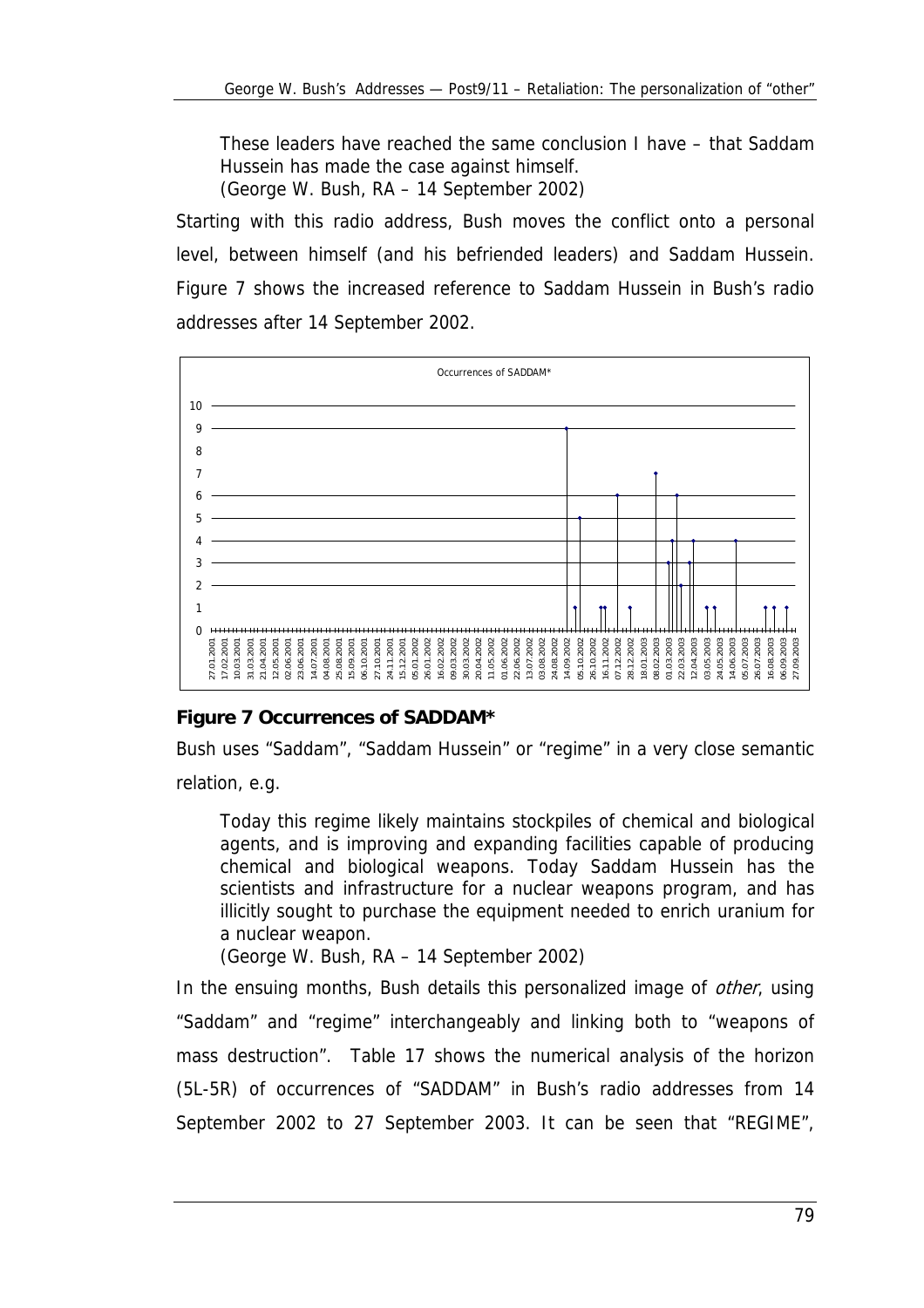"WEAPONS" and "DISARM" occur in the direct vicinity of references to "SADDAM".

Like in the rhetoric composition that Bush used for justifying military action in Afghanistan, he is careful not to include the Iraqi people into this image-cluster of other. Rather, the people in Iraq are a different kind of *other*, one that is closer to the extended image of *self*, i.e. an image that is associated with "America".

> But America's cause is always larger than America's security. We also stand for

| Ν              | Word             | Total          | Total                   | Total          |
|----------------|------------------|----------------|-------------------------|----------------|
|                |                  |                | Left                    | Right          |
| 1              | SADDAM           | 59             | 0                       | 0              |
| $\overline{2}$ | HUSSEIN          | 34             | 1                       | 33             |
| $\overline{3}$ | <b>THE</b>       | 30             | 20                      | 10             |
| 4              | TO               | 28             | 14                      | 14             |
| 5              | OF               | 26             | 22                      | 4              |
| 6              | <b>AND</b>       | 19             | 4                       | 15             |
| 7              | <b>HAS</b>       | 17             | 4                       | 13             |
| 8              | <b>HUSSEIN'S</b> | 16             | 0                       | 16             |
| 9              | Α                | 12             | 4                       | 8              |
| 10             | IS               | 12             | 3                       | 9              |
| 11             | <b>REGIME</b>    | 11             | $\overline{5}$          | 6              |
| 12             | <b>THAT</b>      | 10             | 10                      | 0              |
| 13             | <b>WEAPONS</b>   | $\overline{7}$ | $\overline{2}$          | 5              |
| 14             | <b>HIS</b>       | 6              | 1                       | 5              |
| 15             | <b>NOT</b>       | 6              | 4                       | $\overline{c}$ |
| 16             | <b>DISARM</b>    | 5              | $\overline{2}$          | 3              |
| 17             | IN               | 5              | 1                       | 4              |
| 18             | <b>WILL</b>      | 5              | $\overline{\mathbf{c}}$ | $\overline{3}$ |
| 19             | WITH             | 5              | 3                       | $\overline{2}$ |

**Table 17 Horizon analysis of "SADDAM" in Bush's radio addresses after 14 September 2002** 

the advance for freedom and opportunity and hope. The lives and freedom of the Iraqi people matter little to Saddam Hussein, but they matter greatly to us.

(George W. Bush, RA – 1 March 2003)

In the above quotation, the positive values of "we", of "America", i.e. "freedom", "opportunity", and "hope" are brought into connection with the Iragi people, and Bush argues that this portion of *self*, the American values, can only be transported to the Iraqi people if Saddam Hussein is defeated. Accordingly, when military action in Iraq begins on 19 March 2003, the operation is called "Iraqi Freedom". This naming is in line with the images of self and other that Bush created before. The cluster analysis of Bush's radio addresses also shows the split between the Iraqi regime and Iraqi people in references to *other*: the use of "IRAQI" in the addresses after 14 September 2002 is split into "Iraqi people" (31 references) and "Iraqi regime" (25 references). During military action in Iraq, Bush relies on the model of self and *other* he conveyed in the months before. The personalization of *other*,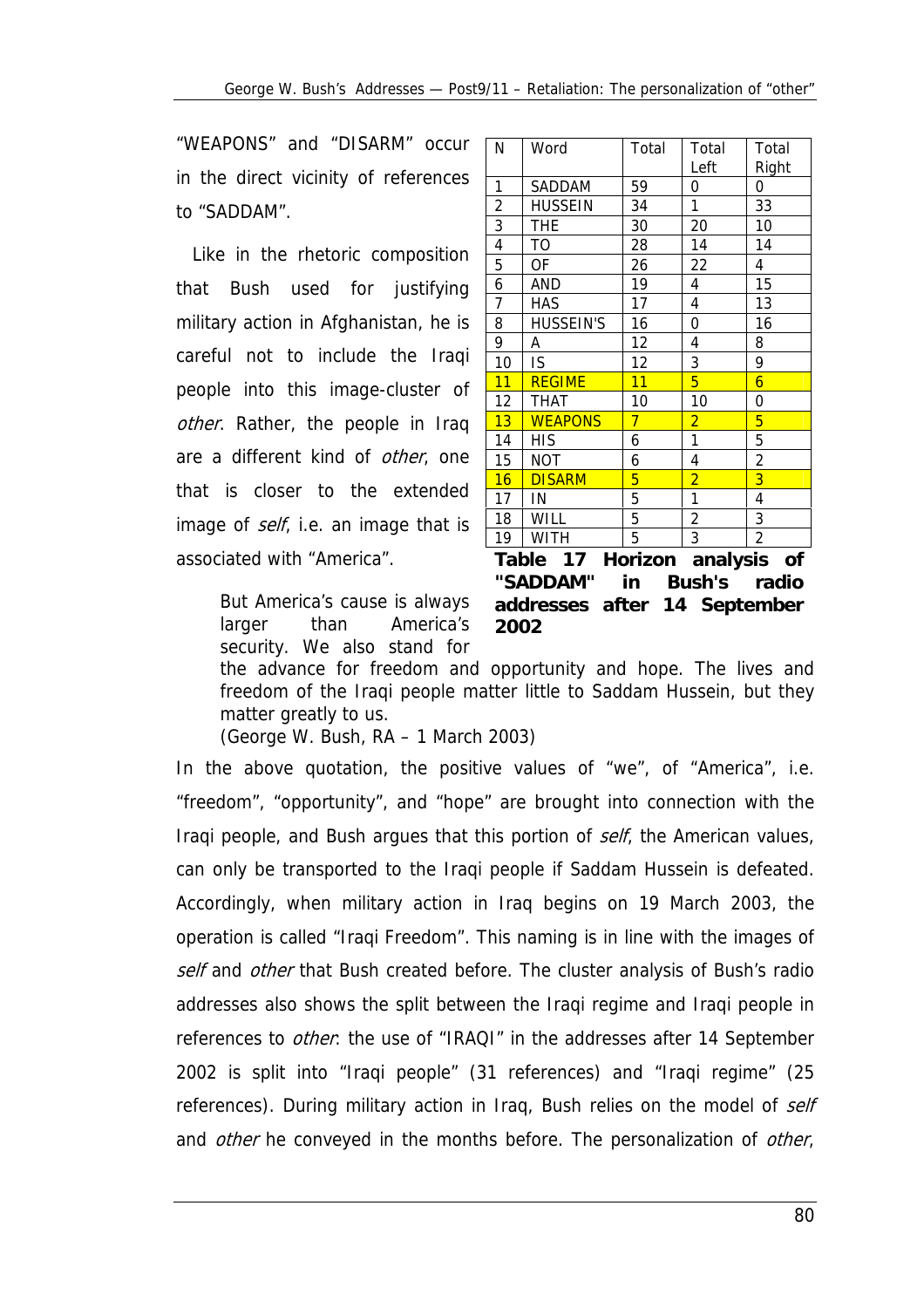referring to Saddam and his regime interchangeably, and the dichotomy between self and other now is extended to the military forces and contrasted to the American forces: "Saddam's death squads and enforcers" vs. "Our Special Forces and Army paratroopers", "Saddam's thugs" vs. "American Forces" (George W. Bush, RA – 15 March 2003).

In Bush's justification of the war in Iraq, he does of course use more rhetorical devices and persuasive means than those associated with images of self and other. But as this section has shown, the modelling of self and other, the personalization of both and the dissociation between the two concepts, is at the basis of Bush's war rhetoric and reveals a strategy of manipulation: the manipulation of social cognition that has been prepared and used consistently over a long period of time.

This is not to say that the war in Iraq was not justified. In fact, I do not make any statement on this issue, whether going to war in Iraq was justified or not. I do argue, however, that the way in which Bush justified military action in both cases, Iraq and Afghanistan, involved the use of manipulative means in social cognition.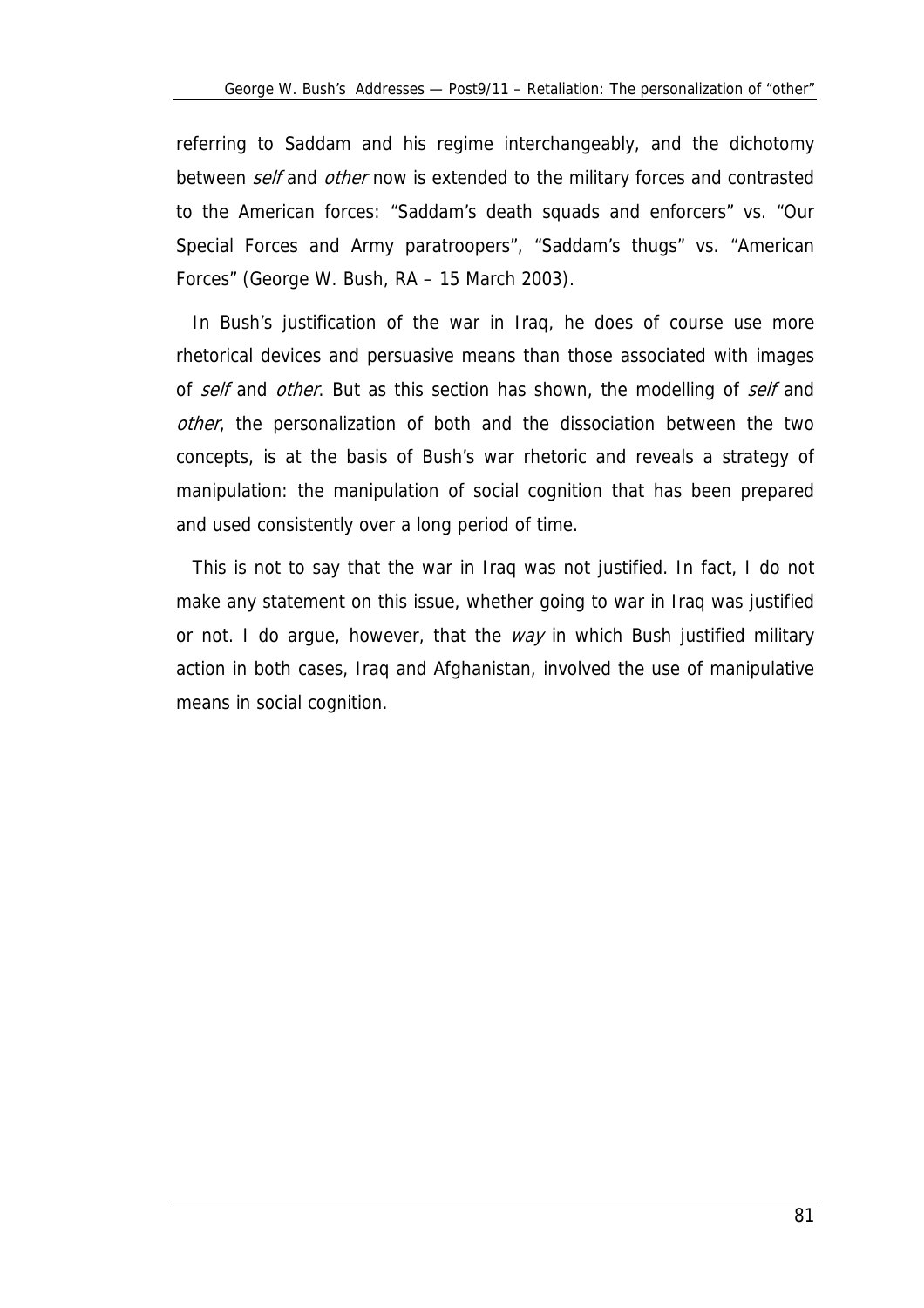## **6 Conclusion and Outlook**

I have shown how a hybrid approach that combines quantitative and qualitative methods can be used to assess rhetorical events. The creation of images of *self* and *other* is a fundamental mechanism in political speech and demands the use of a comprehensive analytical framework. For the qualitative component I chose ideas from critical discourse analysis. CDA provided the theoretical framework for my analysis. The first important insight from CDA is that language practice is social practice and that the interpretation of political discursive events has to be done in a social context. With theories from CDA, I grounded the link between linguistic structures and social structures in the construction of mental models. Working topdown I showed that the conveyance of mental models is manifested in textual structures. In applying sets of strategic functions, rhetors can choose to use specific textual structures to manipulate social cognition. I argue that in analysing the textual structures that are used in a discursive event, conclusions can be drawn on the original intent and potential attempts of social cognition. A quantitative assessment of the corpus allows an initial apprehension of images of self and other on a coarse scale. The quantitative analysis provides a basic map of neural points in the texts that could then be analysed qualitatively.

In an application of this framework to a corpus of radio addresses and speeches of George W. Bush, I have shown how differently Bush creates images of *self* and *other* before and after 9/11, and how Bush uses manipulation of social cognition to use the attacks of 9/11 to further his own political goals. Based on quantitative guidance, a qualitative analysis has been used to expose the strategies and assumptions that are used in the creation of images of self and other. I have shown how the personalization of *other* is used after 9/11 to leave no room between the model of *self* and the model of *other* and how these conceptions are polarized.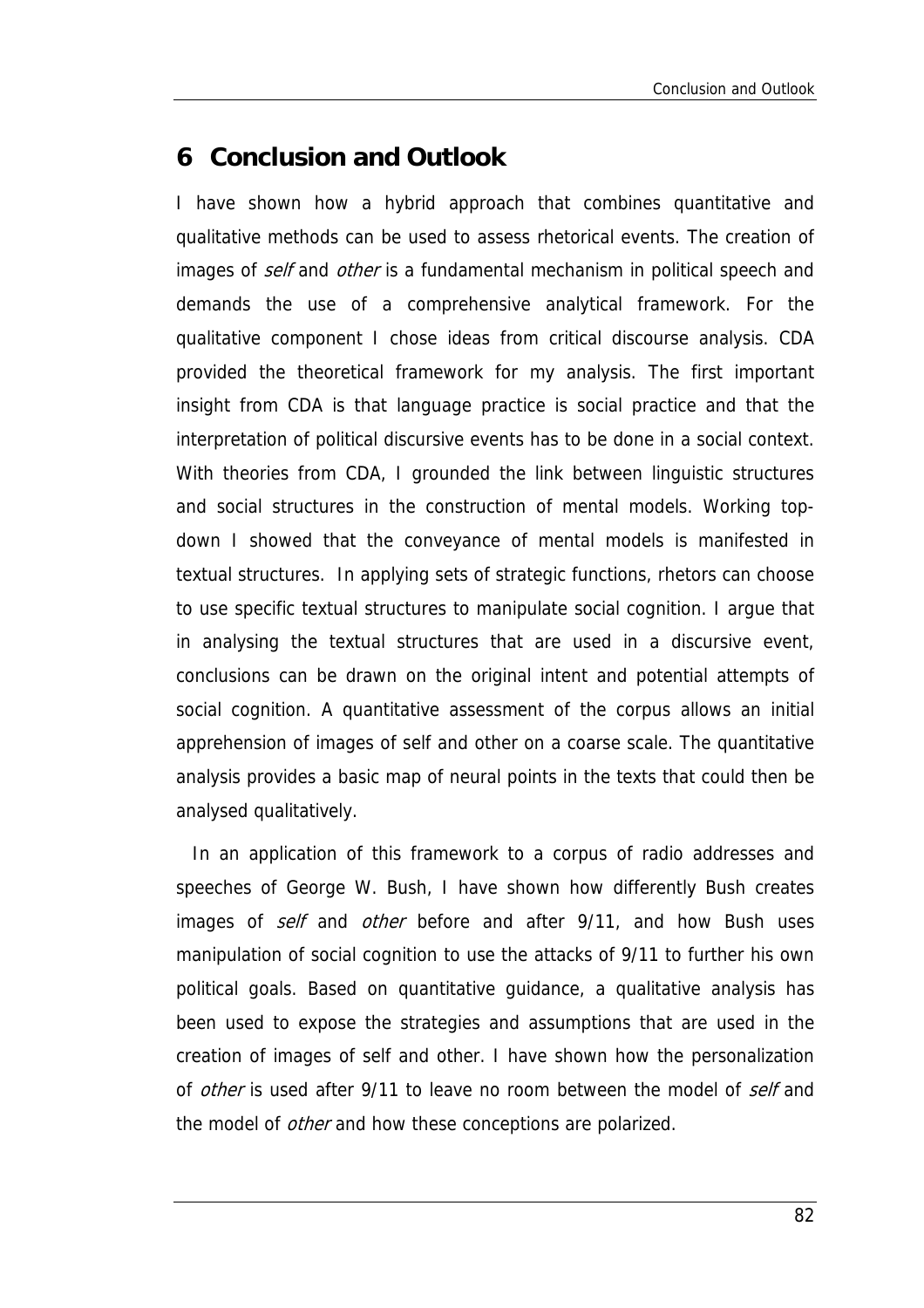I outlined a hybrid analytical framework using methods from different areas, and I showed its applicability. My analysis of Bush's radio addresses was intended as a proof of concept. Future work could and should go into a lot more detail here. Furthermore, the analytical framework should be further refined, and the components should be integrated even more. An extension to syntactical aspects, like the analysis of agency and how it links to the construction of mental models seems plausible. The implication of episodic models in addition to discourse models will be of special interest.

Future work could focus on an application of the framework to the upcoming presidential elections 2004, which, with their campaigns and debates, will provide an interesting corpus to be analysed in the perspective of critical discourse analysis and social cognition.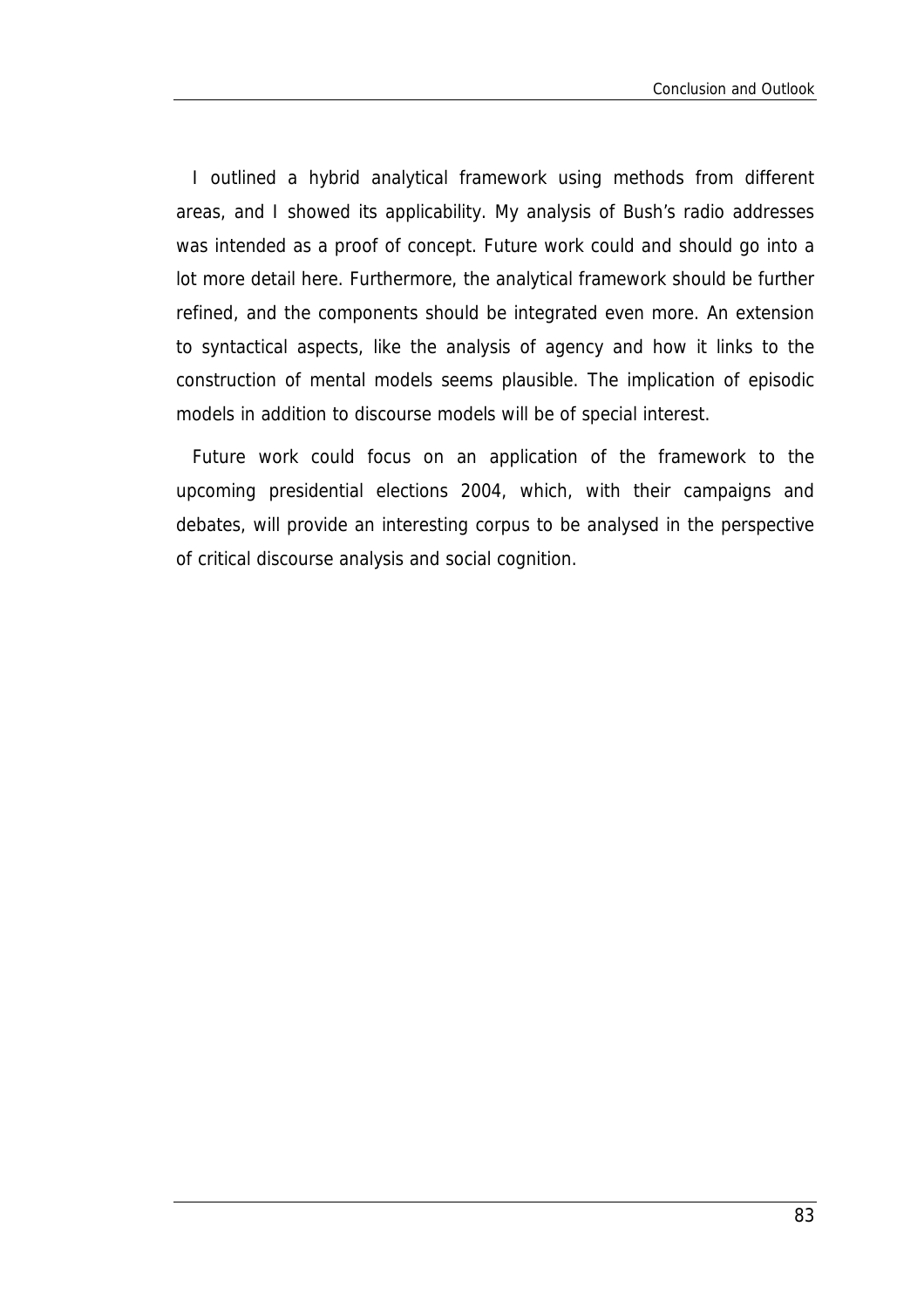## **7 Bibliography**

Brown, Gillian and Yule, George (1983) Discourse Analysis. Cambridge: Cambridge University Press.

Dörner, Andreas (1993) Zur rhetorischen Konstruktion politisch-kultureller Identitäten. Selbst- und Fremdbilder in zwei Reden Ronald Reagans. In: Gerd Hurm, Paul Goetsch (eds.): *Die politische Rhetorik amerikanischer* Präsidenten seit F.D. Roosevelt. Tübingen, 285-305.

Dyer, Gillian (1982) Advertising as Communication. London: Routledge.

Campbell, Karlyn Kohrs and Burkholder, Thomas R. (1996) Critiques of Contemporary Rhetoric, 2<sup>nd</sup> ed. Belmont: Wadsworth.

Campbell, Karlyn Kohrs and Jamieson, Kathleen Hall (1990) Deeds Done in Words. Chicago: University of Chicago Press.

Chilton, Paul and Schäffner, Christina (1997) Discourse and Politics, in: van Dijk, Teun A. (ed.) Discourse as Structure and Process - Discourse Studies: A Multidisciplinary Introduction, vol. 2. London: Sage, 206-230.

Politics That Fail, New York: Academic Press. Edelman, Murray (1977) Political Language – Words That Succeed And

Engelkamp, J., Jahn, P. and Seiler, K. (2003) The Item-order Hypothesis Reconsidered: The Role of Order Information in Free Recall. Psychological Research 67, 4, 280-290.

Fairclough, Norman (1989) Language and Power. London: Longman.

Fairclough, Norman (1993) Critical Discourse Analysis and the Marketization of Public Discourse: The Universities, Discourse and Society 4, 133-168.

Fairclough, Norman (1995) Critical Discourse Analysis. London: Longman.

Fairclough, Norman (1998) Political Discourse in the Media: an Analytical Framework, in: Bell, Allan and Garrett Peter (eds.) Approaches to Media Discourse. Oxford: Blackwell, 142-162.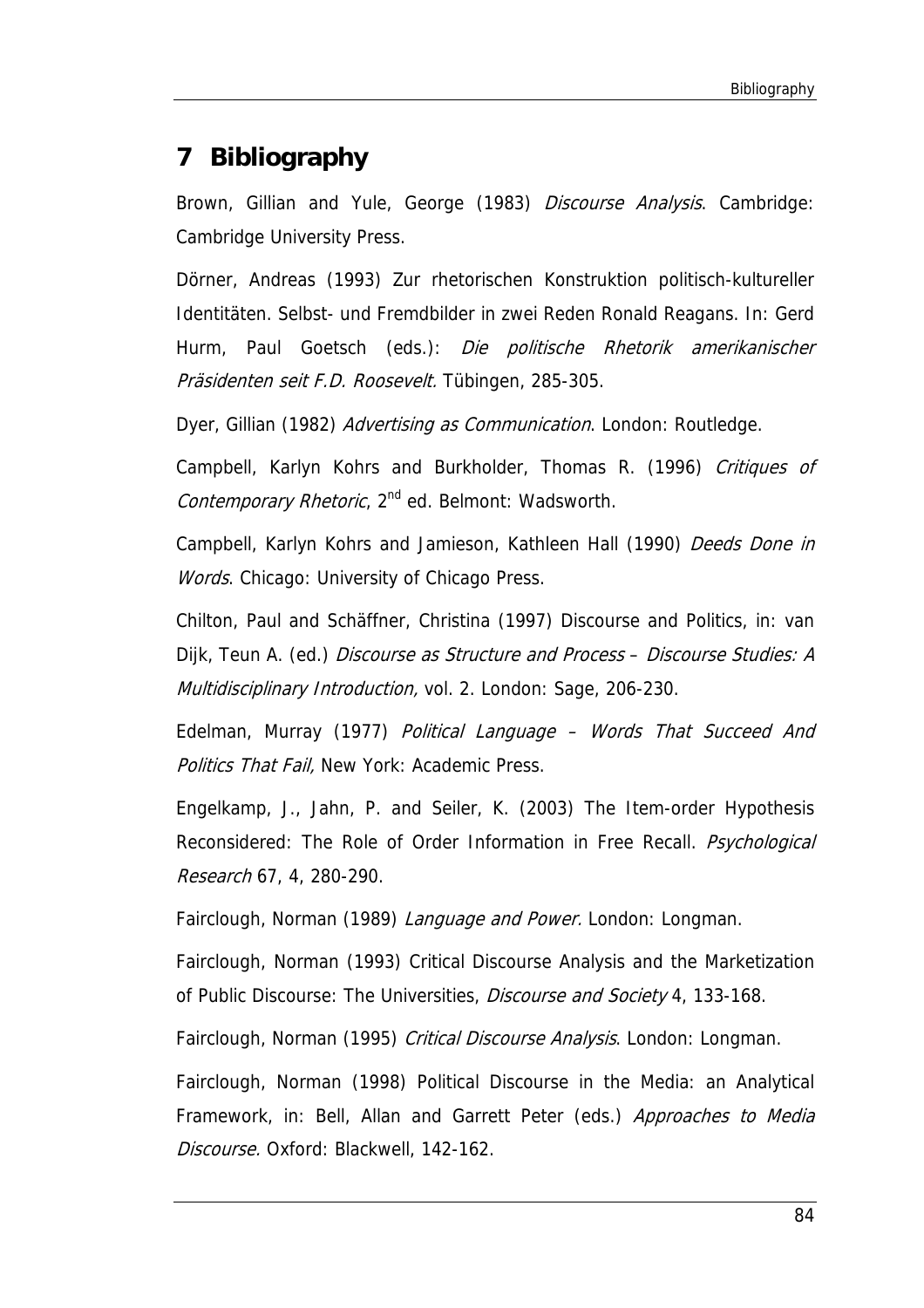Fairclough, Norman (2001) Language and Power, 2<sup>nd</sup> ed. London: Longman.

Fields, Wayne (1996) Union of Words, New York: Free Press.

Garnham, A. (1981) Mental Models as the Representations of Text. Memory and Cognition 9, 560-565.

Gill, Ann M. and Whedbee, Karen (1997) Rhetoric, in: van Dijk, Teun A. (ed.) Discourse as Structure and Process – Discourse Studies: A Multidisciplinary Introduction, vol. 1. London: Sage, 157-182.

Givón, Talmy (1979) On Understanding Grammar. New York: Academic Press.

Hardt-Mautner, Gerlinde (1995) 'Only Connect.' – Critical Discourse Analysis and Corpus Linguistics. UCREL Technical Papers 6, Lancaster: UCREL, University of Lancester.

Harré, Rom (1985) Persuasion and Manipulation, in: van Dijk, Teun A. (ed.) Discourse and Communication: New Approaches to the Analysis of Mass Media Discourse and Communication. Walter de Gruyter: Berlin.

Johnson-Laird, Philip N. (1983) Mental Models. Cambridge, UK: Cambridge University Press.

Johnson-Laird, Philip N. and Garnham A. (1989) Descriptions and Discourse Models. Linguistics and Philosophy 3, 371-393.

Johnson-Laird, Philip N. (1989) Mental Models, in: M. I. Posner (Ed.), Foundations of Cognitive Science. Cambridge, MA: MIT Press, 631-682.

Knauff, Markus, Rauh, Reinhold and Schlieder, Christoph (1995) Preferred Mental Models in Qualitative Spatial Reasoning: A Cognitive Assessment of Allen's Calculus, in: Proceeding of the  $17<sup>th</sup>$  Annual Conference of the Cognitive Science Society. Mahwah, NJ: Lawrence Erlbaum Associates.

Lakoff, George and Johnson, Mark (1980) Metaphors We Live By. Chicagor: University of Chicago Press.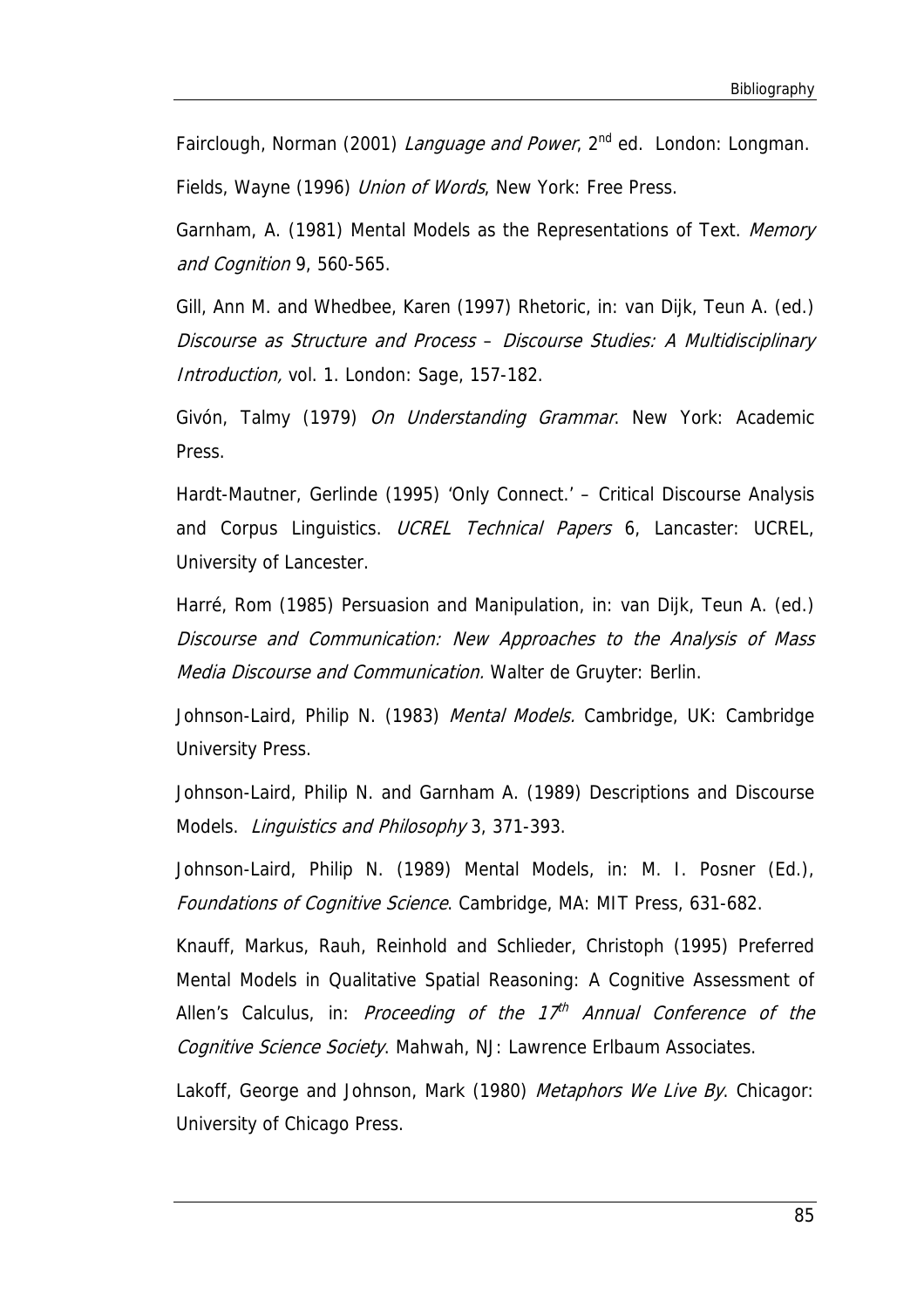Levelt, W. J. M. (1981) The Speaker's Linearization Problem, in: Philosophical Transactions of the Royal Society 295, 305-315.

Moore, Terence (1986) Reasoning and Inference in Logic and in Language, in: Terry Myers, Keith Brown and Brendan McGonigle (eds.) Reasoning and Discourse Processes. London: Academic Press, 51-66.

Richardson, Glenn W. Jr. (2003) Pulp Politics - How Political Advertising Tells the Stories of American Politics. Maryland: Rowman & Littlefield.

the Serial Position Curve in Free Recall. Journal of Experimental Psychology: Learning, Memory and Cognition 29, 5, 954-64. Seiler, K. and Engelkamp, J. (2003) The Role of Item-Specific Information for

Stubbs, Michael (1983) Discourse Analysis – the Sociolinguistic Analysis of Natural Language. Oxford: Blackwell.

Stuckey, Mary E. and Antczak, Frederick J. (1995) The Battle of Issues and Images, in: Kathleen E. Kendall (ed.) Presidential Campaign Discourse. Albany: State University of New York Press.

Titscher, Stefan, Wodak, Ruth, Meyer, Michael and Vetter, Eva (1998) Methoden der Textanalyse. Opladen/Wiesbaden: Westdeutscher Verlag.

van Dijk, Teun A. (1977) Text and Context - Explorations in the Semantics and Pragmatics of Discourse. London: Longman.

van Dijk, Teun A., and Kintsch, W. (1983) Strategies of Discourse Comprehension. New York: Academic Press.

van Dijk, Teun A. (1985) Discourse and Communication: New Approaches to the Analysis of Mass Media Discourse and Communication. Walter de Gruyter: Berlin.

van Dijk, Teun A. (1987) Episodic Models in Discourse Processing, in: Rosalind Horowitz and S. Jay Samuels (eds.) Comprehending Oral and Written Language. London: Academia Press, 161-196.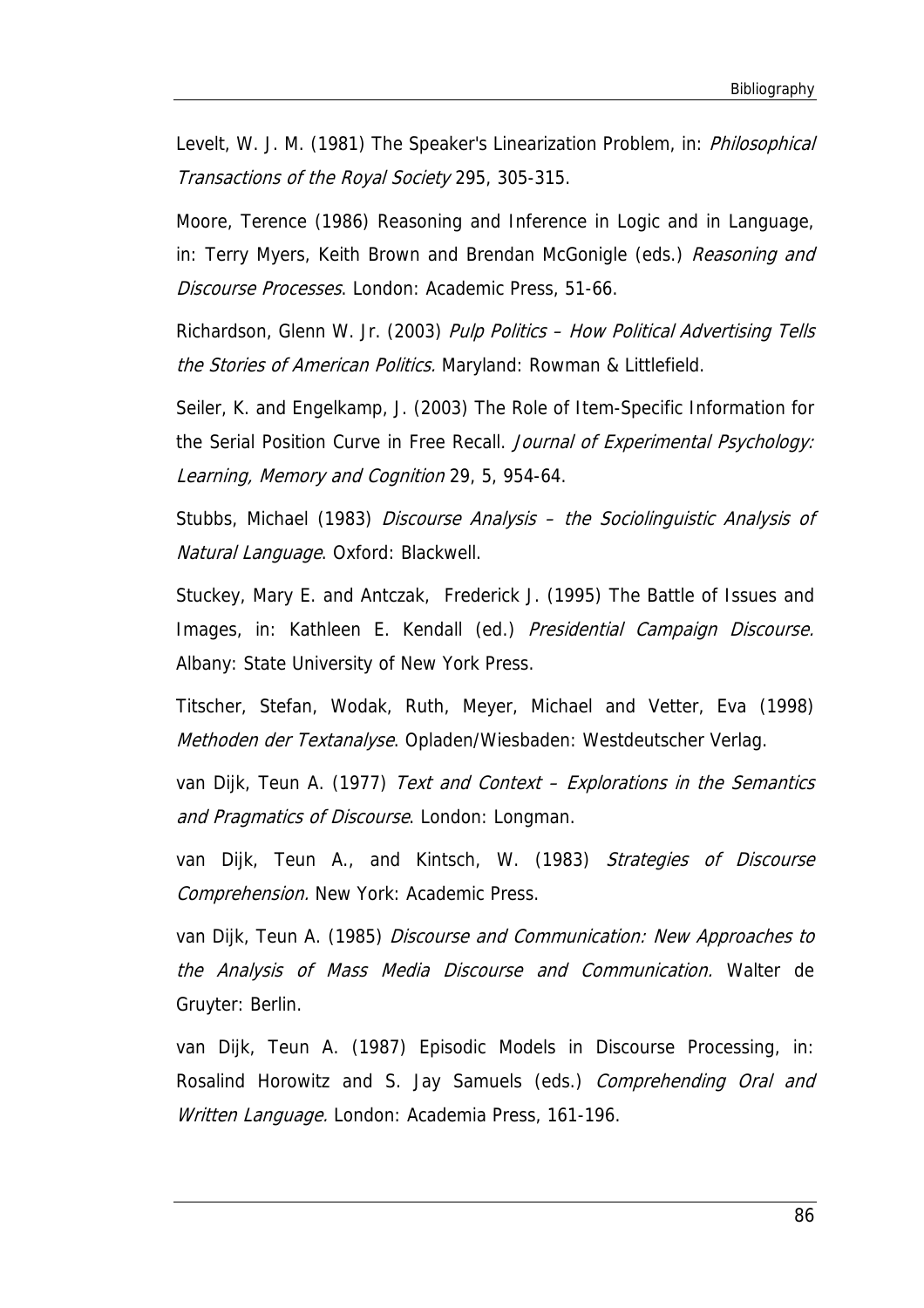van Dijk, Teun A. (1993a) Principles of Critical Discourse Analysis, Discourse and Society 4, 249-283.

van Dijk, Teun A. (1993b) Editor's foreword to Critical Discourse Analysis, Discourse and Society 4, 131-142.

Van Dijk, Teun (2000) Cognitive Discourse Analysis. [http://www.discoursein-society.org/cogn-dis-anal.htm, 20 Nov 2003]

van Dijk, Teun (2002) Political Discourse and Ideology, in: Clara Ubaldina Lorda and Montserrat Ribas (eds.) Anàlisi del discurs polític. Barcelona: Universitat Pompeu Fabra IULA, 15-34.

Wodak, Ruth (1996) Disorders of Discourse. London: Longman.

#### **Speeches**

George W. Bush's Radio Addresses (January 27, 2001 to September 27, 2003). Downloaded from http://www.whitehouse.gov/news/radio/.

Bill Clinton's Radio Addresses (July 08, 2000 to January 13, 2001). Dowloaded from http://clinton.archives.gov/

George W. Bush's Address to Congress, September 21, 2001. The New York Times Online.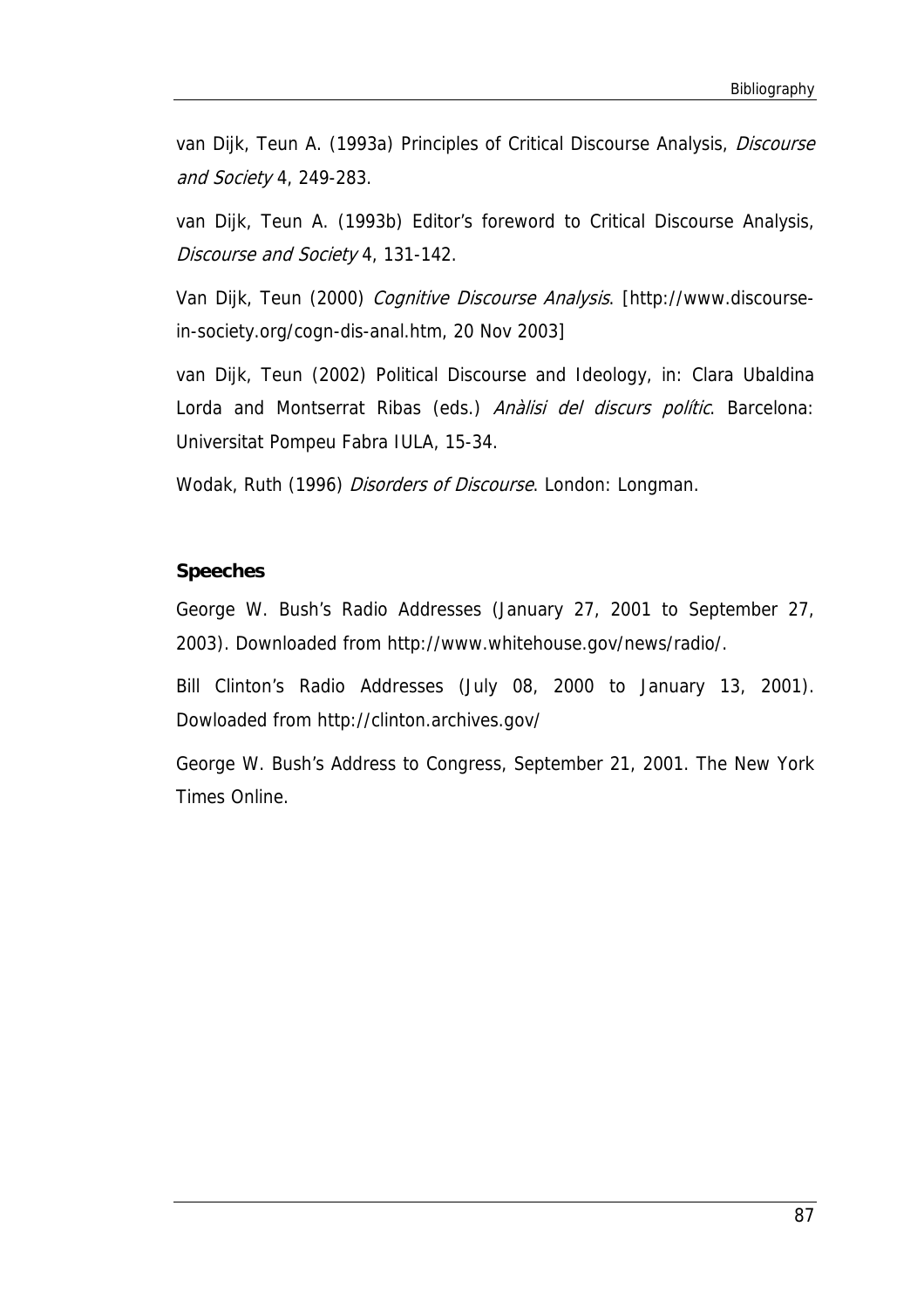## **Appendix A Addresses**

## **George W. Bush's Radio Addresses**

Only the quoted addresses are included here. The complete corpus of radio addresses can be found on the attached CD-ROM.

#### **RA – 27 January 2001**

A week ago today I received a great honor, and all the great responsibilities that come with it. The first order of business is education reform, and we have started strong.

 On Tuesday, I sent to Congress a package of reforms to turn last year's pledges into this year's laws. I want to make all of our public schools places of learning and high standards and achievement. Our country must offer every child, no matter what his or her background or accent, a fair start in life with a quality education.

 I also met this week with congressional leaders in both parties, and we found a lot of agreement on the basic goals of reform. No one is content with the status quo. Most are open to new ideas. Everyone agrees at least that the problems are serious and action is urgently needed.

 This city has heard so much talk over the years about education reform. So many different approaches have been tried. So many new programs have been created. But we need more than a few new programs. We need a new way of thinking. We must go back to the fundamentals of early reading and regular testing, local control, and accountability for results, clear incentives for excellence, and clear consequences for failure.

 These are the elements of the plan I am proposing. Real reform starts by giving schools and school districts more authority and flexibility. We cannot expect schools to change unless they have the freedom to change. My plan respects the principle of local control. It does not try to run the schools from a central office in Washington. I view principals, teachers and parents as allies in reform. They are ready to raise the standards, ready to take responsibility and answer for results.

 Those results must be measured by testing every child every year, in tests developed and administered by states and local districts, not the federal government. Without yearly testing, we do not know who is falling behind and who needs our help. Without yearly testing, too often we don't find failure until it is too late. Testing allows us to help children early, before frustration turns into apathy.

We need to aim high, but we also need to be realistic. Many schools, particularly those in poor neighborhoods, will need help to meet high standards. And they will have it, including a new \$5 billion initiative over five years for reading instruction. The goal is to improve our public schools. We want them to succeed, and when they're willing to change, we'll give them the tools to do so.

 At the same time, we will not continue to pour taxpayers' money into schools that do not teach and will not change. My plan will give every failing school a fair chance to improve, but there will be a deadline, a moment of truth when parents are given better options and their children are given a way out.

 There are some honest differences of opinion in Congress about what form these options should take. I have my own plan which would help children in persistently failing schools to go to another public, private or charter school. Others suggest different approaches, and I am willing to listen. But all reform must be based on a principle: Children and parents, who have had only bad choices need better choices. And it is my duty as President to help them.

In sending my plan to Congress, I ask that we act before this summer, when schools begin planning for the next school year. I hope to have the support of Republicans and Democrats alike, and I hope to have your support, as well.

Thank you for listening.

#### **RA – 3 February 2001**

Good morning. This coming week I will send to Congress my tax relief plan. It is broad and responsible. It will help our economy, and it is the right thing to do.

 Today many Americans are feeling squeezed. They work 40, 50, 60 hours a week, and still have trouble paying the electric bill and the grocery bill at the same time. At the end of a long week, they collect their paycheck, and what the federal government takes is often unfair.

Picture a diner in one of our cities. At the table is a lawyer with two children. She earns \$250,000 a year. Carrying her coffee and toast is a waitress who has two children of her own. She earns \$25,000 a year. If both the lawyer and the waitress get a raise, it is the waitress who winds up paying a higher marginal tax rate. She will give back almost half of every extra dollar she earns to the government.

 Both of these women, the lawyer and the waitress, deserve a tax cut. Under my plan, both of these women, and all Americans who pay taxes will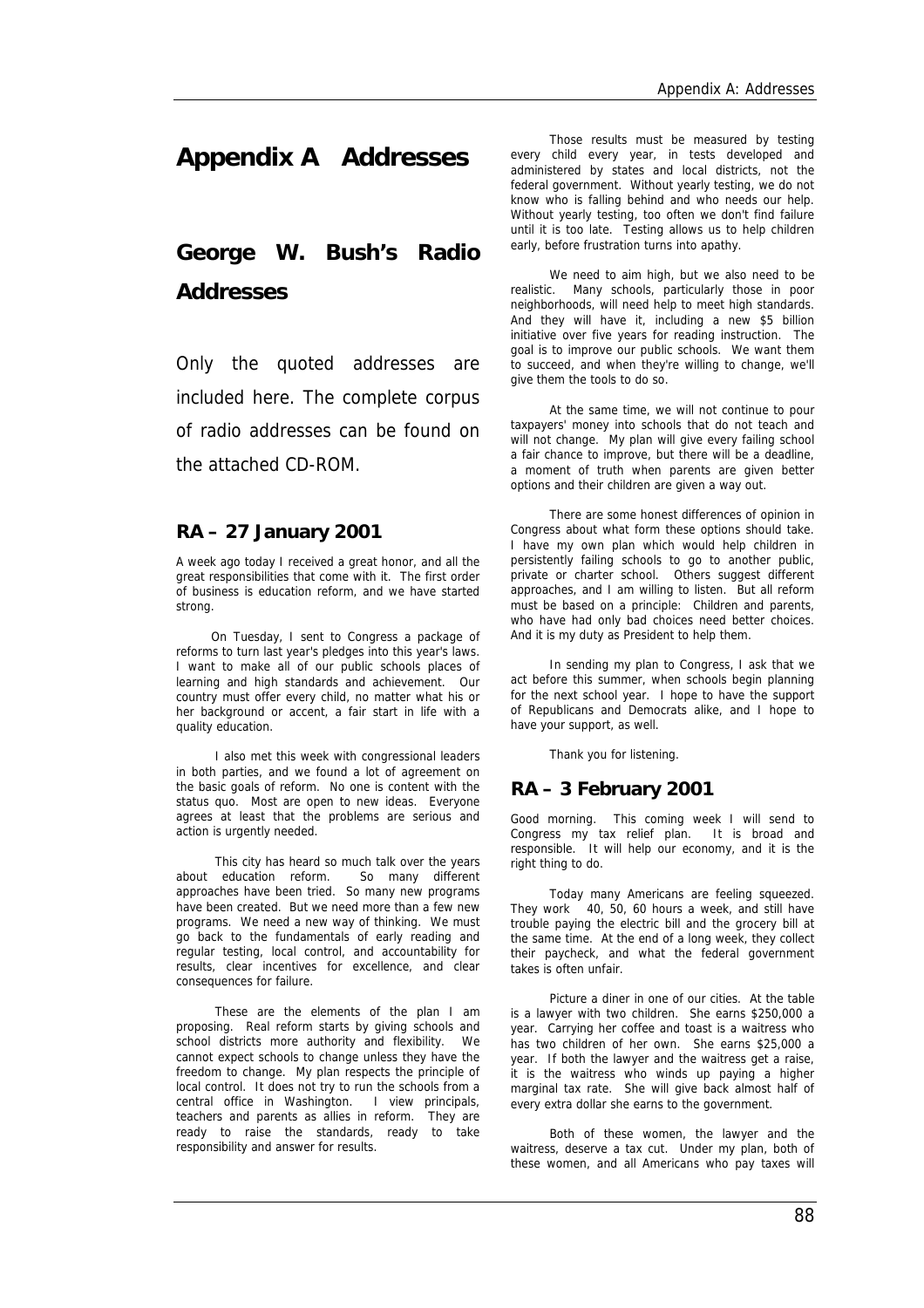get one. For the waitress, our plan will wipe out her income tax bill entirely.

 My plan does some important things for America. It reduces taxes for everyone who pays taxes. It lowers the lowest income tax rate from 15 percent to 10 percent. It cuts the highest rate to 33 percent, because I believe no one should pay more than a third of their income to the federal government. The average family of four will get about \$1,600 of their own money returned back to them.

 There's a lot of talk in Washington about paying down the national debt, and that's good, and that's important. And my budget will do that. But American families have debts to pay, as well. A tax cut now will stimulate our economy and create jobs.

 The economic news these days is troubling - rising energy prices, layoffs, falling consumer confidence. This is not a time for government to be taking more money than it needs away from the people who buy goods and create jobs.

 My plan will keep all Social Security money in the Social Security system, where it belongs. We will eliminate the death tax, saving family farms and family-owned businesses. We'll reduce the maximum rate on small business income to 33 percent, so they can help create the jobs we need. Above all, my plan unlocks the door to the middle class for millions of hardworking Americans.

 The country has prospered mightily over the past 20 years. But a lot of people feel as if they have been looking through the window at somebody else's party. It is time to fling those doors and windows open and invite everybody in. It is time to reward the work of people trying to enter the middle class and put some more money in their pockets at a time when they need it.

 My tax reduction plan does all these things, and I hope you'll support it. Thank you for listening.

#### **RA – 10 February 2001**

Good morning. This past week I have been making the case for tax reductions. I've asked Congress to act quickly on my tax relief plan, so that Americans can face these uncertain economic times with more of their own money. I will continue to make that case until relief has passed.

And next week, I will also focus on another important issue: our national security. This is the most basic commitment of America's government, and the greatest responsibility of an American President. Our nation's ideals inspire the world, but our nation's ships and planes and armies must defend these ideals and sustain our allies and friends.

 American influence is unquestioned, but maintaining it requires work in every generation. The relative peace our nation enjoys today is not inevitable. Peace is earned by strength and strength begins with the men and women who wear the uniform. New weapons and technologies are

important, but they are only as effective as the people who use them.

On Monday, I will travel to Fort Stewart, in Georgia, to meet with soldiers and their families. want to thank them for their service and give my full support in return. They deserve the best training, the latest and best equipment, and long overdue improvements in their pay, housing and standard of living.

And, so, as I promised, I will announce meaningful increases in funding to improve the lives of our men and women in uniform.

 There's an old military saying: Soldiers enlist, but families reenlist. We need to treat families well and encourage military careers. All our men and women in uniform, after all, are volunteers. We must make sure our military is a place where Americans are proud to serve, and proud to stay.

 On Tuesday, I will be in Norfolk, Virginia for a tour of the Joint Forces Command and a glimpse of the next generation of military weapons. America has some big choices to make as we prepare for the challenges and dangers of modern warfare. Battles will no longer be won by size alone; stealth and speed will matter more. And we must make sure our country, itself, is protected from attack from ballistic missiles and high-tech terrorists.

At week's end, I will meet in Washington with Secretary of State Colin Powell and our diplomats at the State Department. I selected General Powell for that post, in part, because he brings a soldier's wisdom to the work of diplomacy. His charge is to help me pursue a clear, consistent and decisive foreign policy.

 Whenever America acts in the world, our principles must be certain, our intentions beyond doubt, our strength be unchallenged. This is how conflicts are avoided. This is how problems are dealt with before they become crises.

Next week's trips signal the priority I place on our military. The highest honor and greatest duty of this office is to serve as Commander-in-Chief. I want every man and woman in the Armed Forces to know that I respect your service and appreciate your sacrifice.

Thank you for listening.

#### **RA – 28 April 2001**

Good morning. You have probably seen the newspaper and television stories anticipating the 100th<br>day of my administration. Ever since Franklin  $day$  of my administration. Roosevelt's time, the 100th day has been a media marker. But what we are marking is not 100 days of my presidency; it is 100 days of Congress and the President working together for the American people.

What have we accomplished so far? I think we're making progress toward changing the tone in Washington. There's less name-calling and fingerpointing. We're sharing credit. We are learning we can make our points without making enemies. Bitterness and divisiveness in Washington poison the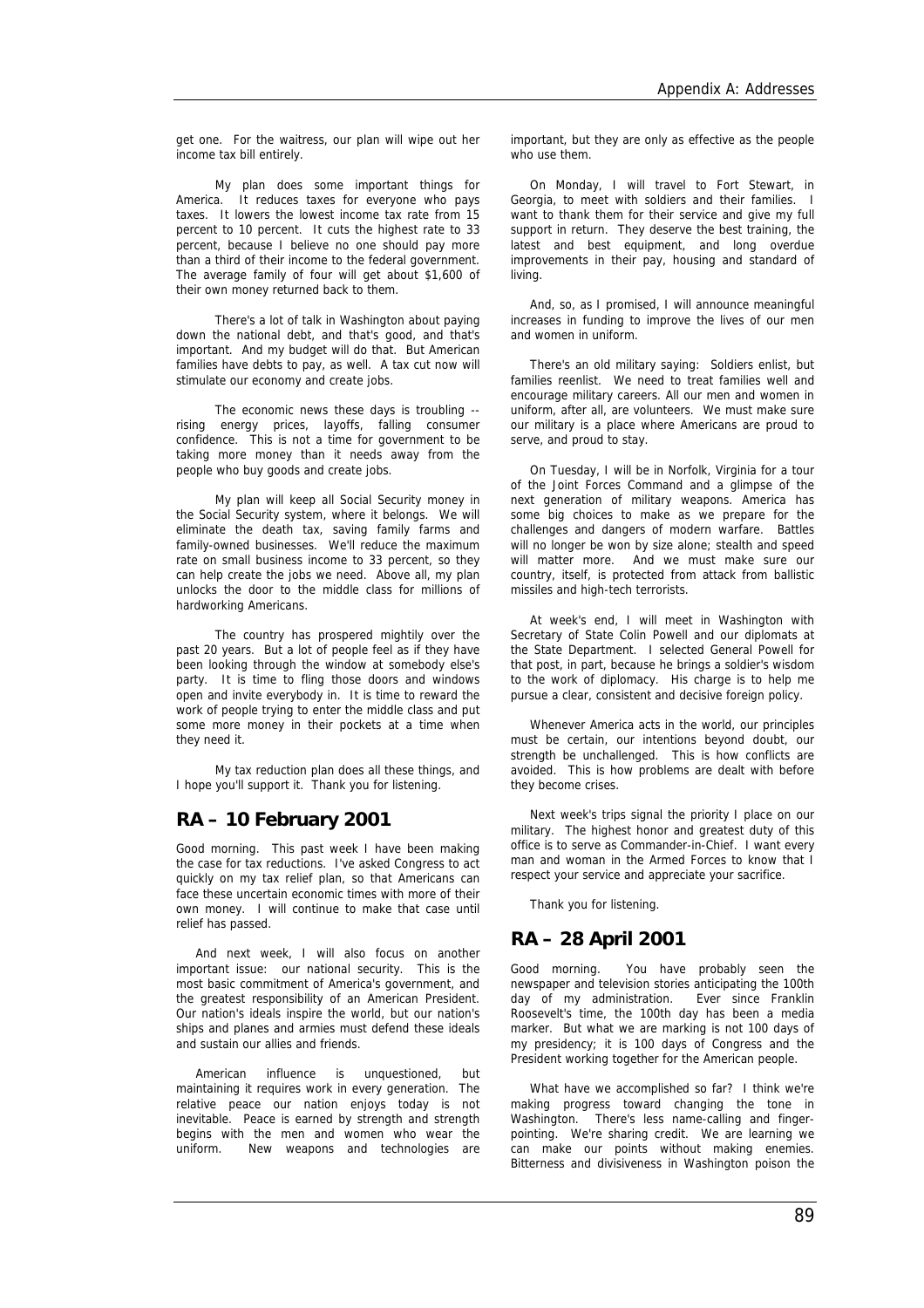mood of the whole country. On the other hand, a culture of respect and results in Washington can change the mood of the country for the better.

 We're also moving ahead with an important legislative agenda. There were some last summer who said there's no way anyone could possibly get a tax relief plan through the Congress. Yet, the House and the Senate have now both endorsed significant tax relief and are headed toward a final vote. Tax relief is an important principle.

The federal government is taking more money than it needs out of the pockets of the people and we need to return some. Yet, tax relief is also an important part of our economic strategy. It will accelerate our economic growth and create more jobs and more opportunity.

This has nothing to do with me or my political party. It has everything to do with what is right for the country. The Senate committee responsible for education voted 20-0 in favor of a solid education reform bill. And we'll see results, too, from our initiative to welcoming charities and faith-based organizations into the work of helping Americans in need.

 We're at work on a plan to increase America's energy supply in the long-term. At the same time, we are acting in a common sense way to defend our environment. We are adopting new, scientifically sensible rules to discourage emissions of lead, to protect wetlands, to reduce the amount of arsenic in drinking water, to curb dangerous pesticides and to clean the air of pollution from on-road diesel engines.

Internationally, we are building a more peaceful and open world. Our relationship with China is maturing. There will be areas where we can agree, like trade; and areas where we won't agree -- Taiwan, human rights, religious liberty. disagree, I will speak frankly.

But it's just as important for us to listen as it is to speak. A week ago, I attended the Summit of the Americas in Quebec City, where I met with the democratically-elected leaders of Canada, Mexico, Central and South America and the Caribbean. We talked about how we can handle common challenges - everything from education and the environment to drugs, energy and trade. I said my piece, and I listened, as well. That's how good neighbors behave.

In nearly 100 days, we have made a good start. But it's only a start. On a number of important issues we have laid the foundation for progress. Now we need to turn a good start and good spirit into good laws. And I urge the Congress to join me in seizing the opportunities of the next 100 days and beyond.

Thank you for listening.

#### **RA – 15 September 2001**

Good morning. This weekend I am engaged in extensive sessions with members of my National Security Council, as we plan a comprehensive assault

on terrorism. This will be a different kind of conflict against a different kind of enemy.

 This is a conflict without battlefields or beachheads, a conflict with opponents who believe they are invisible. Yet, they are mistaken. They will be exposed, and they will discover what others in the past have learned: Those who make war against the United States have chosen their own destruction. Victory against terrorism will not take place in a single battle, but in a series of decisive actions against terrorist organizations and those who harbor and support them.

We are planning a broad and sustained campaign to secure our country and eradicate the evil of terrorism. And we are determined to see this conflict through. Americans of every faith and background are committed to this goal.

Yesterday I visited the site of the destruction in New York City and saw an amazing spirit of sacrifice and patriotism and defiance. I met with rescuers who have worked past exhaustion, who cheered for our country and the great cause we have entered.

 In Washington, D.C., the political parties and both Houses of Congress have shown a remarkable unity, and I'm deeply grateful. A terrorist attack designed to tear us apart has instead bound us together as a nation. Over the past few days, we have learned much about American courage -- the courage of firefighters and police officers who suffered so great a loss, the courage of passengers aboard United 93 who may well have fought with the hijackers and saved many lives on the ground.

Now we honor those who died, and prepare to respond to these attacks on our nation. I will not Our response must be sweeping, sustained and effective. We have much do to, and much to ask of the American people.

 You will be asked for your patience; for, the conflict will not be short. You will be asked for resolve; for, the conflict will not be easy. You will be asked for your strength, because the course to victory may be long.

In the past week, we have seen the American people at their very best everywhere in America. Citizens have come together to pray, to give blood, to fly our country's flag. Americans are coming together to share their grief and gain strength from one another.

Great tragedy has come to us, and we are meeting it with the best that is in our country, with courage and concern for others. Because this is America. This is who we are. This is what our enemies hate and have attacked. And this is why we will prevail.

Thank you for listening.

#### **RA – 29 September 2001**

Good morning. I want to report to you on the progress being made on many fronts in our war against terrorism. This is a different kind of war, which we will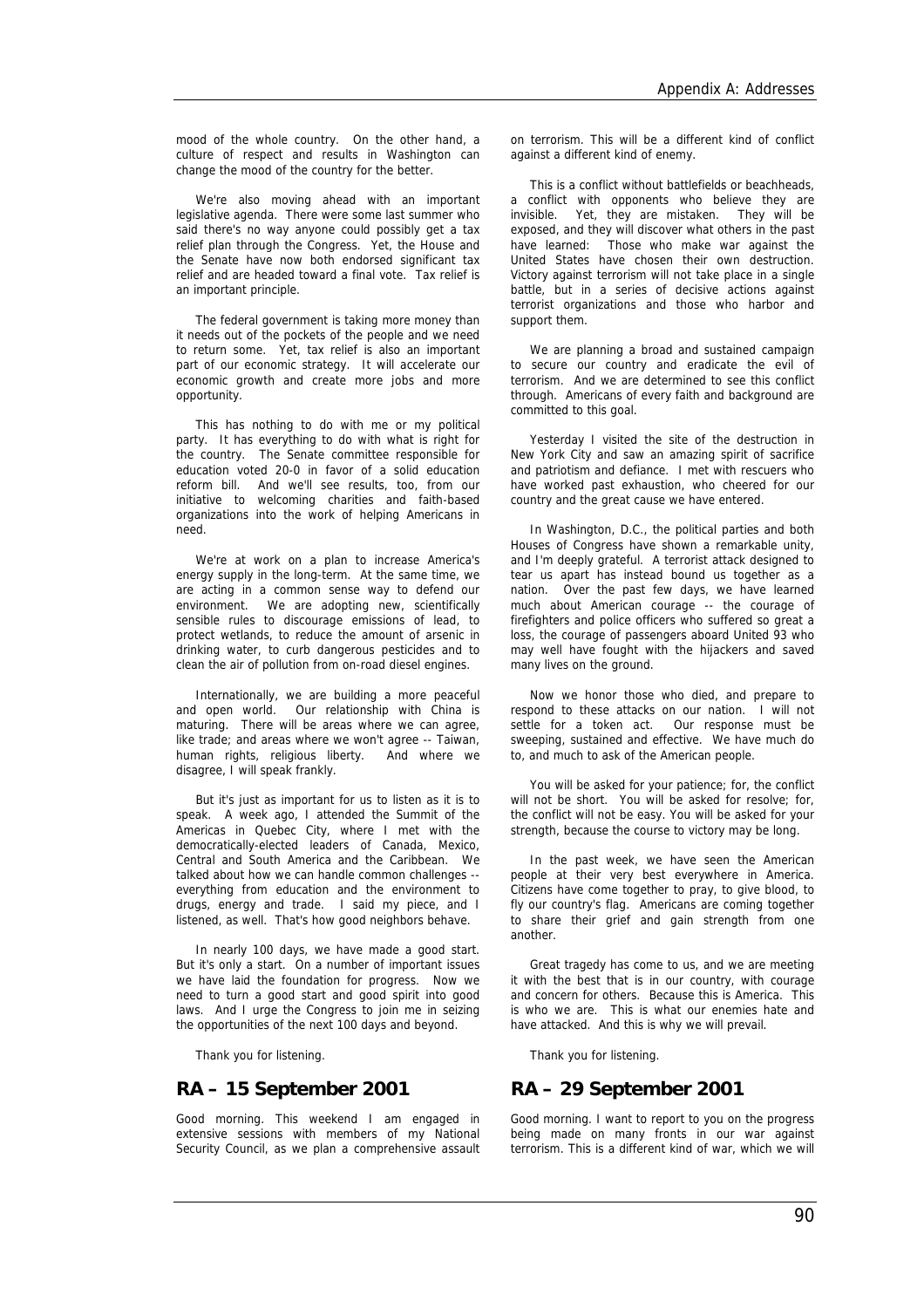wage aggressively and methodically to disrupt and destroy terrorist activity.

In recent days, many members of our military have left their homes and families and begun moving into a place for missions to come. Thousands of Reservists have been called to active duty. Soldiers, sailors, airmen, Marines and Coast Guardmen are being deployed to points around the globe, ready to answer when their country calls. Our military families have accepted many hardships, and our nation is grateful for their willing service.

The men and women of the Armed Forces are united in their dedication to freedom and they will make us proud in the struggle against terrorism.

 International cooperation is gaining momentum. This week, I met with the Prime Ministers of two of America's closest friends: Canada and Japan. Other countries, from Russia to Indonesia, are giving strong support as the war against terrorism moves forward. America is grateful to the nations that have cut off diplomatic ties with the Taliban regime in Afghanistan, which is sheltering terrorists.

The United States respects the people of Afghanistan and we are their largest provider of humanitarian aid. But we condemn the Taliban, and welcome the support of other nations in isolating that regime.

We have also launched a strike against the financial foundation of the global terror network. Our goal is to deny terrorists the money they need to carry our their plans. We began by identifying 27 terrorist organizations, terrorist leaders and foreign businesses and charities that support or front for terrorism.

We froze whatever assets they had here in the United States, and we blocked them from doing business with people, companies or banks in our country. Many governments and financial institutions around the world are joining in this effort to starve terrorists of funding.

This week I visited the headquarters at the FBI and the CIA. Their agents and analysts have been on the case around the clock, uncovering and pursuing the enemy. In the long campaign ahead, they will need our continued support, and every necessary tool to do their work.

 I'm asking Congress for new law enforcement authority, to better track the communications of terrorists, and to detain suspected terrorists until the moment they are deported. I will also seek more funding and better technology for our country's intelligence community.

This week, we also took strong steps to improve security on planes and in airports, and to restore confidence in air travel. We're providing airlines with federal grants to make cockpits more secure through measures including fortified doors and stronger locks. And we're dramatically increasing the number of federal air marshals on our planes.

 Americans will have the confidence of knowing that fully equipped officers of the law are flying with them in far greater numbers. I'm also working with Congress to put federal law enforcement in charge of all bag and passenger screening at our airports. Standards will be tougher and enforced by highly trained professionals who know exactly what they're looking for. To enhance safety immediately, I've asked governors to place National Guardsmen at security checkpoints in airports.

 As all these actions make clear, our war on terror will be much broader than the battlefields and beachheads of the past. This war will be fought wherever terrorists hide, or run, or plan. Some victories will be won outside of public view, in tragedies avoided and threats eliminated. Other victories will be clear to all.

 Our weapons are military and diplomatic, financial and legal. And in this struggle, our greatest advantages are the patience and resolve of the American people.

We did not seek this conflict, but we will win it. America will act deliberately and decisively, and the cause of freedom will prevail. Thank you for listening.

#### **RA – 14 September 2002**

Good morning. Today I'm meeting with Italian Prime Minister Silvio Berlusconi about the growing danger posed by Saddam Hussein's regime in Iraq, and the unique opportunity the U.N. Security Council has to confront it.

I appreciate the Prime Minister's public support for effective international action to deal with this danger. The Italian Prime Minister joins other concerned world leaders who have called on the world to act. Among them, Prime Minister Blair of Great Britain, Prime Minister Aznar of Spain, President Kwasniewski of Poland. These leaders have reached the same conclusion I have -- that Saddam Hussein has made the case against himself.

He has broken every pledge he made to the United Nations and the world since his invasion of Kuwait was rolled back in 1991. Sixteen times the United Nations Security Council has passed resolutions designed to ensure that Iraq does not pose a threat to international peace and security. Saddam Hussein has violated every one of these 16 resolutions -- not once, but many times.

Saddam Hussein's regime continues to support terrorist groups and to oppress its civilian population. It refuses to account for missing Gulf War personnel, or to end illicit trade outside the U.N.'s oil-for-food program. And although the regime agreed in 1991 to destroy and stop developing all weapons of mass destruction and long-range missiles, it has broken every aspect of this fundamental pledge.

Today this regime likely maintains stockpiles of chemical and biological agents, and is improving and expanding facilities capable of producing chemical and biological weapons. Today Saddam Hussein has the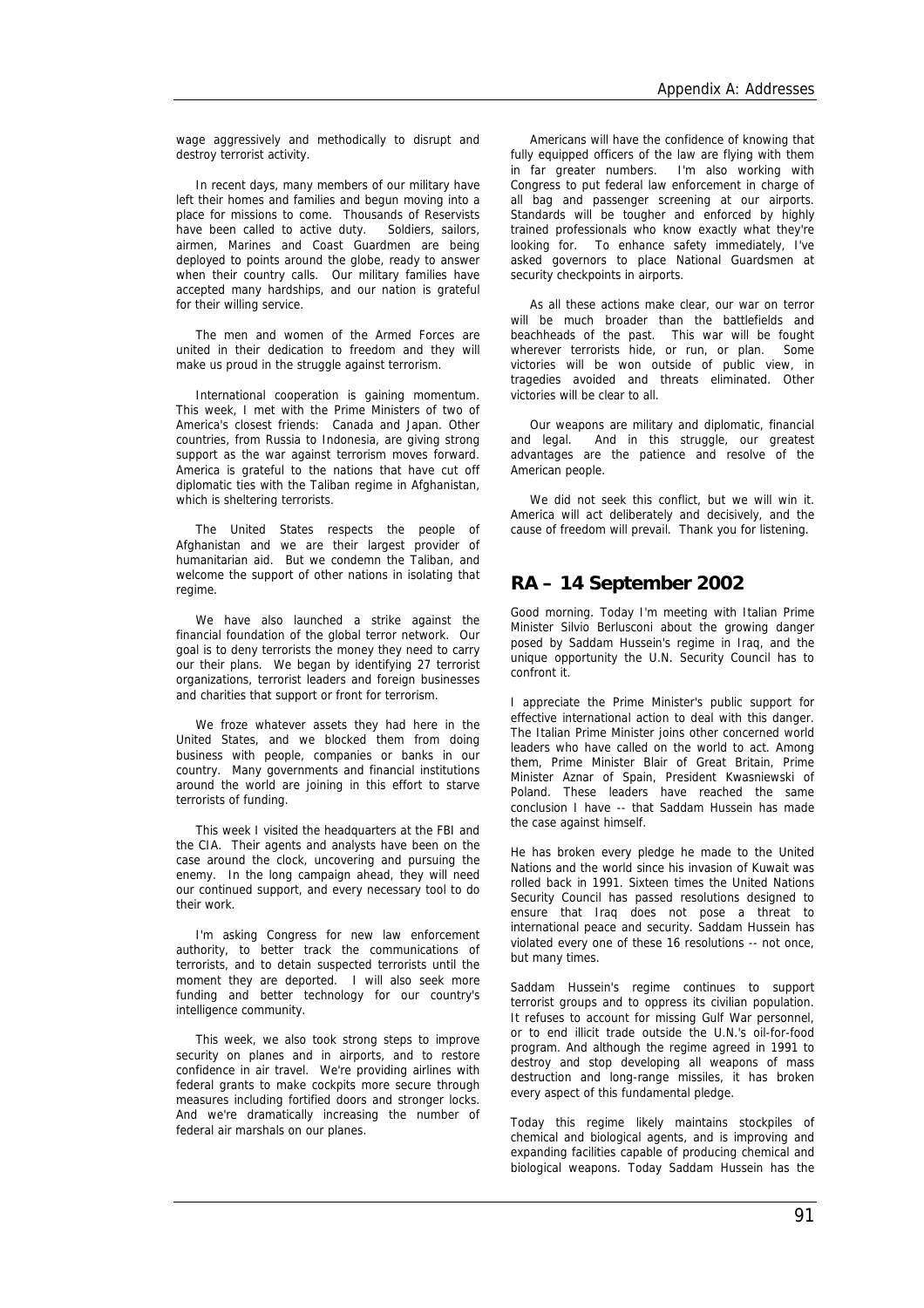scientists and infrastructure for a nuclear weapons program, and has illicitly sought to purchase the equipment needed to enrich uranium for a nuclear weapon. Should his regime acquire fissile material, it would be able to build a nuclear weapon within a year.

The former head of the U.N. team investigating Iraq's weapons of mass destruction program, Richard Butler, reached this conclusion after years of experience: "The fundamental problem with Iraq remains the nature of the regime itself. Saddam Hussein is a homicidal dictator who is addicted to weapons of mass destruction."

By supporting terrorist groups, repressing its own people and pursuing weapons of mass destruction in defiance of a decade of U.N. resolutions, Saddam Hussein's regime has proven itself a grave and gathering danger. To suggest otherwise is to hope against the evidence. To assume this regime's good faith is to bet the lives of millions and the peace of the world in a reckless gamble. And this is a risk we must not take.

Saddam Hussein's defiance has confronted the United Nations with a difficult and defining moment: Are Security Council resolutions to be honored and enforced, or cast aside without consequence? Will the United Nations serve the purposes of its founding, or will it be irrelevant?

As the United Nations prepares an effective response to Iraq's defense, I also welcome next week's congressional hearings on the threats Saddam Hussein's brutal regime poses to our country and the entire world. Congress must make it unmistakably clear that when it comes to confronting the growing danger posed by Iraq's efforts to develop or acquire weapons of mass destruction, the status quo is totally unacceptable.

The issue is straightforward: We must choose between a world of fear, or a world of progress. We must stand up for our security and for the demands of human dignity. By heritage and choice, the United States will make that stand. The world community must do so, as well.

Thank you for listening.

#### **RA – 1 March 2003**

Good morning. America is determined to enforce the demands of the United Nations Security Council by confronting the grave and growing danger of Saddam Hussein and his weapons of mass destruction. This dictator will not be allowed to intimidate and blackmail the civilized world, or to supply his terrible weapons to terrorist groups, who would not hesitate to use them against us. The safety of the American people depends on ending this threat.

But America's cause is always larger than America's security. We also stand for the advance of freedom and opportunity and hope. The lives and freedom of the Iraqi people matter little to Saddam Hussein, but they matter greatly to us.

Saddam Hussein has a long history of brutal crimes, especially in time of war -- even against his own citizens. If conflict comes, he could target civilians or place them inside military facilities. He could encourage ethnic violence. He could destroy natural resources. Or, worst of all, he could use his weapons of mass destruction.

In order to minimize the suffering of Iraq's people, the United States and our coalition partners stand ready to provide vital help. We will deliver medicine to the sick, and make sure that Iraq's 55,000 food distribution sites, operating with supplies from the oil-for-food program, are stocked and open as soon a possible. We are stockpiling relief supplies, such as blankets and water containers, for one million people. We are moving into place nearly three million emergency rations to feed the hungry. The United States and Great Britain are providing tens of millions of dollars to the U.N. High Commissioner for Refugees, and to such groups as the World Food Program and UNICEF, so they will be ready to provide emergency aid to the Iraqi people.

We will also lead in carrying out the urgent and dangerous work of destroying chemical and biological weapons. We will provide security against those who try to spread chaos, or settle scores, or threaten the territorial integrity of Iraq. And we will seek to protect Iraq's natural resources from sabotage by a dying regime, and ensure they are used for the benefit of Iraq's own people.

The United States has no intention of determining the precise form of Iraq's new government. That choice belongs to the Iraqi people. Yet we will ensure that one brutal dictator is not replaced by another. All Iraqis must have a voice in the new government, and all citizens must have their rights protected.

Rebuilding Iraq will require a sustained commitment from many nations, including our own. We will remain in Iraq as long as necessary, and not a day more. America has made and kept this kind of commitment before -- in the peace that followed World War II. After defeating enemies, we did not leave behind occupying armies; we left constitutions and parliaments. We did not leave behind permanent foes; we found new friends and allies.

There was a time when many said that the cultures of Japan and Germany were incapable of sustaining democratic values. They were wrong. Some say the same of Iraq today. They, too, are mistaken. The nation of Iraq -- with its proud heritage, abundant resources and skilled and educated people -- is fully capable of moving toward democracy and living in freedom.

It will be difficult to help freedom take hold in a country that has known three decades of dictatorship, secret police, internal divisions, and war. Yet the security of our nation and the hopes of millions depend on us, and Americans do not turn away from duties because they are hard. We have met great tests in other times, and we will meet the tests of our time.

Thank you for listening.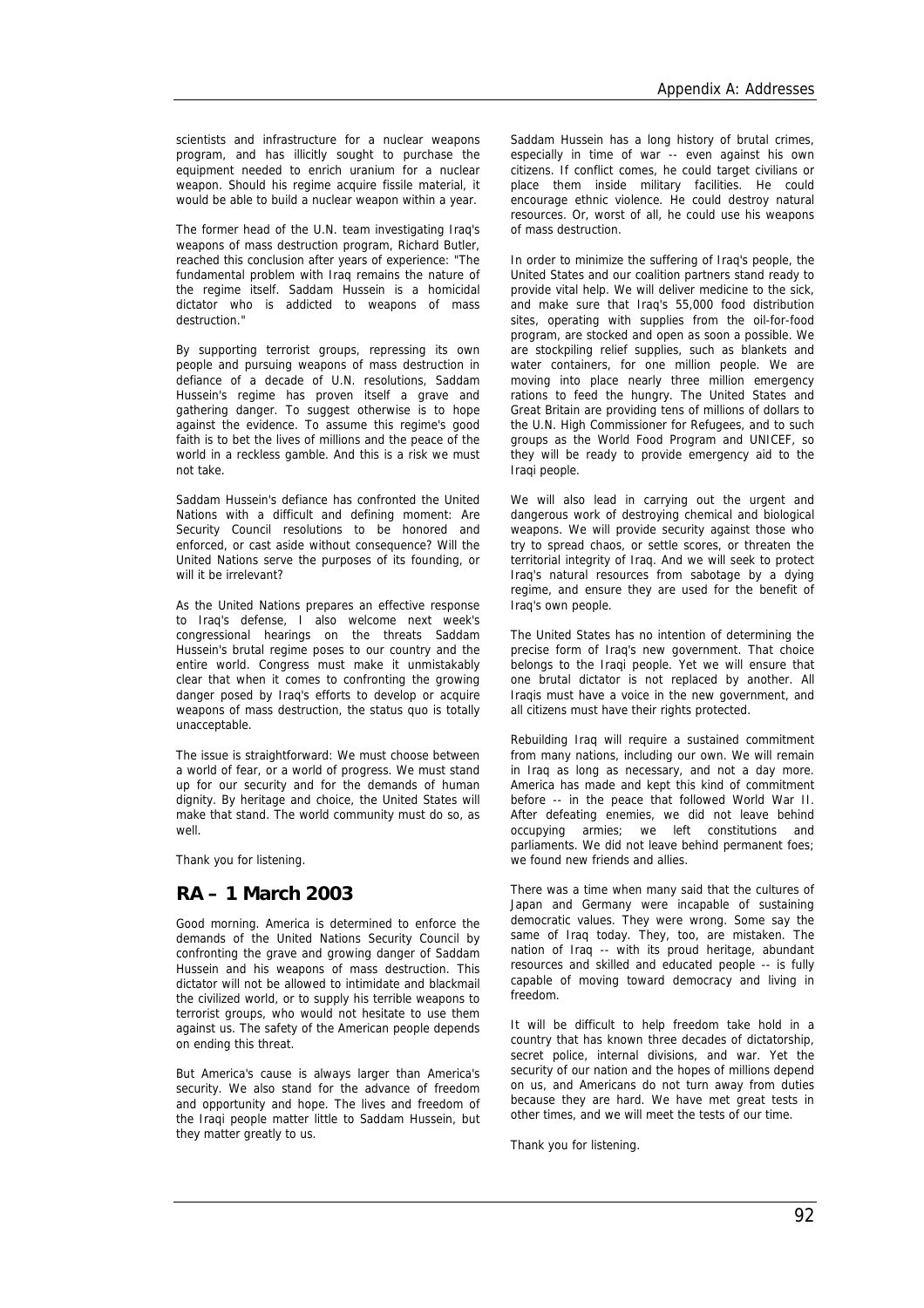#### **RA – 15 March 03**

Good morning. This weekend marks a bitter anniversary for the people of Iraq. Fifteen years ago, Saddam Hussein's regime ordered a chemical weapons attack on a village in Iraq called Halabja. With that single order, the regime killed thousands of Iraq's Kurdish citizens. Whole families died while trying to flee clouds of nerve and mustard agents descending from the sky. Many who managed to survive still suffer from cancer, blindness, respiratory diseases, miscarriages, and severe birth defects among their children.

The chemical attack on Halabja -- just one of 40 targeted at Iraq's own people -- provided a glimpse of the crimes Saddam Hussein is willing to commit, and the kind of threat he now presents to the entire world. He is among history's cruelest dictators, and he is arming himself with the world's most terrible weapons.

Recognizing this threat, the United Nations Security Council demanded that Saddam Hussein give up all his weapons of mass destruction as a condition for ending the Gulf War 12 years ago. The Security Council has repeated this demand numerous times and warned that Iraq faces serious consequences if it fails to comply. Iraq has responded with defiance, delay and deception.

The United States, Great Britain and Spain continue to work with fellow members of the U.N. Security Council to confront this common danger. We have seen far too many instances in the past decade -- from Bosnia, to Rwanda, to Kosovo -- where the failure of the Security Council to act decisively has led to tragedy. And we must recognize that some threats are so grave -- and their potential consequences so terrible -- that they must be removed, even if it requires military force.

As diplomatic efforts continue, we must never lose sight of the basic facts about the regime of Baghdad.

We know from recent history that Saddam Hussein is a reckless dictator who has twice invaded his neighbors without provocation -- wars that led to death and suffering on a massive scale. We know from human rights groups that dissidents in Iraq are tortured, imprisoned and sometimes just disappear; their hands, feet and tongues are cut off; their eyes are gouged out; and female relatives are raped in their presence.

As the Nobel laureate and Holocaust survivor, Elie Wiesel, said this week, "We have a moral obligation to intervene where evil is in control. Today, that place is Iraq."

We know from prior weapons inspections that Saddam has failed to account for vast quantities of biological and chemical agents, including mustard agent, botulinum toxin and sarin, capable of killing millions of people. We know the Iraqi regime finances and sponsors terror. And we know the regime has plans to place innocent people around military installations to act as human shields.

There is little reason to hope that Saddam Hussein will disarm. If force is required to disarm him, the American people can know that our armed forces have been given every tool and every resource to achieve victory. The people of Iraq can know that every effort will be made to spare innocent life, and to help Iraq recover from three decades of totalitarian rule. And plans are in place to provide Iraqis with massive amounts of food, as well as medicine and other essential supplies, in the event of hostilities.

Crucial days lie ahead for the free nations of the world. Governments are now showing whether their stated commitments to liberty and security are words alone - or convictions they're prepared to act upon. And for the government of the United States and the coalition we lead, there is no doubt: we will confront a growing danger, to protect ourselves, to remove a patron and protector of terror, and to keep the peace of the world.

Thank you for listening.

#### **RA – 23 August 2003**

Good morning. Earlier this week, terrorists struck the United Nations headquarters in Baghdad. The U.N. personnel and Iraqi citizens killed in the bombings were engaged in a purely humanitarian mission. Men and women in the building were working on reconstruction, medical care for Iraqis, and the distribution of food. Among the dead was Sergio Vieira de Mello, the U.N. representative for Iraq -- a good man serving an important cause.

On the same day, a terrorist in Jerusalem murdered 20 innocent people riding a bus, including five Americans. The killer had concealed under his clothing a bomb filled with metal fragments, designed to kill and injure the greatest number of people possible. Among the 110 people hurt were 40 children.

These two bombings reveal, once again, the nature of the terrorists, and why they must be defeated. In their malicious view of the world, no one is innocent. Relief workers and infants alike are targeted for murder. Terrorism may use religion as a disguise, but terrorism violates every religion and every standard of decency and morality.

The terrorists have declared war on every free nation and all our citizens. Their goals are clear. They want more governments to resemble the oppressive Taliban that once ruled Afghanistan. Terrorists commit atrocities because they want the civilized world to flinch and retreat so they can impose their totalitarian vision. There will be no flinching in this war on terror, and there will be no retreat.

From Afghanistan to Iraq, to the Philippines and elsewhere, we are waging a campaign against the terrorists and their allies, wherever they gather, wherever they plan, and wherever they act. This campaign requires sacrifice, determination and resolve, and we will see it through. Iraq is an essential front in this war. Now we're fighting terrorists and remnants of that regime who have everything to lose from the advance of freedom in the heart of the Middle East.

In most of Iraq, there is steady movement toward reconstruction and a stable, self-governing society. This progress makes the remaining terrorists even more desperate and willing to lash out against symbols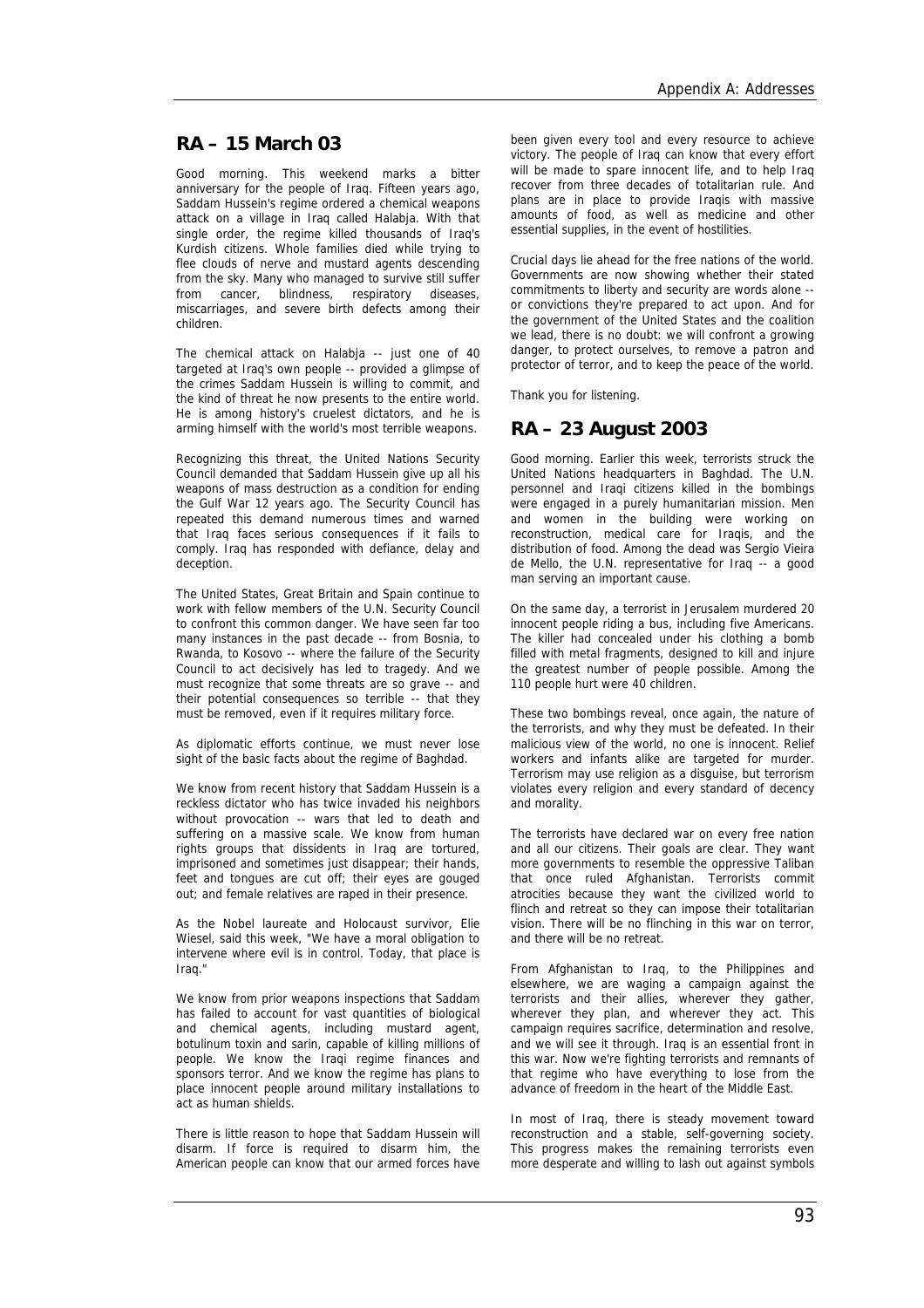of order and hope, like coalition forces and U.N. personnel. The world will not be intimidated. A violent few will not determine the future of Iraq, and there will be no return to the days of Saddam Hussein's torture chambers and mass graves.

Working with Iraqis, coalition forces are on the offensive against these killers. Aided by increasing flow of intelligence from ordinary Iraqis, we are stepping up raids, seizing enemy weapons, and capturing enemy leaders. The United States, the United Nations, and the civilized world will continue to stand with the people of Iraq as they reclaim their nation and their future.

We're determined, as well, not to let murderers decide the future of the Middle East. A Palestinian state will never be built on a foundation of violence. The hopes of that state and the security of Israel both depend on an unrelenting campaign against terror waged by all parties in the region. In the Middle East, true peace has deadly enemies. Yet America will be a consistent friend of every leader who works for peace by actively opposing violence.

All nations of the world face a challenge and a choice. In continued acts of murder and destruction, terrorists are testing our will, hoping we will weaken and withdraw. Yet across the world, they are finding that our will cannot be shaken. Whatever the hardships, we will persevere. We will continue this war on terror until all the killers are brought to justice. And we will prevail.

Thank you for listening.

#### **RA – 27 September 2003**

Good morning. Earlier this week, I spoke to the United Nations -- which has become, like our country, a target of terrorism. In the past month, terrorists have made two bombing attacks on the U.N. headquarters in Baghdad, killing Iraqi citizens, U.N. officials, and international aid workers. On Tuesday, I conveyed the sympathy of our country for the losses of the U.N., and the gratitude of our country for the relief efforts of the U.N. in Iraq. I also expressed America's determination to fight and win the war on terror -- for the safety of our own people and for the benefit of all mankind.

The world is safer today because, in Afghanistan, our broad coalition destroyed the training camps of terrorists and removed the brutal regime that sponsored terror. The world is safer today because we continue to hunt down al Qaeda and its terrorist allies, and have captured or killed nearly two-thirds of al Qaeda's known leaders and key facilitators. The world is safer today because, in Iraq, our coalition ended a regime that cultivated ties to terror while it built weapons of mass destruction. And for the safety of the people of Iraq and of all free nations, our forces are now conducting a systematic campaign to defeat holdouts of the old regime and other terrorists who have joined them.

In the struggle between terrorist killers and peaceful nations, there is no neutral ground. All nations must join in confronting this threat where it arises -- before the terrorists can inflict even greater harm and

suffering. And all nations should stand with the people of Afghanistan and Iraq as they build a future based on freedom and democracy.

Our coalition is helping the Iraqi people to build a secure, hopeful, and self-governing nation which will stand as an example of freedom to all the Middle East. We are rebuilding more than a thousand schools, supplying and reopening hospitals, rehabilitating power plants, water and sanitation facilities, bridges and airports. We are training Iraqi police, border guards, and a new army, so that the Iraqi people can assume full responsibility for their own security. Iraq now has its own Governing Council, has appointed interim government ministries, and is moving toward elections. Iraq's new leaders are showing the openness and tolerance that democracy requires -- and also the courage. Yet every young democracy needs the help of friends. America is providing that help to Iraq, and all nations of goodwill should do their part, as well.

Our goal is a free Iraq, where the Iraqi people are responsible for their own affairs. We want Iraq's governmental institutions to be strong, and to stand the test of time. So I called on the United Nations to take up vital responsibilities in this effort. America is now working with friends and allies on a new Security Council resolution which will expand the U.N.'s role in Iraq. As in the aftermath of other conflicts, the United Nations should assist in developing a constitution, training civil servants, and conducting free and fair elections. Many U.N. members -- from the Philippines to Poland and now Germany -- have expressed their commitment to helping build a democratic and stable Iraq.

The stakes in Iraq are high, for the Middle East and beyond. If freedom and progress falter in the Middle East, that region will continue to export violence that takes lives in America and around the world. If democracy and tolerance and peace advance in that region, it will undermine the bitterness and resentment that feed terrorism. The terrorists understand this -- so they have chosen to fight against order and liberty in Iraq. They must, and they will, be defeated. And I am confident that more nations will rally to the side of the Iraqi people and help them to build a free and peaceful nation.

Thank you for listening.



#### **Addresses**

Included on attached CD-ROM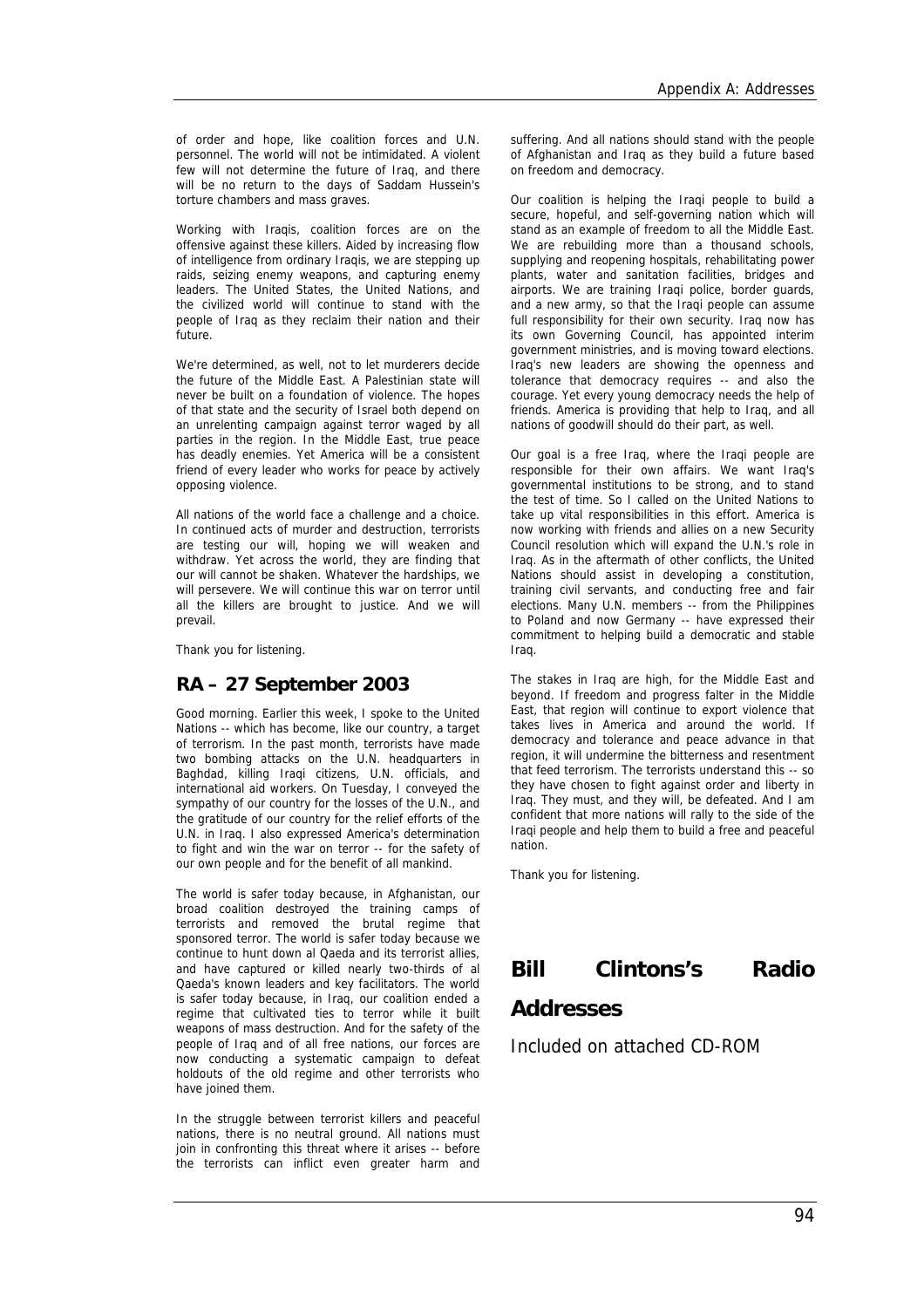# **George W. Bush's Speech Before Congress, 21 September 2001**

Mr. Speaker, Mr. President pro tem, members of Congress and fellow Americans:

In the normal course of events, presidents come to this chamber to report on the state of the union. Tonight, no such report is needed. It has already been delivered by the American people.

We have seen it in the courage of passengers who rushed terrorists to save others on the ground. Passengers like an exceptional man named Todd Beamer. And would you please help me welcome his wife, Lisa Beamer, here tonight.

We have seen the state of our union in the endurance of rescuers working past exhaustion. We've seen the unfurling of flags, the lighting of candles, the giving of blood, the saying of prayers in English, Hebrew and Arabic. We have seen the decency of a loving and giving people who have made the grief of strangers their own.

My fellow citizens, for the last nine days, the entire world has seen for itself the state of our union, and it is strong.

Tonight we are a country awakened to danger and called to defend freedom. Our grief has turned to anger and anger to resolution.

Whether we bring our enemies to justice or bring justice to our enemies, justice will be done.

I thank the Congress for its leadership at such an important time. All of America was touched on the evening of the tragedy to see Republicans and Democrats joined together on the steps of this Capitol singing "God Bless America." And you did more than sing. You acted by delivering \$40 billion to rebuild our communities and meet the needs of our military.

Speaker Hastert, Minority Leader Gephardt, Majority Leader Daschle and Senator Lott, I thank you for your friendship, for your leadership and for your service to our country.

And on behalf of the American people, I thank the world for its outpouring of support. America will never forget the sounds of our national anthem playing at Buckingham Palace, on the streets of Paris and at Berlin's Brandenburg Gate. We will not forget South Korean children gathering to pray outside our embassy in Seoul or the prayers of sympathy offered at a mosque in Cairo. We will not forget moments of silence and days of mourning in Australia and Africa and Latin America.

Nor will we forget the citizens of 80 other nations who died with our own: dozens of Pakistanis, more than 130 Israelis, more than 250 citizens of India, men and

women from El Salvador, Iran, Mexico and Japan, and hundreds of British citizens.

America has no truer friend than Great Britain.

Once again we are joined together in a great cause. I'm so honored the British prime minister has crossed an ocean to show his unity with America. Thank you for coming, friend.

On Sept. 11, enemies of freedom committed an act of war against our country. Americans have known wars. But for the past 136 years they have been wars on foreign soil, except for one Sunday in 1941. Americans have known the casualties of war. But not at the center

of a great city on a peaceful morning. Americans have known surprise attacks. But never before on thousands of civilians. All of this was brought upon us in a single day. And night fell on a different world, a world where freedom itself is under attack.

Americans have many questions tonight. Americans are asking, "Who attacked our country?"

The evidence we have gathered all points to a collection of loosely affiliated terrorist organizations known as Al Qaeda. They are some of the murderers indicted for bombing American Embassies in Tanzania and Kenya, and responsible for bombing the U.S.S. Cole.

Al Qaeda is to terror what the Mafia is to crime. But its goal is not making money; its goal is remaking the world and imposing its radicalbeliefs on people everywhere.

The terrorists practice a fringe form of Islamic extremism that has been rejected by Muslim scholars and the vast majority of Muslim clerics. A fringe movement that perverts the peaceful teaching of Islam. The terrorists' directive commands them to kill Christians and

Jews, to kill all Americans and make no distinctions among military and civilians, including women and children. This group and its leader, a person named Osama bin Laden, are linked to many other organizations in different countries, including the Egyptian Islamic

Jihad and the Islamic Movement of Uzbekistan.

There are thousands of these terrorists in more than 60 countries. They are recruited from their own nations and neighborhoods and brought to camps in places like Afghanistan, where they are trained in the tactics of terror. They are sent back to their homes or sent to

hide in countries around the world to plot evil and destruction. The leadership of Al Qaeda has great influence in Afghanistan and supports the Taliban regime in controlling most of that country.

In Afghanistan we see Al Qaeda's vision for the world. Afghanistan's people have been brutalized. Many are starving and many have fled. Women are not allowed to attend school. You can be jailed for owning a television. Religion can be practiced only as their leaders dictate. A man can be jailed in Afghanistan if his beard is not long enough.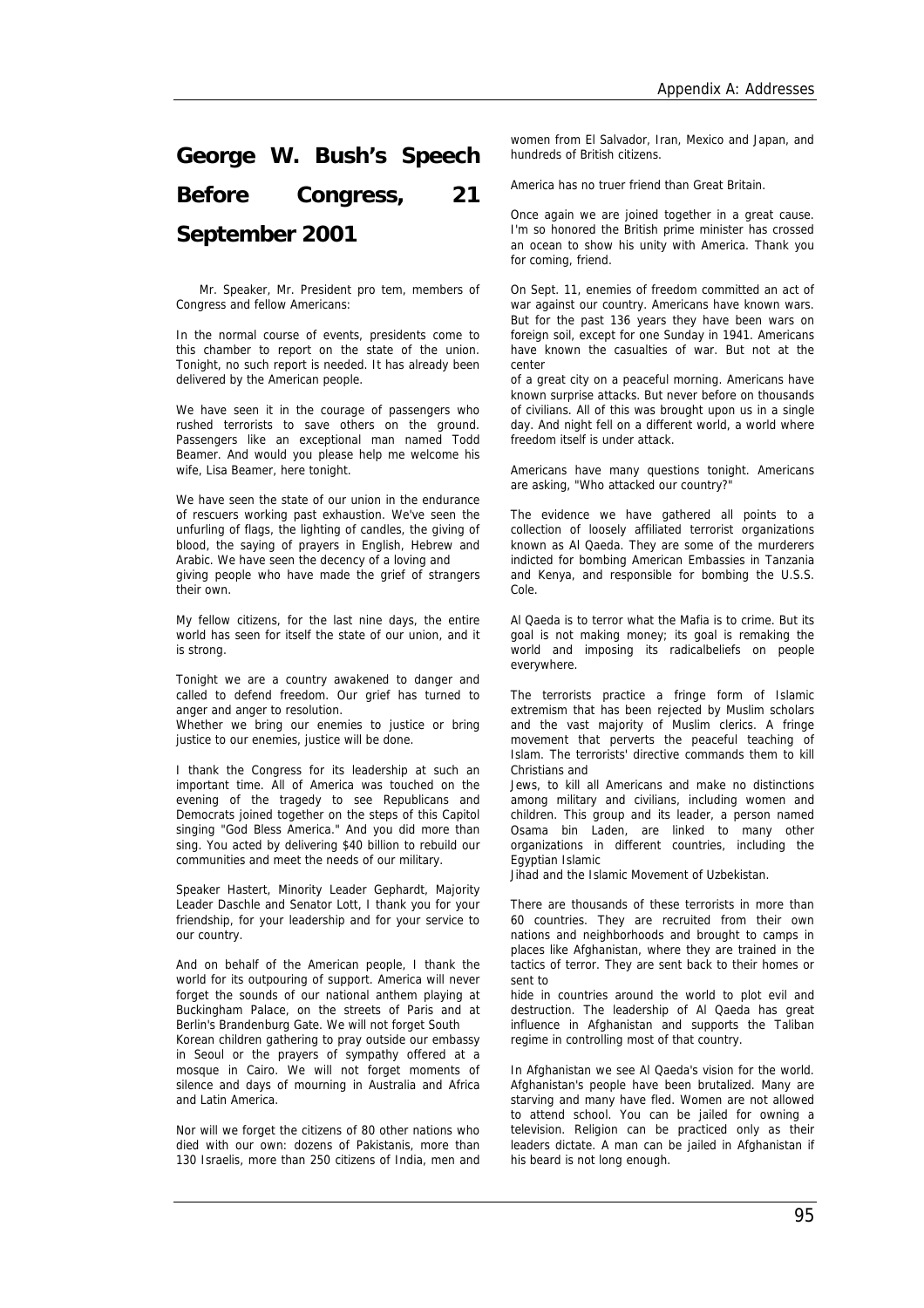The United States respects the people of Afghanistan. After all, we are currently its largest source of humanitarian aid. But we condemn the Taliban regime. It is not only repressing its own people; it is threatening people everywhere by sponsoring and sheltering and

supplying terrorists. By aiding and abetting murder, the Taliban regime is committing murder.

And tonight the United States of America makes the following demands on the Taliban:

Deliver to United States authorities all the leaders of Al Qaeda who hide in your land.

Release all foreign nationals, including American citizens, you have unjustly imprisoned.

Protect foreign journalists, diplomats and aid workers in your country.

Close immediately and permanently every terrorist training camp in Afghanistan and hand over every terrorist and every person in their support structure to appropriate authorities.

Give the United States full access to terrorist training camps so we can make sure they are no longer operating.

These demands are not open to negotiation or discussion. The Taliban must act and act immediately. They will hand over the terrorists or they will share in their fate.

I also want to speak tonight directly to Muslims throughout the world. We respect your faith. It's practiced freely by many millions of Americans and by millions more in countries that America counts as friends. Its teachings are good and peaceful. And those who commit evil in the name of Allah blaspheme the name of Allah. The terrorists are traitors to their own faith, trying in effect to hijack Islam itself.

The enemy of America is not our many Muslim friends. It is not our many Arab friends. Our enemy is a radical network of terrorists and every government that supports them.

Our war on terror begins with Al Qaeda, but it does not end there. It will not end until every terrorist group of global reach has been found, stopped and defeated.

Americans are asking, "Why do they hate us?"

They hate what they see right here in this chamber, a democratically elected government. Their leaders are self-appointed. They hate our freedoms, our freedom of religion, our freedom of speech, our freedom to vote and assemble and disagree with each other. They want to overthrow existing governments in many Muslim countries, such as Egypt, Saudi Arabia and Jordan. They want to drive Israel out of the Middle East. They want to drive Christians and Jews out of vast regions of Asia and Africa.

These terrorists kill not merely to end lives but to disrupt and end a way of life. With every atrocity they

hope that America grows fearful, retreating from the world and forsaking our friends. They stand against us because we stand in their way. We're not deceived by their pretenses to piety. We have seen their kind before. They are the heirs of all the murderous ideologies of the 20th century. By sacrificing human life to serve their radical visions, by abandoning every value except the will to power, they follow in the path of

fascism, Nazism and totalitarianism. And they will follow that path all the way to where it ends: in history's unmarked grave of discarded lies.

Americans are asking, "How will we fight and win this war?"

We will direct every resource at our command - every means of diplomacy, every tool of intelligence, every instrument of law enforcement, every financial influence and every necessary weapon of war - to the disruption and to the defeat of the global terror network.

Now, this war will not be like the war against Iraq a decade ago, with the decisive liberation of territory and a swift conclusion. It will not look like the air war above Kosovo two years ago, where no ground troops were used and not a single American was lost in combat.

Our response involves far more than instant retaliation and isolated strikes.

Americans should not expect one battle, but a lengthy campaign unlike any other we have ever seen. It may include dramatic strikes visible on TV and covert operations, secret even in success.

We will starve terrorists of funding, turn them one against another, drive them from place to place until there is no refuge or no rest. And we will pursue nations that provide aid or safe haven to terrorism.

Every nation in every region now has a decision to make. Either you are with us or you are with the terrorists.

From this day forward, any nation that continues to harbor or support terrorism will be regarded by the United States as a hostile regime.

Our nation has been put on notice: We're not immune from attack.

We will take defensive measures against terrorism to protect Americans. Today dozens of federal departments and agencies as well as state and local governments have responsibilities affecting homeland security. These efforts must be coordinated at the highest level.

So tonight I announce the creation of a cabinet-level position reporting directly to me, the Office of .<br>Homeland Security.

And tonight I also announce a distinguished American to lead this effort to strengthen American security, a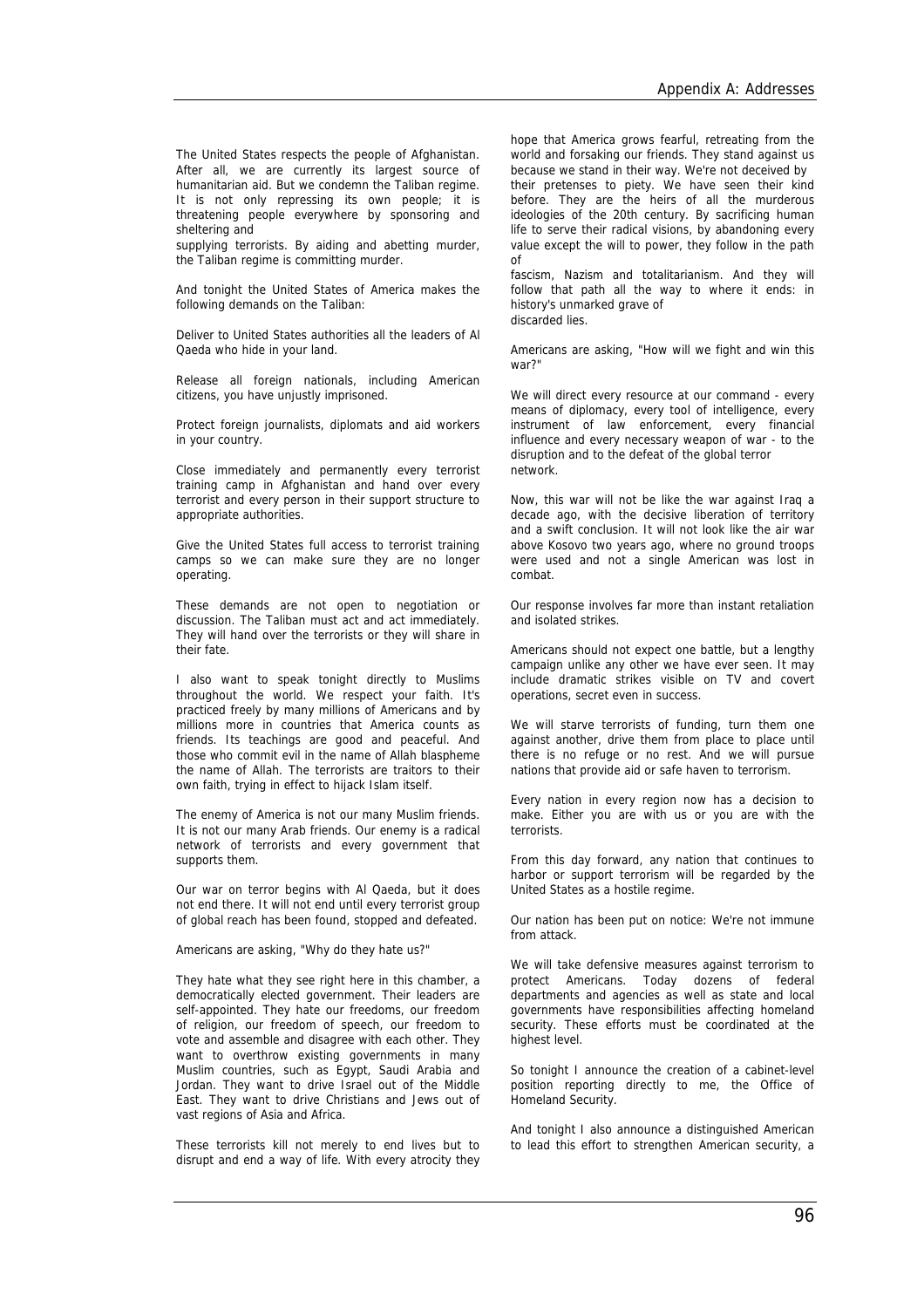military veteran, an effective governor, a true patriot, a trusted friend: Pennsylvania's Tom Ridge.

He will lead, oversee and coordinate a comprehensive national strategy to safeguard our country against terrorism and respond to any attacks that may come.

These measures are essential. The only way to defeat terrorism as a threat to our way of life is to stop it, eliminate it and destroy it where it grows.

Many will be involved in this effort, from F.B.I. agents to intelligence operatives to the reservists we have called to active duty. All deserve our thanks and all have our prayers.

And tonight a few miles from the damaged Pentagon, I have a message for our military: be ready. I've called the armed forces to alert and there is a reason. The hour is coming when America will act and you will make us proud.

This is not, however, just America's fight. And what is at stake is not just America's freedom. This is the world's fight, this is civilization's fight, this is the fight of all who believe in progress and pluralism, tolerance and freedom.

We ask every nation to join us. We will ask and we will need the help of police forces, intelligence service and banking systems around the world.

The United States is grateful that many nations and many international organizations have already responded with sympathy and with support. Nations from Latin America to Asia to Africa to Europe to the Islamic world.

Perhaps the NATO charter reflects best the attitude of the world: an attack on one is an attack on all.

The civilized world is rallying to America's side. They understand that if this terror goes unpunished, their own cities, their own citizens, may be next. Terror unanswered can not only bring down buildings, it can threaten the stability of legitimate governments. And you know what? We're not going to allow it.

Americans are asking, "What is expected of us?"

I ask you to live your lives and hug your children. I know many citizens have fears tonight and I ask you to be calm and resolute, even in the face of a continuing threat. I ask you to uphold the values of America and remember why so many have come here.

We're in a fight for our principles and our first responsibility is to live by them. No one should be singled out for unfair treatment or unkind words because of their ethnic background or religious faith.

I ask you to continue to support the victims of this tragedy with your contributions. Those who want to give can go to a central source ofinformation libertyunites.org - to find the names of groups providing direct help in New York, Pennsylvania and Virginia. The thousands of F.B.I. agents who are now at work in this investigation may need your cooperation. And I ask you to give it. I ask for your

patience with the delays and inconveniences that may accompany tighter security. And for your patience in what will be a long struggle.

I ask your continued participation and confidence in the American economy. Terrorists attacked a symbol of American prosperity. They did not touch its source. America is successful because of the hard work and creativity and enterprise of our people. These were the true strengths of our economy before Sept. 11 and they are our strengths today.

And finally, please continue praying for the victims of terror and their families, for those in uniform and for our great country. Prayer has comforted us in sorrow and will help strengthen us for the journey ahead.

Tonight I thank my fellow Americans for what you have already done and for what you will do. And ladies and gentlemen of the Congress I thank you, their representatives, for what you have already done and for what we will do together.

Tonight we face new and sudden national challenges. We will come together to improve air safety, to dramatically expand the number of air marshals on domestic flights and take new measures to prevent hijacking. We will come together to promote stability and keep our

airlines flying with direct assistance during this emergency. We will come together to give law enforcement the additional tools it needs to track down terror here at home. We will come together to strengthen our intelligence capabilities to know the plans of terrorists before they act and to find them before they strike. We will come together to take active steps to strengthen America's economy and put our people back to work.

Tonight we welcome two leaders who embody the extraordinary spirit of all New Yorkers: Gov. George Pataki and Mayor Rudolph Giuliani.

As a symbol of America's resolve, my administration will work with Congress and these two leaders to show the world that we will rebuild New York City.

After all that has just passed, all the lives taken and all the possibilities and hopes that died with them, it is natural to wonder if America's future is one of fear. Some speak of an age of terror. I know there are struggles ahead and dangers to face.

But this country will define our times, not be defined by them. As long as the United States of America is determined and strong, this will not be an age of terror. This will be an age of liberty here and across the world.

Great harm has been done to us. We have suffered great loss. And in our grief and anger, we have found our mission and our moment.

Freedom and fear are at war. The advance of human freedom, the great achievement of our time and the great hope of every time, now depends on us.

Our nation, this generation, will lift the dark threat of violence from our people and our future. We will rally